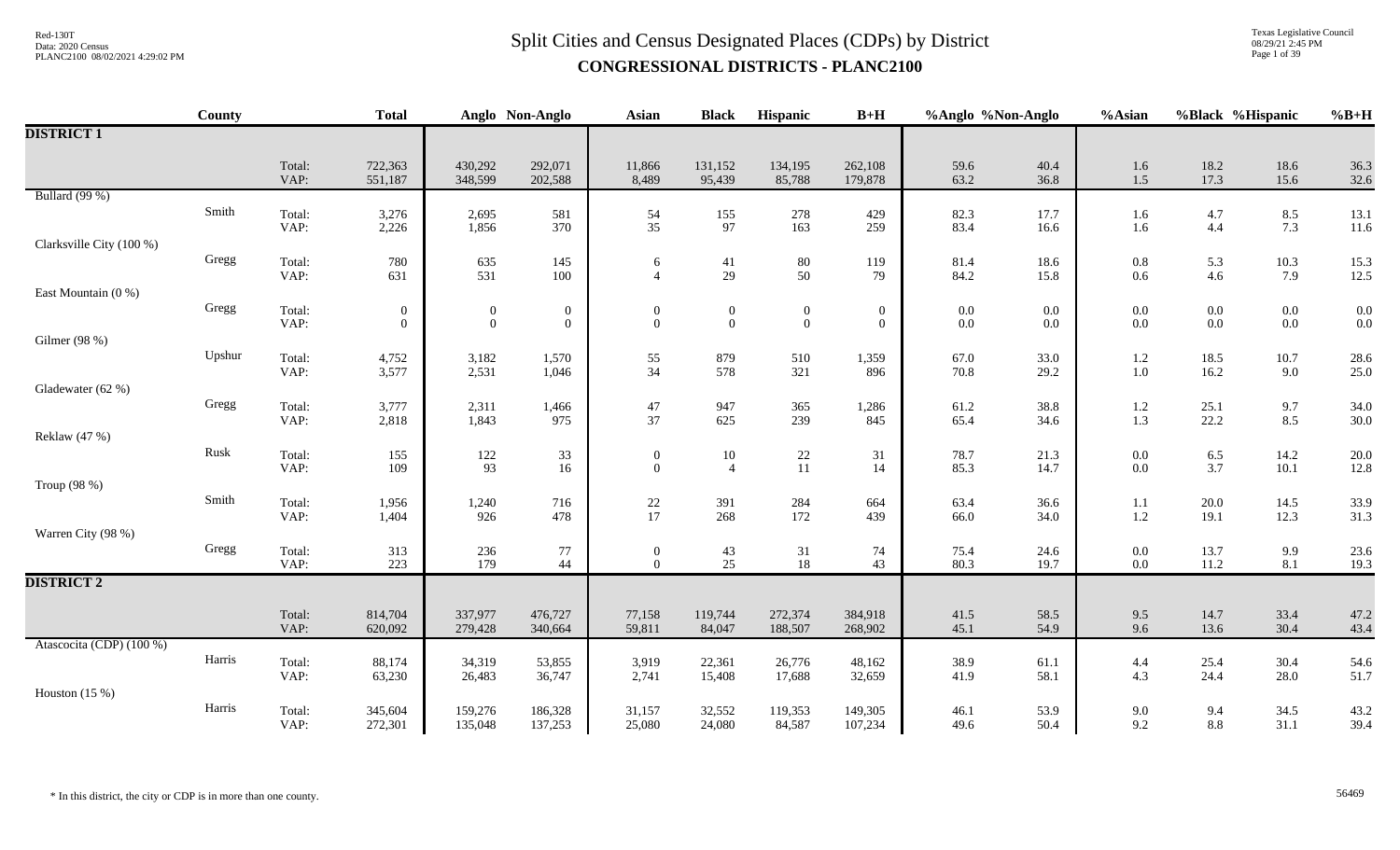Texas Legislative Council 08/29/21 2:45 PM Page 2 of 39

|                             | County |        | <b>Total</b>                   |                                | Anglo Non-Anglo                    | <b>Asian</b>                               | <b>Black</b>                     | Hispanic                         | $B+H$                          | %Anglo %Non-Anglo  |         | %Asian         | %Black %Hispanic   |                    | $%B+H$       |
|-----------------------------|--------|--------|--------------------------------|--------------------------------|------------------------------------|--------------------------------------------|----------------------------------|----------------------------------|--------------------------------|--------------------|---------|----------------|--------------------|--------------------|--------------|
| <b>DISTRICT 2</b>           |        |        |                                |                                |                                    |                                            |                                  |                                  |                                |                    |         |                |                    |                    |              |
| Humble $(80\%)$             |        |        |                                |                                |                                    |                                            |                                  |                                  |                                |                    |         |                |                    |                    |              |
|                             | Harris | Total: | 13,397                         | 3,202                          | 10,195                             | 403                                        | 3,964                            | 5,597                            | 9,374                          | 23.9               | 76.1    | $3.0\,$        | 29.6               | 41.8               | 70.0         |
|                             |        | VAP:   | 9,850                          | 2,822                          | 7,028                              | 352                                        | 2,644                            | 3,809                            | 6,353                          | 28.6               | 71.4    | 3.6            | 26.8               | 38.7               | 64.5         |
| Hunters Creek Village (2 %) |        |        |                                |                                |                                    |                                            |                                  |                                  |                                |                    |         |                |                    |                    |              |
|                             | Harris | Total: | 100                            | $77\,$                         | $23\,$                             | $\mathfrak{Z}$<br>$\overline{0}$           | $\overline{3}$<br>$\overline{3}$ | $\overline{7}$<br>5              | $10\,$                         | 77.0               | 23.0    | 3.0            | $3.0\,$            | 7.0                | 10.0         |
| Jersey Village (0 %)        |        | VAP:   | 71                             | 55                             | $16\,$                             |                                            |                                  |                                  | 8                              | 77.5               | 22.5    | $0.0\,$        | $4.2\,$            | 7.0                | 11.3         |
|                             | Harris | Total: |                                |                                |                                    | $\boldsymbol{0}$                           | $\mathbf{0}$                     |                                  |                                |                    | 0.0     |                |                    |                    | 0.0          |
|                             |        | VAP:   | $\mathbf{0}$<br>$\overline{0}$ | $\mathbf{0}$<br>$\overline{0}$ | $\boldsymbol{0}$<br>$\overline{0}$ | $\mathbf{0}$                               | $\mathbf{0}$                     | $\boldsymbol{0}$<br>$\mathbf{0}$ | $\mathbf{0}$<br>$\overline{0}$ | $0.0\,$<br>$0.0\,$ | $0.0\,$ | $0.0\,$<br>0.0 | $0.0\,$<br>$0.0\,$ | $0.0\,$<br>$0.0\,$ | 0.0          |
| Spring (CDP) (46 %)         |        |        |                                |                                |                                    |                                            |                                  |                                  |                                |                    |         |                |                    |                    |              |
|                             | Harris | Total: | 28,975                         | 9,869                          | 19,106                             | 1,323                                      | 6,811                            | 10,521                           | 17,058                         | 34.1               | 65.9    | 4.6            | 23.5               | 36.3               | 58.9         |
|                             |        | VAP:   | 21,482                         | 8,291                          | 13,191                             | 993                                        | 4,638                            | 7,095                            | 11,617                         | 38.6               | 61.4    | 4.6            | 21.6               | 33.0               | 54.1         |
| Spring Valley Village (0 %) |        |        |                                |                                |                                    |                                            |                                  |                                  |                                |                    |         |                |                    |                    |              |
|                             | Harris | Total: | $\boldsymbol{0}$               | $\boldsymbol{0}$               | $\boldsymbol{0}$                   | $\boldsymbol{0}$                           | $\boldsymbol{0}$                 | $\boldsymbol{0}$                 | $\boldsymbol{0}$               | $0.0\,$            | $0.0\,$ | $0.0\,$        | $0.0\,$            | $0.0\,$            | 0.0          |
|                             |        | VAP:   | $\overline{0}$                 | $\overline{0}$                 | $\overline{0}$                     | $\overline{0}$                             | $\overline{0}$                   | $\boldsymbol{0}$                 | $\overline{0}$                 | 0.0                | 0.0     | 0.0            | $0.0\,$            | $0.0\,$            | 0.0          |
| West University Place (0 %) |        |        |                                |                                |                                    |                                            |                                  |                                  |                                |                    |         |                |                    |                    |              |
|                             | Harris | Total: | 29                             | 25<br>19                       | 4<br>$\overline{4}$                | $\overline{4}$<br>$\overline{\mathcal{A}}$ | $\mathbf{0}$<br>$\overline{0}$   | $\mathbf{0}$<br>$\overline{0}$   | $\boldsymbol{0}$<br>$\theta$   | 86.2               | 13.8    | 13.8           | $0.0\,$            | $0.0\,$            | 0.0<br>0.0   |
| <b>DISTRICT 3</b>           |        | VAP:   | 23                             |                                |                                    |                                            |                                  |                                  |                                | 82.6               | 17.4    | 17.4           | $0.0\,$            | $0.0\,$            |              |
|                             |        |        |                                |                                |                                    |                                            |                                  |                                  |                                |                    |         |                |                    |                    |              |
|                             |        | Total: | 933,008                        | 465,069                        | 467,939                            | 196,705                                    | 111,511                          | 143,321                          | 249,983                        | 49.8               | 50.2    | 21.1           | 12.0               | 15.4               | 26.8         |
|                             |        | VAP:   | 695,254                        | 369,120                        | 326,134                            | 138,119                                    | 77,265                           | 96,740                           | 171,669                        | 53.1               | 46.9    | 19.9           | 11.1               | 13.9               | 24.7         |
| Anna (36 %)                 |        |        |                                |                                |                                    |                                            |                                  |                                  |                                |                    |         |                |                    |                    |              |
|                             | Collin | Total: | 6,144                          | 3,490                          | 2,654                              | 220                                        | 861                              | 1,367                            | 2,190                          | 56.8               | 43.2    | 3.6            | 14.0               | 22.2               | 35.6         |
|                             |        | VAP:   | 4,266                          | 2,560                          | 1,706                              | 149                                        | 563                              | 834                              | 1,377                          | 60.0               | 40.0    | 3.5            | 13.2               | 19.5               | 32.3         |
| Blue Ridge (0 %)            |        |        |                                |                                |                                    |                                            |                                  |                                  |                                |                    |         |                |                    |                    |              |
|                             | Collin | Total: | $\boldsymbol{0}$               | $\boldsymbol{0}$               | $\boldsymbol{0}$                   | $\theta$                                   | $\mathbf{0}$                     | $\boldsymbol{0}$                 | $\boldsymbol{0}$               | $0.0\,$            | 0.0     | $0.0\,$        | $0.0\,$            | $0.0\,$            | 0.0          |
| Carrollton (1 %)            |        | VAP:   | $\overline{0}$                 | $\overline{0}$                 | $\mathbf{0}$                       | $\Omega$                                   | $\overline{0}$                   | $\boldsymbol{0}$                 | $\overline{0}$                 | 0.0                | 0.0     | 0.0            | $0.0\,$            | $0.0\,$            | 0.0          |
|                             | Collin | Total: | 672                            | 304                            | 368                                |                                            |                                  | 127                              | 232                            | 45.2               | 54.8    | 19.2           |                    | 18.9               |              |
|                             |        | VAP:   | 627                            | 299                            | 328                                | $129\,$<br>121                             | 106<br>96                        | 106                              | 201                            | 47.7               | 52.3    | 19.3           | 15.8<br>15.3       | 16.9               | 34.5<br>32.1 |
| Celina $(0\%)$              |        |        |                                |                                |                                    |                                            |                                  |                                  |                                |                    |         |                |                    |                    |              |
|                             | Collin | Total: | $\boldsymbol{0}$               | $\boldsymbol{0}$               | $\boldsymbol{0}$                   | $\mathbf{0}$                               | $\boldsymbol{0}$                 | $\boldsymbol{0}$                 | $\boldsymbol{0}$               | 0.0                | 0.0     | $0.0\,$        | $0.0\,$            | $0.0\,$            | 0.0          |
|                             |        | VAP:   | $\overline{0}$                 | $\overline{0}$                 | $\mathbf{0}$                       | $\overline{0}$                             | $\mathbf{0}$                     | $\boldsymbol{0}$                 | $\overline{0}$                 | $0.0\,$            | $0.0\,$ | 0.0            | $0.0\,$            | $0.0\,$            | 0.0          |
| Dallas (4 %)                |        |        |                                |                                |                                    |                                            |                                  |                                  |                                |                    |         |                |                    |                    |              |
|                             | Collin | Total: | 51,740                         | 24,176                         | 27,564                             | 7,482                                      | 10,286                           | 9,187                            | 19,058                         | 46.7               | 53.3    | 14.5           | 19.9               | 17.8               | 36.8         |
|                             |        | VAP:   | 42,803                         | 20,983                         | 21,820                             | 6,360                                      | 7,978                            | 6,826                            | 14,574                         | 49.0               | 51.0    | 14.9           | 18.6               | 15.9               | 34.0         |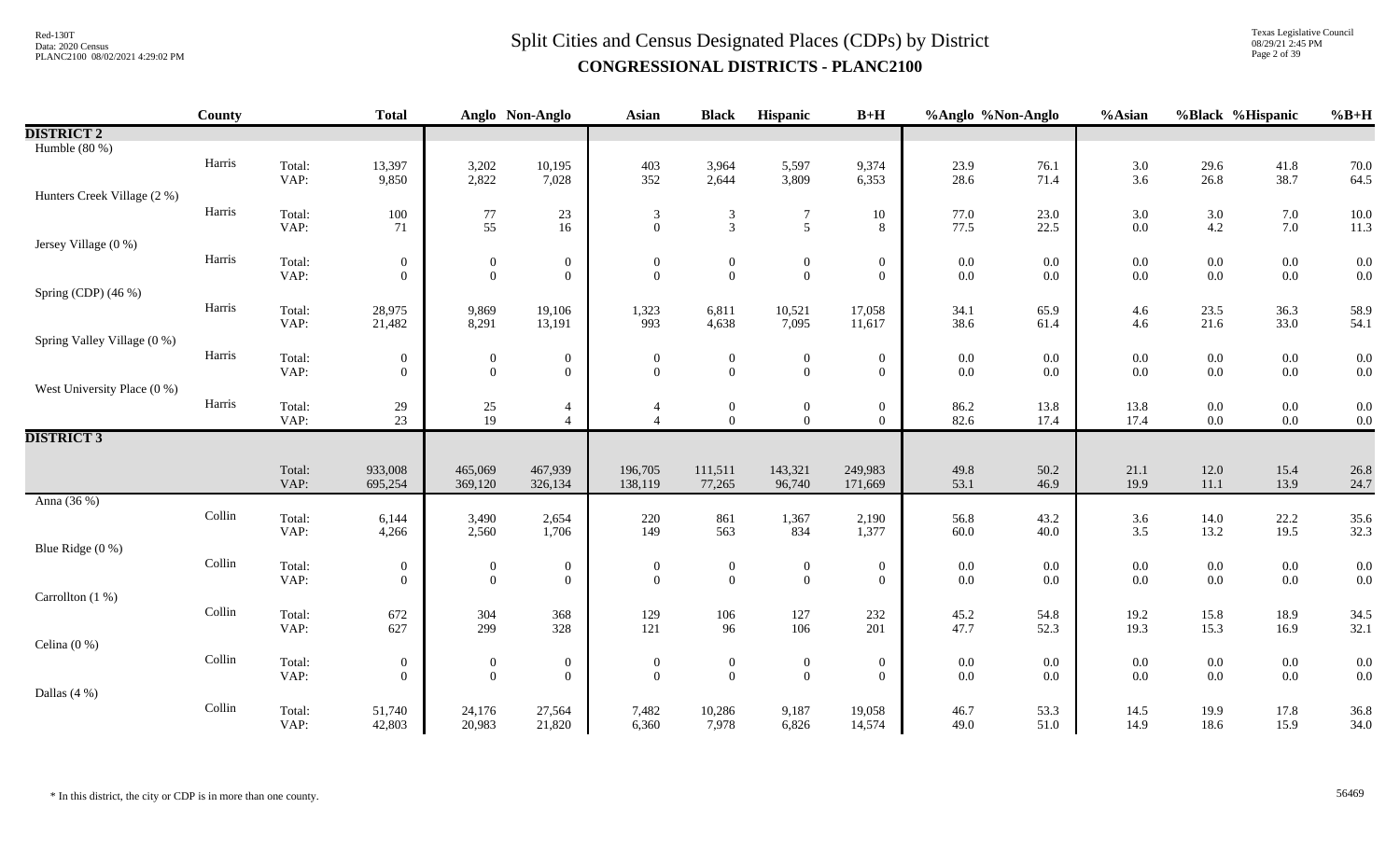Texas Legislative Council 08/29/21 2:45 PM Page 3 of 39

|                    | County |                | <b>Total</b>     |                  | Anglo Non-Anglo   | Asian            | <b>Black</b>              | Hispanic         | $B+H$            | %Anglo %Non-Anglo |              | %Asian                                    | %Black %Hispanic |                 | $%B+H$       |
|--------------------|--------|----------------|------------------|------------------|-------------------|------------------|---------------------------|------------------|------------------|-------------------|--------------|-------------------------------------------|------------------|-----------------|--------------|
| <b>DISTRICT 3</b>  |        |                |                  |                  |                   |                  |                           |                  |                  |                   |              |                                           |                  |                 |              |
| Farmersville (0 %) |        |                |                  |                  |                   |                  |                           |                  |                  |                   |              |                                           |                  |                 |              |
|                    | Collin | Total:         |                  |                  | $\boldsymbol{0}$  | $\boldsymbol{0}$ | $\boldsymbol{0}$          | $\boldsymbol{0}$ | $\boldsymbol{0}$ | $100.0\,$         | $0.0\,$      | $\begin{array}{c} 0.0 \\ 0.0 \end{array}$ | $0.0\,$          | $0.0\,$         | 0.0          |
|                    |        | VAP:           | $\overline{0}$   | $\overline{0}$   | $\mathbf{0}$      | $\mathbf{0}$     | $\overline{0}$            | $\overline{0}$   | $\overline{0}$   | $0.0\,$           | 0.0          |                                           | $0.0\,$          | $0.0\,$         | 0.0          |
| Frisco (59 %)      |        |                |                  |                  |                   |                  |                           |                  |                  |                   |              |                                           |                  |                 |              |
|                    | Collin | Total:         | 119,035          | 50,956           | 68,079            | 36,963           | 13,786                    | 15,093           | 28,363           | 42.8              | 57.2         | 31.1                                      | 11.6             | 12.7            | 23.8         |
|                    |        | VAP:           | 85,135           | 39,622           | 45,513            | 24,047           | 9,376                     | 10,288           | 19,422           | 46.5              | 53.5         | 28.2                                      | $11.0\,$         | 12.1            | 22.8         |
| Garland (0 %)      | Collin |                |                  |                  |                   |                  |                           |                  |                  |                   |              |                                           |                  |                 |              |
|                    |        | Total:<br>VAP: | 162<br>117       | $62$ $45$        | $100\,$<br>$72\,$ | 63<br>45         | $10\,$<br>$8\phantom{.}8$ | 31<br>$22\,$     | 37<br>28         | 38.3<br>38.5      | 61.7<br>61.5 | 38.9<br>38.5                              | $6.2\,$<br>6.8   | 19.1<br>18.8    | 22.8<br>23.9 |
| Hebron $(0\%)$     |        |                |                  |                  |                   |                  |                           |                  |                  |                   |              |                                           |                  |                 |              |
|                    | Collin | Total:         | $\boldsymbol{0}$ | $\boldsymbol{0}$ | $\boldsymbol{0}$  | $\boldsymbol{0}$ | $\boldsymbol{0}$          | $\boldsymbol{0}$ | $\boldsymbol{0}$ | $0.0\,$           | 0.0          | $0.0\,$                                   | $0.0\,$          | $0.0\,$         | 0.0          |
|                    |        | VAP:           | $\overline{0}$   | $\boldsymbol{0}$ | $\mathbf{0}$      | $\Omega$         | $\overline{0}$            | $\overline{0}$   | $\overline{0}$   | 0.0               | 0.0          | $0.0\,$                                   | $0.0\,$          | $0.0\,$         | 0.0          |
| Lavon $(1%)$       |        |                |                  |                  |                   |                  |                           |                  |                  |                   |              |                                           |                  |                 |              |
|                    | Collin | Total:         | 48               | $47\,$           |                   |                  | $\overline{0}$            | $\boldsymbol{0}$ | $\boldsymbol{0}$ | 97.9              | 2.1          | 2.1                                       | $0.0\,$          | $0.0\,$         | 0.0          |
|                    |        | VAP:           | 35               | 34               |                   | $\overline{1}$   | $\mathbf{0}$              | $\overline{0}$   | $\boldsymbol{0}$ | 97.1              | 2.9          | 2.9                                       | $0.0\,$          | $0.0\,$         | 0.0          |
| McKinney (100 %)   |        |                |                  |                  |                   |                  |                           |                  |                  |                   |              |                                           |                  |                 |              |
|                    | Collin | Total:         | 195,271          | 102,541          | 92,730            | 27,335           | 28,822                    | 33,383           | 60,843           | 52.5              | 47.5         | $14.0\,$                                  | 14.8             | 17.1            | 31.2         |
|                    |        | VAP:           | 140,593          | 78,614           | 61,979            | 18,110           | 19,139                    | 21,910           | 40,444           | 55.9              | 44.1         | 12.9                                      | 13.6             | 15.6            | 28.8         |
| Murphy (99 %)      |        |                |                  |                  |                   |                  |                           |                  |                  |                   |              |                                           |                  |                 |              |
|                    | Collin | Total:         | 20,717           | 9,689            | 11,028            | 6,747            | 2,269                     | 1,696            | 3,909            | 46.8              | 53.2         | 32.6                                      | $11.0\,$         | 8.2             | 18.9         |
|                    |        | VAP:           | 14,436           | 7,012            | 7,424             | 4,533            | 1,556                     | 1,110            | 2,638            | 48.6              | 51.4         | 31.4                                      | 10.8             | 7.7             | 18.3         |
| Parker (99 %)      |        |                |                  |                  |                   |                  |                           |                  |                  |                   |              |                                           |                  |                 |              |
|                    | Collin | Total:<br>VAP: | 5,395<br>3,989   | 3,129<br>2,468   | 2,266<br>1,521    | 1,104<br>760     | 393<br>265                | 663<br>417       | 1,040<br>675     | 58.0<br>61.9      | 42.0<br>38.1 | 20.5<br>19.1                              | 7.3<br>6.6       | 12.3<br>10.5    | 19.3<br>16.9 |
| Plano (98 %)       |        |                |                  |                  |                   |                  |                           |                  |                  |                   |              |                                           |                  |                 |              |
|                    | Collin | Total:         | 279,960          | 128,308          | 151,652           | 72,980           | 28,857                    | 45,365           | 72,970           | 45.8              | 54.2         | 26.1                                      | $10.3\,$         | 16.2            |              |
|                    |        | VAP:           | 216,574          | 107,653          | 108,921           | 52,896           | 20,628                    | 31,434           | 51,429           | 49.7              | 50.3         | 24.4                                      | 9.5              | 14.5            | 26.1<br>23.7 |
| Prosper $(79%)$    |        |                |                  |                  |                   |                  |                           |                  |                  |                   |              |                                           |                  |                 |              |
|                    | Collin | Total:         | 23,958           | 17,196           | 6,762             | 1,930            | 2,038                     | 2,268            | 4,222            | 71.8              | 28.2         | 8.1                                       | $8.5\,$          | 9.5             | 17.6         |
|                    |        | VAP:           | 15,773           | 11,628           | 4,145             | 1,154            | 1,238                     | 1,385            | 2,591            | 73.7              | 26.3         | 7.3                                       | 7.8              | $\!\!\!\!\!8.8$ | 16.4         |
| Richardson (34 %)  |        |                |                  |                  |                   |                  |                           |                  |                  |                   |              |                                           |                  |                 |              |
|                    | Collin | Total:         | 40,472           | 19,415           | 21,057            | 12,112           | 4,402                     | 3,982            | 8,230            | 48.0              | 52.0         | 29.9                                      | 10.9             | 9.8             | 20.3         |
|                    |        | VAP:           | 34,042           | 16,903           | 17,139            | 9,901            | 3,561                     | 3,179            | 6,636            | 49.7              | 50.3         | 29.1                                      | 10.5             | 9.3             | 19.5         |
| Sachse (0 %)       |        |                |                  |                  |                   |                  |                           |                  |                  |                   |              |                                           |                  |                 |              |
|                    | Collin | Total:         | $\overline{0}$   | $\boldsymbol{0}$ | $\boldsymbol{0}$  | $\mathbf{0}$     | $\boldsymbol{0}$          | $\boldsymbol{0}$ | $\boldsymbol{0}$ | $0.0\,$           | 0.0          | $0.0\,$                                   | $0.0\,$          | $0.0\,$         | 0.0          |
|                    |        | VAP:           | $\overline{0}$   | $\overline{0}$   | $\mathbf{0}$      | $\overline{0}$   | $\overline{0}$            | $\overline{0}$   | $\overline{0}$   | 0.0               | 0.0          | $0.0\,$                                   | $0.0\,$          | $0.0\,$         | 0.0          |
| St. Paul (100 %)   |        |                |                  |                  |                   |                  |                           |                  |                  |                   |              |                                           |                  |                 |              |
|                    | Collin | Total:         | 992              | 730              | 262               | 40               | 30                        | 161              | 182              | 73.6              | 26.4         | $4.0\,$                                   | $3.0\,$          | 16.2            | 18.3         |
|                    |        | VAP:           | 738              | 577              | 161               | 27               | 15                        | 92               | 104              | 78.2              | 21.8         | 3.7                                       | $2.0\,$          | 12.5            | 14.1         |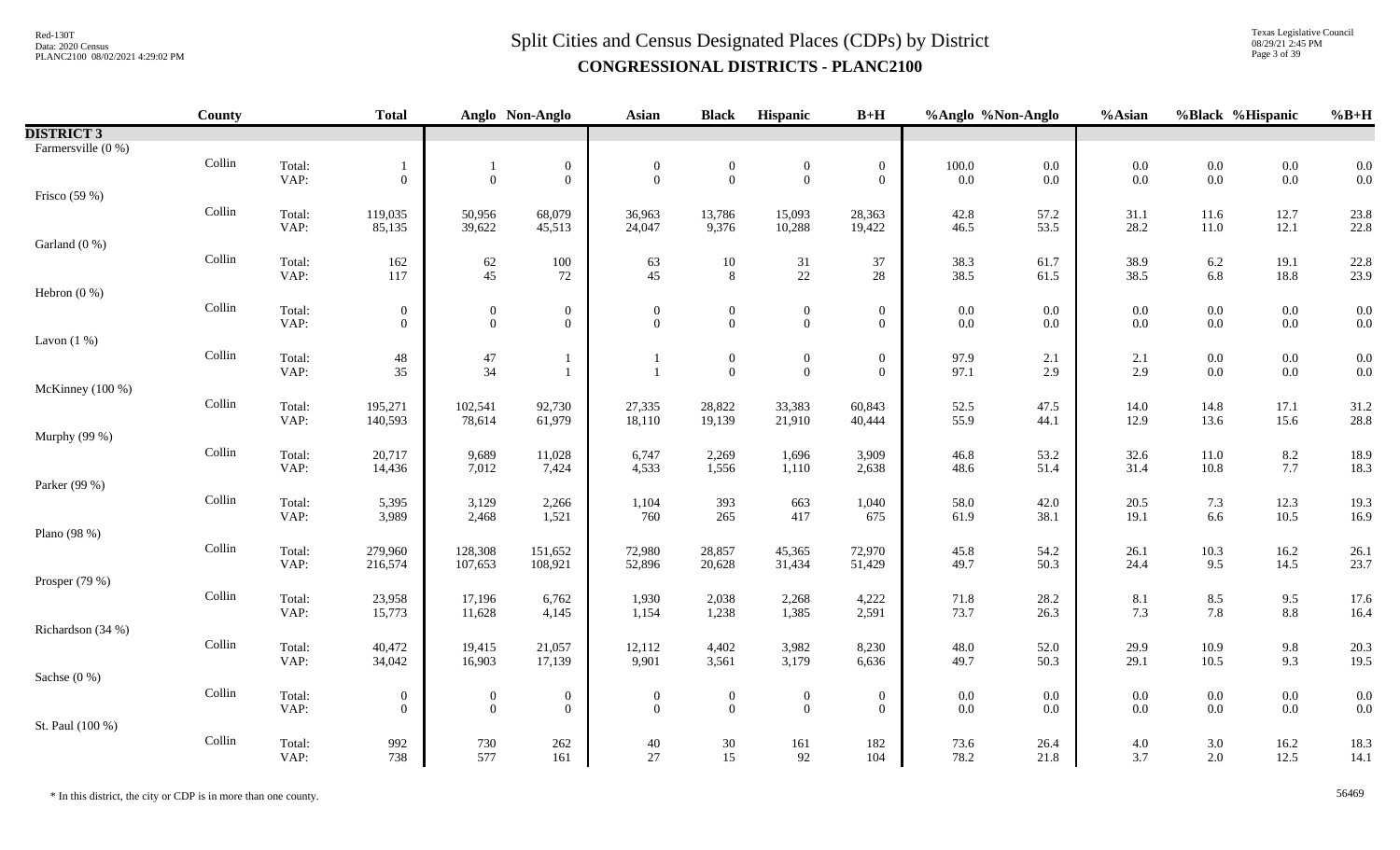Texas Legislative Council 08/29/21 2:45 PM Page 4 of 39

|                        | County                  |                | <b>Total</b>     |                  | Anglo Non-Anglo                    | Asian                          | <b>Black</b>                            | Hispanic                         | $B+H$                              | %Anglo %Non-Anglo  |              | %Asian             | %Black %Hispanic   |                    | $%B+H$       |
|------------------------|-------------------------|----------------|------------------|------------------|------------------------------------|--------------------------------|-----------------------------------------|----------------------------------|------------------------------------|--------------------|--------------|--------------------|--------------------|--------------------|--------------|
| <b>DISTRICT 3</b>      |                         |                |                  |                  |                                    |                                |                                         |                                  |                                    |                    |              |                    |                    |                    |              |
| Wylie $(4\%)$          |                         |                |                  |                  |                                    |                                |                                         |                                  |                                    |                    |              |                    |                    |                    |              |
|                        | Collin                  | Total:         | 2,390            | 1,358            | 1,032                              | 446                            | 234                                     | 288                              | 503                                | 56.8               | 43.2         | 18.7               | 9.8                | 12.1               | 21.0         |
|                        |                         | VAP:           | 1,648            | 996              | 652                                | 286                            | 150                                     | 166                              | 307                                | 60.4               | 39.6         | 17.4               | 9.1                | $10.1$             | 18.6         |
| <b>DISTRICT 4</b>      |                         |                |                  |                  |                                    |                                |                                         |                                  |                                    |                    |              |                    |                    |                    |              |
|                        |                         |                |                  |                  |                                    |                                |                                         |                                  |                                    |                    |              |                    |                    |                    |              |
|                        |                         | Total:         | 787,256          | 527,203          | 260,053                            | 15,320                         | 92,532                                  | 124,168                          | 213,736                            | 67.0               | 33.0         | 1.9                | $11.8\,$           | 15.8               | 27.1         |
|                        |                         | VAP:           | 594,989          | 418,805          | 176,184                            | 10,519                         | 65,060                                  | 78,385                           | 142,257                            | 70.4               | 29.6         | $1.8\,$            | 10.9               | 13.2               | 23.9         |
| Alba $(0\%)$           |                         |                |                  |                  |                                    |                                |                                         |                                  |                                    |                    |              |                    |                    |                    |              |
|                        | Rains                   | Total:         | $\boldsymbol{0}$ | $\boldsymbol{0}$ | $\mathbf{0}$                       | $\boldsymbol{0}$               | $\boldsymbol{0}$                        | $\boldsymbol{0}$                 | $\boldsymbol{0}$                   | $0.0\,$            | $0.0\,$      | $0.0\,$            | $0.0\,$            | $0.0\,$            | 0.0          |
|                        |                         | VAP:           | $\overline{0}$   | $\boldsymbol{0}$ | $\boldsymbol{0}$                   | $\mathbf{0}$                   | $\mathbf{0}$                            | $\mathbf{0}$                     | $\boldsymbol{0}$                   | $0.0\,$            | 0.0          | 0.0                | $0.0\,$            | 0.0                | 0.0          |
| Anna (64 %)            | Collin                  |                |                  |                  |                                    |                                |                                         |                                  |                                    |                    |              |                    |                    |                    |              |
|                        |                         | Total:<br>VAP: | 10,752<br>7,242  | 5,962<br>4,293   | 4,790<br>2,949                     | 347<br>220                     | 1,590<br>1,015                          | 2,563<br>1,494                   | 4,089<br>2,496                     | 55.5<br>59.3       | 44.5<br>40.7 | $\frac{3.2}{3.0}$  | 14.8<br>14.0       | 23.8<br>20.6       | 38.0<br>34.5 |
| Blue Ridge (100 %)     |                         |                |                  |                  |                                    |                                |                                         |                                  |                                    |                    |              |                    |                    |                    |              |
|                        | Collin                  |                |                  |                  | 466                                |                                |                                         |                                  |                                    |                    |              |                    |                    |                    |              |
|                        |                         | Total:<br>VAP: | 1,180<br>797     | 714<br>526       | 271                                | 15<br>$\overline{4}$           | $18\,$<br>$10\,$                        | 375<br>219                       | 390<br>227                         | 60.5<br>66.0       | 39.5<br>34.0 | 1.3<br>0.5         | 1.5<br>1.3         | $31.8\,$<br>27.5   | 33.1<br>28.5 |
| Celina (92 %)          |                         |                |                  |                  |                                    |                                |                                         |                                  |                                    |                    |              |                    |                    |                    |              |
|                        | $\operatorname{Collin}$ | Total:         | 15,396           | 10,396           | 5,000                              | 777                            | 1,191                                   | 2,630                            | 3,755                              | 67.5               | 32.5         | 5.0                | 7.7                | 17.1               | 24.4         |
|                        |                         | VAP:           | 10,280           | 7,135            | 3,145                              | 495                            | 756                                     | 1,621                            | 2,343                              | 69.4               | $30.6\,$     | $4.8\,$            | 7.4                | 15.8               | 22.8         |
| Clarksville City (0 %) |                         |                |                  |                  |                                    |                                |                                         |                                  |                                    |                    |              |                    |                    |                    |              |
|                        | Upshur                  | Total:         | $\boldsymbol{0}$ | $\boldsymbol{0}$ | $\boldsymbol{0}$                   | $\boldsymbol{0}$               | $\boldsymbol{0}$                        | $\boldsymbol{0}$                 | $\boldsymbol{0}$                   | $0.0\,$            | $0.0\,$      | $0.0\,$            | $0.0\,$            | $0.0\,$            | 0.0          |
|                        |                         | VAP:           | $\overline{0}$   | $\overline{0}$   | $\overline{0}$                     | $\overline{0}$                 | $\overline{0}$                          | $\mathbf{0}$                     | $\boldsymbol{0}$                   | $0.0\,$            | 0.0          | $0.0\,$            | $0.0\,$            | $0.0\,$            | 0.0          |
| Dallas $(0\%)^*$       |                         |                |                  |                  |                                    |                                |                                         |                                  |                                    |                    |              |                    |                    |                    |              |
|                        | Collin                  | Total:         | $\boldsymbol{0}$ | $\theta$         | $\overline{0}$                     | $\mathbf{0}$                   | $\boldsymbol{0}$                        | $\mathbf{0}$                     | $\boldsymbol{0}$                   | $0.0\,$            | 0.0          | $0.0\,$            | $0.0\,$            | $0.0\,$            | 0.0          |
|                        |                         | VAP:           | $\overline{0}$   | $\boldsymbol{0}$ | $\mathbf{0}$                       | $\overline{0}$                 | $\overline{0}$                          | $\mathbf{0}$                     | $\overline{0}$                     | $0.0\,$            | $0.0\,$      | $0.0\,$            | $0.0\,$            | 0.0                | 0.0          |
|                        | Rockwall                | Total:         | $\overline{4}$   | $\sqrt{2}$       | $\sqrt{2}$                         | $\mathbf{0}$                   | $\boldsymbol{0}$                        |                                  | -1                                 | 50.0               | 50.0         | 0.0                | $0.0\,$            | 25.0               | 25.0         |
|                        |                         | VAP:           | $\overline{c}$   |                  | $\mathbf{1}$                       | $\theta$                       | $\boldsymbol{0}$                        |                                  | $\overline{1}$                     | 50.0               | 50.0         | $0.0\,$            | $0.0\,$            | 50.0               | 50.0         |
| East Mountain (100 %)  |                         |                |                  |                  |                                    |                                |                                         |                                  |                                    |                    |              |                    |                    |                    |              |
|                        | Upshur                  | Total:         | 899              | 719              | 180                                | $\,8$                          | 24                                      | $106\,$                          | 129                                | 80.0               | $20.0\,$     | 0.9                | $2.7\,$            | $11.8\,$           | 14.3         |
|                        |                         | VAP:           | 689              | 576              | 113                                | 6                              | 11                                      | 65                               | 76                                 | 83.6               | 16.4         | $0.9\,$            | 1.6                | 9.4                | 11.0         |
| Farmersville (100 %)   |                         |                |                  |                  |                                    |                                |                                         |                                  |                                    |                    |              |                    |                    |                    |              |
|                        | Collin                  | Total:         | 3,611            | 2,122            | 1,489                              | $40\,$                         | 285                                     | 1,056                            | 1,340                              | 58.8               | 41.2         | 1.1                | 7.9                | 29.2               | 37.1         |
|                        |                         | VAP:           | 2,617            | 1,661            | 956                                | 25                             | 213                                     | 631                              | 843                                | 63.5               | 36.5         | $1.0\,$            | 8.1                | 24.1               | 32.2         |
| Garland (0 %)          | Rockwall                |                |                  |                  |                                    |                                |                                         |                                  |                                    |                    |              |                    |                    |                    |              |
|                        |                         | Total:<br>VAP: | $\frac{2}{2}$    | $\frac{2}{2}$    | $\boldsymbol{0}$<br>$\overline{0}$ | $\mathbf{0}$<br>$\overline{0}$ | $\boldsymbol{0}$<br>$\overline{0}$      | $\boldsymbol{0}$<br>$\mathbf{0}$ | $\boldsymbol{0}$<br>$\overline{0}$ | $100.0\,$<br>100.0 | 0.0<br>0.0   | $0.0\,$<br>$0.0\,$ | $0.0\,$<br>$0.0\,$ | $0.0\,$<br>$0.0\,$ | 0.0<br>0.0   |
| Gilmer $(2\%)$         |                         |                |                  |                  |                                    |                                |                                         |                                  |                                    |                    |              |                    |                    |                    |              |
|                        | Upshur                  | Total:         |                  |                  | 32                                 |                                |                                         | $\overline{4}$                   | 27                                 | 64.8               | 35.2         | 1.1                | 27.5               | 4.4                | 29.7         |
|                        |                         | VAP:           | $\frac{91}{72}$  | $\frac{59}{53}$  | 19                                 |                                | $\begin{array}{c} 25 \\ 14 \end{array}$ | $\overline{4}$                   | 16                                 | 73.6               | 26.4         | 1.4                | 19.4               | 5.6                | 22.2         |
|                        |                         |                |                  |                  |                                    |                                |                                         |                                  |                                    |                    |              |                    |                    |                    |              |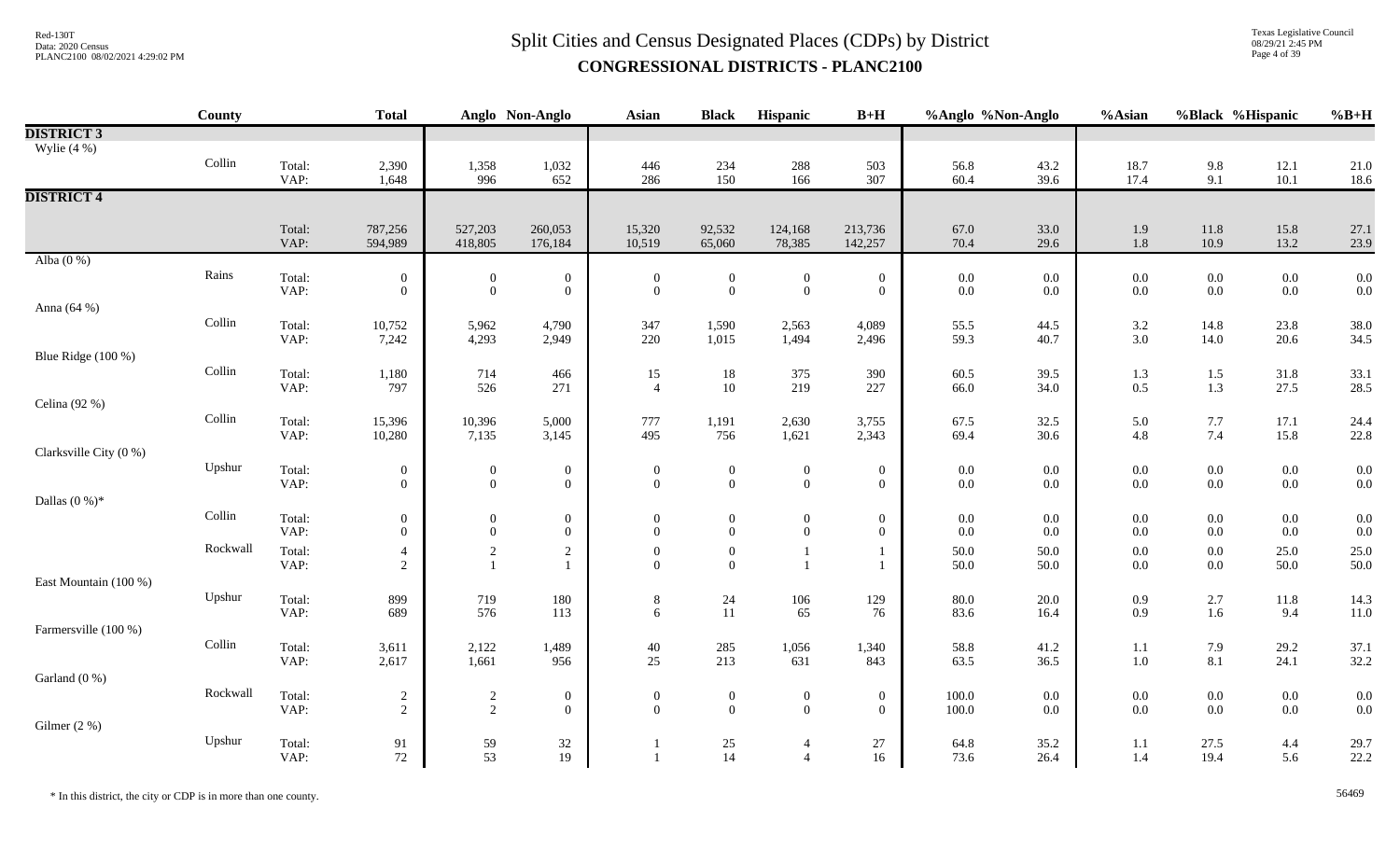Texas Legislative Council 08/29/21 2:45 PM Page 5 of 39

|                           | County   |                | <b>Total</b>     |                  | Anglo Non-Anglo  | <b>Asian</b>     | <b>Black</b>     | Hispanic         | $B+H$        | %Anglo %Non-Anglo |              | %Asian     | %Black %Hispanic |              | $%B+H$       |
|---------------------------|----------|----------------|------------------|------------------|------------------|------------------|------------------|------------------|--------------|-------------------|--------------|------------|------------------|--------------|--------------|
| <b>DISTRICT 4</b>         |          |                |                  |                  |                  |                  |                  |                  |              |                   |              |            |                  |              |              |
| Gladewater (38 %)         |          |                |                  |                  |                  |                  |                  |                  |              |                   |              |            |                  |              |              |
|                           | Upshur   | Total:         | 2,357            | 1,609            | 748              | 30               | 386              | $220\,$          | 604          | 68.3              | 31.7         | 1.3        | 16.4             | 9.3          | 25.6         |
|                           |          | VAP:           | 1,829            | 1,318            | 511              | 22               | 281              | 124              | 404          | 72.1              | 27.9         | 1.2        | 15.4             | 6.8          | 22.1         |
| Heath (98 %)              | Rockwall | Total:         |                  | 7,707            |                  | 368              | 420              | 795              |              | 80.2              | 19.8         |            |                  |              |              |
|                           |          | VAP:           | 9,614<br>7,150   | 5,879            | 1,907<br>1,271   | 242              | 255              | 531              | 1,181<br>773 | 82.2              | 17.8         | 3.8<br>3.4 | 4.4<br>$3.6$     | 8.3<br>7.4   | 12.3<br>10.8 |
| Lavon $(99\%)$            |          |                |                  |                  |                  |                  |                  |                  |              |                   |              |            |                  |              |              |
|                           | Collin   | Total:         | 4,421            | 2,566            | 1,855            | 242              | 652              | 819              | 1,441        | 58.0              | 42.0         | 5.5        | 14.7             | 18.5         | 32.6         |
|                           |          | VAP:           | 3,061            | 1,918            | 1,143            | 164              | 390              | 474              | 859          | 62.7              | 37.3         | 5.4        | 12.7             | 15.5         | 28.1         |
| McKinney $(0\%)$          |          |                |                  |                  |                  |                  |                  |                  |              |                   |              |            |                  |              |              |
|                           | Collin   | Total:         | 37               | 8                | $29\,$           | 6                | 8                | 9                | 17           | 21.6              | 78.4         | 16.2       | 21.6             | 24.3         | 45.9         |
| McLendon-Chisholm (100 %) |          | VAP:           | 18               | $\,8\,$          | $10\,$           | $\overline{0}$   | $\overline{1}$   | $\overline{7}$   | 8            | 44.4              | 55.6         | $0.0\,$    | 5.6              | 38.9         | 44.4         |
|                           | Rockwall | Total:         | 3,562            | 2,615            | 947              | 144              | 226              | 455              | 672          | 73.4              | 26.6         | $4.0\,$    | 6.3              | 12.8         | 18.9         |
|                           |          | VAP:           | 2,528            | 1,920            | 608              | 98               | 158              | 268              | 425          | 75.9              | 24.1         | 3.9        | 6.3              | 10.6         | 16.8         |
| Pilot Point (0 %)         |          |                |                  |                  |                  |                  |                  |                  |              |                   |              |            |                  |              |              |
|                           | Grayson  | Total:         | $\boldsymbol{0}$ | $\boldsymbol{0}$ | $\boldsymbol{0}$ | $\boldsymbol{0}$ | $\boldsymbol{0}$ | $\boldsymbol{0}$ | $\mathbf{0}$ | 0.0               | 0.0          | $0.0\,$    | $0.0\,$          | $0.0\,$      | 0.0          |
|                           |          | VAP:           | $\overline{0}$   | $\boldsymbol{0}$ | $\boldsymbol{0}$ | $\mathbf{0}$     | $\mathbf{0}$     | $\mathbf{0}$     | $\mathbf{0}$ | $0.0\,$           | 0.0          | 0.0        | $0.0\,$          | $0.0\,$      | 0.0          |
| Rowlett (12 %)            |          |                |                  |                  |                  |                  |                  |                  |              |                   |              |            |                  |              |              |
|                           | Rockwall | Total:         | 7,518            | 4,615            | 2,903            | 399              | 990              | 1,319            | 2,272        | 61.4              | 38.6         | 5.3        | 13.2             | 17.5         | 30.2         |
| Warren City (2 %)         |          | VAP:           | 5,982            | 3,871            | 2,111            | 312              | 683              | 945              | 1,612        | 64.7              | 35.3         | 5.2        | 11.4             | 15.8         | 26.9         |
|                           | Upshur   | Total:         | 6                | $\mathfrak{S}$   |                  |                  | $\boldsymbol{0}$ | $\boldsymbol{0}$ | $\mathbf{0}$ | 83.3              | 16.7         | 16.7       | $0.0\,$          | $0.0\,$      | 0.0          |
|                           |          | VAP:           | $\mathfrak{Z}$   | $\overline{3}$   | $\overline{0}$   | $\overline{0}$   | $\overline{0}$   | $\mathbf{0}$     | $\mathbf{0}$ | 100.0             | 0.0          | $0.0\,$    | $0.0\,$          | $0.0\,$      | 0.0          |
| Winnsboro (22 %)          |          |                |                  |                  |                  |                  |                  |                  |              |                   |              |            |                  |              |              |
|                           | Franklin | Total:         | 773              | 564              | 209              | 15               | $35\,$           | 124              | 156          | 73.0              | 27.0         | 1.9        | $4.5\,$          | 16.0         | 20.2         |
|                           |          | VAP:           | 544              | 410              | 134              | 10               | 13               | 82               | 94           | 75.4              | 24.6         | 1.8        | 2.4              | 15.1         | 17.3         |
| Wylie $(3\%)$             |          |                |                  |                  |                  |                  |                  |                  |              |                   |              |            |                  |              |              |
|                           | Rockwall | Total:<br>VAP: | 1,442<br>983     | 590<br>427       | 852<br>556       | 72<br>47         | 318<br>221       | 408<br>256       | 717<br>472   | 40.9<br>43.4      | 59.1<br>56.6 | 5.0<br>4.8 | 22.1<br>22.5     | 28.3<br>26.0 | 49.7<br>48.0 |
| <b>DISTRICT 5</b>         |          |                |                  |                  |                  |                  |                  |                  |              |                   |              |            |                  |              |              |
|                           |          |                |                  |                  |                  |                  |                  |                  |              |                   |              |            |                  |              |              |
|                           |          | Total:         | 783,116          | 378,717          | 404,399          | 20,767           | 130,341          | 240,388          | 366,213      | 48.4              | 51.6         | 2.7        | 16.6             | 30.7         | 46.8         |
|                           |          | VAP:           | 583,516          | 307,598          | 275,918          | 14,876           | 91,892           | 156,975          | 246,935      | 52.7              | 47.3         | 2.5        | 15.7             | 26.9         | 42.3         |
| Alba (100 %)              |          |                |                  |                  |                  |                  |                  |                  |              |                   |              |            |                  |              |              |
|                           | Wood     | Total:<br>VAP: | 473<br>365       | 414<br>329       | 59<br>36         | 3                | 13<br>5          | $28\,$<br>19     | 40<br>23     | 87.5<br>90.1      | 12.5<br>9.9  | 0.6<br>0.3 | $2.7\,$<br>1.4   | 5.9<br>5.2   | 8.5<br>6.3   |
|                           |          |                |                  |                  |                  |                  |                  |                  |              |                   |              |            |                  |              |              |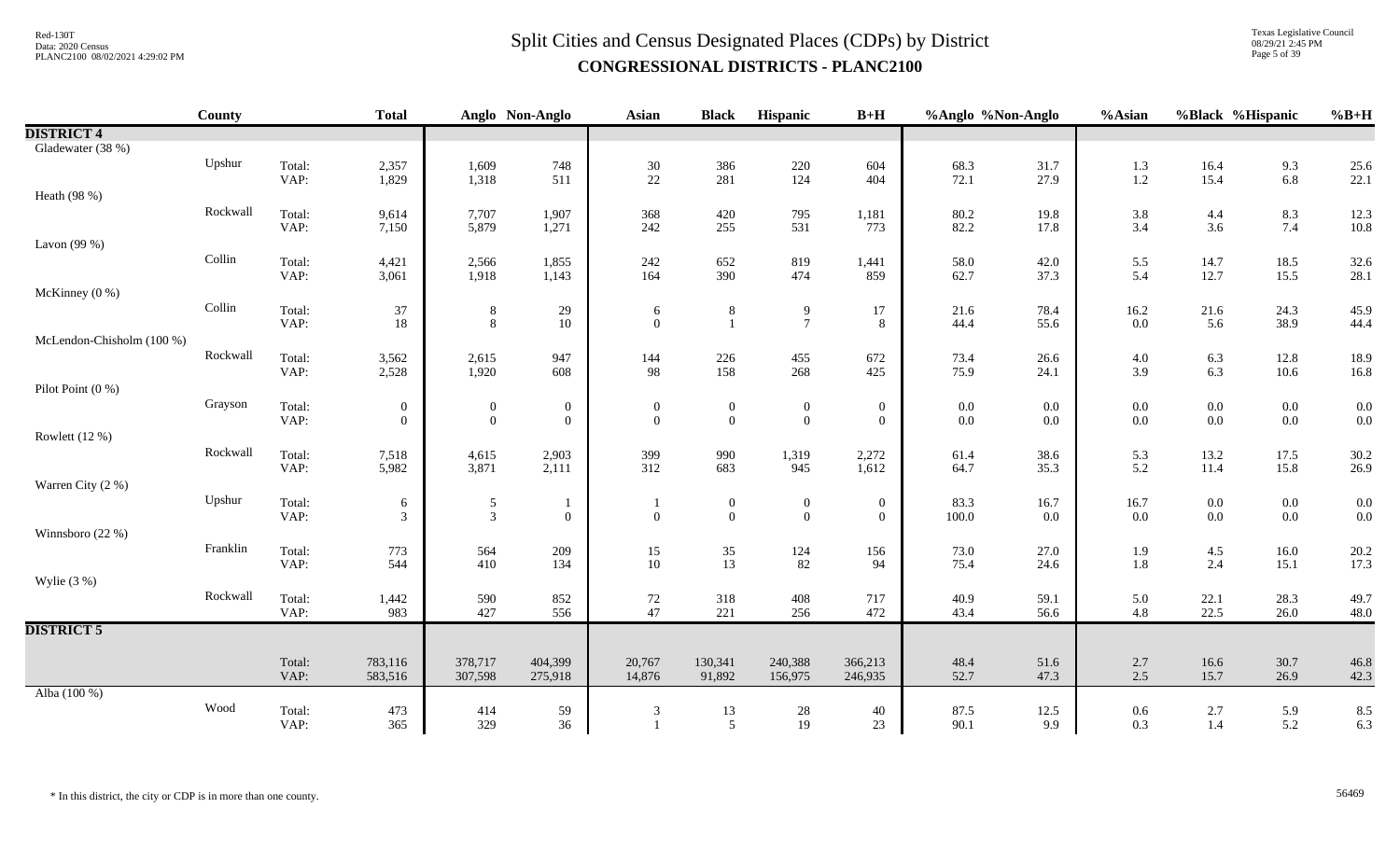Texas Legislative Council 08/29/21 2:45 PM Page 6 of 39

|                         | <b>County</b> |                | <b>Total</b>                       |                                    | Anglo Non-Anglo                    | <b>Asian</b>                 | <b>Black</b>                   | Hispanic                           | $B+H$                              | %Anglo %Non-Anglo |              | %Asian             | %Black %Hispanic   |                | $%B+H$       |
|-------------------------|---------------|----------------|------------------------------------|------------------------------------|------------------------------------|------------------------------|--------------------------------|------------------------------------|------------------------------------|-------------------|--------------|--------------------|--------------------|----------------|--------------|
| <b>DISTRICT 5</b>       |               |                |                                    |                                    |                                    |                              |                                |                                    |                                    |                   |              |                    |                    |                |              |
| Balch Springs (100 %)   |               |                |                                    |                                    |                                    |                              |                                |                                    |                                    |                   |              |                    |                    |                |              |
|                         | Dallas        | Total:<br>VAP: | 27,600                             | 4,168<br>3,542                     | 23,432<br>15,423                   | 369<br>282                   | 6,607<br>4,504                 | 16,417                             | 22,820                             | 15.1<br>18.7      | 84.9<br>81.3 | 1.3                | 23.9<br>23.7       | 59.5<br>55.5   | 82.7         |
| Bullard (1 %)           |               |                | 18,965                             |                                    |                                    |                              |                                | 10,524                             | 14,944                             |                   |              | $1.5$              |                    |                | 78.8         |
|                         | Cherokee      | Total:         | 42                                 | $39\,$                             | $\boldsymbol{\mathfrak{Z}}$        |                              |                                | $\boldsymbol{0}$                   | - 1                                | 92.9              | 7.1          | 2.4                | $2.4\,$            | $0.0\,$        | 2.4          |
|                         |               | VAP:           | 37                                 | 34                                 | $\overline{3}$                     |                              | $\overline{1}$                 | $\mathbf{0}$                       | $\overline{\phantom{0}}$           | 91.9              | 8.1          | 2.7                | 2.7                | $0.0\,$        | 2.7          |
| Dallas $(11%)$ *        |               |                |                                    |                                    |                                    |                              |                                |                                    |                                    |                   |              |                    |                    |                |              |
|                         | Dallas        | Total:<br>VAP: | 142,297<br>105,388                 | 51,870<br>42,206                   | 90,427<br>63,182                   | 7,411<br>5,027               | 24,866<br>18,583               | 56,898<br>38,241                   | 80,840<br>56,344                   | 36.5<br>40.0      | 63.5<br>60.0 | 5.2<br>$4.8\,$     | 17.5<br>17.6       | 40.0<br>36.3   | 56.8<br>53.5 |
|                         | Kaufman       | Total:         | $\overline{4}$                     |                                    | $\mathfrak{Z}$                     | $\mathbf{0}$                 | $\overline{0}$                 |                                    |                                    | 25.0              | 75.0         | $0.0\,$            | $0.0\,$            | 25.0           | 25.0         |
|                         |               | VAP:           | 3                                  |                                    | $\overline{2}$                     | $\theta$                     | $\mathbf{0}$                   |                                    |                                    | 33.3              | 66.7         | $0.0\,$            | $0.0\,$            | 33.3           | 33.3         |
| Garland (8 %)           |               |                |                                    |                                    |                                    |                              |                                |                                    |                                    |                   |              |                    |                    |                |              |
|                         | Dallas        | Total:<br>VAP: | 19,799<br>14,166                   | 4,009<br>3,494                     | 15,790<br>10,672                   | 805<br>625                   | 3,070<br>2,103                 | 11,813<br>7,788                    | 14,737<br>9,828                    | 20.2<br>24.7      | 79.8<br>75.3 | 4.1<br>4.4         | 15.5<br>14.8       | 59.7<br>55.0   | 74.4<br>69.4 |
| Heath $(2\%)$           |               |                |                                    |                                    |                                    |                              |                                |                                    |                                    |                   |              |                    |                    |                |              |
|                         | Kaufman       | Total:         | 155                                | $77\,$                             | $78\,$                             | $\sqrt{5}$                   | 34                             | 37                                 | 69                                 | 49.7              | 50.3         | $3.2\,$            | 21.9               | 23.9           | 44.5         |
|                         |               | VAP:           | 102                                | 58                                 | 44                                 | $\mathfrak{Z}$               | 17                             | 21                                 | 37                                 | 56.9              | 43.1         | 2.9                | 16.7               | 20.6           | 36.3         |
| McLendon-Chisholm (0 %) |               |                |                                    |                                    |                                    |                              |                                |                                    |                                    |                   |              |                    |                    |                |              |
|                         | Kaufman       | Total:<br>VAP: | $\boldsymbol{0}$<br>$\overline{0}$ | $\boldsymbol{0}$<br>$\overline{0}$ | $\boldsymbol{0}$<br>$\overline{0}$ | $\boldsymbol{0}$<br>$\theta$ | $\mathbf{0}$<br>$\overline{0}$ | $\boldsymbol{0}$<br>$\overline{0}$ | $\boldsymbol{0}$<br>$\overline{0}$ | $0.0\,$<br>0.0    | 0.0<br>0.0   | $0.0\,$<br>$0.0\,$ | $0.0\,$<br>$0.0\,$ | $0.0\,$<br>0.0 | 0.0<br>0.0   |
| Mesquite $(94%)$ *      |               |                |                                    |                                    |                                    |                              |                                |                                    |                                    |                   |              |                    |                    |                |              |
|                         | Dallas        | Total:         | 140,715                            | 34,057                             | 106,658                            | 4,451                        | 38,447                         | 63,123                             | 100,227                            | 24.2              | 75.8         | $3.2\,$            | 27.3               | 44.9           | 71.2         |
|                         |               | VAP:           | 101,226                            | 29,248                             | 71,978                             | 3,529                        | 26,019                         | 41,250                             | 66,720                             | 28.9              | 71.1         | $3.5$              | 25.7               | 40.8           | 65.9         |
|                         | Kaufman       | Total:         | 163                                | 84                                 | 79                                 | 6                            | 43                             | 31                                 | 71                                 | 51.5              | 48.5         | 3.7                | 26.4               | 19.0           | 43.6         |
|                         |               | VAP:           | 123                                | 75                                 | 48                                 | $\overline{2}$               | 28                             | $18\,$                             | 43                                 | 61.0              | 39.0         | 1.6                | 22.8               | 14.6           | 35.0         |
| Reklaw (53 %)           | Cherokee      |                |                                    |                                    |                                    |                              |                                |                                    |                                    |                   |              |                    |                    |                |              |
|                         |               | Total:<br>VAP: | 177<br>126                         | $107\,$<br>82                      | 70<br>44                           | $\theta$                     | $23\,$<br>13                   | $46\,$<br>31                       | 68<br>43                           | 60.5<br>65.1      | 39.5<br>34.9 | $0.6\,$<br>0.0     | 13.0<br>10.3       | 26.0<br>24.6   | 38.4<br>34.1 |
| Seagoville (99 %)*      |               |                |                                    |                                    |                                    |                              |                                |                                    |                                    |                   |              |                    |                    |                |              |
|                         | Dallas        | Total:         | 18,270                             | 5,661                              | 12,609                             | 151                          | 3,603                          | 8,681                              | 12,185                             | 31.0              | 69.0         | $0.8\,$            | 19.7               | 47.5           | 66.7         |
|                         |               | VAP:           | 13,250                             | 4,895                              | 8,355                              | 113                          | 2,586                          | 5,466                              | 8,011                              | 36.9              | 63.1         | 0.9                | 19.5               | 41.3           | 60.5         |
|                         | Kaufman       | Total:         | 25                                 | 17<br>17                           | 8                                  | $\mathbf{1}$                 | 3<br>$\mathbf{0}$              | $\overline{4}$                     | 5<br>$\overline{1}$                | 68.0              | 32.0<br>15.0 | 4.0<br>$0.0\,$     | 12.0               | 16.0           | 20.0         |
| Sunnyvale (100 %)       |               | VAP:           | 20                                 |                                    | 3                                  | $\overline{0}$               |                                | $\overline{1}$                     |                                    | 85.0              |              |                    | $0.0\,$            | 5.0            | 5.0          |
|                         | Dallas        | Total:         | 7,879                              | 3,895                              | 3,984                              | 2,081                        | 893                            | 847                                | 1,716                              | 49.4              | 50.6         | 26.4               | 11.3               | $10.8\,$       | 21.8         |
|                         |               | VAP:           | 5,736                              | 2,925                              | 2,811                              | 1,499                        | 593                            | 594                                | 1,178                              | 51.0              | 49.0         | 26.1               | 10.3               | 10.4           | 20.5         |
| Troup $(2\%)$           |               |                |                                    |                                    |                                    |                              |                                |                                    |                                    |                   |              |                    |                    |                |              |
|                         | Cherokee      | Total:         | 50                                 | 46                                 | $\overline{4}$                     |                              | $\overline{0}$                 | $\mathfrak{Z}$                     | $\mathfrak{Z}$                     | 92.0              | 8.0          | 2.0                | $0.0\,$            | 6.0            | 6.0          |
|                         |               | VAP:           | 39                                 | 35                                 | $\overline{4}$                     |                              | $\overline{0}$                 | $\mathfrak{Z}$                     | $\mathfrak{Z}$                     | 89.7              | 10.3         | 2.6                | $0.0\,$            | 7.7            | 7.7          |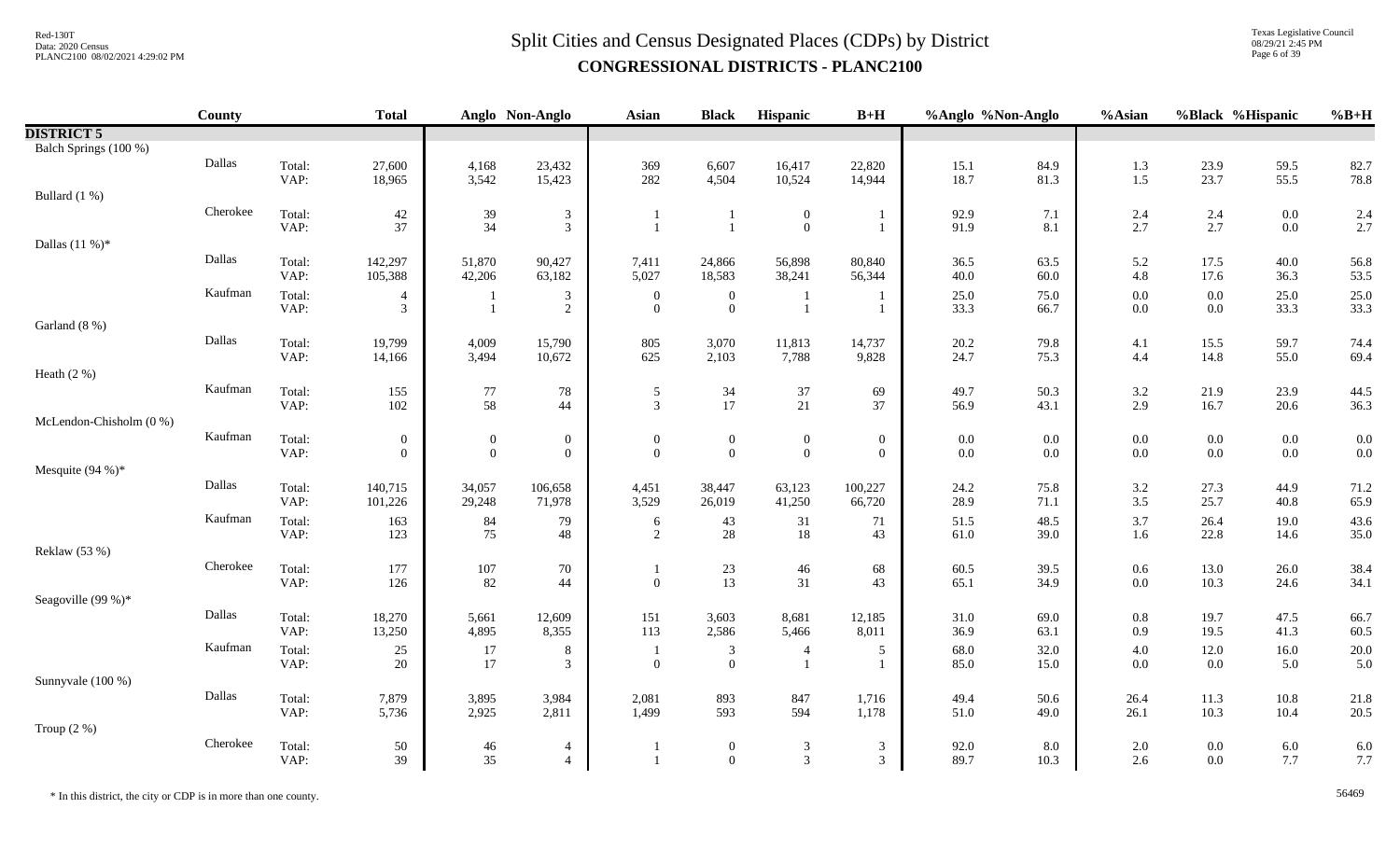Texas Legislative Council 08/29/21 2:45 PM Page 7 of 39

|                       | County  |                | <b>Total</b>     |                  | Anglo Non-Anglo  | <b>Asian</b>                     | <b>Black</b>                       | Hispanic                         | $B+H$            | %Anglo %Non-Anglo                         |              | %Asian            |                | %Black %Hispanic | $%B+H$       |
|-----------------------|---------|----------------|------------------|------------------|------------------|----------------------------------|------------------------------------|----------------------------------|------------------|-------------------------------------------|--------------|-------------------|----------------|------------------|--------------|
| <b>DISTRICT 5</b>     |         |                |                  |                  |                  |                                  |                                    |                                  |                  |                                           |              |                   |                |                  |              |
| Wilmer $(0\%)$        |         |                |                  |                  |                  |                                  |                                    |                                  |                  |                                           |              |                   |                |                  |              |
|                       | Dallas  | Total:         | $\boldsymbol{0}$ | $\mathbf{0}$     | $\boldsymbol{0}$ | $\boldsymbol{0}$                 | $\boldsymbol{0}$                   | $\boldsymbol{0}$                 | $\boldsymbol{0}$ | $\begin{array}{c} 0.0 \\ 0.0 \end{array}$ | $0.0\,$      | $0.0\,$           | $0.0\,$        | $0.0\,$          | 0.0          |
|                       |         | VAP:           | $\mathbf{0}$     | $\mathbf{0}$     | $\mathbf{0}$     | $\mathbf{0}$                     | $\overline{0}$                     | $\mathbf{0}$                     | $\boldsymbol{0}$ |                                           | $0.0\,$      | 0.0               | $0.0\,$        | $0.0\,$          | 0.0          |
| Winnsboro (78 %)      |         |                |                  |                  |                  |                                  |                                    |                                  |                  |                                           |              |                   |                |                  |              |
|                       | Wood    | Total:         | 2,682            | 2,130            | 552              | 31                               | 138                                | 298                              | 427              | 79.4                                      | 20.6         | $1.2\,$           | 5.1            | 11.1             | 15.9         |
|                       |         | VAP:           | 2,098            | 1,681            | 417              | 23                               | 102                                | 219                              | 316              | 80.1                                      | 19.9         | $1.1\,$           | 4.9            | 10.4             | 15.1         |
| <b>DISTRICT 6</b>     |         |                |                  |                  |                  |                                  |                                    |                                  |                  |                                           |              |                   |                |                  |              |
|                       |         | Total:         | 824,978          | 356,727          | 468,251          | 51,609                           | 197,296                            | 208,479                          | 398,201          | 43.2                                      | 56.8         | 6.3               | 23.9           | 25.3             | 48.3         |
|                       |         | VAP:           | 614,947          | 290,161          | 324,786          | 38,741                           | 137,284                            | 137,273                          | 271,305          | 47.2                                      | 52.8         | 6.3               | 22.3           | 22.3             | 44.1         |
| Arlington $(80\%)$    |         |                |                  |                  |                  |                                  |                                    |                                  |                  |                                           |              |                   |                |                  |              |
|                       | Tarrant | Total:         | 316,814          | 125,796          | 191,018          | 29,090                           | 82,525                             | 76,752                           | 156,013          | 39.7                                      | 60.3         |                   | 26.0           | 24.2             | 49.2         |
|                       |         | VAP:           | 242,476          | 105,915          | 136,561          | 22,853                           | 58,272                             | 51,976                           | 108,704          | 43.7                                      | 56.3         | $\frac{9.2}{9.4}$ | 24.0           | 21.4             | 44.8         |
| Burleson (1 %)        |         |                |                  |                  |                  |                                  |                                    |                                  |                  |                                           |              |                   |                |                  |              |
|                       | Tarrant | Total:         | 526              | 338              | 188              | $29\,$                           | 33                                 | 108                              | 138              | 64.3                                      | 35.7         | 5.5               | 6.3            | 20.5             | 26.2         |
|                       |         | VAP:           | 326              | 218              | 108              | 21                               | 18                                 | 51                               | 67               | 66.9                                      | 33.1         | 6.4               | 5.5            | 15.6             | 20.6         |
| Cedar Hill (1 %)      |         |                |                  |                  |                  |                                  |                                    |                                  |                  |                                           |              |                   |                |                  |              |
|                       | Ellis   | Total:         | 629              | 241              | 388              | 56                               | 242<br>180                         | $88\,$                           | 323              | 38.3                                      | 61.7         | 8.9               | 38.5           | 14.0             | 51.4         |
|                       |         | VAP:           | 484              | 192              | 292              | 46                               |                                    | 64                               | 239              | 39.7                                      | 60.3         | 9.5               | 37.2           | 13.2             | 49.4         |
| Crowley $(100\%)$     | Tarrant |                |                  |                  |                  |                                  |                                    |                                  |                  |                                           |              |                   |                |                  |              |
|                       |         | Total:<br>VAP: | 18,038<br>12,961 | 8,518<br>6,792   | 9,520<br>6,169   | 560<br>386                       | 4,121<br>2,639                     | 4,573<br>2,858                   | 8,518<br>5,440   | 47.2<br>52.4                              | 52.8<br>47.6 | 3.1<br>3.0        | 22.8<br>20.4   | 25.4<br>22.1     | 47.2<br>42.0 |
| Ferris (100 %)        |         |                |                  |                  |                  |                                  |                                    |                                  |                  |                                           |              |                   |                |                  |              |
|                       | Ellis   | Total:         | 2,787            | 910              | 1,877            | 17                               | 526                                | 1,315                            | 1,826            | 32.7                                      | 67.3         | $0.6\,$           | 18.9           | 47.2             | 65.5         |
|                       |         | VAP:           | 2,034            | 730              | 1,304            | 9                                | 392                                | 880                              | 1,262            | 35.9                                      | 64.1         | $0.4\,$           | 19.3           | 43.3             | 62.0         |
| Forest Hill (0 %)     |         |                |                  |                  |                  |                                  |                                    |                                  |                  |                                           |              |                   |                |                  |              |
|                       | Tarrant | Total:         | 20               | $\sqrt{5}$       | 15               | $\boldsymbol{0}$                 | $\overline{9}$                     | $\overline{7}$                   | 15               | 25.0                                      | 75.0         | $0.0\,$           | 45.0           | 35.0             | 75.0         |
|                       |         | VAP:           | 12               | 5                | $7\phantom{.0}$  | $\theta$                         | 2                                  | 6                                | $\overline{7}$   | 41.7                                      | 58.3         | $0.0\,$           | 16.7           | 50.0             | 58.3         |
| Fort Worth (9 %)      |         |                |                  |                  |                  |                                  |                                    |                                  |                  |                                           |              |                   |                |                  |              |
|                       | Tarrant | Total:         | 84,293           | 21,646           | 62,647           | 3,900                            | 31,957                             | 26,588                           | 57,423           | 25.7                                      | 74.3         | 4.6               | 37.9           | 31.5             | 68.1         |
|                       |         | VAP:           | 60,731           | 18,228           | 42,503           | 2,908                            | 21,932                             | 17,120                           | 38,560           | 30.0                                      | 70.0         | 4.8               | 36.1           | 28.2             | 63.5         |
| Glenn Heights (29 %)  |         |                |                  |                  |                  |                                  |                                    |                                  |                  |                                           |              |                   |                |                  |              |
|                       | Ellis   | Total:         | 4,603            | 1,051            | 3,552            | 43                               | 2,423                              | 1,063                            | 3,439            | 22.8                                      | 77.2         | 0.9               | 52.6           | 23.1             | 74.7         |
|                       |         | VAP:           | 3,138            | 792              | 2,346            | 31                               | 1,616                              | 672                              | 2,271            | 25.2                                      | 74.8         | $1.0\,$           | 51.5           | 21.4             | 72.4         |
| Grand Prairie (32 %)* |         |                |                  |                  |                  |                                  |                                    |                                  |                  |                                           |              |                   |                |                  |              |
|                       | Ellis   | Total:<br>VAP: | 24<br>19         | 10<br>10         | 14<br>9          | $\overline{c}$<br>$\overline{2}$ | $\overline{2}$<br>$\boldsymbol{0}$ | $\overline{9}$<br>$\mathfrak{S}$ | 9<br>5           | 41.7<br>52.6                              | 58.3<br>47.4 | 8.3<br>10.5       | 8.3<br>$0.0\,$ | 37.5<br>26.3     | 37.5<br>26.3 |
|                       | Tarrant |                |                  |                  |                  |                                  |                                    |                                  |                  |                                           |              |                   |                |                  |              |
|                       |         | Total:<br>VAP: | 62,262<br>45,774 | 14,050<br>11,436 | 48,212<br>34,338 | 9,100<br>6,591                   | 25,258<br>18,016                   | 13,910<br>9,426                  | 38,426<br>27,099 | 22.6<br>25.0                              | 77.4<br>75.0 | 14.6<br>14.4      | 40.6<br>39.4   | 22.3<br>20.6     | 61.7<br>59.2 |
|                       |         |                |                  |                  |                  |                                  |                                    |                                  |                  |                                           |              |                   |                |                  |              |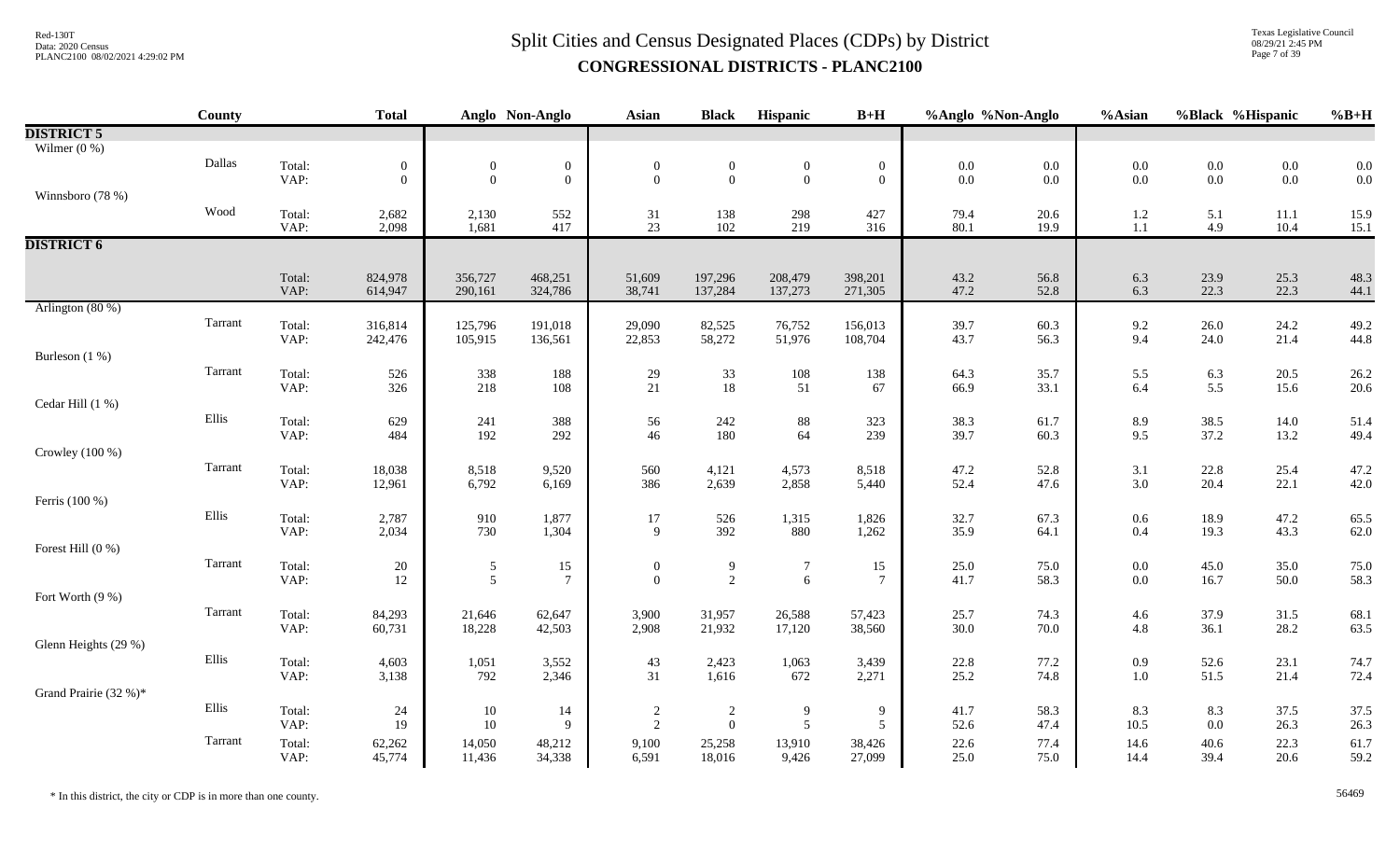Texas Legislative Council 08/29/21 2:45 PM Page 8 of 39

|                               | County  |                | <b>Total</b>               |                                      | Anglo Non-Anglo                  | Asian                            | <b>Black</b>               | Hispanic                         | $B+H$                              | %Anglo %Non-Anglo |                    | %Asian           |                                           | %Black %Hispanic   | $%B+H$             |
|-------------------------------|---------|----------------|----------------------------|--------------------------------------|----------------------------------|----------------------------------|----------------------------|----------------------------------|------------------------------------|-------------------|--------------------|------------------|-------------------------------------------|--------------------|--------------------|
| <b>DISTRICT 6</b>             |         |                |                            |                                      |                                  |                                  |                            |                                  |                                    |                   |                    |                  |                                           |                    |                    |
| Mansfield (93 %)*             |         |                |                            |                                      |                                  |                                  |                            |                                  |                                    |                   |                    |                  |                                           |                    |                    |
|                               | Ellis   | Total:<br>VAP: | 479<br>391                 | 241<br>213                           | 238<br>178                       | 15<br>13                         | 142<br>109                 | $72\,$<br>47                     | 211<br>155                         | 50.3<br>54.5      | 49.7<br>45.5       | 3.1<br>3.3       | 29.6<br>27.9                              | 15.0<br>12.0       | 44.1<br>39.6       |
|                               | Tarrant | Total:<br>VAP: | 67,386<br>48,945           | 33,624<br>26,253                     | 33,762<br>22,692                 | 4,601<br>3,067                   | 15,923<br>10,597           | 12,227<br>8,005                  | 27,544<br>18,364                   | 49.9<br>53.6      | 50.1<br>46.4       | 6.8<br>6.3       | 23.6<br>21.7                              | 18.1<br>16.4       | 40.9<br>37.5       |
| Ovilla (93 %)                 |         |                |                            |                                      |                                  |                                  |                            |                                  |                                    |                   |                    |                  |                                           |                    |                    |
|                               | Ellis   | Total:<br>VAP: | 4,005<br>3,136             | 2,626<br>2,164                       | 1,379<br>972                     | 73<br>49                         | 665<br>511                 | 535<br>334                       | 1,179<br>835                       | 65.6<br>69.0      | 34.4<br>31.0       | 1.8<br>1.6       | 16.6<br>16.3                              | 13.4<br>$10.7\,$   | 29.4<br>26.6       |
| Streetman (0 %)               |         |                |                            |                                      |                                  |                                  |                            |                                  |                                    |                   |                    |                  |                                           |                    |                    |
|                               | Navarro | Total:<br>VAP: | $\overline{0}$<br>$\Omega$ | $\boldsymbol{0}$<br>$\boldsymbol{0}$ | $\boldsymbol{0}$<br>$\mathbf{0}$ | $\mathbf{0}$<br>$\Omega$         | $\bf{0}$<br>$\overline{0}$ | $\boldsymbol{0}$<br>$\mathbf{0}$ | $\boldsymbol{0}$<br>$\overline{0}$ | 0.0<br>0.0        | $0.0\,$<br>$0.0\,$ | $0.0\,$<br>0.0   | $0.0\,$<br>$0.0\,$                        | $0.0\,$<br>$0.0\,$ | 0.0<br>0.0         |
| Venus $(9\%)$                 |         |                |                            |                                      |                                  |                                  |                            |                                  |                                    |                   |                    |                  |                                           |                    |                    |
|                               | Ellis   | Total:<br>VAP: | 406<br>268                 | 181<br>121                           | 225<br>147                       | $\mathfrak{Z}$<br>$\overline{3}$ | 105<br>73                  | 112<br>68                        | 215<br>141                         | 44.6<br>45.1      | 55.4<br>54.9       | 0.7<br>1.1       | 25.9<br>27.2                              | 27.6<br>25.4       | 53.0<br>52.6       |
| <b>DISTRICT 7</b>             |         |                |                            |                                      |                                  |                                  |                            |                                  |                                    |                   |                    |                  |                                           |                    |                    |
|                               |         | Total:<br>VAP: | 800,911<br>608,885         | 301,742<br>247,173                   | 499,169<br>361,712               | 103,115<br>76,985                | 134,907<br>97,043          | 258,057<br>182,953               | 384,477<br>275,159                 | 37.7<br>40.6      | 62.3<br>59.4       | 12.9<br>12.6     | 16.8<br>15.9                              | 32.2<br>30.0       | 48.0<br>45.2       |
| Houston $(18%)$               |         |                |                            |                                      |                                  |                                  |                            |                                  |                                    |                   |                    |                  |                                           |                    |                    |
|                               | Harris  | Total:<br>VAP: | 422,687<br>331,383         | 168,977<br>141,944                   | 253,710<br>189,439               | 53,889<br>40,766                 | 69,719<br>52,911           | 128,168<br>93,303                | 193,628<br>143,573                 | 40.0<br>42.8      | 60.0<br>57.2       | 12.7<br>12.3     | 16.5<br>16.0                              | 30.3<br>28.2       | 45.8<br>43.3       |
| Hunters Creek Village (98 %)  |         |                |                            |                                      |                                  |                                  |                            |                                  |                                    |                   |                    |                  |                                           |                    |                    |
|                               | Harris  | Total:<br>VAP: | 4,285<br>3,132             | 3,431<br>2,541                       | 854<br>591                       | 423<br>300                       | $48\,$<br>34               | 329<br>204                       | 367<br>236                         | 80.1<br>81.1      | 19.9<br>18.9       | 9.9<br>9.6       | $1.1\,$<br>1.1                            | 7.7<br>6.5         | 8.6<br>7.5         |
| Jersey Village (100 %)        |         |                |                            |                                      |                                  |                                  |                            |                                  |                                    |                   |                    |                  |                                           |                    |                    |
|                               | Harris  | Total:<br>VAP: | 7,921<br>6,514             | 4,113<br>3,595                       | 3,808<br>2,919                   | 889<br>703                       | 1,040<br>773               | 1,751<br>1,304                   | 2,733<br>2,044                     | 51.9<br>55.2      | 48.1<br>44.8       | $11.2\,$<br>10.8 | 13.1<br>11.9                              | 22.1<br>20.0       | 34.5<br>31.4       |
| Spring Valley Village (100 %) |         |                |                            |                                      |                                  |                                  |                            |                                  |                                    |                   |                    |                  |                                           |                    |                    |
|                               | Harris  | Total:<br>VAP: | 4,229<br>3,027             | 3,231<br>2,352                       | 998<br>675                       | 447<br>303                       | 54<br>35                   | 428<br>271                       | 475<br>301                         | 76.4<br>77.7      | 23.6<br>22.3       | $10.6\,$<br>10.0 | $\begin{array}{c} 1.3 \\ 1.2 \end{array}$ | 10.1<br>9.0        | $\frac{11.2}{9.9}$ |
| West University Place (100 %) |         |                |                            |                                      |                                  |                                  |                            |                                  |                                    |                   |                    |                  |                                           |                    |                    |
|                               | Harris  | Total:<br>VAP: | 14,926<br>10,534           | 10,733<br>7,890                      | 4,193<br>2,644                   | 2,347<br>1,446                   | $203\,$<br>125             | 1,413<br>893                     | 1,580<br>1,001                     | 71.9<br>74.9      | 28.1<br>25.1       | 15.7<br>13.7     | 1.4<br>$1.2\,$                            | 9.5<br>8.5         | 10.6<br>9.5        |
| <b>DISTRICT 8</b>             |         |                |                            |                                      |                                  |                                  |                            |                                  |                                    |                   |                    |                  |                                           |                    |                    |
|                               |         | Total:<br>VAP: | 916,386<br>688,632         | 533,596<br>424,594                   | 382,790<br>264,038               | 40,138<br>27,931                 | 89,566<br>64,609           | 233,221<br>154,803               | 318,107<br>217,184                 | 58.2<br>61.7      | 41.8<br>38.3       | 4.4<br>4.1       | $9.8\,$<br>9.4                            | 25.5<br>22.5       | 34.7<br>31.5       |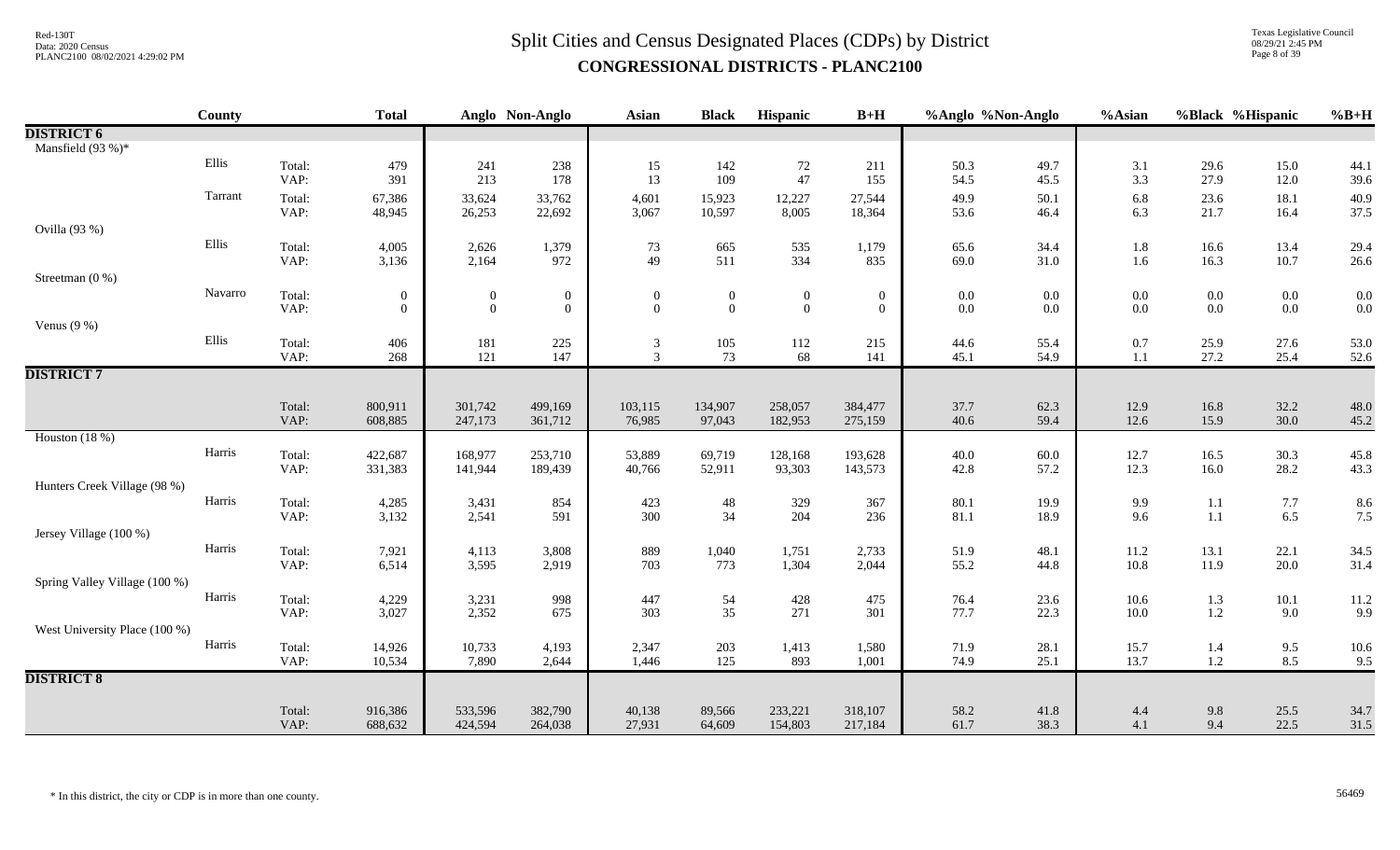Texas Legislative Council 08/29/21 2:45 PM Page 9 of 39

|                                     | <b>County</b>     |                | <b>Total</b>                     |                                    | Anglo Non-Anglo                    | Asian                    | <b>Black</b>                       | Hispanic                         | $B+H$                            | %Anglo %Non-Anglo  |              | %Asian             | %Black %Hispanic   |                    | $%B+H$       |
|-------------------------------------|-------------------|----------------|----------------------------------|------------------------------------|------------------------------------|--------------------------|------------------------------------|----------------------------------|----------------------------------|--------------------|--------------|--------------------|--------------------|--------------------|--------------|
| <b>DISTRICT 8</b>                   |                   |                |                                  |                                    |                                    |                          |                                    |                                  |                                  |                    |              |                    |                    |                    |              |
| Cleveland $(1\%)^*$                 |                   |                |                                  |                                    |                                    |                          |                                    |                                  |                                  |                    |              |                    |                    |                    |              |
|                                     | Montgomery Total: | VAP:           | 47<br>38                         | 31<br>$28\,$                       | 16<br>10                           |                          |                                    | 16<br>$10\,$                     | 16<br>10                         | 66.0<br>73.7       | 34.0<br>26.3 | 2.1<br>$2.6\,$     | 2.1<br>2.6         | 34.0<br>26.3       | 34.0<br>26.3 |
|                                     | San Jacinto       | Total:<br>VAP: | $\overline{0}$<br>$\overline{0}$ | $\boldsymbol{0}$<br>$\overline{0}$ | $\boldsymbol{0}$<br>$\overline{0}$ | $\Omega$<br>$\Omega$     | $\overline{0}$<br>$\overline{0}$   | $\mathbf{0}$<br>$\overline{0}$   | $\overline{0}$<br>$\overline{0}$ | $0.0\,$<br>$0.0\,$ | 0.0<br>0.0   | $0.0\,$<br>$0.0\,$ | $0.0\,$<br>$0.0\,$ | 0.0<br>$0.0\,$     | 0.0<br>0.0   |
| Houston $(0\%)^*$                   |                   |                |                                  |                                    |                                    |                          |                                    |                                  |                                  |                    |              |                    |                    |                    |              |
|                                     | Harris            | Total:<br>VAP: | 2,836<br>2,308                   | 1,121<br>997                       | 1,715<br>1,311                     | 187<br>139               | 681<br>541                         | 815<br>582                       | 1,461<br>1,110                   | 39.5<br>43.2       | 60.5<br>56.8 | 6.6<br>6.0         | 24.0<br>23.4       | 28.7<br>25.2       | 51.5<br>48.1 |
|                                     | Montgomery        | Total:<br>VAP: | 6,769<br>5,600                   | 3,425<br>3,070                     | 3,344<br>2,530                     | 443<br>341               | 1,140<br>859                       | 1,683<br>1,227                   | 2,756<br>2,059                   | 50.6<br>54.8       | 49.4<br>45.2 | 6.5<br>6.1         | 16.8<br>15.3       | 24.9<br>21.9       | 40.7<br>36.8 |
| Navasota (100 %)                    |                   |                |                                  |                                    |                                    |                          |                                    |                                  |                                  |                    |              |                    |                    |                    |              |
|                                     | Grimes            | Total:<br>VAP: | 7,643<br>5,641                   | 2,255<br>1,888                     | 5,388<br>3,753                     | 47<br>37                 | 2,182<br>1,579                     | 3,136<br>2,090                   | 5,237<br>3,641                   | 29.5<br>33.5       | 70.5<br>66.5 | $0.6\,$<br>0.7     | 28.5<br>28.0       | 41.0<br>37.1       | 68.5<br>64.5 |
| Spring (CDP) (6 %)                  |                   |                |                                  |                                    |                                    |                          |                                    |                                  |                                  |                    |              |                    |                    |                    |              |
|                                     | Harris            | Total:<br>VAP: | 3,476<br>2,725                   | 1,158<br>993                       | 2,318<br>1,732                     | 201<br>177               | 994<br>738                         | 1,080<br>767                     | 2,025<br>1,483                   | 33.3<br>36.4       | 66.7<br>63.6 | 5.8<br>6.5         | 28.6<br>27.1       | 31.1<br>28.1       | 58.3<br>54.4 |
| The Woodlands (CDP) (100<br>$\%$ )* |                   |                |                                  |                                    |                                    |                          |                                    |                                  |                                  |                    |              |                    |                    |                    |              |
|                                     | Montgomery Total: | VAP:           | 98,066<br>73,892                 | 65,252<br>51,473                   | 32,814<br>22,419                   | 9,124<br>6,184           | 4,598<br>3,015                     | 16,913<br>11,524                 | 21,159<br>14,363                 | 66.5<br>69.7       | 33.5<br>30.3 | 9.3<br>8.4         | 4.7<br>4.1         | 17.2<br>15.6       | 21.6<br>19.4 |
|                                     | Harris            | Total:<br>VAP: | 15,989<br>10,434                 | 9,006<br>6,140                     | 6,983<br>4,294                     | 1,930<br>1,167           | 688<br>447                         | 3,968<br>2,400                   | 4,619<br>2,834                   | 56.3<br>58.8       | 43.7<br>41.2 | 12.1<br>11.2       | 4.3<br>4.3         | 24.8<br>23.0       | 28.9<br>27.2 |
| Tomball $(0\%)^*$                   |                   |                |                                  |                                    |                                    |                          |                                    |                                  |                                  |                    |              |                    |                    |                    |              |
|                                     | Harris            | Total:<br>VAP: | 38<br>23                         | 13<br>$7\phantom{.0}$              | 25<br>16                           | 10<br>$\overline{7}$     | 8<br>5                             | 11<br>$7\phantom{.0}$            | 17<br>10                         | 34.2<br>30.4       | 65.8<br>69.6 | 26.3<br>30.4       | 21.1<br>21.7       | 28.9<br>30.4       | 44.7<br>43.5 |
|                                     | Montgomery Total: | VAP:           | $\overline{0}$<br>$\overline{0}$ | $\mathbf{0}$<br>$\overline{0}$     | $\mathbf{0}$<br>$\Omega$           | $\mathbf{0}$<br>$\Omega$ | $\mathbf{0}$<br>$\overline{0}$     | $\boldsymbol{0}$<br>$\Omega$     | $\mathbf{0}$<br>$\theta$         | $0.0\,$<br>$0.0\,$ | 0.0<br>0.0   | 0.0<br>$0.0\,$     | $0.0\,$<br>$0.0\,$ | $0.0\,$<br>$0.0\,$ | 0.0<br>0.0   |
| <b>DISTRICT 9</b>                   |                   |                |                                  |                                    |                                    |                          |                                    |                                  |                                  |                    |              |                    |                    |                    |              |
|                                     |                   | Total:<br>VAP: | 770,798<br>575,595               | 70,256<br>60,903                   | 700,542<br>514,692                 | 97,586<br>79,918         | 296,710<br>220,135                 | 311,333<br>216,419               | 597,219<br>430,202               | 9.1<br>10.6        | 90.9<br>89.4 | 12.7<br>13.9       | 38.5<br>38.2       | 40.4<br>37.6       | 77.5<br>74.7 |
| Arcola $(0\%)$                      |                   |                |                                  |                                    |                                    |                          |                                    |                                  |                                  |                    |              |                    |                    |                    |              |
|                                     | Fort Bend         | Total:<br>VAP: | $\mathbf{0}$<br>$\overline{0}$   | $\mathbf{0}$<br>$\overline{0}$     | $\boldsymbol{0}$<br>$\theta$       | $\mathbf{0}$<br>$\Omega$ | $\boldsymbol{0}$<br>$\overline{0}$ | $\boldsymbol{0}$<br>$\mathbf{0}$ | $\mathbf{0}$<br>$\overline{0}$   | $0.0\,$<br>$0.0\,$ | 0.0<br>0.0   | 0.0<br>0.0         | $0.0\,$<br>$0.0\,$ | $0.0\,$<br>0.0     | 0.0<br>0.0   |
| Fifth Street (CDP) (4 %)            |                   |                |                                  |                                    |                                    |                          |                                    |                                  |                                  |                    |              |                    |                    |                    |              |
|                                     | Fort Bend         | Total:<br>VAP: | 97<br>65                         | 2<br>2                             | 95<br>63                           | 7<br>$\Omega$            | $\mathbf{1}$<br>$\overline{0}$     | 94<br>63                         | 95<br>63                         | 2.1<br>3.1         | 97.9<br>96.9 | 7.2<br>$0.0\,$     | $1.0\,$<br>$0.0\,$ | 96.9<br>96.9       | 97.9<br>96.9 |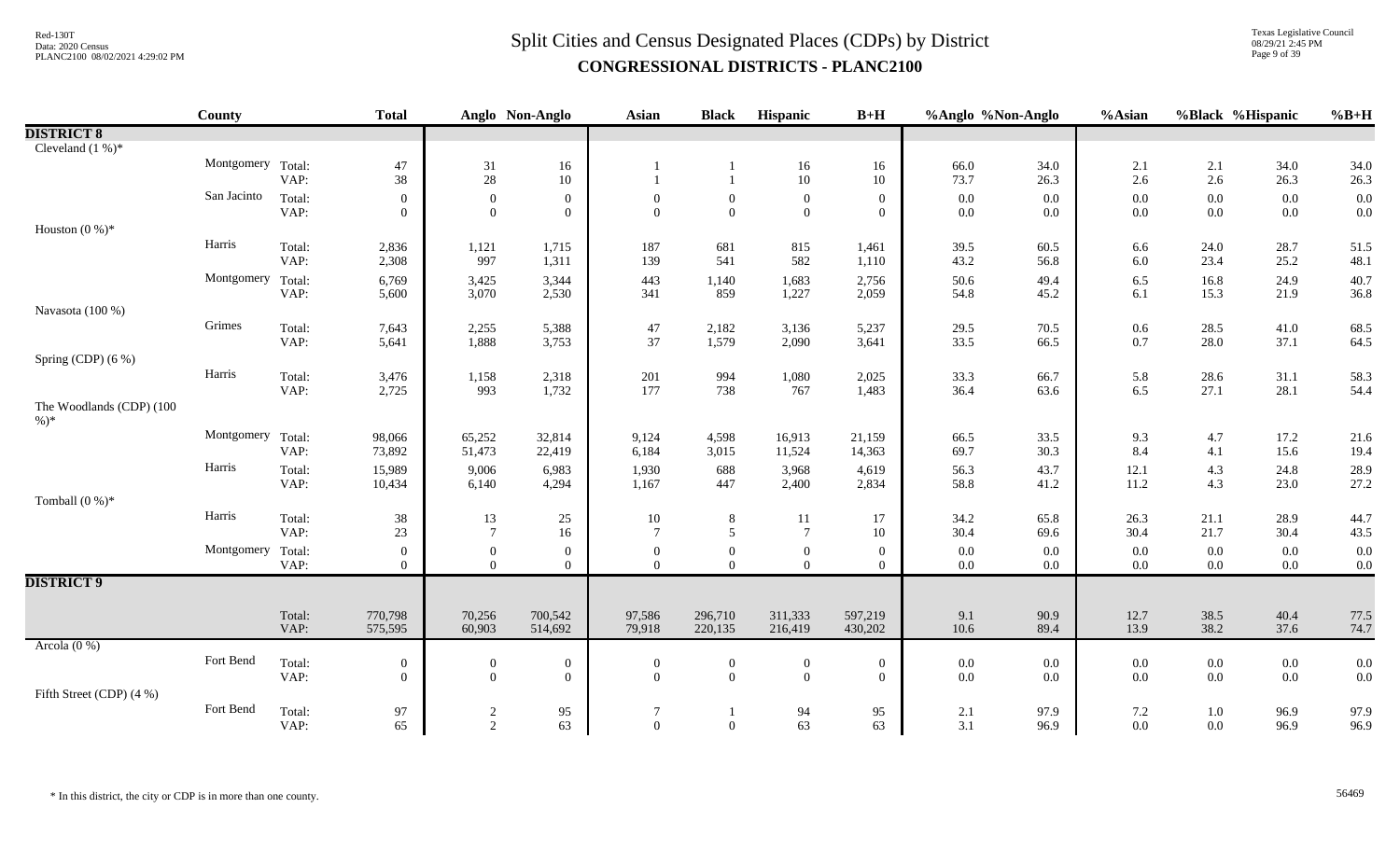Texas Legislative Council 08/29/21 2:45 PM Page 10 of 39

|                           | County    |                | <b>Total</b>       |                    | Anglo Non-Anglo    | Asian            | <b>Black</b>      | Hispanic           | $B+H$              | %Anglo %Non-Anglo |              | %Asian     | %Black %Hispanic |              | $%B+H$       |
|---------------------------|-----------|----------------|--------------------|--------------------|--------------------|------------------|-------------------|--------------------|--------------------|-------------------|--------------|------------|------------------|--------------|--------------|
| <b>DISTRICT 9</b>         |           |                |                    |                    |                    |                  |                   |                    |                    |                   |              |            |                  |              |              |
| Four Corners (CDP) (67 %) |           |                |                    |                    |                    |                  |                   |                    |                    |                   |              |            |                  |              |              |
|                           | Fort Bend | Total:         | 8,163              | 599                | 7,564              | 2,349            | 3,122             | 2,156              | 5,166              | 7.3               | 92.7         | 28.8       | 38.2             | 26.4         | 63.3         |
|                           |           | VAP:           | 6,108              | 490                | 5,618              | 1,878            | 2,173             | 1,583              | 3,690              | 8.0               | 92.0         | 30.7       | 35.6             | 25.9         | 60.4         |
| Fresno (CDP) (74 %)       |           |                |                    |                    |                    |                  |                   |                    |                    |                   |              |            |                  |              |              |
|                           | Fort Bend | Total:         | 18,042             | 648                | 17,394             | 358              | 13,184            | 4,137              | 17,001             | 3.6               | 96.4         | 2.0        | 73.1             | 22.9         | 94.2         |
|                           |           | VAP:           | 12,764             | 542                | 12,222             | 277              | 9,294             | 2,784              | 11,907             | 4.2               | 95.8         | 2.2        | 72.8             | 21.8         | 93.3         |
| Houston $(24%)$ *         |           |                |                    |                    |                    |                  |                   |                    |                    |                   |              |            |                  |              |              |
|                           | Fort Bend | Total:         | 34,582             | 867                | 33,715             | 586              | 20,280            | 13,227             | 32,983             | $2.5\,$           | 97.5         | 1.7        | 58.6             | 38.2         | 95.4         |
|                           |           | VAP:           | 25,568             | 736                | 24,832             | 458              | 15,488            | 9,039              | 24,272             | 2.9               | 97.1         | 1.8        | 60.6             | 35.4         | 94.9         |
|                           | Harris    | Total:         | 521,524            | 46,766             | 474,758            | 57,385           | 187,811           | 232,503            | 412,775            | 9.0               | 91.0         | 11.0       | 36.0             | 44.6         | 79.1         |
|                           |           | VAP:           | 388,736            | 40,701             | 348,035            | 47,588           | 140,756           | 160,794            | 296,993            | 10.5              | 89.5         | 12.2       | 36.2             | 41.4         | 76.4         |
| Missouri City (71 %)*     |           |                |                    |                    |                    |                  |                   |                    |                    |                   |              |            |                  |              |              |
|                           | Fort Bend | Total:         | 46,931             | 8,662              | 38,269             | 5,920            | 23,624            | 9,053              | 32,030             | 18.5              | 81.5         | 12.6       | 50.3             | 19.3         | 68.2         |
|                           |           | VAP:           | 36,832             | 7,641              | 29,191             | 4,824            | 18,067            | 6,295              | 24,041             | 20.7              | 79.3         | 13.1       | 49.1             | 17.1         | 65.3         |
|                           | Harris    | Total:         | 5,730              | 410                | 5,320              | 376              | 2,488             | 2,474              | 4,898              | 7.2               | 92.8         | 6.6        | 43.4             | 43.2         | 85.5         |
|                           |           | VAP:           | 4,479              | 366                | 4,113              | 310              | 2,041             | 1,765              | 3,771              | $8.2\,$           | 91.8         | 6.9        | 45.6             | 39.4         | 84.2         |
| Pearland $(0\%)$          |           |                |                    |                    |                    |                  |                   |                    |                    |                   |              |            |                  |              |              |
|                           | Harris    | Total:         | $90\,$             | $42\,$             | $\sqrt{48}$        | $\boldsymbol{0}$ | 14                | 36                 | $48\,$             | 46.7              | 53.3         | $0.0\,$    | 15.6             | 40.0         | 53.3         |
|                           |           | VAP:           | 71                 | 33                 | 38                 | $\overline{0}$   | 10                | $28\,$             | 38                 | 46.5              | 53.5         | 0.0        | 14.1             | 39.4         | 53.5         |
| Stafford $(49%)$ *        |           |                |                    |                    |                    |                  |                   |                    |                    |                   |              |            |                  |              |              |
|                           | Harris    | Total:         | 271                | 61                 | 210                | 19               | 25                | 174                | 194                | 22.5              | 77.5         | 7.0        | 9.2              | 64.2         | 71.6         |
|                           |           | VAP:           | 214                | 52                 | 162                | 14               | 17                | 133                | 148                | 24.3              | 75.7         | 6.5        | 7.9              | 62.1         | 69.2         |
|                           | Fort Bend | Total:         | 8,403              | 1,206              | 7,197              | 1,353            | 2,902             | 2,920              | 5,745              | 14.4              | 85.6         | 16.1       | 34.5             | 34.7         | 68.4         |
|                           |           | VAP:           | 6,478              | 1,050              | 5,428              | 1,116            | 2,139             | 2,106              | 4,205              | 16.2              | 83.8         | 17.2       | 33.0             | 32.5         | 64.9         |
| <b>DISTRICT 10</b>        |           |                |                    |                    |                    |                  |                   |                    |                    |                   |              |            |                  |              |              |
|                           |           |                |                    |                    |                    |                  |                   |                    |                    |                   |              |            |                  |              |              |
|                           |           | Total:<br>VAP: | 937,982<br>704,721 | 450,885<br>364,253 | 487,097<br>340,468 | 75,642<br>54,164 | 117,582<br>83,661 | 282,752<br>191,306 | 392,437<br>271,171 | 48.1<br>51.7      | 51.9<br>48.3 | 8.1<br>7.7 | 12.5<br>11.9     | 30.1<br>27.1 | 41.8<br>38.5 |
| Austin (23 %)             |           |                |                    |                    |                    |                  |                   |                    |                    |                   |              |            |                  |              |              |
|                           | Travis    | Total:         | 223,675            | 111,771            | 111,904            | 27,131           | 18,253            | 64,010             | 80,401             | 50.0              | 50.0         | 12.1       | 8.2              | 28.6         | 35.9         |
|                           |           | VAP:           | 179,946            | 95,899             | 84,047             | 20,726           | 14,117            | 46,585             | 59,604             | 53.3              | 46.7         | 11.5       | 7.8              | 25.9         | 33.1         |
| Bastrop (54 %)            |           |                |                    |                    |                    |                  |                   |                    |                    |                   |              |            |                  |              |              |
|                           | Bastrop   | Total:         | 5,227              | 2,955              | 2,272              | 114              | 754               | 1,275              | 1,992              | 56.5              | 43.5         | 2.2        | 14.4             | 24.4         | 38.1         |
|                           |           | VAP:           | 4,176              | 2,516              | 1,660              | 82               | 559               | 898                | 1,445              | 60.2              | 39.8         | 2.0        | 13.4             | 21.5         | 34.6         |
| Cedar Park (9 %)          |           |                |                    |                    |                    |                  |                   |                    |                    |                   |              |            |                  |              |              |
|                           | Travis    | Total:         | 7,269              | 5,049              | 2,220              | 988              | 212               | 887                | 1,081              | 69.5              | 30.5         | 13.6       | 2.9              | 12.2         | 14.9         |
|                           |           | VAP:           | 4,868              | 3,504              | 1,364              | 620              | 143               | 523                | 656                | 72.0              | 28.0         | 12.7       | 2.9              | 10.7         | 13.5         |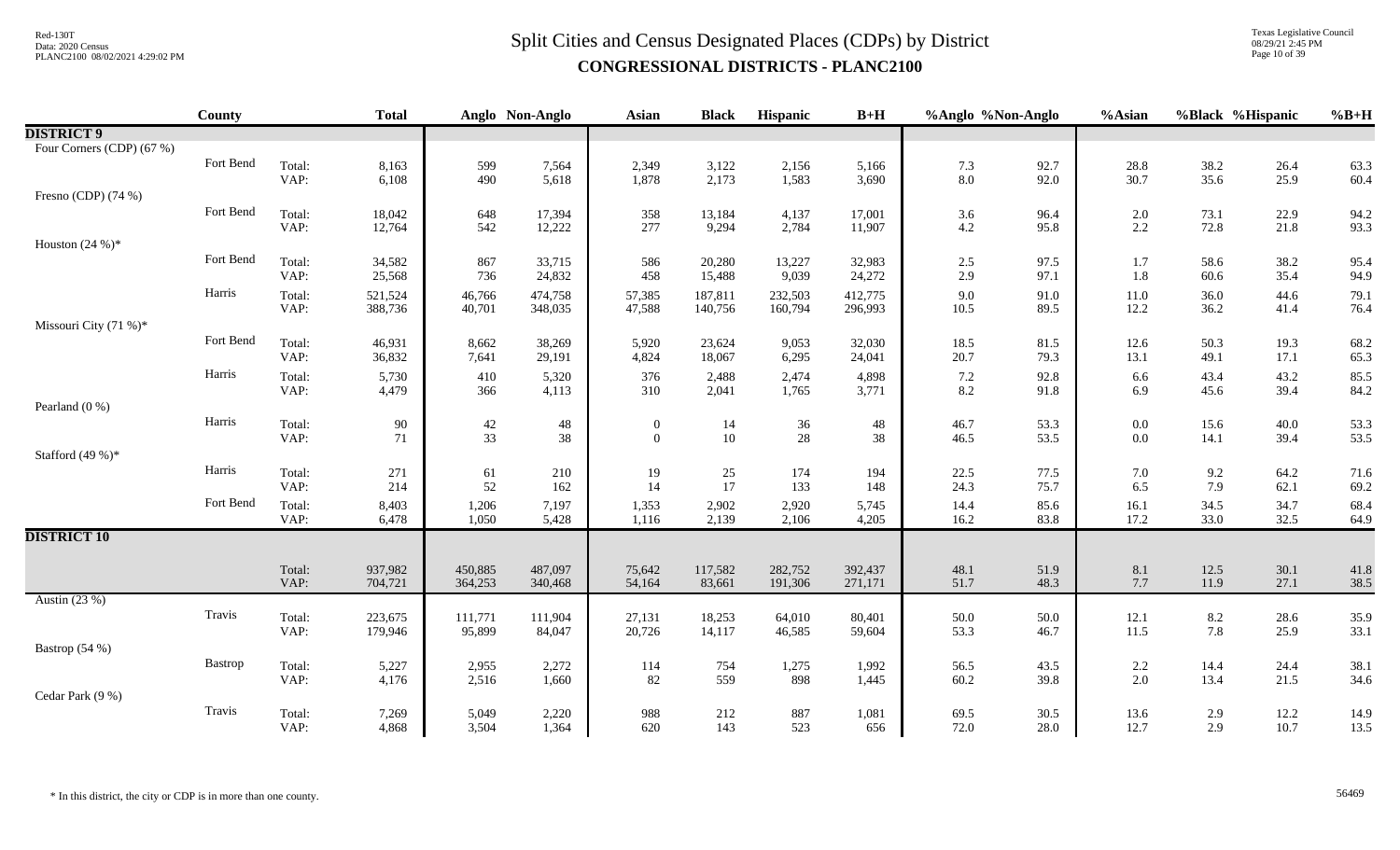# $Split$  Cities and Census Designated Places (CDPs) by District  $Split$  Cities and Census Designated Places (CDPs) by District **CONGRESSIONAL DISTRICTS - PLANC2100**

Texas Legislative Council 08/29/21 2:45 PM Page 11 of 39

|                           | <b>County</b> |                | <b>Total</b>     |                | Anglo Non-Anglo  | <b>Asian</b>     | <b>Black</b>     | Hispanic         | $B+H$           | %Anglo %Non-Anglo |              | %Asian             | %Black %Hispanic |              | $%B+H$       |
|---------------------------|---------------|----------------|------------------|----------------|------------------|------------------|------------------|------------------|-----------------|-------------------|--------------|--------------------|------------------|--------------|--------------|
| <b>DISTRICT 10</b>        |               |                |                  |                |                  |                  |                  |                  |                 |                   |              |                    |                  |              |              |
| Cinco Ranch (CDP) (16 %)  |               |                |                  |                |                  |                  |                  |                  |                 |                   |              |                    |                  |              |              |
|                           | Harris        | Total:         | 2,752            | 1,557          | 1,195            | 289              | 180              | 667              | 841             | 56.6              | 43.4         | $10.5\,$           | 6.5              | 24.2         | 30.6         |
|                           |               | VAP:           | 2,017            | 1,204          | 813              | 207              | 121              | 442              | 558             | 59.7              | 40.3         | 10.3               | 6.0              | 21.9         | 27.7         |
| Elgin $(100\%)^*$         |               |                |                  |                |                  |                  |                  |                  |                 |                   |              |                    |                  |              |              |
|                           | Travis        | Total:         | 1,540            | 476            | 1,064            | 39               | 347              | 680              | 1,000           | 30.9              | 69.1         | 2.5                | 22.5             | 44.2         | 64.9         |
|                           |               | VAP:           | 1,082            | 375            | 707              | 30               | 244              | 429              | 656             | 34.7              | 65.3         | 2.8                | 22.6             | 39.6         | 60.6         |
|                           | Bastrop       | Total:<br>VAP: | 8,244<br>6,031   | 2,625<br>2,170 | 5,619<br>3,861   | 64<br>47         | 1,464<br>1,018   | 4,071<br>2,710   | 5,420<br>3,698  | 31.8<br>36.0      | 68.2<br>64.0 | $0.8\,$<br>$0.8\,$ | 17.8<br>16.9     | 49.4<br>44.9 | 65.7<br>61.3 |
| Houston $(1%)^*$          |               |                |                  |                |                  |                  |                  |                  |                 |                   |              |                    |                  |              |              |
|                           | Waller        | Total:         | $\mathbf{0}$     | $\overline{0}$ | $\boldsymbol{0}$ | $\boldsymbol{0}$ | $\boldsymbol{0}$ | $\boldsymbol{0}$ | $\overline{0}$  | 0.0               | 0.0          | $0.0\,$            | $0.0\,$          | $0.0\,$      | 0.0          |
|                           |               | VAP:           | $\overline{0}$   | $\overline{0}$ | $\overline{0}$   | $\overline{0}$   | $\overline{0}$   | $\overline{0}$   | $\overline{0}$  | 0.0               | 0.0          | $0.0\,$            | $0.0\,$          | $0.0\,$      | 0.0          |
|                           | Harris        | Total:         | 13,144           | 4,099          | 9,045            | 1,222            | 3,088            | 4,741            | 7,630           | 31.2              | 68.8         | 9.3                | 23.5             | 36.1         | 58.0         |
|                           |               | VAP:           | 10,238           | 3,585          | 6,653            | 931              | 2,204            | 3,516            | 5,584           | 35.0              | 65.0         | 9.1                | 21.5             | 34.3         | 54.5         |
| Jonestown $(0, % )$       |               |                |                  |                |                  |                  |                  |                  |                 |                   |              |                    |                  |              |              |
|                           | Travis        | Total:         | $\boldsymbol{0}$ | $\overline{0}$ | $\boldsymbol{0}$ | $\mathbf{0}$     | $\boldsymbol{0}$ | $\boldsymbol{0}$ | $\overline{0}$  | $0.0\,$           | $0.0\,$      | $0.0\,$            | $0.0\,$          | $0.0\,$      | $0.0\,$      |
|                           |               | VAP:           | $\overline{0}$   | $\overline{0}$ | $\overline{0}$   | $\theta$         | $\overline{0}$   | $\overline{0}$   | $\overline{0}$  | $0.0\,$           | 0.0          | $0.0\,$            | $0.0\,$          | $0.0\,$      | 0.0          |
| Katy (74 %)*              |               |                |                  |                |                  |                  |                  |                  |                 |                   |              |                    |                  |              |              |
|                           | Waller        | Total:         | 4,399            | 2,799          | 1,600            | 343              | 342              | 822              | 1,136           | 63.6              | 36.4         | 7.8                | 7.8              | 18.7         | 25.8         |
|                           |               | VAP:           | 3,149            | 2,113          | 1,036            | 215              | 213              | 525              | 731             | 67.1              | 32.9         | 6.8                | 6.8              | 16.7         | 23.2         |
|                           | Harris        | Total:         | 11,817           | 6,362          | 5,455            | 321              | 618              | 4,260            | 4,814           | 53.8              | 46.2         | $2.7\,$            | 5.2              | 36.0         | 40.7         |
|                           |               | VAP:           | 8,908            | 5,133          | 3,775            | 230              | 407              | 2,935            | 3,313           | 57.6              | 42.4         | 2.6                | 4.6              | 32.9         | 37.2         |
| Manor (100 %)             | Travis        |                |                  |                |                  |                  |                  |                  |                 |                   |              |                    |                  |              |              |
|                           |               | Total:<br>VAP: | 13,652<br>9,460  | 2,424<br>1,978 | 11,228<br>7,482  | 541<br>397       | 3,444<br>2,310   | 7,405<br>4,796   | 10,566<br>6,990 | 17.8<br>20.9      | 82.2<br>79.1 | $4.0\,$<br>$4.2\,$ | 25.2<br>24.4     | 54.2<br>50.7 | 77.4<br>73.9 |
| Pflugerville (32 %)       |               |                |                  |                |                  |                  |                  |                  |                 |                   |              |                    |                  |              |              |
|                           | Travis        | Total:         | 21,172           | 9,863          | 11,309           | 2,315            | 3,257            | 5,496            | 8,499           | 46.6              | 53.4         | 10.9               | 15.4             | 26.0         | 40.1         |
|                           |               | VAP:           | 15,779           | 7,883          | 7,896            | 1,604            | 2,295            | 3,734            | 5,890           | 50.0              | 50.0         | 10.2               | 14.5             | 23.7         | 37.3         |
| Smithville (90 %)         |               |                |                  |                |                  |                  |                  |                  |                 |                   |              |                    |                  |              |              |
|                           | Bastrop       | Total:         | 3,524            | 2,159          | 1,365            | 43               | 483              | 755              | 1,217           | 61.3              | 38.7         | 1.2                | 13.7             | 21.4         | 34.5         |
|                           |               | VAP:           | 2,710            | 1,800          | 910              | 25               | 332              | 486              | 807             | 66.4              | 33.6         | 0.9                | 12.3             | 17.9         | 29.8         |
| The Woodlands (CDP) (0 %) |               |                |                  |                |                  |                  |                  |                  |                 |                   |              |                    |                  |              |              |
|                           | Harris        | Total:         | 381              | 219            | 162              | 40               | 34               | $87\,$           | 118             | 57.5              | 42.5         | $10.5\,$           | 8.9              | 22.8         | 31.0         |
|                           |               | VAP:           | 244              | 146            | 98               | 25               | 18               | 49               | 66              | 59.8              | 40.2         | $10.2\,$           | 7.4              | 20.1         | 27.0         |
| Tomball (100 %)           |               |                |                  |                |                  |                  |                  |                  |                 |                   |              |                    |                  |              |              |
|                           | Harris        | Total:         | 12,303           | 8,315          | 3,988            | 268              | 992              | 2,473            | 3,409           | 67.6              | 32.4         | $2.2\,$            | 8.1              | 20.1         | 27.7         |
|                           |               | VAP:           | 9,645            | 6,818          | 2,827            | 192              | 674              | 1,735            | 2,383           | 70.7              | 29.3         | 2.0                | 7.0              | 18.0         | 24.7         |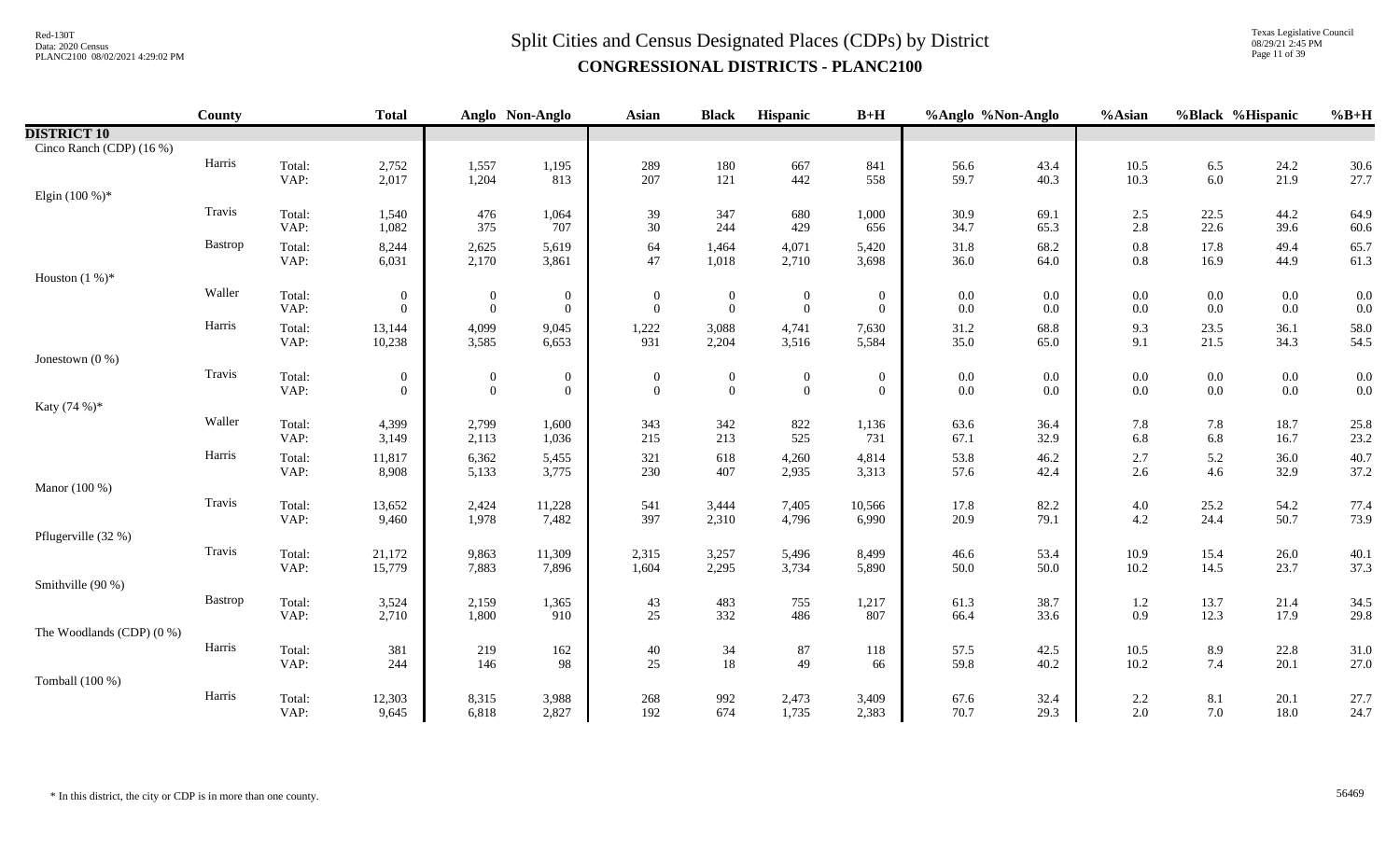Texas Legislative Council 08/29/21 2:45 PM Page 12 of 39

|                               | County     |                | <b>Total</b>                 |                                      | Anglo Non-Anglo     | <b>Asian</b>        | <b>Black</b>                       | Hispanic                       | $B+H$                          | %Anglo %Non-Anglo  |                 | %Asian             | %Black %Hispanic   |                  | $%B+H$       |
|-------------------------------|------------|----------------|------------------------------|--------------------------------------|---------------------|---------------------|------------------------------------|--------------------------------|--------------------------------|--------------------|-----------------|--------------------|--------------------|------------------|--------------|
| <b>DISTRICT 11</b>            |            |                |                              |                                      |                     |                     |                                    |                                |                                |                    |                 |                    |                    |                  |              |
|                               |            | Total:<br>VAP: | 779,694<br>588,778           | 416,405<br>338,206                   | 363,289<br>250,572  | 13,655<br>9,558     | 37,488<br>25,734                   | 297,997<br>202,209             | 330,805<br>225,977             | 53.4<br>57.4       | 46.6<br>42.6    | $1.8\,$<br>1.6     | $4.8\,$<br>4.4     | 38.2<br>34.3     | 42.4<br>38.4 |
| Blackwell (2 %)               |            |                |                              |                                      |                     |                     |                                    |                                |                                |                    |                 |                    |                    |                  |              |
|                               | Coke       | Total:<br>VAP: | $\overline{4}$<br>$\sqrt{2}$ | $\boldsymbol{0}$<br>$\boldsymbol{0}$ | $\overline{4}$<br>2 | $\boldsymbol{0}$    | $\theta$<br>$\overline{0}$         | $\overline{c}$<br>$\mathbf{0}$ | $\overline{c}$<br>$\mathbf{0}$ | $0.0\,$<br>$0.0\,$ | 100.0<br>100.0  | 25.0<br>$0.0\,$    | $0.0\,$<br>$0.0\,$ | 50.0<br>$0.0\,$  | 50.0<br>0.0  |
| Breckenridge (100 %)          |            |                |                              |                                      |                     |                     |                                    |                                |                                |                    |                 |                    |                    |                  |              |
|                               | Stephens   | Total:<br>VAP: | 5,176<br>3,750               | 3,115<br>2,428                       | 2,061<br>1,322      | 64<br>39            | 149<br>94                          | 1,724<br>1,083                 | 1,855<br>1,168                 | 60.2<br>64.7       | 39.8<br>35.3    | 1.2<br>$1.0\,$     | $\frac{2.9}{2.5}$  | 33.3<br>28.9     | 35.8<br>31.1 |
| Cresson $(53%)$               |            |                |                              |                                      |                     |                     |                                    |                                |                                |                    |                 |                    |                    |                  |              |
|                               | Hood       | Total:<br>VAP: | 717<br>455                   | 468<br>325                           | 249<br>130          | $\overline{7}$<br>6 | 132<br>64                          | 103<br>57                      | 231<br>118                     | 65.3<br>71.4       | 34.7<br>28.6    | $1.0\,$<br>1.3     | 18.4<br>14.1       | 14.4<br>12.5     | 32.2<br>25.9 |
| Horseshoe Bay (81 %)          |            |                |                              |                                      |                     |                     |                                    |                                |                                |                    |                 |                    |                    |                  |              |
|                               | Llano      | Total:<br>VAP: | 3,428<br>3,214               | 3,065<br>2,927                       | 363<br>287          | 24<br>23            | $20\,$<br>14                       | 223<br>165                     | 239<br>178                     | 89.4<br>91.1       | $10.6\,$<br>8.9 | 0.7<br>0.7         | $0.6\,$<br>0.4     | $6.5\,$<br>5.1   | 7.0<br>5.5   |
| Mineral Wells (99 %)          |            |                |                              |                                      |                     |                     |                                    |                                |                                |                    |                 |                    |                    |                  |              |
|                               | Palo Pinto | Total:<br>VAP: | 14,656<br>10,868             | 9,340<br>7,351                       | 5,316<br>3,517      | $224\,$<br>163      | 716<br>450                         | 4,046<br>2,601                 | 4,688<br>3,024                 | 63.7<br>67.6       | 36.3<br>32.4    | 1.5<br>1.5         | 4.9<br>4.1         | 27.6<br>23.9     | 32.0<br>27.8 |
| O'Donnell (14 %)              |            |                |                              |                                      |                     |                     |                                    |                                |                                |                    |                 |                    |                    |                  |              |
|                               | Dawson     | Total:<br>VAP: | $100\,$<br>72                | $\frac{39}{31}$                      | 61<br>41            | $\mathbf{0}$        | $\boldsymbol{0}$<br>$\overline{0}$ | 60<br>41                       | 60<br>41                       | 39.0<br>43.1       | 61.0<br>56.9    | $1.0\,$<br>$0.0\,$ | $0.0\,$<br>$0.0\,$ | $60.0\,$<br>56.9 | 60.0<br>56.9 |
| Pecan Plantation (CDP) (96 %) |            |                |                              |                                      |                     |                     |                                    |                                |                                |                    |                 |                    |                    |                  |              |
|                               | Hood       | Total:<br>VAP: | 5,990<br>5,363               | 5,442<br>4,922                       | 548<br>441          | $73\,$<br>54        | $38\,$<br>24                       | 277<br>219                     | 313<br>241                     | 90.9<br>91.8       | 9.1<br>8.2      | $1.2\,$<br>$1.0\,$ | $0.6\,$<br>0.4     | $4.6\,$<br>4.1   | 5.2<br>4.5   |
| Stephenville (33 %)           |            |                |                              |                                      |                     |                     |                                    |                                |                                |                    |                 |                    |                    |                  |              |
|                               | Erath      | Total:<br>VAP: | 6,802<br>5,249               | 4,367<br>3,592                       | 2,435<br>1,657      | 148<br>100          | 247<br>152                         | 1,827<br>1,188                 | 2,027<br>1,328                 | 64.2<br>68.4       | 35.8<br>31.6    | 2.2<br>1.9         | $3.6$<br>2.9       | 26.9<br>22.6     | 29.8<br>25.3 |
| <b>DISTRICT 12</b>            |            |                |                              |                                      |                     |                     |                                    |                                |                                |                    |                 |                    |                    |                  |              |
|                               |            | Total:<br>VAP: | 864,524<br>654,805           | 493,932<br>399,021                   | 370,592<br>255,784  | 44,889<br>32,748    | 101,013<br>69,131                  | 206,256<br>137,222             | 301,386<br>203,680             | 57.1<br>60.9       | 42.9<br>39.1    | 5.2<br>5.0         | 11.7<br>$10.6\,$   | 23.9<br>21.0     | 34.9<br>31.1 |
| Cresson $(38%)$               |            |                |                              |                                      |                     |                     |                                    |                                |                                |                    |                 |                    |                    |                  |              |
|                               | Parker     | Total:<br>VAP: | 518<br>400                   | 416<br>334                           | 102<br>66           | $\mathfrak{S}$<br>5 | $16\,$<br>10                       | 69<br>41                       | 82<br>50                       | 80.3<br>83.5       | 19.7<br>16.5    | $1.0\,$<br>1.3     | 3.1<br>2.5         | 13.3<br>10.3     | 15.8<br>12.5 |
| Decatur $(100\%)$             |            |                |                              |                                      |                     |                     |                                    |                                |                                |                    |                 |                    |                    |                  |              |
|                               | Wise       | Total:<br>VAP: | 6,538<br>4,872               | 4,200<br>3,297                       | 2,338<br>1,575      | $100\,$<br>69       | 133<br>76                          | 1,952<br>1,298                 | 2,067<br>1,368                 | 64.2<br>67.7       | 35.8<br>32.3    | $1.5\,$<br>1.4     | $2.0\,$<br>1.6     | 29.9<br>26.6     | 31.6<br>28.1 |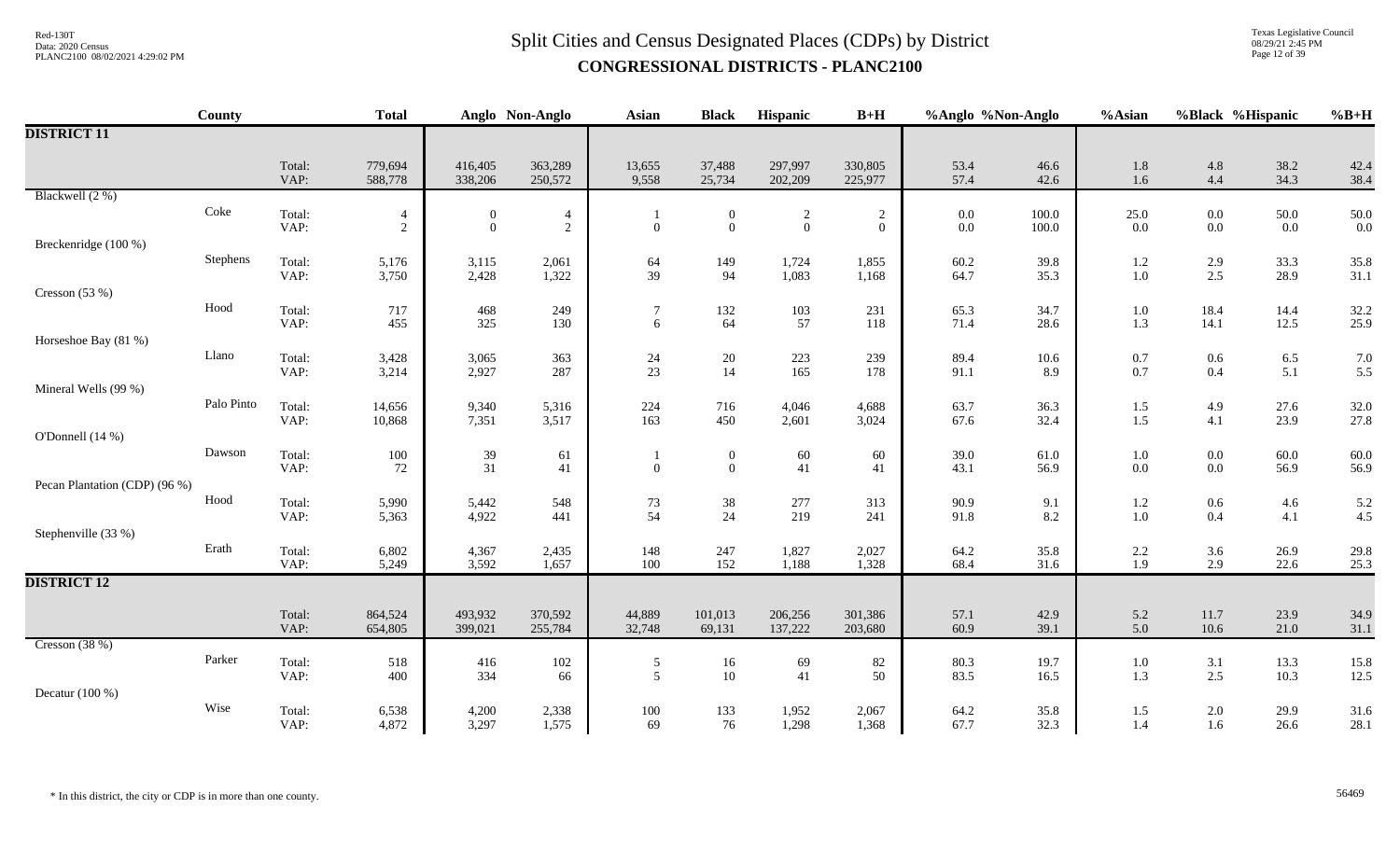Texas Legislative Council 08/29/21 2:45 PM Page 13 of 39

|                             | County  |                | <b>Total</b>                     |                                      | Anglo Non-Anglo                    | Asian                              | <b>Black</b>                     | Hispanic                             | $B+H$                            | %Anglo %Non-Anglo  |              | %Asian             | %Black %Hispanic   |                    | $%B+H$       |
|-----------------------------|---------|----------------|----------------------------------|--------------------------------------|------------------------------------|------------------------------------|----------------------------------|--------------------------------------|----------------------------------|--------------------|--------------|--------------------|--------------------|--------------------|--------------|
| <b>DISTRICT 12</b>          |         |                |                                  |                                      |                                    |                                    |                                  |                                      |                                  |                    |              |                    |                    |                    |              |
| Fort Worth $(50\%)^*$       |         |                |                                  |                                      |                                    |                                    |                                  |                                      |                                  |                    |              |                    |                    |                    |              |
|                             | Parker  | Total:<br>VAP: | 1,246<br>804                     | 972<br>640                           | 274<br>164                         | 91<br>52                           | 32<br>19                         | $122\,$<br>74                        | 153<br>92                        | 78.0<br>79.6       | 22.0<br>20.4 | 7.3<br>6.5         | 2.6<br>2.4         | $9.8\,$<br>9.2     | 12.3<br>11.4 |
|                             | Wise    | Total:<br>VAP: | $\overline{0}$<br>$\overline{0}$ | $\mathbf{0}$<br>$\overline{0}$       | $\boldsymbol{0}$<br>$\overline{0}$ | $\overline{0}$<br>$\Omega$         | $\overline{0}$<br>$\overline{0}$ | $\boldsymbol{0}$<br>$\boldsymbol{0}$ | $\mathbf{0}$<br>$\mathbf{0}$     | $0.0\,$<br>$0.0\,$ | 0.0<br>0.0   | $0.0\,$<br>$0.0\,$ | $0.0\,$<br>$0.0\,$ | $0.0\,$<br>0.0     | 0.0<br>0.0   |
|                             | Tarrant | Total:<br>VAP: | 454,414<br>343,262               | 222,079<br>181,348                   | 232,335<br>161,914                 | 32,023<br>23,366                   | 79,634<br>54,994                 | 114,881<br>77,359                    | 190,395<br>130,470               | 48.9<br>52.8       | 51.1<br>47.2 | 7.0<br>6.8         | 17.5<br>16.0       | 25.3<br>22.5       | 41.9<br>38.0 |
| Haltom City (83 %)          |         |                |                                  |                                      |                                    |                                    |                                  |                                      |                                  |                    |              |                    |                    |                    |              |
|                             | Tarrant | Total:<br>VAP: | 38,335<br>28,655                 | 13,478<br>11,392                     | 24,857<br>17,263                   | 3,524<br>2,786                     | 3,633<br>2,586                   | 17,214<br>11,386                     | 20,594<br>13,846                 | 35.2<br>39.8       | 64.8<br>60.2 | 9.2<br>9.7         | 9.5<br>9.0         | 44.9<br>39.7       | 53.7<br>48.3 |
| Haslet (96 %)               |         |                |                                  |                                      |                                    |                                    |                                  |                                      |                                  |                    |              |                    |                    |                    |              |
|                             | Tarrant | Total:<br>VAP: | 1,881<br>1,483                   | 1,474<br>1,177                       | 407<br>306                         | 54<br>44                           | 69<br>52                         | 224<br>157                           | 285<br>204                       | 78.4<br>79.4       | 21.6<br>20.6 | 2.9<br>3.0         | 3.7<br>$3.5$       | 11.9<br>$10.6\,$   | 15.2<br>13.8 |
| Hurst $(0\%)$               |         |                |                                  |                                      |                                    |                                    |                                  |                                      |                                  |                    |              |                    |                    |                    |              |
|                             | Tarrant | Total:<br>VAP: | $\overline{0}$<br>$\overline{0}$ | $\boldsymbol{0}$<br>$\boldsymbol{0}$ | $\boldsymbol{0}$<br>$\mathbf{0}$   | $\boldsymbol{0}$<br>$\theta$       | $\overline{0}$<br>$\mathbf{0}$   | $\mathbf{0}$<br>$\mathbf{0}$         | $\mathbf{0}$<br>$\mathbf{0}$     | $0.0\,$<br>0.0     | 0.0<br>0.0   | $0.0\,$<br>$0.0\,$ | $0.0\,$<br>$0.0\,$ | $0.0\,$<br>$0.0\,$ | 0.0<br>0.0   |
| Mineral Wells (1 %)         |         |                |                                  |                                      |                                    |                                    |                                  |                                      |                                  |                    |              |                    |                    |                    |              |
|                             | Parker  | Total:<br>VAP: | 164<br>137                       | $117\,$<br>102                       | 47<br>35                           | $8\,$<br>$\overline{7}$            | 6<br>5                           | $21\,$<br>14                         | 26<br>19                         | 71.3<br>74.5       | 28.7<br>25.5 | 4.9<br>5.1         | $3.7$<br>3.6       | 12.8<br>10.2       | 15.9<br>13.9 |
| New Fairview (99 %)         |         |                |                                  |                                      |                                    |                                    |                                  |                                      |                                  |                    |              |                    |                    |                    |              |
|                             | Wise    | Total:<br>VAP: | 1,371<br>1,004                   | 844<br>666                           | 527<br>338                         | 14<br>12                           | $18\,$<br>14                     | 439<br>268                           | 457<br>282                       | 61.6<br>66.3       | 38.4<br>33.7 | $1.0\,$<br>$1.2\,$ | $1.3\,$<br>1.4     | 32.0<br>26.7       | 33.3<br>28.1 |
| North Richland Hills (66 %) |         |                |                                  |                                      |                                    |                                    |                                  |                                      |                                  |                    |              |                    |                    |                    |              |
|                             | Tarrant | Total:<br>VAP: | 46,030<br>35,817                 | 27,462<br>22,902                     | 18,568<br>12,915                   | 2,533<br>1,856                     | 4,774<br>3,167                   | 9,997<br>6,783                       | 14,429<br>9,795                  | 59.7<br>63.9       | 40.3<br>36.1 | 5.5<br>5.2         | 10.4<br>8.8        | 21.7<br>18.9       | 31.3<br>27.3 |
| River Oaks (100 %)          |         |                |                                  |                                      |                                    |                                    |                                  |                                      |                                  |                    |              |                    |                    |                    |              |
|                             | Tarrant | Total:<br>VAP: | 7,646<br>5,751                   | 2,961<br>2,555                       | 4,685<br>3,196                     | 95<br>77                           | 161<br>100                       | 4,334<br>2,935                       | 4,468<br>3,021                   | 38.7<br>44.4       | 61.3<br>55.6 | 1.2<br>1.3         | $2.1\,$<br>$1.7\,$ | 56.7<br>51.0       | 58.4<br>52.5 |
| Saginaw (100 %)             |         |                |                                  |                                      |                                    |                                    |                                  |                                      |                                  |                    |              |                    |                    |                    |              |
|                             | Tarrant | Total:<br>VAP: | 23,890<br>17,597                 | 13,026<br>10,315                     | 10,864<br>7,282                    | 1,168<br>810                       | 2,088<br>1,362                   | 7,152<br>4,711                       | 9,066<br>6,000                   | 54.5<br>58.6       | 45.5<br>41.4 | 4.9<br>4.6         | 8.7<br>7.7         | 29.9<br>26.8       | 37.9<br>34.1 |
| Sansom Park (68 %)          |         |                |                                  |                                      |                                    |                                    |                                  |                                      |                                  |                    |              |                    |                    |                    |              |
|                             | Tarrant | Total:<br>VAP: | 3,685<br>2,668                   | 1,195<br>1,022                       | 2,490<br>1,646                     | 33<br>20                           | 79<br>46                         | 2,331<br>1,534                       | 2,391<br>1,570                   | 32.4<br>38.3       | 67.6<br>61.7 | 0.9<br>0.7         | $2.1\,$<br>$1.7\,$ | 63.3<br>57.5       | 64.9<br>58.8 |
| Springtown $(100\%)^*$      | Wise    |                |                                  |                                      |                                    |                                    |                                  |                                      |                                  |                    |              |                    |                    |                    |              |
|                             |         | Total:<br>VAP: | $\overline{0}$<br>$\overline{0}$ | $\bf{0}$<br>$\overline{0}$           | $\boldsymbol{0}$<br>$\overline{0}$ | $\boldsymbol{0}$<br>$\overline{0}$ | $\bf{0}$<br>$\overline{0}$       | $\bf{0}$<br>$\overline{0}$           | $\overline{0}$<br>$\overline{0}$ | $0.0\,$<br>$0.0\,$ | 0.0<br>0.0   | $0.0\,$<br>0.0     | $0.0\,$<br>$0.0\,$ | $0.0\,$<br>$0.0\,$ | 0.0<br>0.0   |
|                             | Parker  | Total:<br>VAP: | 3,064<br>2,210                   | 2,449<br>1,831                       | 615<br>379                         | 33<br>24                           | 57<br>25                         | 391<br>226                           | 446<br>250                       | 79.9<br>82.9       | 20.1<br>17.1 | $1.1\,$<br>$1.1\,$ | 1.9<br>$1.1\,$     | 12.8<br>$10.2\,$   | 14.6<br>11.3 |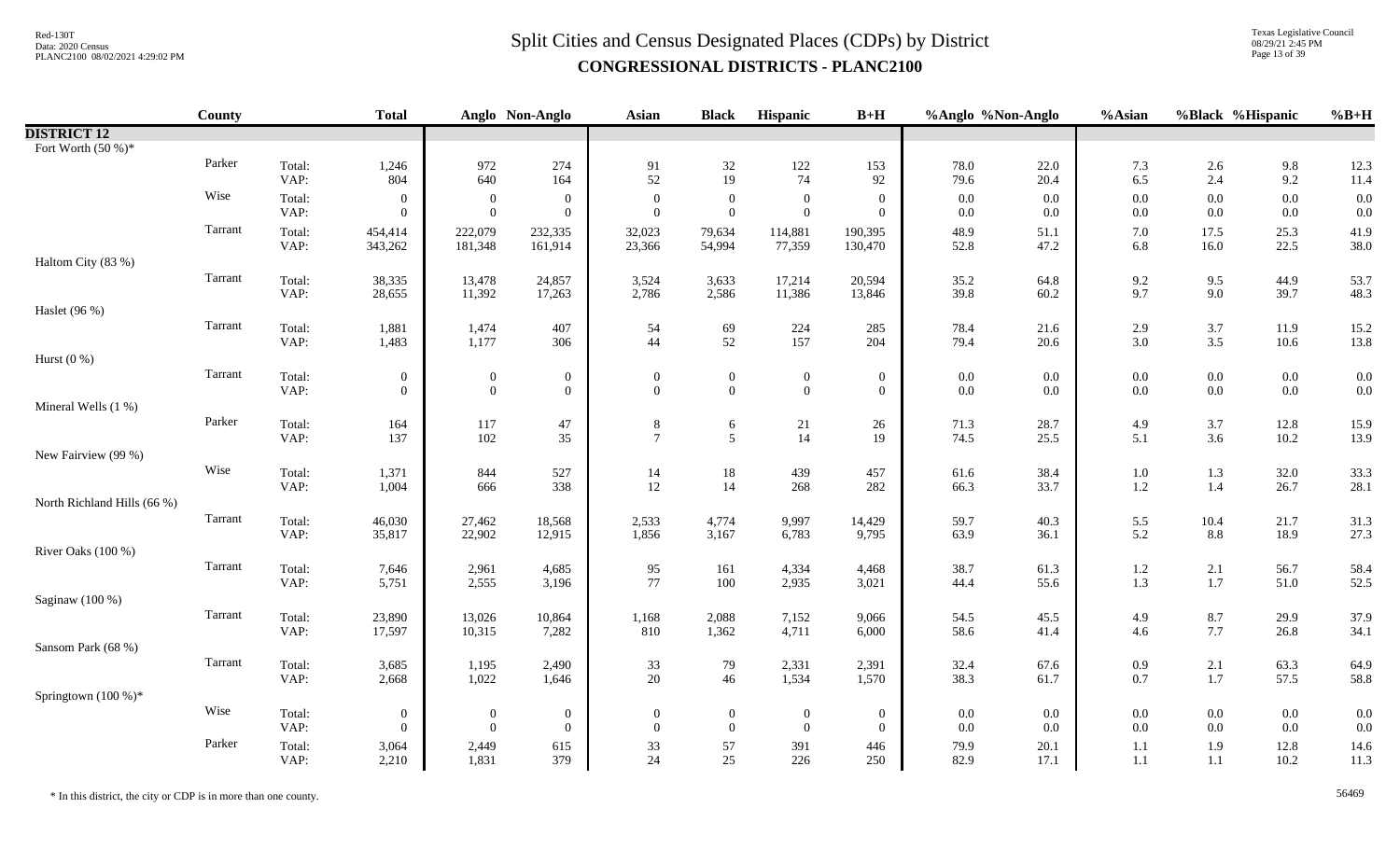Texas Legislative Council 08/29/21 2:45 PM Page 14 of 39

|                    | County    |                | <b>Total</b>                       |                                    | Anglo Non-Anglo                    | <b>Asian</b>                 | <b>Black</b>                       | Hispanic                           | $B+H$                              | %Anglo %Non-Anglo  |                    | %Asian     | %Black %Hispanic   |                    | $%B+H$                                    |
|--------------------|-----------|----------------|------------------------------------|------------------------------------|------------------------------------|------------------------------|------------------------------------|------------------------------------|------------------------------------|--------------------|--------------------|------------|--------------------|--------------------|-------------------------------------------|
| <b>DISTRICT 12</b> |           |                |                                    |                                    |                                    |                              |                                    |                                    |                                    |                    |                    |            |                    |                    |                                           |
| Watauga (1 %)      |           |                |                                    |                                    |                                    |                              |                                    |                                    |                                    |                    |                    |            |                    |                    |                                           |
|                    | Tarrant   | Total:         | 180                                | 104                                | 76                                 | 36                           | 24                                 | 16                                 | 34                                 | 57.8               | 42.2               | $20.0\,$   | 13.3               | 8.9                | 18.9                                      |
|                    |           | VAP:           | 145                                | 82                                 | 63                                 | 32                           | 20                                 | 10                                 | 26                                 | 56.6               | 43.4               | 22.1       | 13.8               | 6.9                | 17.9                                      |
| <b>DISTRICT 13</b> |           |                |                                    |                                    |                                    |                              |                                    |                                    |                                    |                    |                    |            |                    |                    |                                           |
|                    |           | Total:         | 707,470                            | 425,759                            | 281,711                            | 18,370                       | 48,583                             | 197,280                            | 241,475                            | 60.2               | 39.8               | 2.6        | 6.9                | 27.9               | 34.1                                      |
|                    |           | VAP:           | 535,723                            | 344,360                            | 191,363                            | 12,517                       | 32,998                             | 130,045                            | 161,379                            | 64.3               | 35.7               | 2.3        | 6.2                | 24.3               | 30.1                                      |
| Decatur $(0\%)$    |           |                |                                    |                                    |                                    |                              |                                    |                                    |                                    |                    |                    |            |                    |                    |                                           |
|                    | Wise      | Total:         | $\mathbf{0}$                       | $\boldsymbol{0}$                   | $\boldsymbol{0}$                   | $\boldsymbol{0}$             | $\boldsymbol{0}$                   | $\boldsymbol{0}$                   | $\boldsymbol{0}$                   | $0.0\,$            | $0.0\,$            | $0.0\,$    | $0.0\,$            | $0.0\,$            | 0.0                                       |
|                    |           | VAP:           | $\boldsymbol{0}$                   | $\boldsymbol{0}$                   | $\boldsymbol{0}$                   | $\mathbf{0}$                 | $\overline{0}$                     | $\overline{0}$                     | $\mathbf{0}$                       | $0.0\,$            | $0.0\,$            | 0.0        | $0.0\,$            | $0.0\,$            | 0.0                                       |
| Pilot Point (0 %)  |           |                |                                    |                                    |                                    |                              |                                    |                                    |                                    |                    |                    |            |                    |                    |                                           |
|                    | Cooke     | Total:         | $\boldsymbol{0}$                   | $\overline{0}$                     | $\boldsymbol{0}$                   | $\boldsymbol{0}$             | $\boldsymbol{0}$                   | $\boldsymbol{0}$                   | $\boldsymbol{0}$                   | $0.0\,$            | 0.0                | 0.0        | $0.0\,$            | $0.0\,$            | $\begin{array}{c} 0.0 \\ 0.0 \end{array}$ |
|                    |           | VAP:           | $\overline{0}$                     | $\mathbf{0}$                       | $\theta$                           | $\overline{0}$               | $\overline{0}$                     | $\mathbf{0}$                       | $\boldsymbol{0}$                   | $0.0\,$            | $0.0\,$            | 0.0        | $0.0\,$            | $0.0\,$            |                                           |
| Sanger (0 %)       | Cooke     |                |                                    |                                    |                                    |                              |                                    |                                    |                                    |                    |                    |            |                    |                    |                                           |
|                    |           | Total:<br>VAP: | $\boldsymbol{0}$<br>$\overline{0}$ | $\boldsymbol{0}$<br>$\overline{0}$ | $\boldsymbol{0}$<br>$\overline{0}$ | $\boldsymbol{0}$<br>$\theta$ | $\boldsymbol{0}$<br>$\overline{0}$ | $\boldsymbol{0}$<br>$\overline{0}$ | $\boldsymbol{0}$<br>$\overline{0}$ | $0.0\,$<br>$0.0\,$ | $0.0\,$<br>$0.0\,$ | 0.0<br>0.0 | $0.0\,$<br>$0.0\,$ | $0.0\,$<br>$0.0\,$ | 0.0<br>0.0                                |
| Springtown (0 %)   |           |                |                                    |                                    |                                    |                              |                                    |                                    |                                    |                    |                    |            |                    |                    |                                           |
|                    | Wise      | Total:         | $\boldsymbol{0}$                   | $\boldsymbol{0}$                   | $\boldsymbol{0}$                   | $\boldsymbol{0}$             | $\boldsymbol{0}$                   | $\boldsymbol{0}$                   | $\boldsymbol{0}$                   | $0.0\,$            | $0.0\,$            | $0.0\,$    | $0.0\,$            | $0.0\,$            | 0.0                                       |
|                    |           | VAP:           | $\overline{0}$                     | $\mathbf{0}$                       | $\overline{0}$                     | $\mathbf{0}$                 | $\overline{0}$                     | $\overline{0}$                     | $\overline{0}$                     | $0.0\,$            | $0.0\,$            | $0.0\,$    | $0.0\,$            | $0.0\,$            | 0.0                                       |
| <b>DISTRICT 14</b> |           |                |                                    |                                    |                                    |                              |                                    |                                    |                                    |                    |                    |            |                    |                    |                                           |
|                    |           |                |                                    |                                    |                                    |                              |                                    |                                    |                                    |                    |                    |            |                    |                    |                                           |
|                    |           | Total:         | 774,686                            | 369,644                            | 405,042                            | 30,586                       | 160,251                            | 204,253                            | 358,714                            | 47.7               | 52.3               | 3.9        | 20.7               | 26.4               | 46.3                                      |
| Alvin $(5%)$       |           | VAP:           | 590,343                            | 302,085                            | 288,258                            | 22,472                       | 116,729                            | 138,708                            | 252,931                            | 51.2               | 48.8               | 3.8        | 19.8               | 23.5               | 42.8                                      |
|                    | Brazoria  | Total:         | 1,398                              | 612                                | 786                                | 19                           | 42                                 | 719                                | 749                                | 43.8               | 56.2               | 1.4        | $3.0\,$            | 51.4               | 53.6                                      |
|                    |           | VAP:           | 1,004                              | 517                                | 487                                | 14                           | $27\,$                             | 437                                | 459                                | 51.5               | 48.5               | 1.4        | 2.7                | 43.5               | 45.7                                      |
| Friendswood (74 %) |           |                |                                    |                                    |                                    |                              |                                    |                                    |                                    |                    |                    |            |                    |                    |                                           |
|                    | Galveston | Total:         | 30,495                             | 22,544                             | 7,951                              | 2,216                        | 879                                | 4,157                              | 4,959                              | 73.9               | 26.1               | 7.3        | $2.9\,$            | 13.6               | 16.3                                      |
|                    |           | VAP:           | 22,493                             | 17,180                             | 5,313                              | 1,478                        | 592                                | 2,721                              | 3,277                              | 76.4               | 23.6               | 6.6        | 2.6                | 12.1               | 14.6                                      |
| Iowa Colony (66 %) |           |                |                                    |                                    |                                    |                              |                                    |                                    |                                    |                    |                    |            |                    |                    |                                           |
|                    | Brazoria  | Total:         | 5,407                              | 1,108                              | 4,299                              | 311                          | 2,432                              | 1,612                              | 3,942                              | 20.5               | 79.5               | 5.8        | 45.0               | 29.8               | 72.9                                      |
|                    |           | VAP:           | 3,613                              | 793                                | 2,820                              | 222                          | 1,581                              | 1,009                              | 2,551                              | 21.9               | 78.1               | 6.1        | 43.8               | 27.9               | 70.6                                      |
| League City (98 %) |           |                |                                    |                                    |                                    |                              |                                    |                                    |                                    |                    |                    |            |                    |                    |                                           |
|                    | Galveston | Total:<br>VAP: | 111,865<br>82,644                  | 68,399<br>52,728                   | 43,466<br>29,916                   | 8,094<br>5,803               | 9,857<br>6,696                     | 23,435<br>15,565                   | 32,620<br>21,991                   | 61.1<br>63.8       | 38.9<br>36.2       | 7.2<br>7.0 | $\ \, 8.8$<br>8.1  | 20.9<br>18.8       | 29.2<br>26.6                              |
| Manvel $(0\%)$     |           |                |                                    |                                    |                                    |                              |                                    |                                    |                                    |                    |                    |            |                    |                    |                                           |
|                    | Brazoria  | Total:         | $\boldsymbol{0}$                   | $\boldsymbol{0}$                   | $\boldsymbol{0}$                   | $\boldsymbol{0}$             | $\boldsymbol{0}$                   | $\boldsymbol{0}$                   | $\mathbf{0}$                       | $0.0\,$            | 0.0                | 0.0        | $0.0\,$            | $0.0\,$            | 0.0                                       |
|                    |           | VAP:           | $\overline{0}$                     | $\overline{0}$                     | $\overline{0}$                     | $\overline{0}$               | $\overline{0}$                     | $\overline{0}$                     | $\overline{0}$                     | $0.0\,$            | $0.0\,$            | 0.0        | $0.0\,$            | $0.0\,$            | 0.0                                       |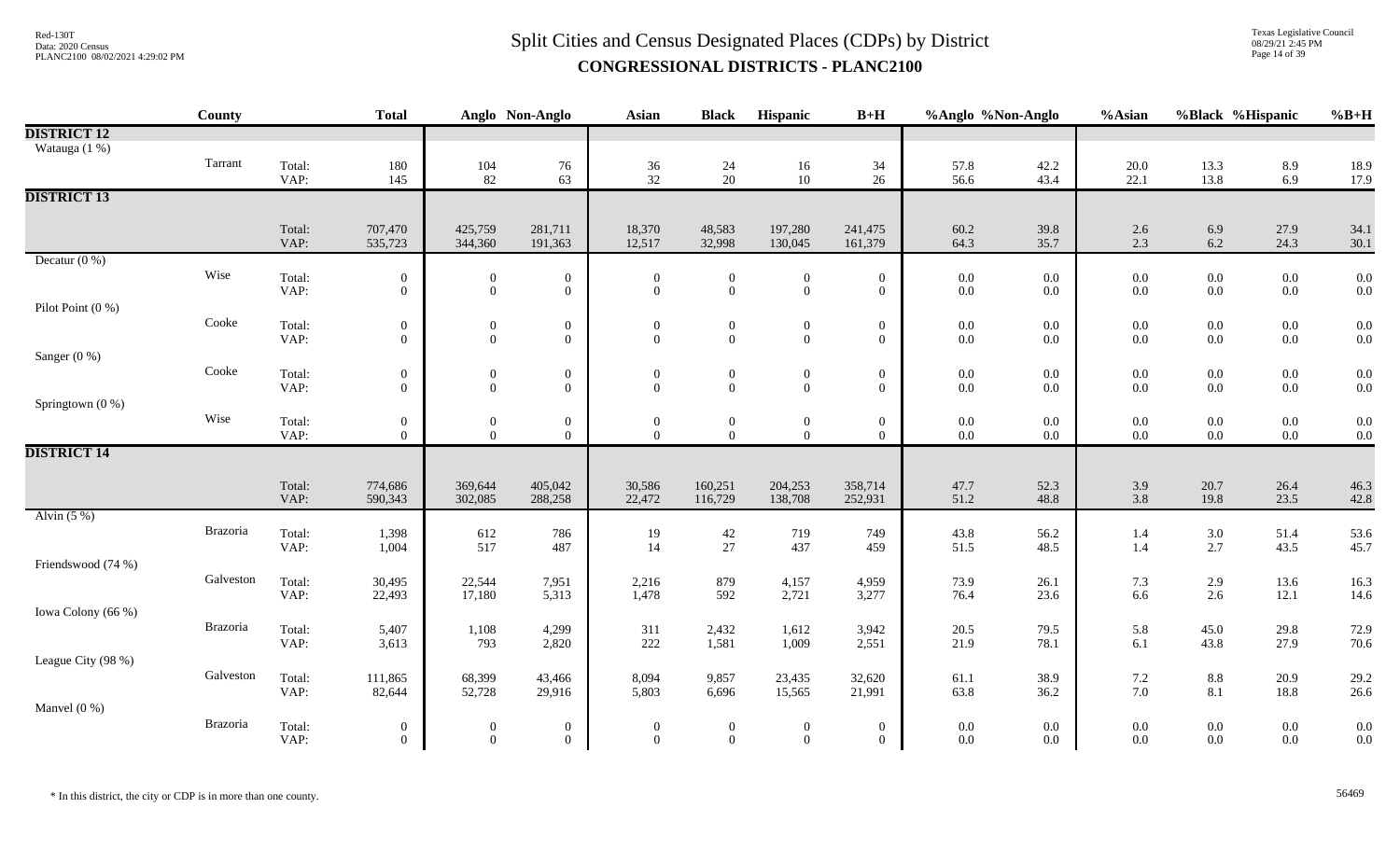Texas Legislative Council 08/29/21 2:45 PM Page 15 of 39

|                      | County    |                | <b>Total</b>     |                  | Anglo Non-Anglo  | <b>Asian</b>                       | <b>Black</b>                            | Hispanic                                | $B+H$            | %Anglo %Non-Anglo |              | %Asian                                    |                | %Black %Hispanic | $%B+H$                                    |
|----------------------|-----------|----------------|------------------|------------------|------------------|------------------------------------|-----------------------------------------|-----------------------------------------|------------------|-------------------|--------------|-------------------------------------------|----------------|------------------|-------------------------------------------|
| <b>DISTRICT 14</b>   |           |                |                  |                  |                  |                                    |                                         |                                         |                  |                   |              |                                           |                |                  |                                           |
| Pearland (0 %)       |           |                |                  |                  |                  |                                    |                                         |                                         |                  |                   |              |                                           |                |                  |                                           |
|                      | Brazoria  | Total:         | 88               | $30\,$           | 58               | 10                                 | $\begin{array}{c} 18 \\ 12 \end{array}$ | $\begin{array}{c} 29 \\ 21 \end{array}$ | 47               | 34.1              | 65.9         | 11.4                                      | 20.5           | 33.0             | 53.4                                      |
|                      |           | VAP:           | 62               | 23               | 39               | $\overline{4}$                     |                                         |                                         | 33               | 37.1              | 62.9         | 6.5                                       | 19.4           | 33.9             | 53.2                                      |
| Port Arthur (100 %)  |           |                |                  |                  |                  |                                    |                                         |                                         |                  |                   |              |                                           |                |                  |                                           |
|                      | Jefferson | Total:         | 55,958           | 9,186            | 46,772           | 3,529                              | 22,177                                  | 21,162                                  | 42,806           | 16.4              | 83.6         | 6.3                                       | 39.6           | 37.8             | 76.5                                      |
|                      |           | VAP:           | 40,883           | 7,943            | 32,940           | 2,673                              | 16,273                                  | 13,880                                  | 29,884           | 19.4              | 80.6         | 6.5                                       | 39.8           | 34.0             | 73.1                                      |
| Seabrook (0 %)       |           |                |                  |                  |                  |                                    |                                         |                                         |                  |                   |              |                                           |                |                  |                                           |
|                      | Galveston | Total:         | $\boldsymbol{0}$ | $\overline{0}$   | $\boldsymbol{0}$ | $\overline{0}$                     | $\boldsymbol{0}$                        | $\boldsymbol{0}$                        | $\boldsymbol{0}$ | $0.0\,$           | 0.0          | $0.0\,$                                   | $0.0\,$        | $0.0\,$          | $\begin{array}{c} 0.0 \\ 0.0 \end{array}$ |
|                      |           | VAP:           | $\overline{0}$   | $\overline{0}$   | $\boldsymbol{0}$ | $\mathbf{0}$                       | $\theta$                                | $\boldsymbol{0}$                        | $\overline{0}$   | $0.0\,$           | $0.0\,$      | 0.0                                       | $0.0\,$        | $0.0\,$          |                                           |
| Texas City (100 %)   | Galveston |                |                  |                  |                  |                                    |                                         |                                         |                  |                   |              |                                           |                |                  |                                           |
|                      |           | Total:<br>VAP: | 51,898<br>39,058 | 18,822<br>15,610 | 33,076<br>23,448 | 997<br>731                         | 15,589<br>11,171                        | 16,116<br>10,966                        | 31,040<br>21,874 | 36.3<br>40.0      | 63.7<br>60.0 | 1.9<br>1.9                                | 30.0<br>28.6   | 31.1<br>28.1     | 59.8<br>56.0                              |
| <b>DISTRICT 15</b>   |           |                |                  |                  |                  |                                    |                                         |                                         |                  |                   |              |                                           |                |                  |                                           |
|                      |           |                |                  |                  |                  |                                    |                                         |                                         |                  |                   |              |                                           |                |                  |                                           |
|                      |           | Total:         | 807,702          | 121,025          | 686,677          | 13,254                             | 19,502                                  | 651,296                                 | 666,778          | 15.0              | 85.0         | 1.6                                       | 2.4            | 80.6             | 82.6                                      |
|                      |           | VAP:           | 574,834          | 98,450           | 476,384          | 9,653                              | 13,620                                  | 449,637                                 | 461,394          | 17.1              | 82.9         | 1.7                                       | 2.4            | 78.2             | 80.3                                      |
| Alamo (26 %)         |           |                |                  |                  |                  |                                    |                                         |                                         |                  |                   |              |                                           |                |                  |                                           |
|                      | Hidalgo   | Total:         | 5,163            | 1,326            | 3,837            | 10                                 | $27\,$                                  | 3,777                                   | 3,792            | 25.7              | 74.3         |                                           | $0.5\,$        | 73.2             | 73.4                                      |
|                      |           | VAP:           | 4,021            | 1,293            | 2,728            | $\overline{7}$                     | 12                                      | 2,678                                   | 2,686            | 32.2              | 67.8         | $\begin{array}{c} 0.2 \\ 0.2 \end{array}$ | 0.3            | 66.6             | 66.8                                      |
| Cibolo (100 %)       |           |                |                  |                  |                  |                                    |                                         |                                         |                  |                   |              |                                           |                |                  |                                           |
|                      | Guadalupe | Total:         | 32,276           | 14,030           | 18,246           | 1,885                              | 6,460                                   | 9,907                                   | 15,719           | 43.5              | 56.5         | 5.8                                       | $20.0\,$       | 30.7             | 48.7                                      |
|                      |           | VAP:           | 22,565           | 10,422           | 12,143           | 1,271                              | 4,386                                   | 6,255                                   | 10,357           | 46.2              | 53.8         | 5.6                                       | 19.4           | 27.7             | 45.9                                      |
| Doffing (CDP) (22 %) |           |                |                  |                  |                  |                                    |                                         |                                         |                  |                   |              |                                           |                |                  |                                           |
|                      | Hidalgo   | Total:         | 1,235            | 13               | 1,222            |                                    | 6                                       | 1,221                                   | 1,221            | 1.1               | 98.9         | 0.1                                       | $0.5\,$        | 98.9             | 98.9                                      |
|                      |           | VAP:           | 849              | 9                | 840              |                                    | 2                                       | 839                                     | 839              | $1.1\,$           | 98.9         | 0.1                                       | 0.2            | 98.8             | 98.8                                      |
| Donna (3 %)          |           |                |                  |                  |                  |                                    |                                         |                                         |                  |                   |              |                                           |                |                  |                                           |
|                      | Hidalgo   | Total:         | 577              | $20\,$           | 557<br>395       | $\boldsymbol{0}$<br>$\mathbf{0}$   |                                         | 557                                     | 557              | 3.5               | 96.5         | $0.0\,$                                   | $0.2\,$        | 96.5             | 96.5                                      |
|                      |           | VAP:           | 413              | 18               |                  |                                    |                                         | 395                                     | 395              | 4.4               | 95.6         | 0.0                                       | 0.2            | 95.6             | 95.6                                      |
| Luling $(2\%)$       | Guadalupe |                |                  |                  |                  |                                    |                                         |                                         |                  |                   |              |                                           |                |                  |                                           |
|                      |           | Total:<br>VAP: | 135<br>113       | $100\,$<br>89    | $35\,$<br>24     | $\boldsymbol{0}$<br>$\overline{0}$ | $\overline{4}$<br>$\mathfrak{Z}$        | $\begin{array}{c} 28 \\ 17 \end{array}$ | 31<br>20         | 74.1<br>78.8      | 25.9<br>21.2 | $0.0\,$<br>0.0                            | $3.0\,$<br>2.7 | 20.7<br>15.0     | 23.0<br>17.7                              |
| McAllen (100 %)      |           |                |                  |                  |                  |                                    |                                         |                                         |                  |                   |              |                                           |                |                  |                                           |
|                      | Hidalgo   | Total:         | 142,210          | 13,032           | 129,178          | 4,224                              | 1,724                                   | 123,250                                 | 124,312          | 9.2               | 90.8         | 3.0                                       | $1.2\,$        | 86.7             | 87.4                                      |
|                      |           | VAP:           | 105,543          | 10,915           | 94,628           | 3,242                              | 1,132                                   | 89,979                                  | 90,790           | 10.3              | 89.7         | 3.1                                       | 1.1            | 85.3             | 86.0                                      |
| Mission $(18%)$      |           |                |                  |                  |                  |                                    |                                         |                                         |                  |                   |              |                                           |                |                  |                                           |
|                      | Hidalgo   | Total:         | 15,726           | 1,223            | 14,503           | 444                                | 145                                     | 13,898                                  | 13,983           | 7.8               | 92.2         | 2.8                                       | 0.9            | 88.4             | 88.9                                      |
|                      |           | VAP:           | 10,959           | 948              | 10,011           | 340                                | 100                                     | 9,545                                   | 9,616            | 8.7               | 91.3         | 3.1                                       | 0.9            | 87.1             | 87.7                                      |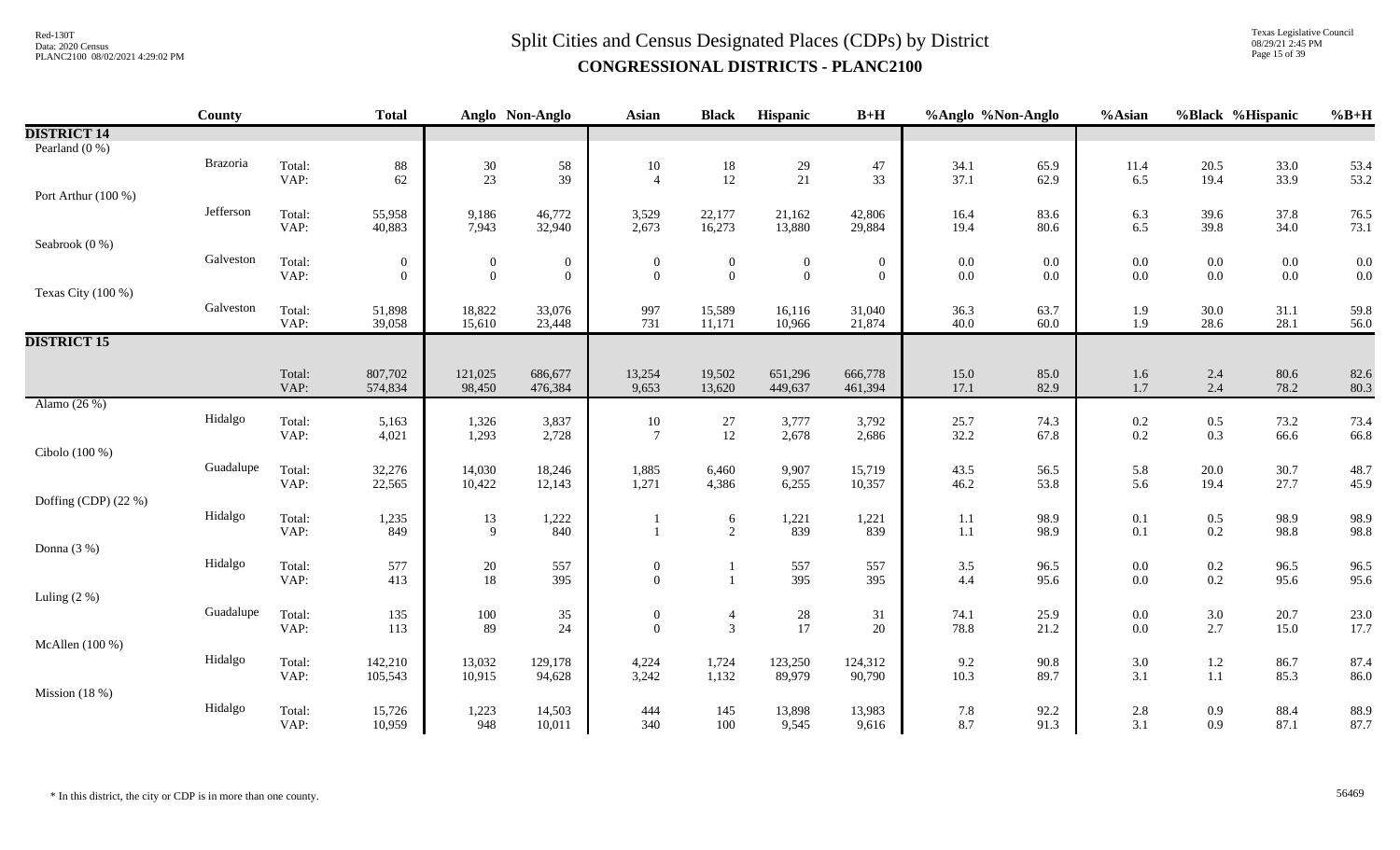Texas Legislative Council 08/29/21 2:45 PM Page 16 of 39

|                          | <b>County</b> |                | <b>Total</b>                 |                              | Anglo Non-Anglo                  | <b>Asian</b>                       | <b>Black</b>                       | Hispanic                         | $B+H$                            | %Anglo %Non-Anglo  |              | %Asian     | %Black %Hispanic   |              | $%B+H$       |
|--------------------------|---------------|----------------|------------------------------|------------------------------|----------------------------------|------------------------------------|------------------------------------|----------------------------------|----------------------------------|--------------------|--------------|------------|--------------------|--------------|--------------|
| <b>DISTRICT 15</b>       |               |                |                              |                              |                                  |                                    |                                    |                                  |                                  |                    |              |            |                    |              |              |
| New Braunfels (23 %)     |               |                |                              |                              |                                  |                                    |                                    |                                  |                                  |                    |              |            |                    |              |              |
|                          | Guadalupe     | Total:         | 21,166                       | 12,201                       | 8,965                            | 619                                | 918                                | 7,013                            | 7,773                            | 57.6               | 42.4         | 2.9        | $4.3\,$            | 33.1         | 36.7         |
|                          |               | VAP:           | 14,877                       | 9,087                        | 5,790                            | 401                                | 573                                | 4,493                            | 4,999                            | 61.1               | 38.9         | 2.7        | 3.9                | 30.2         | 33.6         |
| Nixon $(0\%)$            | Wilson        | Total:         |                              |                              |                                  |                                    |                                    |                                  |                                  |                    |              |            |                    | $0.0\,$      | 0.0          |
|                          |               | VAP:           | $\boldsymbol{0}$<br>$\theta$ | $\boldsymbol{0}$<br>$\theta$ | $\boldsymbol{0}$<br>$\mathbf{0}$ | $\boldsymbol{0}$<br>$\overline{0}$ | $\boldsymbol{0}$<br>$\mathbf{0}$   | $\boldsymbol{0}$<br>$\mathbf{0}$ | $\boldsymbol{0}$<br>$\mathbf{0}$ | $0.0\,$<br>$0.0\,$ | 0.0<br>0.0   | 0.0<br>0.0 | $0.0\,$<br>$0.0\,$ | $0.0\,$      | 0.0          |
| North Alamo (CDP) (86 %) |               |                |                              |                              |                                  |                                    |                                    |                                  |                                  |                    |              |            |                    |              |              |
|                          | Hidalgo       | Total:         | 3,187                        | $205\,$                      | 2,982                            | $\sqrt{6}$                         | 11                                 | 2,958                            | 2,962                            | 6.4                | 93.6         | $0.2\,$    | 0.3                | 92.8         | 92.9         |
|                          |               | VAP:           | 2,222                        | 195                          | 2,027                            | $\mathfrak{S}$                     | $\overline{4}$                     | 2,012                            | 2,014                            | $8.8\,$            | 91.2         | $0.2\,$    | $0.2\,$            | 90.5         | 90.6         |
| Palmhurst (5 %)          |               |                |                              |                              |                                  |                                    |                                    |                                  |                                  |                    |              |            |                    |              |              |
|                          | Hidalgo       | Total:         | 124                          | 13                           | 111                              | $\boldsymbol{0}$                   |                                    | 109                              | 110                              | 10.5               | 89.5         | 0.0        | $0.8\,$            | 87.9         | 88.7         |
| Pharr (100 %)            |               | VAP:           | 81                           | 9                            | $72\,$                           | $\mathbf{0}$                       |                                    | $71\,$                           | 72                               | $11.1\,$           | 88.9         | 0.0        | $1.2\,$            | 87.7         | 88.9         |
|                          | Hidalgo       | Total:         | 79,704                       | 3,733                        | 75,971                           | 427                                | 413                                | 75,188                           | 75,345                           | 4.7                | 95.3         | $0.5\,$    | $0.5\,$            | 94.3         | 94.5         |
|                          |               | VAP:           | 55,019                       | 3,041                        | 51,978                           | 304                                | 198                                | 51,437                           | 51,540                           | 5.5                | 94.5         | 0.6        | $0.4\,$            | 93.5         | 93.7         |
| San Diego (80 %)         |               |                |                              |                              |                                  |                                    |                                    |                                  |                                  |                    |              |            |                    |              |              |
|                          | Duval         | Total:         | 2,995                        | 144                          | 2,851                            | 21                                 | 25                                 | 2,366                            | 2,377                            | 4.8                | 95.2         | 0.7        | $0.8\,$            | 79.0         | 79.4         |
|                          |               | VAP:           | 2,176                        | 109                          | 2,067                            | 14                                 | 15                                 | 1,707                            | 1,716                            | 5.0                | 95.0         | 0.6        | $0.7\,$            | 78.4         | 78.9         |
| San Juan (0 %)           |               |                |                              |                              |                                  |                                    |                                    |                                  |                                  |                    |              |            |                    |              |              |
|                          | Hidalgo       | Total:<br>VAP: | 69                           | 5                            | 64<br>48                         |                                    | $\boldsymbol{0}$<br>$\overline{0}$ | 62<br>46                         | 62                               | $7.2\,$<br>$0.0\,$ | 92.8         | 1.4        | $0.0\,$            | 89.9<br>95.8 | 89.9         |
| San Marcos (0 %)         |               |                | 48                           | $\overline{0}$               |                                  |                                    |                                    |                                  | 46                               |                    | 100.0        | 2.1        | $0.0\,$            |              | 95.8         |
|                          | Guadalupe     | Total:         | $\boldsymbol{0}$             | $\boldsymbol{0}$             | $\boldsymbol{0}$                 | $\overline{0}$                     | $\boldsymbol{0}$                   | $\boldsymbol{0}$                 | $\overline{0}$                   | $0.0\,$            | 0.0          | 0.0        | $0.0\,$            | $0.0\,$      | 0.0          |
|                          |               | VAP:           | $\overline{0}$               | $\overline{0}$               | $\mathbf{0}$                     | $\mathbf{0}$                       | $\overline{0}$                     | $\boldsymbol{0}$                 | $\overline{0}$                   | $0.0\,$            | $0.0\,$      | 0.0        | $0.0\,$            | $0.0\,$      | 0.0          |
| Schertz $(20\%)$         |               |                |                              |                              |                                  |                                    |                                    |                                  |                                  |                    |              |            |                    |              |              |
|                          | Guadalupe     | Total:         | 8,264                        | 4,235                        | 4,029                            | 413                                | 866                                | 2,690                            | 3,437                            | 51.2               | 48.8         | 5.0        | $10.5\,$           | 32.6         | 41.6         |
|                          |               | VAP:           | 6,542                        | 3,548                        | 2,994                            | 303                                | 652                                | 1,934                            | 2,528                            | 54.2               | 45.8         | 4.6        | 10.0               | 29.6         | 38.6         |
| Weslaco (53 %)           |               |                |                              |                              |                                  |                                    |                                    |                                  |                                  |                    |              |            |                    |              |              |
|                          | Hidalgo       | Total:<br>VAP: | 21,197<br>14,567             | 883<br>748                   | 20,314<br>13,819                 | 150<br>113                         | 179<br>104                         | 20,033<br>13,609                 | 20,115<br>13,664                 | $4.2\,$<br>5.1     | 95.8<br>94.9 | 0.7<br>0.8 | $0.8\,$<br>0.7     | 94.5<br>93.4 | 94.9<br>93.8 |
| <b>DISTRICT 16</b>       |               |                |                              |                              |                                  |                                    |                                    |                                  |                                  |                    |              |            |                    |              |              |
|                          |               |                |                              |                              |                                  |                                    |                                    |                                  |                                  |                    |              |            |                    |              |              |
|                          |               | Total:         | 757,362                      | 95,442                       | 661,920                          | 17,979                             | 37,250                             | 611,177                          | 639,243                          | 12.6               | 87.4         | 2.4        | 4.9                | 80.7         | 84.4         |
|                          |               | VAP:           | 567,481                      | 79,234                       | 488,247                          | 13,125                             | 25,342                             | 449,710                          | 470,675                          | 14.0               | 86.0         | 2.3        | 4.5                | 79.2         | 82.9         |
| El Paso (98 %)           |               |                |                              |                              |                                  |                                    |                                    |                                  |                                  |                    |              |            |                    |              |              |
|                          | El Paso       | Total:         | 663,400                      | 82,973                       | 580,427                          | 15,568                             | 32,641                             | 536,703                          | 561,219                          | 12.5               | 87.5         | 2.3        | 4.9                | 80.9         | 84.6         |
|                          |               | VAP:           | 501,102                      | 69,468                       | 431,634                          | 11,285                             | 22,149                             | 398,378                          | 416,782                          | 13.9               | 86.1         | 2.3        | 4.4                | 79.5         | 83.2         |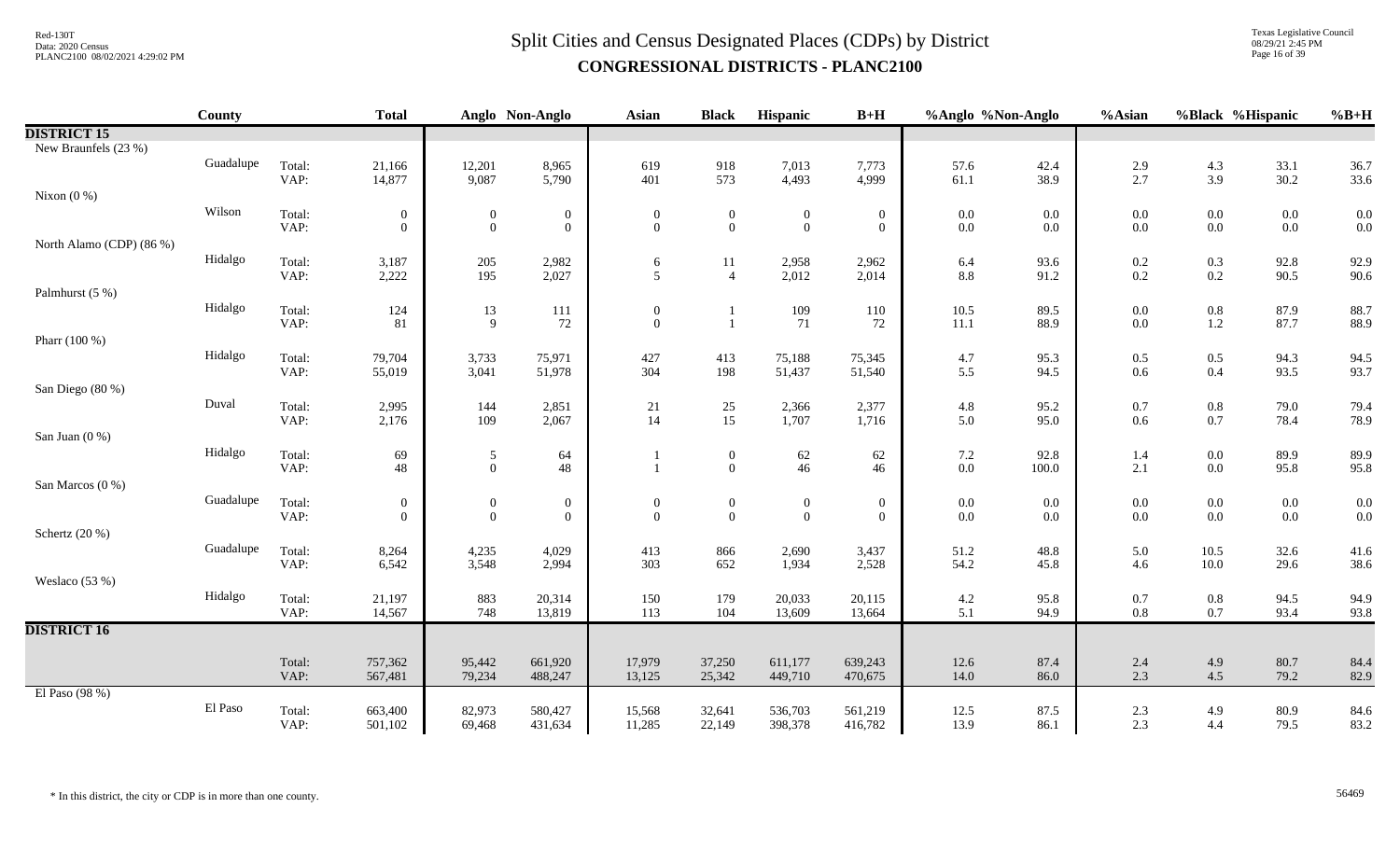# $Split$  Cities and Census Designated Places (CDPs) by District  $Split$  Cities and Census Designated Places (CDPs) by District **CONGRESSIONAL DISTRICTS - PLANC2100**

Texas Legislative Council 08/29/21 2:45 PM Page 17 of 39

|                     | County        |                | <b>Total</b>                       |                                | Anglo Non-Anglo                      | <b>Asian</b>                     | <b>Black</b>                       | Hispanic                           | $B+H$                              | %Anglo %Non-Anglo  |                | %Asian             | %Black %Hispanic   |                    | $%B+H$       |
|---------------------|---------------|----------------|------------------------------------|--------------------------------|--------------------------------------|----------------------------------|------------------------------------|------------------------------------|------------------------------------|--------------------|----------------|--------------------|--------------------|--------------------|--------------|
| <b>DISTRICT 16</b>  |               |                |                                    |                                |                                      |                                  |                                    |                                    |                                    |                    |                |                    |                    |                    |              |
| Horizon City (55 %) |               |                |                                    |                                |                                      |                                  |                                    |                                    |                                    |                    |                |                    |                    |                    |              |
|                     | El Paso       | Total:         | 12,265                             | 1,172                          | 11,093                               | $\frac{135}{92}$                 | 384                                | 10,664                             | 10,911                             | 9.6                | 90.4           | 1.1                | 3.1                | 86.9               | 89.0         |
|                     |               | VAP:           | 8,348                              | 961                            | 7,387                                |                                  | 244                                | 7,069                              | 7,258                              | 11.5               | 88.5           | 1.1                | 2.9                | 84.7               | 86.9         |
| <b>DISTRICT 17</b>  |               |                |                                    |                                |                                      |                                  |                                    |                                    |                                    |                    |                |                    |                    |                    |              |
|                     |               | Total:         | 805,606                            | 413,065                        | 392,541                              | 50,342                           | 117,810                            | 214,606                            | 324,662                            | 51.3               | 48.7           | 6.2                | 14.6               | 26.6               | 40.3         |
|                     |               | VAP:           | 624,513                            | 342,749                        | 281,764                              | 39,617                           | 83,674                             | 147,857                            | 227,811                            | 54.9               | 45.1           | 6.3                | 13.4               | 23.7               | 36.5         |
| Austin $(7%)$       |               |                |                                    |                                |                                      |                                  |                                    |                                    |                                    |                    |                |                    |                    |                    |              |
|                     | Travis        | Total:         | 70,396                             | 29,813                         | 40,583                               | 13,324                           | 8,840                              | 17,956                             | 26,084                             | 42.4               | 57.6           | 18.9               | 12.6               | 25.5               | 37.1         |
|                     |               | VAP:           | 57,431                             | 26,124                         | 31,307                               | 10,400                           | 6,630                              | 13,674                             | 19,879                             | 45.5               | 54.5           | 18.1               | 11.5               | 23.8               | 34.6         |
| Elgin $(0\%)^*$     |               |                |                                    |                                |                                      |                                  |                                    |                                    |                                    |                    |                |                    |                    |                    |              |
|                     | Bastrop       | Total:<br>VAP: | $\boldsymbol{0}$<br>$\overline{0}$ | $\mathbf{0}$<br>$\overline{0}$ | $\boldsymbol{0}$<br>$\boldsymbol{0}$ | $\Omega$<br>$\overline{0}$       | $\boldsymbol{0}$<br>$\overline{0}$ | $\boldsymbol{0}$<br>$\overline{0}$ | $\boldsymbol{0}$<br>$\overline{0}$ | $0.0\,$<br>$0.0\,$ | 0.0<br>$0.0\,$ | $0.0\,$<br>$0.0\,$ | $0.0\,$<br>$0.0\,$ | $0.0\,$<br>$0.0\,$ | 0.0<br>0.0   |
|                     | Travis        | Total:         | $\overline{0}$                     | $\boldsymbol{0}$               | $\boldsymbol{0}$                     | $\theta$                         | $\overline{0}$                     | $\boldsymbol{0}$                   |                                    | $0.0\,$            | $0.0\,$        | $0.0\,$            | $0.0\,$            | $0.0\,$            | 0.0          |
|                     |               | VAP:           | $\overline{0}$                     | $\overline{0}$                 | $\mathbf{0}$                         | $\Omega$                         | $\overline{0}$                     | $\boldsymbol{0}$                   | $\boldsymbol{0}$<br>$\overline{0}$ | $0.0\,$            | $0.0\,$        | $0.0\,$            | $0.0\,$            | $0.0\,$            | 0.0          |
| McGregor (100 %)    |               |                |                                    |                                |                                      |                                  |                                    |                                    |                                    |                    |                |                    |                    |                    |              |
|                     | McLennan      | Total:         | 5,321                              | 2,459                          | 2,862                                | 44                               | 501                                | 2,205                              | 2,679                              | 46.2               | 53.8           | $0.8\,$            | 9.4                | 41.4               | 50.3         |
|                     |               | VAP:           | 3,795                              | 1,941                          | 1,854                                | 29                               | 356                                | 1,377                              | 1,722                              | 51.1               | 48.9           | 0.8                | 9.4                | 36.3               | 45.4         |
| Navasota (0 %)      |               |                |                                    |                                |                                      |                                  |                                    |                                    |                                    |                    |                |                    |                    |                    |              |
|                     | <b>Brazos</b> | Total:<br>VAP: | $\overline{0}$<br>$\mathbf{0}$     | $\mathbf{0}$                   | $\boldsymbol{0}$                     | $\boldsymbol{0}$<br>$\mathbf{0}$ | $\boldsymbol{0}$<br>$\mathbf{0}$   | $\boldsymbol{0}$                   | $\boldsymbol{0}$                   | $0.0\,$            | $0.0\,$        | $0.0\,$            | $0.0\,$<br>$0.0\,$ | $0.0\,$<br>$0.0\,$ | 0.0          |
| Pflugerville (67 %) |               |                |                                    | $\boldsymbol{0}$               | $\boldsymbol{0}$                     |                                  |                                    | $\boldsymbol{0}$                   | $\overline{0}$                     | $0.0\,$            | $0.0\,$        | $0.0\,$            |                    |                    | 0.0          |
|                     | Travis        | Total:         | 43,855                             | 16,218                         | 27,637                               | 4,400                            | 8,240                              | 14,762                             | 22,450                             | 37.0               | 63.0           | $10.0\,$           | 18.8               | 33.7               | 51.2         |
|                     |               | VAP:           | 33,042                             | 13,203                         | 19,839                               | 3,238                            | 5,960                              | 10,205                             | 15,879                             | 40.0               | 60.0           | 9.8                | 18.0               | 30.9               | 48.1         |
| Round Rock (2 %)    |               |                |                                    |                                |                                      |                                  |                                    |                                    |                                    |                    |                |                    |                    |                    |              |
|                     | Travis        | Total:         | 1,915                              | 550                            | 1,365                                | 314                              | 397                                | 647                                | 997                                | 28.7               | 71.3           | 16.4               | 20.7               | 33.8               | 52.1         |
|                     |               | VAP:           | 1,499                              | 470                            | 1,029                                | 252                              | 294                                | 464                                | 726                                | 31.4               | 68.6           | 16.8               | 19.6               | 31.0               | 48.4         |
| Streetman (100 %)   |               |                |                                    |                                |                                      |                                  |                                    |                                    |                                    |                    |                |                    |                    |                    |              |
|                     | Freestone     | Total:<br>VAP: | 248<br>186                         | 196<br>148                     | 52<br>$38\,$                         | $\overline{0}$                   | 20<br>15                           | 14<br>9                            | 34<br>24                           | 79.0<br>79.6       | 21.0<br>20.4   | $0.4\,$<br>$0.0\,$ | $8.1\,$<br>8.1     | 5.6<br>$4.8\,$     | 13.7<br>12.9 |
| Thorndale (100 %)   |               |                |                                    |                                |                                      |                                  |                                    |                                    |                                    |                    |                |                    |                    |                    |              |
|                     | Milam         | Total:         | 1,259                              | 857                            | 402                                  | $\,8\,$                          | 59                                 | 294                                | 351                                | 68.1               | 31.9           | $0.6\,$            | 4.7                | 23.4               | 27.9         |
|                     |               | VAP:           | 971                                | 677                            | 294                                  | 8                                | 57                                 | 197                                | 254                                | 69.7               | 30.3           | $0.8\,$            | 5.9                | 20.3               | 26.2         |
| Valley Mills (1 %)  |               |                |                                    |                                |                                      |                                  |                                    |                                    |                                    |                    |                |                    |                    |                    |              |
|                     | McLennan      | Total:         | 13                                 | 11                             | $\overline{c}$                       |                                  | $\boldsymbol{0}$                   |                                    | -1                                 | 84.6               | 15.4           | 7.7                | $0.0\,$            | 7.7                | 7.7          |
|                     |               | VAP:           | 5                                  | 5                              | $\theta$                             | $\mathbf{0}$                     | $\boldsymbol{0}$                   | $\mathbf{0}$                       | $\overline{0}$                     | 100.0              | 0.0            | 0.0                | $0.0\,$            | $0.0\,$            | 0.0          |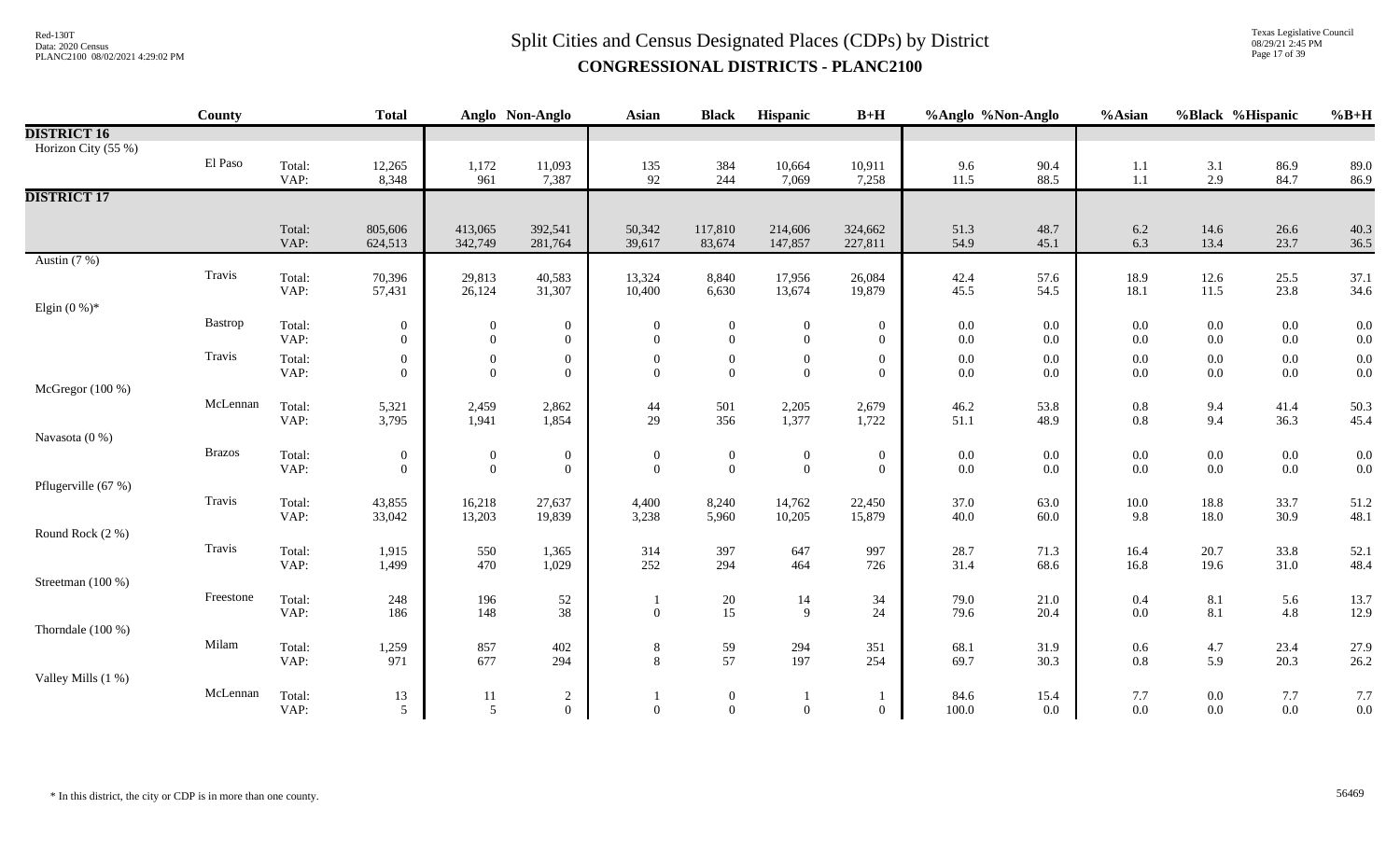Texas Legislative Council 08/29/21 2:45 PM Page 18 of 39

|                      | <b>County</b> |                | <b>Total</b>                     |                                  | Anglo Non-Anglo                  | Asian                              | <b>Black</b>                     | Hispanic                                | $B+H$                            | %Anglo %Non-Anglo  |                | %Asian             | %Black %Hispanic   |                    | $%B+H$       |
|----------------------|---------------|----------------|----------------------------------|----------------------------------|----------------------------------|------------------------------------|----------------------------------|-----------------------------------------|----------------------------------|--------------------|----------------|--------------------|--------------------|--------------------|--------------|
| <b>DISTRICT 18</b>   |               |                |                                  |                                  |                                  |                                    |                                  |                                         |                                  |                    |                |                    |                    |                    |              |
|                      |               | Total:<br>VAP: | 796,908<br>597,333               | 124,422<br>108,977               | 672,486<br>488,356               | 39,386<br>32,548                   | 293,243<br>219,694               | 342,067<br>235,335                      | 626,168<br>450,131               | 15.6<br>18.2       | 84.4<br>81.8   | 4.9<br>5.4         | 36.8<br>36.8       | 42.9<br>39.4       | 78.6<br>75.4 |
| Aldine (CDP) $(1\%)$ |               |                |                                  |                                  |                                  |                                    |                                  |                                         |                                  |                    |                |                    |                    |                    |              |
|                      | Harris        | Total:<br>VAP: | 144<br>115                       | 11<br>$8\,$                      | 133<br>107                       | $\overline{4}$<br>$\overline{4}$   | $\overline{7}$<br>$\mathfrak{S}$ | 119<br>96                               | 126<br>101                       | 7.6<br>$7.0\,$     | 92.4<br>93.0   | $\frac{2.8}{3.5}$  | 4.9<br>4.3         | 82.6<br>83.5       | 87.5<br>87.8 |
| Galena Park (0 %)    |               |                |                                  |                                  |                                  |                                    |                                  |                                         |                                  |                    |                |                    |                    |                    |              |
|                      | Harris        | Total:<br>VAP: | $\boldsymbol{0}$<br>$\mathbf{0}$ | $\boldsymbol{0}$<br>$\mathbf{0}$ | $\boldsymbol{0}$<br>$\mathbf{0}$ | $\boldsymbol{0}$<br>$\mathbf{0}$   | $\boldsymbol{0}$<br>$\mathbf{0}$ | $\overline{0}$<br>$\mathbf{0}$          | $\boldsymbol{0}$<br>$\mathbf{0}$ | $0.0\,$<br>$0.0\,$ | $0.0\,$<br>0.0 | 0.0<br>0.0         | $0.0\,$<br>$0.0\,$ | $0.0\,$<br>$0.0\,$ | 0.0<br>0.0   |
| Houston $(21\%)$     |               |                |                                  |                                  |                                  |                                    |                                  |                                         |                                  |                    |                |                    |                    |                    |              |
|                      | Harris        | Total:<br>VAP: | 482,445<br>373,116               | 94,377<br>83,276                 | 388,068<br>289,840               | 20,518<br>17,316                   | 185,919<br>143,971               | 182,292<br>127,665                      | 363,232<br>268,895               | 19.6<br>22.3       | 80.4<br>77.7   | 4.3<br>4.6         | 38.5<br>38.6       | 37.8<br>34.2       | 75.3<br>72.1 |
| Humble (20 %)        |               |                |                                  |                                  |                                  |                                    |                                  |                                         |                                  |                    |                |                    |                    |                    |              |
|                      | Harris        | Total:<br>VAP: | 3,398<br>2,598                   | 605<br>546                       | 2,793<br>2,052                   | 116<br>99                          | 1,068<br>835                     | 1,594<br>1,103                          | 2,623<br>1,907                   | 17.8<br>21.0       | 82.2<br>79.0   | 3.4<br>3.8         | 31.4<br>32.1       | 46.9<br>42.5       | 77.2<br>73.4 |
| Jacinto City (25 %)  |               |                |                                  |                                  |                                  |                                    |                                  |                                         |                                  |                    |                |                    |                    |                    |              |
|                      | Harris        | Total:<br>VAP: | 2,441<br>1,845                   | 165<br>156                       | 2,276<br>1,689                   | $\,8\,$<br>6                       | 258<br>223                       | 2,007<br>1,454                          | 2,252<br>1,668                   | $6.8\,$<br>8.5     | 93.2<br>91.5   | 0.3<br>0.3         | $10.6\,$<br>12.1   | 82.2<br>78.8       | 92.3<br>90.4 |
| Spring (CDP) (48 %)  |               |                |                                  |                                  |                                  |                                    |                                  |                                         |                                  |                    |                |                    |                    |                    |              |
|                      | Harris        | Total:<br>VAP: | 30,108<br>21,557                 | 7,381<br>6,201                   | 22,727<br>15,356                 | 988<br>738                         | 9,612<br>6,335                   | 12,103<br>8,124                         | 21,212<br>14,210                 | 24.5<br>28.8       | 75.5<br>71.2   | $\frac{3.3}{3.4}$  | 31.9<br>29.4       | 40.2<br>37.7       | 70.5<br>65.9 |
| <b>DISTRICT 19</b>   |               |                |                                  |                                  |                                  |                                    |                                  |                                         |                                  |                    |                |                    |                    |                    |              |
|                      |               | Total:<br>VAP: | 731,424<br>553,145               | 375,772<br>303,700               | 355,652<br>249,445               | 18,073<br>13,769                   | 58,356<br>40,512                 | 270,450<br>184,922                      | 322,386<br>223,123               | 51.4<br>54.9       | 48.6<br>45.1   | 2.5<br>2.5         | $8.0\,$<br>7.3     | 37.0<br>33.4       | 44.1<br>40.3 |
| Blackwell (98 %)     |               |                |                                  |                                  |                                  |                                    |                                  |                                         |                                  |                    |                |                    |                    |                    |              |
|                      | Nolan         | Total:<br>VAP: | 254<br>205                       | 218<br>183                       | 36<br>22                         | $\bf{0}$<br>$\mathbf{0}$           | $\overline{7}$<br>5              | $\begin{array}{c} 22 \\ 10 \end{array}$ | 26<br>14                         | 85.8<br>89.3       | 14.2<br>10.7   | $0.0\,$<br>0.0     | $2.8\,$<br>2.4     | 8.7<br>4.9         | 10.2<br>6.8  |
| Breckenridge (0 %)   |               |                |                                  |                                  |                                  |                                    |                                  |                                         |                                  |                    |                |                    |                    |                    |              |
|                      | Stephens      | Total:<br>VAP: | 11<br>$\mathbf{Q}$               | $\,8\,$<br>8                     | $\mathfrak{Z}$                   | $\boldsymbol{0}$<br>$\overline{0}$ | $\boldsymbol{0}$<br>$\Omega$     | $\mathbf{1}$<br>$\overline{0}$          | $\theta$                         | 72.7<br>88.9       | 27.3<br>11.1   | 0.0<br>0.0         | $0.0\,$<br>$0.0\,$ | 9.1<br>$0.0\,$     | 9.1<br>0.0   |
| O'Donnell $(86\%)$   |               |                |                                  |                                  |                                  |                                    |                                  |                                         |                                  |                    |                |                    |                    |                    |              |
|                      | Lynn          | Total:<br>VAP: | 604<br>447                       | 179<br>135                       | $425\,$<br>312                   | $\boldsymbol{0}$<br>$\mathbf{0}$   | 5<br>5                           | 414<br>302                              | 419<br>307                       | 29.6<br>30.2       | 70.4<br>69.8   | $0.0\,$<br>$0.0\,$ | $0.8\,$<br>$1.1\,$ | 68.5<br>67.6       | 69.4<br>68.7 |
| <b>DISTRICT 20</b>   |               |                |                                  |                                  |                                  |                                    |                                  |                                         |                                  |                    |                |                    |                    |                    |              |
|                      |               | Total:<br>VAP: | 772,103<br>583,799               | 157,659<br>132,885               | 614,444<br>450,914               | 37,454<br>27,366                   | 57,363<br>40,713                 | 523,637<br>381,567                      | 571,086<br>417,530               | 20.4<br>22.8       | 79.6<br>77.2   | 4.9<br>4.7         | 7.4<br>7.0         | 67.8<br>65.4       | 74.0<br>71.5 |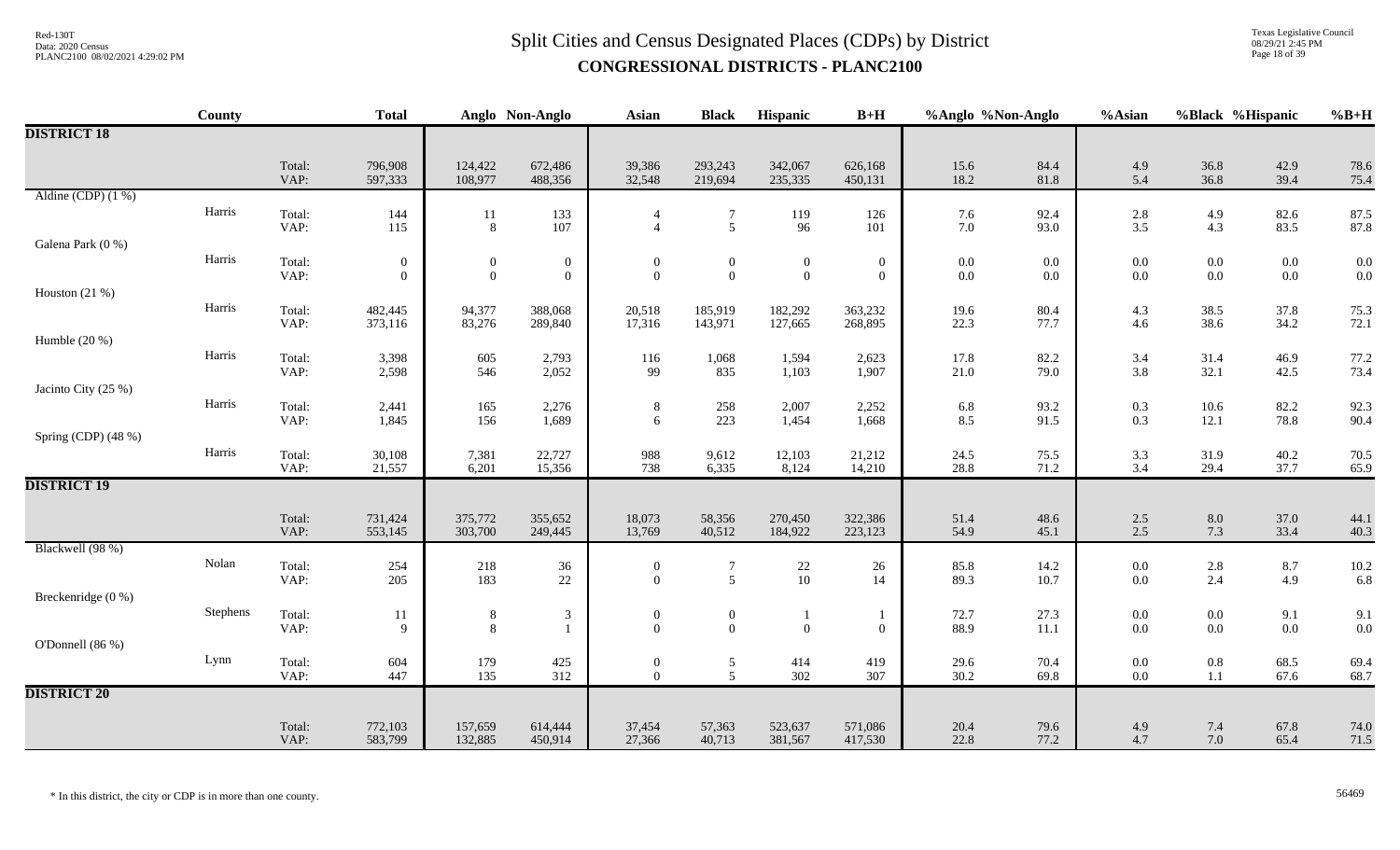Texas Legislative Council 08/29/21 2:45 PM Page 19 of 39

|                         | <b>County</b> |        | <b>Total</b>     |                 | Anglo Non-Anglo  | Asian            | <b>Black</b>     | Hispanic         | $B+H$            | %Anglo %Non-Anglo |         | $%$ Asian         | %Black %Hispanic |         | $%B+H$ |
|-------------------------|---------------|--------|------------------|-----------------|------------------|------------------|------------------|------------------|------------------|-------------------|---------|-------------------|------------------|---------|--------|
| <b>DISTRICT 20</b>      |               |        |                  |                 |                  |                  |                  |                  |                  |                   |         |                   |                  |         |        |
| Castle Hills (39 %)     |               |        |                  |                 |                  |                  |                  |                  |                  |                   |         |                   |                  |         |        |
|                         | Bexar         | Total: | 1,553            | 572             | 981              | $44$             | $\frac{48}{35}$  | 872              | 910              | 36.8              | 63.2    | $2.8\,$           | 3.1              | 56.1    | 58.6   |
|                         |               | VAP:   | 1,245            | 509             | 736              | $30\,$           |                  | 651              | 683              | 40.9              | 59.1    | 2.4               | $2.8\,$          | 52.3    | 54.9   |
| Grey Forest (87 %)      |               |        |                  |                 |                  |                  |                  |                  |                  |                   |         |                   |                  |         |        |
|                         | Bexar         | Total: | 429              | 318             | 111              | 12               | $\sqrt{5}$       | $88\,$           | 92               | 74.1              | 25.9    | $2.8\,$           | $1.2\,$          | 20.5    | 21.4   |
|                         |               | VAP:   | 367              | 282             | 85               | $8\,$            | $\overline{3}$   | 68               | 71               | 76.8              | 23.2    | $2.2\,$           | $0.8\,$          | 18.5    | 19.3   |
| Helotes $(55%)$         |               |        |                  |                 |                  |                  |                  |                  |                  |                   |         |                   |                  |         |        |
|                         | Bexar         | Total: | 4,938            | 2,489           | 2,449            | 283              | 169              | 1,910            | 2,055            | 50.4              | 49.6    | 5.7               | 3.4              | 38.7    | 41.6   |
|                         |               | VAP:   | 3,887            | 2,067           | 1,820            | 210              | 129              | 1,404            | 1,519            | 53.2              | 46.8    | 5.4               | 3.3              | 36.1    | 39.1   |
| Olmos Park (0 %)        |               |        |                  |                 |                  |                  |                  |                  |                  |                   |         |                   |                  |         |        |
|                         | Bexar         | Total: | $\boldsymbol{0}$ | $\overline{0}$  | $\boldsymbol{0}$ | $\boldsymbol{0}$ | $\boldsymbol{0}$ | $\boldsymbol{0}$ | $\boldsymbol{0}$ | $0.0\,$           | $0.0\,$ | $0.0\,$           | $0.0\,$          | $0.0\,$ | 0.0    |
|                         |               | VAP:   | $\overline{0}$   | $\mathbf{0}$    | $\overline{0}$   | $\overline{0}$   | $\mathbf{0}$     | $\mathbf{0}$     | $\mathbf{0}$     | $0.0\,$           | 0.0     | $0.0\,$           | $0.0\,$          | $0.0\,$ | 0.0    |
| San Antonio (46 %)      |               |        |                  |                 |                  |                  |                  |                  |                  |                   |         |                   |                  |         |        |
|                         | Bexar         | Total: | 655,515          | 119,195         | 536,320          | 29,367           | 43,409           | 466,424          | 502,080          | 18.2              | 81.8    | 4.5               | 6.6              | 71.2    | 76.6   |
|                         |               | VAP:   | 498,512          | 102,055         | 396,457          | 21,818           | 31,009           | 342,471          | 369,742          | 20.5              | 79.5    | 4.4               | $6.2\,$          | 68.7    | 74.2   |
| Shavano Park (2 %)      |               |        |                  |                 |                  |                  |                  |                  |                  |                   |         |                   |                  |         |        |
|                         | Bexar         | Total: | 76               | $\frac{25}{19}$ | 51               | 20               | 5                | 21               | 26               | 32.9              | 67.1    | 26.3              | $6.6\,$          | 27.6    | 34.2   |
|                         |               | VAP:   | 48               |                 | 29               | 11               | $\overline{3}$   | 13               | $16\,$           | 39.6              | 60.4    | 22.9              | 6.3              | 27.1    | 33.3   |
| <b>DISTRICT 21</b>      |               |        |                  |                 |                  |                  |                  |                  |                  |                   |         |                   |                  |         |        |
|                         |               | Total: | 848,070          | 498,700         | 349,370          | 46,515           | 44,608           | 245,485          | 283,797          | 58.8              | 41.2    | 5.5               | 5.3              | 28.9    | 33.5   |
|                         |               | VAP:   | 685,700          | 424,003         | 261,697          | 35,513           | 32,598           | 180,449          | 209,756          | 61.8              | 38.2    | 5.2               | 4.8              | 26.3    | 30.6   |
| Austin $(22%)$          |               |        |                  |                 |                  |                  |                  |                  |                  |                   |         |                   |                  |         |        |
|                         | Travis        | Total: | 209,970          | 121,393         | 88,577           | 19,020           | 12,308           | 54,038           | 64,963           | 57.8              | 42.2    |                   | 5.9              | 25.7    | 30.9   |
|                         |               | VAP:   | 178,737          | 107,688         | 71,049           | 15,827           | 9,788            | 42,178           | 51,098           | 60.2              | 39.8    | $\frac{9.1}{8.9}$ | 5.5              | 23.6    | 28.6   |
| Bee Cave (7 %)          |               |        |                  |                 |                  |                  |                  |                  |                  |                   |         |                   |                  |         |        |
|                         | Travis        | Total: | 614              | 508             | 106              |                  | 12               |                  | 60               | 82.7              | 17.3    | 5.2               | $2.0\,$          | 8.1     | 9.8    |
|                         |               | VAP:   | 382              | 322             | 60               | $\frac{32}{18}$  | $\overline{4}$   | $\frac{50}{27}$  | 31               | 84.3              | 15.7    | 4.7               | $1.0\,$          | 7.1     | 8.1    |
| Buda (80 %)             |               |        |                  |                 |                  |                  |                  |                  |                  |                   |         |                   |                  |         |        |
|                         | Hays          | Total: | 12,076           | 7,354           | 4,722            | 362              | 399              | 3,735            | 4,042            | 60.9              | 39.1    | $3.0\,$           | $3.3\,$          | 30.9    | 33.5   |
|                         |               | VAP:   | 8,473            | 5,362           | 3,111            | 228              | 263              | 2,421            | 2,652            | 63.3              | 36.7    | 2.7               | 3.1              | 28.6    | 31.3   |
| Castle Hills (61 %)     |               |        |                  |                 |                  |                  |                  |                  |                  |                   |         |                   |                  |         |        |
|                         | Bexar         | Total: | 2,425            | 1,257           | 1,168            | 76               | $52\,$           | 1,012            | 1,054            | 51.8              | 48.2    | $3.1\,$           | 2.1              | 41.7    | 43.5   |
|                         |               | VAP:   | 1,959            | 1,079           | 880              | 64               | 42               | 753              | 790              | 55.1              | 44.9    | 3.3               | 2.1              | 38.4    | 40.3   |
| Fair Oaks Ranch (35 %)* |               |        |                  |                 |                  |                  |                  |                  |                  |                   |         |                   |                  |         |        |
|                         | Comal         | Total: | 1,306            | 876             | 430              | 62               | 53               | 289              | 342              | 67.1              | 32.9    | 4.7               | 4.1              | 22.1    | 26.2   |
|                         |               | VAP:   | 1,034            | 719             | 315              | 45               | 44               | 201              | 245              | 69.5              | 30.5    | 4.4               | 4.3              | 19.4    | 23.7   |
|                         | Kendall       | Total: | 2,134            | 1,663           | 471              | 41               | 38               | 320              | 352              | 77.9              | 22.1    | 1.9               | $1.8\,$          | 15.0    | 16.5   |
|                         |               | VAP:   | 1,557            | 1,265           | 292              | 29               | 20               | 194              | 212              | 81.2              | 18.8    | 1.9               | 1.3              | 12.5    | 13.6   |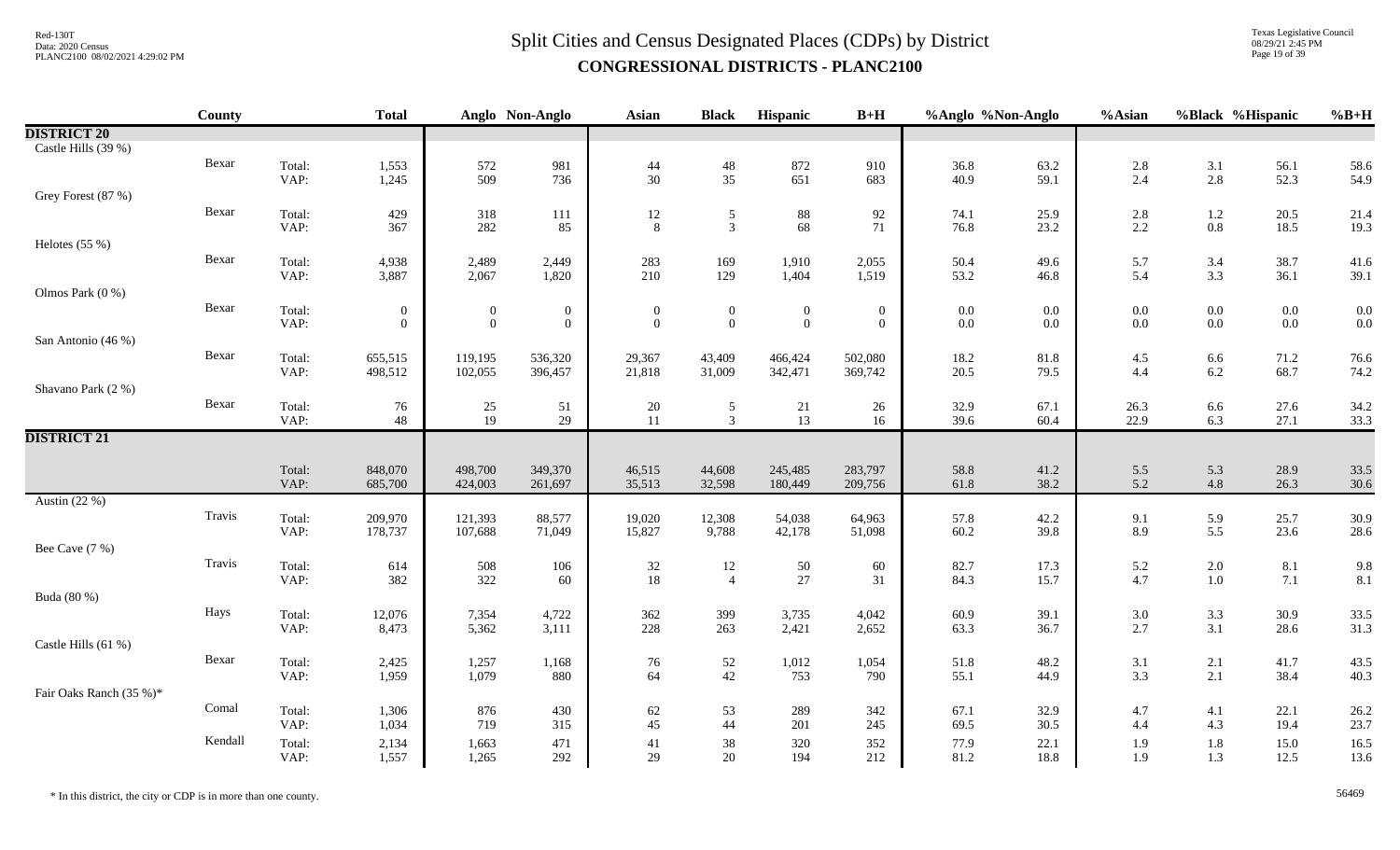Texas Legislative Council 08/29/21 2:45 PM Page 20 of 39

|                              | <b>County</b> |                | <b>Total</b>   |                  | Anglo Non-Anglo                    | Asian                              | <b>Black</b>     | Hispanic                             | $B+H$                              | %Anglo %Non-Anglo |              | %Asian     |                    | %Black %Hispanic | $%B+H$       |
|------------------------------|---------------|----------------|----------------|------------------|------------------------------------|------------------------------------|------------------|--------------------------------------|------------------------------------|-------------------|--------------|------------|--------------------|------------------|--------------|
| <b>DISTRICT 21</b>           |               |                |                |                  |                                    |                                    |                  |                                      |                                    |                   |              |            |                    |                  |              |
| Garden Ridge (100 %)         |               |                |                |                  |                                    |                                    |                  |                                      |                                    |                   |              |            |                    |                  |              |
|                              | Comal         | Total:         | 4,186          | 2,580            | 1,606                              | 198                                | 456              | 863                                  | 1,282                              | 61.6              | 38.4         | 4.7        | 10.9               | 20.6             | 30.6         |
|                              |               | VAP:           | 3,353          | 2,124            | 1,229                              | 141                                | 375              | 619                                  | 977                                | 63.3              | 36.7         | 4.2        | 11.2               | 18.5             | 29.1         |
| Kyle (2 %)                   |               |                |                |                  |                                    |                                    |                  |                                      |                                    |                   |              |            |                    |                  |              |
|                              | Hays          | Total:         | 981            | 412              | 569                                | 29                                 | 54               | 476                                  | 515                                | 42.0              | 58.0         | 3.0        | $5.5\,$            | 48.5             | 52.5         |
|                              |               | VAP:           | 715            | 334              | 381                                | 24                                 | 41               | 303                                  | 336                                | 46.7              | 53.3         | 3.4        | 5.7                | 42.4             | 47.0         |
| Lake Medina Shores (CDP) (99 |               |                |                |                  |                                    |                                    |                  |                                      |                                    |                   |              |            |                    |                  |              |
| $%$ )                        | Bandera       |                |                |                  |                                    |                                    |                  |                                      |                                    |                   |              |            |                    |                  |              |
|                              |               | Total:<br>VAP: | 1,104<br>907   | 688<br>579       | 416<br>328                         | 16<br>$10\,$                       | 13<br>$12\,$     | 303<br>231                           | 316<br>243                         | 62.3<br>63.8      | 37.7<br>36.2 | 1.4<br>1.1 | 1.2<br>$1.3\,$     | 27.4<br>25.5     | 28.6<br>26.8 |
| Mountain City (100 %)        |               |                |                |                  |                                    |                                    |                  |                                      |                                    |                   |              |            |                    |                  |              |
|                              | Hays          | Total:         | 622            | 455              | 167                                | $\overline{4}$                     | $\mathfrak{Z}$   | 150                                  | 151                                | 73.2              | 26.8         | 0.6        | $0.5\,$            | 24.1             | 24.3         |
|                              |               | VAP:           | 508            | 381              | 127                                | $\mathfrak{Z}$                     | $\overline{1}$   | 111                                  | 112                                | 75.0              | 25.0         | 0.6        | $0.2\,$            | 21.9             | 22.0         |
| New Braunfels (32 %)         |               |                |                |                  |                                    |                                    |                  |                                      |                                    |                   |              |            |                    |                  |              |
|                              | Comal         | Total:         | 28,892         | 19,994           | 8,898                              | 655                                | 905              | 6,728                                | 7,491                              | 69.2              | 30.8         | 2.3        | 3.1                | 23.3             | 25.9         |
|                              |               | VAP:           | 22,764         | 16,434           | 6,330                              | 464                                | 640              | 4,684                                | 5,248                              | 72.2              | 27.8         | 2.0        | 2.8                | 20.6             | 23.1         |
| Olmos Park (100 %)           |               |                |                |                  |                                    |                                    |                  |                                      |                                    |                   |              |            |                    |                  |              |
|                              | Bexar         | Total:         | 2,180          | 1,566            | 614                                | 60                                 | 52               | 473                                  | 517                                | 71.8              | 28.2         | 2.8        | $2.4\,$            | 21.7             | 23.7         |
|                              |               | VAP:           | 1,690          | 1,235            | 455                                | 40                                 | 27               | 358                                  | 383                                | 73.1              | 26.9         | 2.4        | 1.6                | 21.2             | 22.7         |
| San Antonio (17 %)*          |               |                |                |                  |                                    |                                    |                  |                                      |                                    |                   |              |            |                    |                  |              |
|                              | Bexar         | Total:         | 238,378        | 105,835          | 132,543                            | 16,508                             | 20,268           | 94,978                               | 112,338                            | 44.4              | 55.6         | 6.9        | 8.5                | 39.8             | 47.1         |
|                              |               | VAP:           | 190,112        | 90,855           | 99,257                             | 12,026                             | 14,397           | 70,888                               | 83,841                             | 47.8              | 52.2         | 6.3        | 7.6                | 37.3             | 44.1         |
|                              | Comal         | Total:         | $\mathbf{0}$   | $\boldsymbol{0}$ | $\mathbf{0}$                       | $\boldsymbol{0}$                   | $\mathbf{0}$     | $\boldsymbol{0}$                     | $\boldsymbol{0}$                   | $0.0\,$           | $0.0\,$      | 0.0        | $0.0\,$            | $0.0\,$          | 0.0          |
|                              |               | VAP:           | $\Omega$       | $\overline{0}$   | $\mathbf{0}$                       | $\theta$                           | $\overline{0}$   | $\overline{0}$                       | $\overline{0}$                     | 0.0               | 0.0          | 0.0        | $0.0\,$            | $0.0\,$          | 0.0          |
| San Leanna (100 %)           |               |                |                |                  |                                    |                                    |                  |                                      |                                    |                   |              |            |                    |                  |              |
|                              | Travis        | Total:         | 522            | 342              | 180                                | $\overline{4}$                     | 14               | 153                                  | 166                                | 65.5              | 34.5         | $0.8\,$    | $2.7\,$            | 29.3             | 31.8         |
|                              |               | VAP:           | 453            | 311              | 142                                | $\mathfrak{Z}$                     | 14               | 117                                  | 130                                | 68.7              | 31.3         | 0.7        | 3.1                | 25.8             | 28.7         |
| San Marcos (34 %)            |               |                |                |                  |                                    |                                    |                  |                                      |                                    |                   |              |            |                    |                  |              |
|                              | Hays          | Total:         | 22,757         | 13,111           | 9,646                              | 956                                | 1,394            | 7,008                                | 8,177                              | 57.6              | 42.4         | 4.2        | $6.1\,$            | 30.8             | 35.9         |
|                              |               | VAP:           | 19,238         | 11,545           | 7,693                              | 785                                | 1,114            | 5,464                                | 6,447                              | 60.0              | 40.0         | 4.1        | 5.8                | 28.4             | 33.5         |
| Schertz $(0\%)$              | Comal         |                |                |                  |                                    |                                    |                  |                                      |                                    |                   |              |            |                    |                  |              |
|                              |               | Total:         | $\overline{0}$ | $\boldsymbol{0}$ | $\boldsymbol{0}$<br>$\overline{0}$ | $\boldsymbol{0}$<br>$\overline{0}$ | $\boldsymbol{0}$ | $\boldsymbol{0}$<br>$\boldsymbol{0}$ | $\boldsymbol{0}$<br>$\overline{0}$ | $0.0\,$           | 0.0          | 0.0        | $0.0\,$<br>$0.0\,$ | $0.0\,$          | 0.0<br>0.0   |
|                              |               | VAP:           | $\overline{0}$ | $\boldsymbol{0}$ |                                    |                                    | $\overline{0}$   |                                      |                                    | 0.0               | $0.0\,$      | 0.0        |                    | $0.0\,$          |              |
| Shady Hollow (CDP) (43 %)    | Travis        |                |                |                  |                                    |                                    |                  |                                      |                                    |                   |              |            |                    |                  |              |
|                              |               | Total:<br>VAP: | 2,053<br>1,583 | 1,452<br>1,166   | 601<br>417                         | 129<br>87                          | 73<br>51         | 383<br>256                           | 445<br>300                         | 70.7<br>73.7      | 29.3<br>26.3 | 6.3<br>5.5 | 3.6<br>3.2         | 18.7<br>16.2     | 21.7<br>19.0 |
| Timberwood Park (CDP) (0 %)  |               |                |                |                  |                                    |                                    |                  |                                      |                                    |                   |              |            |                    |                  |              |
|                              | Bexar         | Total:         | 29             | $10\,$           | 19                                 | 7                                  | $\overline{4}$   | $10\,$                               | 14                                 | 34.5              | 65.5         | 24.1       | 13.8               | 34.5             | 48.3         |
|                              |               | VAP:           | 16             | 6                | 10                                 | $\mathfrak{Z}$                     | $\mathfrak{Z}$   | 6                                    | 9                                  | 37.5              | 62.5         | 18.8       | 18.8               | 37.5             | 56.3         |
|                              |               |                |                |                  |                                    |                                    |                  |                                      |                                    |                   |              |            |                    |                  |              |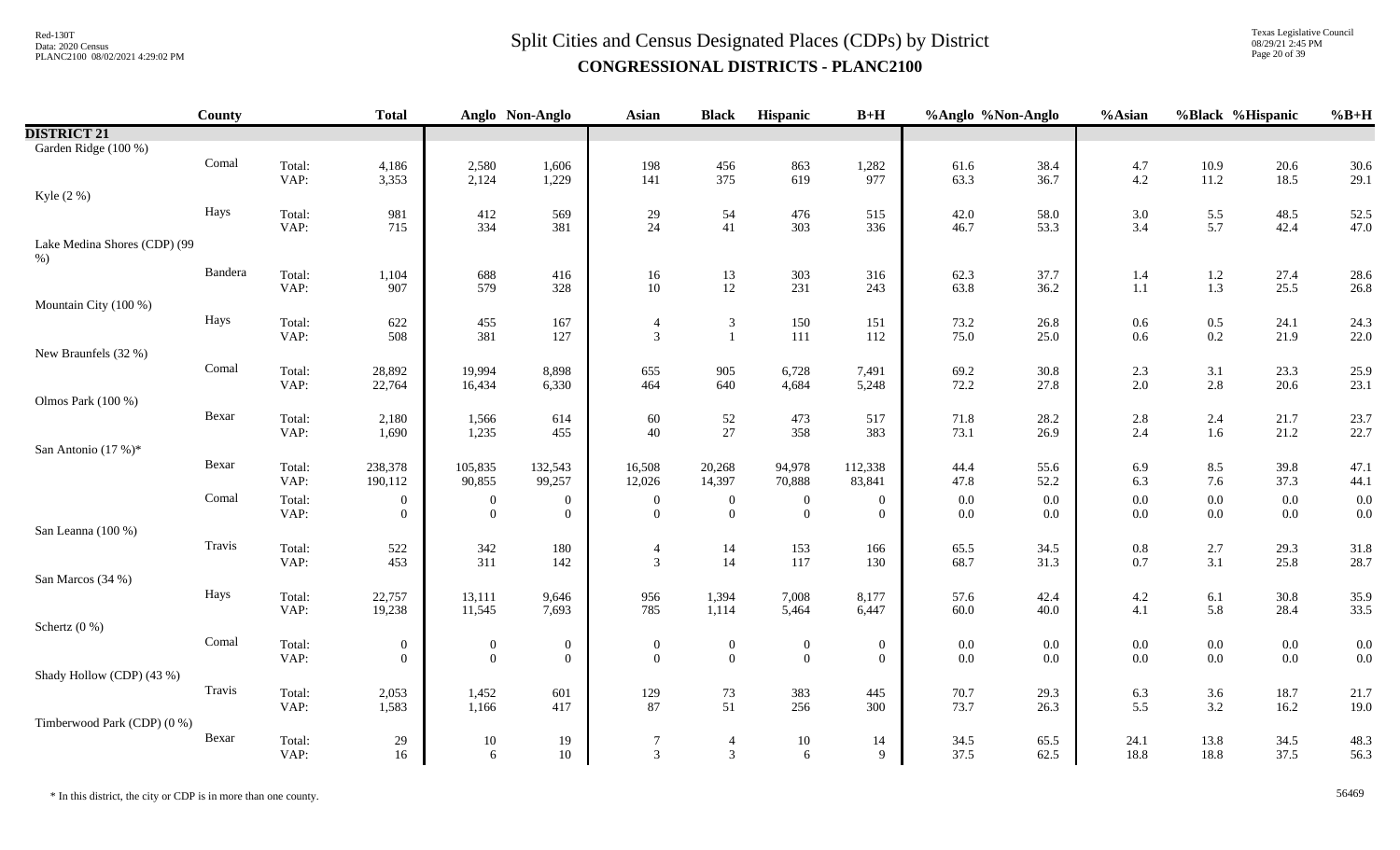Texas Legislative Council 08/29/21 2:45 PM Page 21 of 39

|                           | County    |                | <b>Total</b>     |                  | Anglo Non-Anglo | <b>Asian</b>   | <b>Black</b>   | Hispanic       | $B+H$           | %Anglo %Non-Anglo |              | %Asian            | %Black %Hispanic |              | $%B+H$       |
|---------------------------|-----------|----------------|------------------|------------------|-----------------|----------------|----------------|----------------|-----------------|-------------------|--------------|-------------------|------------------|--------------|--------------|
| <b>DISTRICT 21</b>        |           |                |                  |                  |                 |                |                |                |                 |                   |              |                   |                  |              |              |
| Wimberley (2 %)           |           |                |                  |                  |                 |                |                |                |                 |                   |              |                   |                  |              |              |
|                           | Hays      | Total:         | 62               | $\frac{55}{51}$  | $\overline{7}$  | $\mathbf{0}$   |                | 6              | 7               | 88.7              | 11.3         | $0.0\,$           | 1.6              | 9.7          | 11.3         |
|                           |           | VAP:           | 55               |                  | $\overline{4}$  | $\overline{0}$ | $\overline{0}$ | $\overline{4}$ | $\overline{4}$  | 92.7              | 7.3          | $0.0\,$           | $0.0\,$          | 7.3          | 7.3          |
| <b>DISTRICT 22</b>        |           |                |                  |                  |                 |                |                |                |                 |                   |              |                   |                  |              |              |
|                           |           |                |                  |                  |                 |                |                |                |                 |                   |              |                   |                  |              |              |
|                           |           | Total:         | 972,309          | 343,714          | 628,595         | 212,958        | 159,926        | 249,799        | 402,101         | 35.4              | 64.6         | 21.9              | 16.4             | 25.7         | 41.4         |
| Alvin (95 %)              |           | VAP:           | 705,197          | 266,229          | 438,968         | 152,085        | 110,436        | 169,016        | 275,875         | 37.8              | 62.2         | 21.6              | 15.7             | 24.0         | 39.1         |
|                           | Brazoria  |                |                  |                  |                 |                |                |                |                 |                   |              |                   |                  |              |              |
|                           |           | Total:<br>VAP: | 25,700<br>19,155 | 13,823<br>11,098 | 11,877<br>8,057 | 501<br>323     | 1,461<br>932   | 9,490<br>6,361 | 10,778<br>7,222 | 53.8<br>57.9      | 46.2<br>42.1 | 1.9<br>1.7        | 5.7<br>4.9       | 36.9<br>33.2 | 41.9<br>37.7 |
| Arcola (100 %)            |           |                |                  |                  |                 |                |                |                |                 |                   |              |                   |                  |              |              |
|                           | Fort Bend | Total:         | 2,034            | 154              | 1,880           | 43             | 511            | 1,359          | 1,843           | 7.6               | 92.4         |                   | 25.1             | 66.8         | 90.6         |
|                           |           | VAP:           | 1,415            | 117              | 1,298           | 36             | 382            | 898            | 1,264           | 8.3               | 91.7         | $\frac{2.1}{2.5}$ | 27.0             | 63.5         | 89.3         |
| Cinco Ranch (CDP) (84 %)  |           |                |                  |                  |                 |                |                |                |                 |                   |              |                   |                  |              |              |
|                           | Fort Bend | Total:         | 14,147           | 8,497            | 5,650           | 2,517          | 621            | 2,223          | 2,782           | 60.1              | 39.9         | 17.8              | $4.4\,$          | 15.7         | 19.7         |
|                           |           | VAP:           | 10,418           | 6,519            | 3,899           | 1,716          | 435            | 1,485          | 1,890           | 62.6              | 37.4         | 16.5              | 4.2              | 14.3         | 18.1         |
| Fifth Street (CDP) (96 %) |           |                |                  |                  |                 |                |                |                |                 |                   |              |                   |                  |              |              |
|                           | Fort Bend | Total:         | 2,187            | 40               | 2,147           | $\,8\,$        | 63             | 2,088          | 2,133           | $1.8\,$           | 98.2         | 0.4               | 2.9              | 95.5         | 97.5         |
|                           |           | VAP:           | 1,466            | 28               | 1,438           | 8              | 43             | 1,389          | 1,425           | 1.9               | 98.1         | 0.5               | 2.9              | 94.7         | 97.2         |
| Four Corners (CDP) (33 %) |           |                |                  |                  |                 |                |                |                |                 |                   |              |                   |                  |              |              |
|                           | Fort Bend | Total:         | 3,940            | 278              | 3,662           | 1,805          | 652            | 1,208          | 1,840           | $7.1\,$           | 92.9         | 45.8              | 16.5             | 30.7         | 46.7         |
|                           |           | VAP:           | 2,920            | 191              | 2,729           | 1,420          | 469            | 830            | 1,288           | 6.5               | 93.5         | 48.6              | 16.1             | 28.4         | 44.1         |
| Fresno (CDP) (26 %)       | Fort Bend |                |                  |                  |                 |                |                |                |                 |                   |              |                   |                  |              |              |
|                           |           | Total:<br>VAP: | 6,444<br>4,380   | 250<br>212       | 6,194<br>4,168  | $82\,$<br>55   | 1,363<br>961   | 4,820<br>3,168 | 6,108<br>4,096  | 3.9<br>4.8        | 96.1<br>95.2 | 1.3<br>1.3        | 21.2<br>21.9     | 74.8<br>72.3 | 94.8<br>93.5 |
| Friendswood (26 %)        |           |                |                  |                  |                 |                |                |                |                 |                   |              |                   |                  |              |              |
|                           | Harris    | Total:         | 10,718           | 6,043            | 4,675           | 912            | 1,031          | 2,599          | 3,561           | 56.4              | 43.6         | 8.5               | 9.6              | 24.2         | 33.2         |
|                           |           | VAP:           | 8,118            | 4,826            | 3,292           | 687            | 681            | 1,790          | 2,433           | 59.4              | 40.6         | 8.5               | 8.4              | 22.0         | 30.0         |
| Houston $(2\%)^*$         |           |                |                  |                  |                 |                |                |                |                 |                   |              |                   |                  |              |              |
|                           | Fort Bend | Total:         | 7,787            | 2,094            | 5,693           | 1,329          | 1,940          | 2,427          | 4,253           | 26.9              | 73.1         | 17.1              | 24.9             | 31.2         | 54.6         |
|                           |           | VAP:           | 5,835            | 1,801            | 4,034           | 949            | 1,402          | 1,673          | 3,006           | 30.9              | 69.1         | 16.3              | 24.0             | 28.7         | 51.5         |
|                           | Harris    | Total:         | 44,190           | 13,562           | 30,628          | 4,492          | 7,933          | 18,095         | 25,422          | 30.7              | 69.3         | 10.2              | 18.0             | 40.9         | 57.5         |
|                           |           | VAP:           | 33,711           | 11,580           | 22,131          | 3,434          | 5,668          | 12,689         | 18,071          | 34.4              | 65.6         | 10.2              | 16.8             | 37.6         | 53.6         |
| Iowa Colony (34 %)        |           |                |                  |                  |                 |                |                |                |                 |                   |              |                   |                  |              |              |
|                           | Brazoria  | Total:         | 2,747            | 931              | 1,816           | 196            | 876            | 709            | 1,566           | 33.9              | 66.1         | 7.1               | 31.9             | 25.8         | 57.0         |
|                           |           | VAP:           | 1,950            | 725              | 1,225           | 141            | 574            | 465            | 1,030           | 37.2              | 62.8         | $7.2\,$           | 29.4             | 23.8         | 52.8         |
| Katy (26 %)               |           |                |                  |                  |                 |                |                |                |                 |                   |              |                   |                  |              |              |
|                           | Fort Bend | Total:         | 5,678            | 2,491            | 3,187           | 1,273          | 805            | 1,059          | 1,829           | 43.9              | 56.1         | 22.4              | 14.2             | 18.7         | 32.2         |
|                           |           | VAP:           | 3,857            | 1,789            | 2,068           | 806            | 511            | 698            | 1,194           | 46.4              | 53.6         | 20.9              | 13.2             | 18.1         | 31.0         |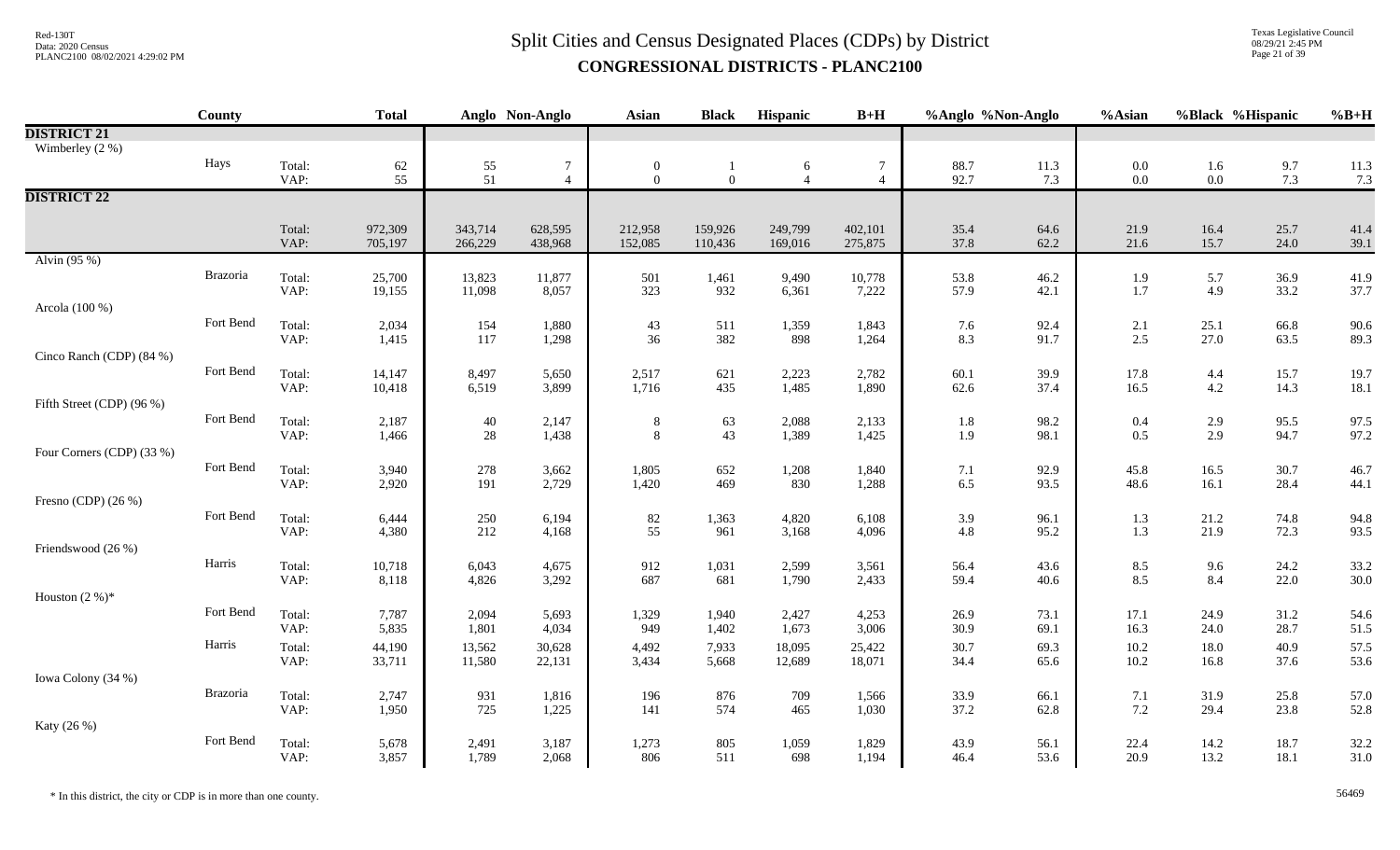# $Split$  Cities and Census Designated Places (CDPs) by District Data: 2020 Census **CONGRESSIONAL DISTRICTS - PLANC2100**

Texas Legislative Council 08/29/21 2:45 PM Page 22 of 39

|                        | County    |                | <b>Total</b>      |                  | Anglo Non-Anglo  | <b>Asian</b>     | <b>Black</b>     | Hispanic         | $B+H$            | %Anglo %Non-Anglo |              | %Asian       | %Black %Hispanic   |              | $%B+H$       |
|------------------------|-----------|----------------|-------------------|------------------|------------------|------------------|------------------|------------------|------------------|-------------------|--------------|--------------|--------------------|--------------|--------------|
| <b>DISTRICT 22</b>     |           |                |                   |                  |                  |                  |                  |                  |                  |                   |              |              |                    |              |              |
| League City (2 %)      |           |                |                   |                  |                  |                  |                  |                  |                  |                   |              |              |                    |              |              |
|                        | Harris    | Total:         | 2,527             | 1,026            | 1,501            | 734              | 285              | 449              | 726              | 40.6              | 59.4         | 29.0         | 11.3               | 17.8         | 28.7         |
|                        |           | VAP:           | 1,902             | 812              | 1,090            | 544              | 203              | 301              | 502              | 42.7              | 57.3         | 28.6         | 10.7               | 15.8         | 26.4         |
| Manvel (100 %)         | Brazoria  |                |                   |                  |                  |                  |                  |                  |                  |                   |              |              |                    |              |              |
|                        |           | Total:<br>VAP: | 9,992<br>7,244    | 3,663<br>2,990   | 6,329<br>4,254   | 821<br>565       | 2,960<br>1,968   | 2,525<br>1,652   | 5,348<br>3,559   | 36.7<br>41.3      | 63.3<br>58.7 | 8.2<br>7.8   | 29.6<br>27.2       | 25.3<br>22.8 | 53.5<br>49.1 |
| Missouri City (29 %)   |           |                |                   |                  |                  |                  |                  |                  |                  |                   |              |              |                    |              |              |
|                        | Fort Bend | Total:         | 21,598            | 4,890            | 16,708           | 8,199            | 6,006            | 2,532            | 8,386            | 22.6              | 77.4         | 38.0         | 27.8               | 11.7         | 38.8         |
|                        |           | VAP:           | 16,821            | 3,991            | 12,830           | 6,413            | 4,563            | 1,805            | 6,283            | 23.7              | 76.3         | 38.1         | 27.1               | 10.7         | 37.4         |
| Pearland $(100\%)*$    |           |                |                   |                  |                  |                  |                  |                  |                  |                   |              |              |                    |              |              |
|                        | Fort Bend | Total:         | 5,915             | 981              | 4,934            | 1,525            | 2,569            | 879              | 3,379            | 16.6              | 83.4         | 25.8         | 43.4               | 14.9         | 57.1         |
|                        |           | VAP:           | 4,679             | 840              | 3,839            | 1,230            | 1,962            | 653              | 2,573            | 18.0              | 82.0         | 26.3         | 41.9               | 14.0         | 55.0         |
|                        | Harris    | Total:<br>VAP: | 8,038<br>6,239    | 3,278<br>2,872   | 4,760<br>3,367   | 1,349<br>1,020   | 887<br>615       | 2,479<br>1,661   | 3,294<br>2,246   | 40.8<br>46.0      | 59.2<br>54.0 | 16.8<br>16.3 | $11.0\,$<br>9.9    | 30.8<br>26.6 | 41.0<br>36.0 |
|                        | Brazoria  |                |                   |                  |                  |                  |                  |                  |                  |                   |              |              |                    |              |              |
|                        |           | Total:<br>VAP: | 111,697<br>80,974 | 41,807<br>32,515 | 69,890<br>48,459 | 17,703<br>12,385 | 23,916<br>16,859 | 27,702<br>18,287 | 50,570<br>34,672 | 37.4<br>40.2      | 62.6<br>59.8 | 15.8<br>15.3 | 21.4<br>20.8       | 24.8<br>22.6 | 45.3<br>42.8 |
| Stafford (51 %)        |           |                |                   |                  |                  |                  |                  |                  |                  |                   |              |              |                    |              |              |
|                        | Fort Bend | Total:         | 8,992             | 1,591            | 7,401            | 2,667            | 2,731            | 2,021            | 4,641            | 17.7              | 82.3         | 29.7         | 30.4               | 22.5         | 51.6         |
|                        |           | VAP:           | 7,017             | 1,345            | 5,672            | 2,198            | 2,026            | 1,421            | 3,392            | 19.2              | 80.8         | 31.3         | 28.9               | 20.3         | 48.3         |
| Webster (38 %)         |           |                |                   |                  |                  |                  |                  |                  |                  |                   |              |              |                    |              |              |
|                        | Harris    | Total:         | 4,781             | 1,480            | 3,301            | 302              | 1,033            | 1,931            | 2,894            | 31.0              | 69.0         | 6.3          | 21.6               | 40.4         | 60.5         |
|                        |           | VAP:           | 3,522             | 1,283            | 2,239            | 235              | 651              | 1,297            | 1,926            | 36.4              | 63.6         | 6.7          | 18.5               | 36.8         | 54.7         |
| <b>DISTRICT 23</b>     |           |                |                   |                  |                  |                  |                  |                  |                  |                   |              |              |                    |              |              |
|                        |           | Total:         | 834,649           | 198,916          | 635,733          | 23,577           | 41,573           | 569,239          | 603,487          | 23.8              | 76.2         | 2.8          | 5.0                | 68.2         | 72.3         |
|                        |           | VAP:           | 609,968           | 160,742          | 449,226          | 16,094           | 28,520           | 400,507          | 425,778          | 26.4              | 73.6         | 2.6          | 4.7                | 65.7         | 69.8         |
| El Paso $(2\%)$        |           |                |                   |                  |                  |                  |                  |                  |                  |                   |              |              |                    |              |              |
|                        | El Paso   | Total:         | 15,415            | 328              | 15,087           | 70               | 156              | 14,810           | 14,880           | 2.1               | 97.9         | $0.5\,$      | $1.0\,$            | 96.1         | 96.5         |
|                        |           | VAP:           | 11,676            | 241              | 11,435           | 38               | 110              | 11,227           | 11,279           | 2.1               | 97.9         | 0.3          | 0.9                | 96.2         | 96.6         |
| Fair Oaks Ranch (65 %) | Bexar     |                |                   |                  |                  |                  |                  |                  |                  |                   |              |              |                    |              |              |
|                        |           | Total:<br>VAP: | 6,393<br>4,939    | 4,829<br>3,854   | 1,564<br>1,085   | 176<br>111       | 126<br>97        | 1,096<br>743     | 1,214<br>835     | 75.5<br>78.0      | 24.5<br>22.0 | 2.8<br>2.2   | $2.0\,$<br>$2.0\,$ | 17.1<br>15.0 | 19.0<br>16.9 |
| Grey Forest (13 %)     |           |                |                   |                  |                  |                  |                  |                  |                  |                   |              |              |                    |              |              |
|                        | Bexar     | Total:         | 63                | $48\,$           | 15               |                  | $\mathfrak{Z}$   | $10\,$           | $12\,$           | 76.2              | 23.8         | $1.6\,$      | $4.8\,$            | 15.9         | 19.0         |
|                        |           | VAP:           | 52                | 42               | 10               | $\mathbf{1}$     | $\overline{1}$   | 6                | $\tau$           | 80.8              | 19.2         | 1.9          | 1.9                | 11.5         | 13.5         |
| Helotes $(45%)$        |           |                |                   |                  |                  |                  |                  |                  |                  |                   |              |              |                    |              |              |
|                        | Bexar     | Total:         | 4,092             | 1,813            | 2,279            | 329              | 209              | 1,743            | 1,926            | 44.3              | 55.7         | 8.0          | 5.1                | 42.6         | 47.1         |
|                        |           | VAP:           | 3,072             | 1,427            | 1,645            | 231              | 148              | 1,240            | 1,375            | 46.5              | 53.5         | 7.5          | 4.8                | 40.4         | 44.8         |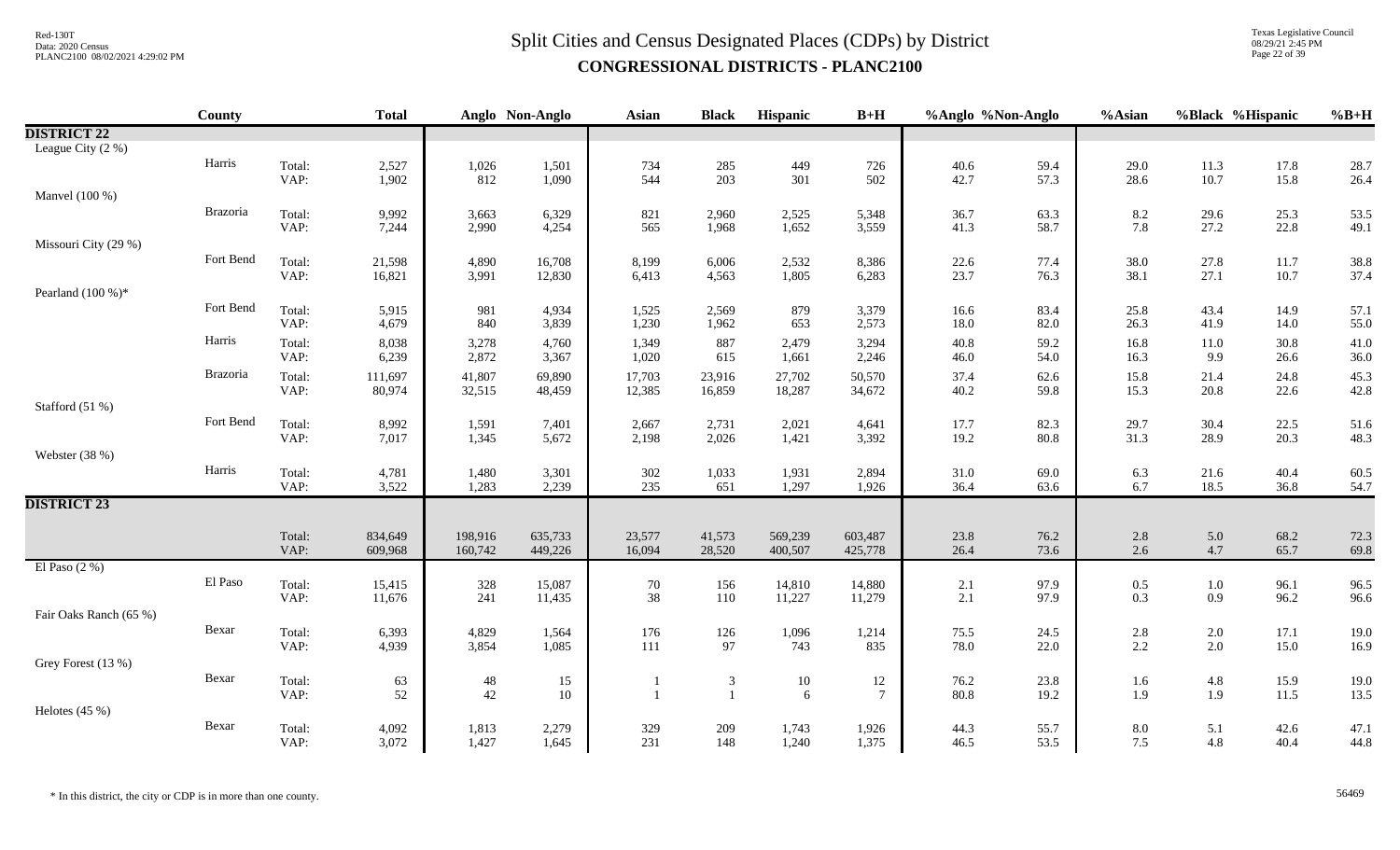Texas Legislative Council 08/29/21 2:45 PM Page 23 of 39

|                                      | <b>County</b> |                | <b>Total</b>        |                                  | Anglo Non-Anglo     | Asian                        | <b>Black</b>                     | Hispanic                           | $B+H$                        | %Anglo %Non-Anglo  |                 | %Asian       | %Black %Hispanic   |                    | $%B+H$         |
|--------------------------------------|---------------|----------------|---------------------|----------------------------------|---------------------|------------------------------|----------------------------------|------------------------------------|------------------------------|--------------------|-----------------|--------------|--------------------|--------------------|----------------|
| <b>DISTRICT 23</b>                   |               |                |                     |                                  |                     |                              |                                  |                                    |                              |                    |                 |              |                    |                    |                |
| Horizon City (45 %)                  |               |                |                     |                                  |                     |                              |                                  |                                    |                              |                    |                 |              |                    |                    |                |
|                                      | El Paso       | Total:<br>VAP: | 10,224<br>6,632     | 328<br>244                       | 9,896<br>6,388      | 55<br>37                     | 142<br>91                        | 9,728<br>6,273                     | 9,808<br>6,339               | $3.2\,$<br>3.7     | 96.8<br>96.3    | 0.5<br>0.6   | 1.4<br>1.4         | 95.1<br>94.6       | 95.9<br>95.6   |
| Lake Medina Shores (CDP) (1<br>$%$ ) |               |                |                     |                                  |                     |                              |                                  |                                    |                              |                    |                 |              |                    |                    |                |
|                                      | Medina        | Total:<br>VAP: | 6<br>5              | $\mathfrak{S}$<br>5              | $\overline{0}$      | $\boldsymbol{0}$<br>$\Omega$ | $\boldsymbol{0}$<br>$\mathbf{0}$ | $\boldsymbol{0}$<br>$\overline{0}$ | $\boldsymbol{0}$<br>$\theta$ | 83.3<br>100.0      | 16.7<br>$0.0\,$ | 0.0<br>0.0   | $0.0\,$<br>$0.0\,$ | $0.0\,$<br>$0.0\,$ | 0.0<br>0.0     |
| Lytle $(28%)$ *                      |               |                |                     |                                  |                     |                              |                                  |                                    |                              |                    |                 |              |                    |                    |                |
|                                      | Medina        | Total:<br>VAP: | 791<br>580          | 251<br>206                       | 540<br>374          | $\overline{4}$               | 20<br>11                         | 516<br>356                         | 524<br>363                   | 31.7<br>35.5       | 68.3<br>64.5    | 0.5<br>0.7   | $2.5\,$<br>1.9     | 65.2<br>61.4       | 66.2<br>62.6   |
|                                      | Bexar         | Total:<br>VAP: | 22<br>19            | $\mathfrak{Z}$<br>$\overline{3}$ | 19<br>16            |                              | $\overline{4}$<br>$\overline{2}$ | 16<br>13                           | 18<br>15                     | 13.6<br>15.8       | 86.4<br>84.2    | 4.5<br>5.3   | 18.2<br>10.5       | 72.7<br>68.4       | 81.8<br>78.9   |
| San Antonio (13 %)*                  |               |                |                     |                                  |                     |                              |                                  |                                    |                              |                    |                 |              |                    |                    |                |
|                                      | Bexar         | Total:<br>VAP: | 183,290<br>135,280  | 45,704<br>37,586                 | 137,586<br>97,694   | 8,676<br>6,156               | 15,101<br>10,834                 | 114,533<br>80,301                  | 127,427<br>90,135            | 24.9<br>27.8       | 75.1<br>72.2    | 4.7<br>4.6   | 8.2<br>8.0         | 62.5<br>59.4       | 69.5<br>66.6   |
|                                      | Medina        | Total:<br>VAP: | 5<br>$\overline{2}$ | $\mathbf{0}$<br>$\overline{0}$   | $\overline{5}$<br>2 | $\boldsymbol{0}$<br>$\Omega$ | $\blacksquare$                   |                                    | 5<br>2                       | $0.0\,$<br>$0.0\,$ | 100.0<br>100.0  | 0.0<br>0.0   | 20.0<br>50.0       | 80.0<br>50.0       | 100.0<br>100.0 |
| Shavano Park (98 %)                  |               |                |                     |                                  |                     |                              |                                  |                                    |                              |                    |                 |              |                    |                    |                |
|                                      | Bexar         | Total:<br>VAP: | 3,448<br>2,819      | 2,221<br>1,910                   | 1,227<br>909        | 236<br>156                   | 63<br>35                         | 923<br>688                         | 968<br>717                   | 64.4<br>67.8       | 35.6<br>32.2    | 6.8<br>5.5   | $1.8\,$<br>$1.2\,$ | 26.8<br>24.4       | 28.1<br>25.4   |
| Timberwood Park (CDP) (100<br>$%$ )  |               |                |                     |                                  |                     |                              |                                  |                                    |                              |                    |                 |              |                    |                    |                |
|                                      | Bexar         | Total:<br>VAP: | 35,188<br>25,333    | 17,660<br>13,361                 | 17,528<br>11,972    | 2,647<br>1,772               | 2,303<br>1,557                   | 12,247<br>8,218                    | 14,251<br>9,617              | 50.2<br>52.7       | 49.8<br>47.3    | 7.5<br>7.0   | 6.5<br>6.1         | 34.8<br>32.4       | 40.5<br>38.0   |
| <b>DISTRICT 24</b>                   |               |                |                     |                                  |                     |                              |                                  |                                    |                              |                    |                 |              |                    |                    |                |
|                                      |               |                |                     |                                  |                     |                              |                                  |                                    |                              |                    |                 |              |                    |                    |                |
|                                      |               | Total:<br>VAP: | 822,706<br>641,938  | 350,034<br>296,304               | 472,672<br>345,634  | 145,109<br>107,257           | 116,784<br>85,928                | 197,981<br>140,345                 | 308,970<br>223,138           | 42.5<br>46.2       | 57.5<br>53.8    | 17.6<br>16.7 | 14.2<br>13.4       | 24.1<br>21.9       | 37.6<br>34.8   |
| Carrollton $(99%)$ *                 |               |                |                     |                                  |                     |                              |                                  |                                    |                              |                    |                 |              |                    |                    |                |
|                                      | Dallas        | Total:<br>VAP: | 51,339<br>40,308    | 15,696<br>14,128                 | 35,643<br>26,180    | 5,572<br>4,630               | 5,265<br>3,987                   | 24,332<br>17,025                   | 29,263<br>20,824             | 30.6<br>35.1       | 69.4<br>64.9    | 10.9<br>11.5 | 10.3<br>9.9        | 47.4<br>42.2       | 57.0<br>51.7   |
|                                      | Denton        | Total:<br>VAP: | 81,423<br>63,856    | 33,929<br>28,729                 | 47,494<br>35,127    | 18,626<br>14,401             | 10,060<br>7,242                  | 17,813<br>12,402                   | 27,377<br>19,430             | 41.7<br>45.0       | 58.3<br>55.0    | 22.9<br>22.6 | 12.4<br>11.3       | 21.9<br>19.4       | 33.6<br>30.4   |
| Coppell (100 %)*                     |               |                |                     |                                  |                     |                              |                                  |                                    |                              |                    |                 |              |                    |                    |                |
|                                      | Dallas        | Total:<br>VAP: | 41,961<br>30,714    | 20,659<br>16,413                 | 21,302<br>14,301    | 12,032<br>8,011              | 2,777<br>1,908                   | 5,856<br>3,852                     | 8,437<br>5,667               | 49.2<br>53.4       | 50.8<br>46.6    | 28.7<br>26.1 | 6.6<br>6.2         | 14.0<br>12.5       | 20.1<br>18.5   |
|                                      | Denton        | Total:<br>VAP: | 1,022<br>796        | 452<br>368                       | 570<br>428          | 354<br>266                   | 80<br>63                         | 106<br>79                          | 181<br>140                   | 44.2<br>46.2       | 55.8<br>53.8    | 34.6<br>33.4 | 7.8<br>7.9         | 10.4<br>9.9        | 17.7<br>17.6   |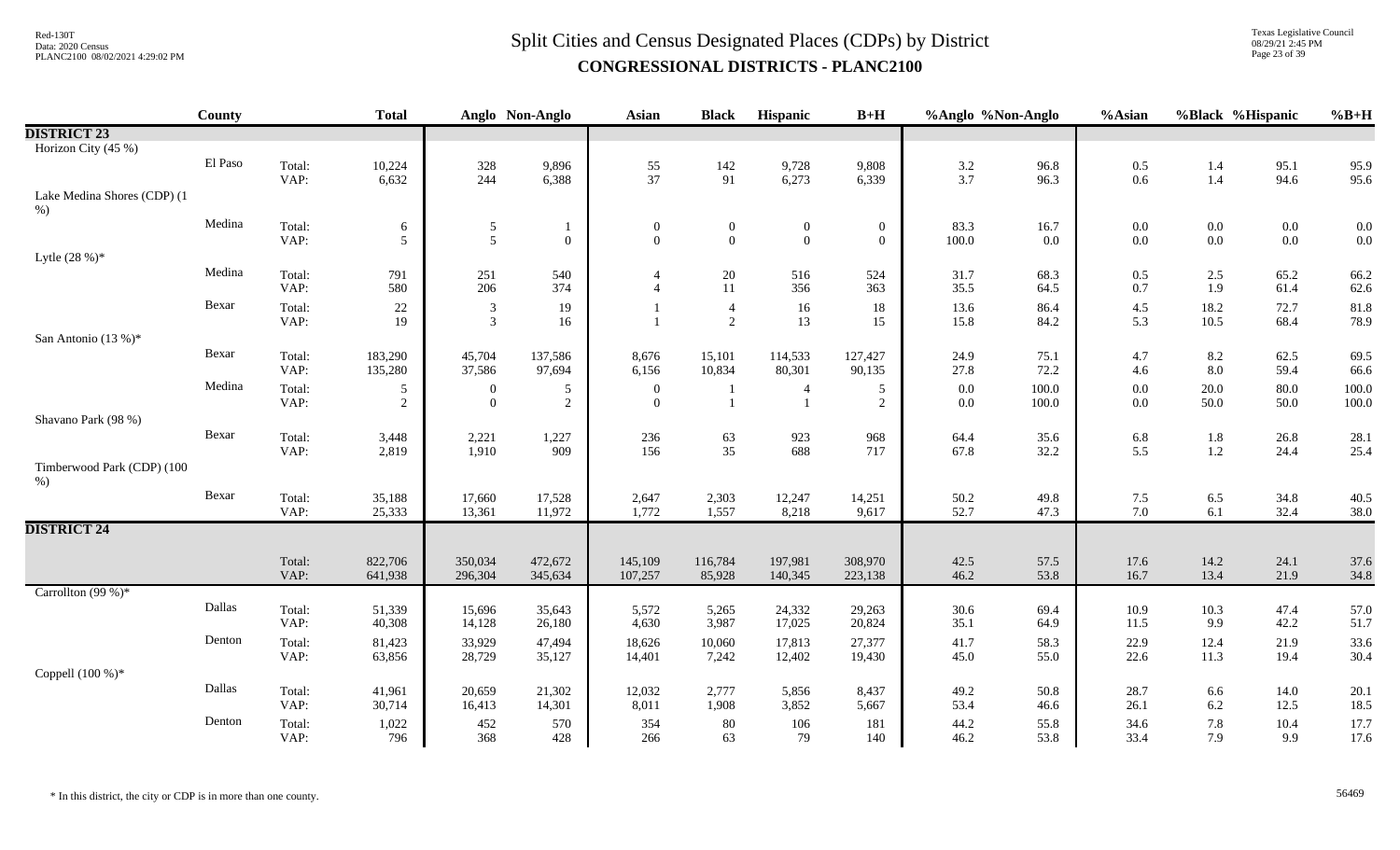Texas Legislative Council 08/29/21 2:45 PM Page 24 of 39

|                     | <b>County</b> |                | <b>Total</b>                     |                                           | Anglo Non-Anglo                  | <b>Asian</b>                            | <b>Black</b>                         | Hispanic                             | $B+H$                              | %Anglo %Non-Anglo  |                | %Asian           | %Black %Hispanic                          |                    | $%B+H$       |
|---------------------|---------------|----------------|----------------------------------|-------------------------------------------|----------------------------------|-----------------------------------------|--------------------------------------|--------------------------------------|------------------------------------|--------------------|----------------|------------------|-------------------------------------------|--------------------|--------------|
| <b>DISTRICT 24</b>  |               |                |                                  |                                           |                                  |                                         |                                      |                                      |                                    |                    |                |                  |                                           |                    |              |
| Dallas $(8\%)^*$    |               |                |                                  |                                           |                                  |                                         |                                      |                                      |                                    |                    |                |                  |                                           |                    |              |
|                     | Denton        | Total:<br>VAP: | 28,540<br>22,974                 | 7,438<br>6,785                            | 21,102<br>16,189                 | 2,246<br>1,910                          | 10,932<br>8,218                      | 7,763<br>5,760                       | 18,293<br>13,756                   | 26.1<br>29.5       | 73.9<br>70.5   | 7.9<br>8.3       | 38.3<br>35.8                              | 27.2<br>25.1       | 64.1<br>59.9 |
|                     | Dallas        | Total:<br>VAP: | 78,787<br>63,964                 | 33,971<br>29,730                          | 44,816<br>34,234                 | 5,569<br>4,601                          | 12,323<br>9,792                      | 26,027<br>18,963                     | 37,851<br>28,449                   | 43.1<br>46.5       | 56.9<br>53.5   | 7.1<br>7.2       | 15.6<br>15.3                              | 33.0<br>29.6       | 48.0<br>44.5 |
| Flower Mound (1 %)  |               |                |                                  |                                           |                                  |                                         |                                      |                                      |                                    |                    |                |                  |                                           |                    |              |
|                     | Tarrant       | Total:<br>VAP: | 642<br>493                       | $\begin{array}{c} 286 \\ 255 \end{array}$ | $\frac{356}{238}$                | $\begin{array}{c} 93 \\ 69 \end{array}$ | 19<br>14                             | $\frac{239}{147}$                    | 253<br>158                         | 44.5<br>51.7       | 55.5<br>48.3   | $14.5\,$<br>14.0 | $\begin{array}{c} 3.0 \\ 2.8 \end{array}$ | 37.2<br>29.8       | 39.4<br>32.0 |
| Fort Worth (3 %)    |               |                |                                  |                                           |                                  |                                         |                                      |                                      |                                    |                    |                |                  |                                           |                    |              |
|                     | Tarrant       | Total:<br>VAP: | 27,836<br>21,226                 | 9,273<br>7,446                            | 18,563<br>13,780                 | 4,714<br>3,528                          | 8,437<br>6,178                       | 5,004<br>3,627                       | 13,150<br>9,639                    | 33.3<br>35.1       | 66.7<br>64.9   | 16.9<br>16.6     | 30.3<br>29.1                              | 18.0<br>17.1       | 47.2<br>45.4 |
| Frisco $(0\% )$     |               |                |                                  |                                           |                                  |                                         |                                      |                                      |                                    |                    |                |                  |                                           |                    |              |
|                     | Denton        | Total:<br>VAP: | $\overline{0}$<br>$\overline{0}$ | $\boldsymbol{0}$<br>$\boldsymbol{0}$      | $\mathbf{0}$<br>$\mathbf{0}$     | $\boldsymbol{0}$<br>$\mathbf{0}$        | $\boldsymbol{0}$<br>$\boldsymbol{0}$ | $\boldsymbol{0}$<br>$\boldsymbol{0}$ | $\boldsymbol{0}$<br>$\mathbf{0}$   | $0.0\,$<br>$0.0\,$ | $0.0\,$<br>0.0 | $0.0\,$<br>0.0   | $0.0\,$<br>$0.0\,$                        | $0.0\,$<br>$0.0\,$ | 0.0<br>0.0   |
| Hebron (100 %)      |               |                |                                  |                                           |                                  |                                         |                                      |                                      |                                    |                    |                |                  |                                           |                    |              |
|                     | Denton        | Total:<br>VAP: | 803<br>599                       | 223<br>171                                | 580<br>428                       | 463<br>349                              | 57<br>42                             | $\frac{55}{32}$                      | 107<br>71                          | 27.8<br>28.5       | 72.2<br>71.5   | 57.7<br>58.3     | 7.1<br>7.0                                | $6.8\,$<br>5.3     | 13.3<br>11.9 |
| Hurst (100 %)       |               |                |                                  |                                           |                                  |                                         |                                      |                                      |                                    |                    |                |                  |                                           |                    |              |
|                     | Tarrant       | Total:<br>VAP: | 40,413<br>30,963                 | 23,093<br>19,241                          | 17,320<br>11,722                 | 1,626<br>1,168                          | 4,863<br>3,168                       | 9,780<br>6,427                       | 14,335<br>9,436                    | 57.1<br>62.1       | 42.9<br>37.9   | $4.0\,$<br>3.8   | $12.0\,$<br>$10.2\,$                      | 24.2<br>20.8       | 35.5<br>30.5 |
| Irving $(65%)$      |               |                |                                  |                                           |                                  |                                         |                                      |                                      |                                    |                    |                |                  |                                           |                    |              |
|                     | Dallas        | Total:<br>VAP: | 167,263<br>127,929               | 37,748<br>33,463                          | 129,515<br>94,466                | 55,320<br>40,088                        | 29,903<br>22,221                     | 43,245<br>30,914                     | 71,804<br>52,408                   | 22.6<br>26.2       | 77.4<br>73.8   | 33.1<br>31.3     | 17.9<br>17.4                              | 25.9<br>24.2       | 42.9<br>41.0 |
| Keller $(7%)$       |               |                |                                  |                                           |                                  |                                         |                                      |                                      |                                    |                    |                |                  |                                           |                    |              |
|                     | Tarrant       | Total:<br>VAP: | 3,045<br>2,217                   | 2,236<br>1,722                            | 809<br>495                       | 444<br>270                              | 67<br>35                             | 235<br>142                           | 287<br>169                         | 73.4<br>77.7       | 26.6<br>22.3   | 14.6<br>12.2     | $2.2\,$<br>1.6                            | 7.7<br>6.4         | 9.4<br>7.6   |
| Lewisville $(2%)^*$ |               |                |                                  |                                           |                                  |                                         |                                      |                                      |                                    |                    |                |                  |                                           |                    |              |
|                     | Dallas        | Total:<br>VAP: | $\boldsymbol{0}$<br>$\Omega$     | $\boldsymbol{0}$<br>$\mathbf{0}$          | $\boldsymbol{0}$<br>$\mathbf{0}$ | $\overline{0}$<br>$\theta$              | $\overline{0}$<br>$\mathbf{0}$       | $\boldsymbol{0}$<br>$\overline{0}$   | $\boldsymbol{0}$<br>$\overline{0}$ | $0.0\,$<br>$0.0\,$ | $0.0\,$<br>0.0 | 0.0<br>0.0       | $0.0\,$<br>$0.0\,$                        | $0.0\,$<br>$0.0\,$ | 0.0<br>0.0   |
|                     | Denton        | Total:<br>VAP: | 2,017<br>1,525                   | 613<br>491                                | 1,404<br>1,034                   | 999<br>735                              | 209<br>154                           | 178<br>122                           | 382<br>273                         | 30.4<br>32.2       | 69.6<br>67.8   | 49.5<br>48.2     | 10.4<br>10.1                              | 8.8<br>$8.0\,$     | 18.9<br>17.9 |
| Plano $(2\%)$       |               |                |                                  |                                           |                                  |                                         |                                      |                                      |                                    |                    |                |                  |                                           |                    |              |
|                     | Denton        | Total:<br>VAP: | 5,534<br>4,733                   | 3,886<br>3,413                            | 1,648<br>1,320                   | 809<br>662                              | 312<br>240                           | 434<br>328                           | 730<br>560                         | 70.2<br>72.1       | 29.8<br>27.9   | 14.6<br>14.0     | 5.6<br>5.1                                | $7.8\,$<br>6.9     | 13.2<br>11.8 |
| The Colony $(16\%)$ |               |                |                                  |                                           |                                  |                                         |                                      |                                      |                                    |                    |                |                  |                                           |                    |              |
|                     | Denton        | Total:<br>VAP: | 6,993<br>6,330                   | 3,806<br>3,569                            | 3,187<br>2,761                   | 1,029<br>880                            | 1,022<br>853                         | 1,073<br>945                         | 2,008<br>1,737                     | 54.4<br>56.4       | 45.6<br>43.6   | 14.7<br>13.9     | 14.6<br>13.5                              | 15.3<br>14.9       | 28.7<br>27.4 |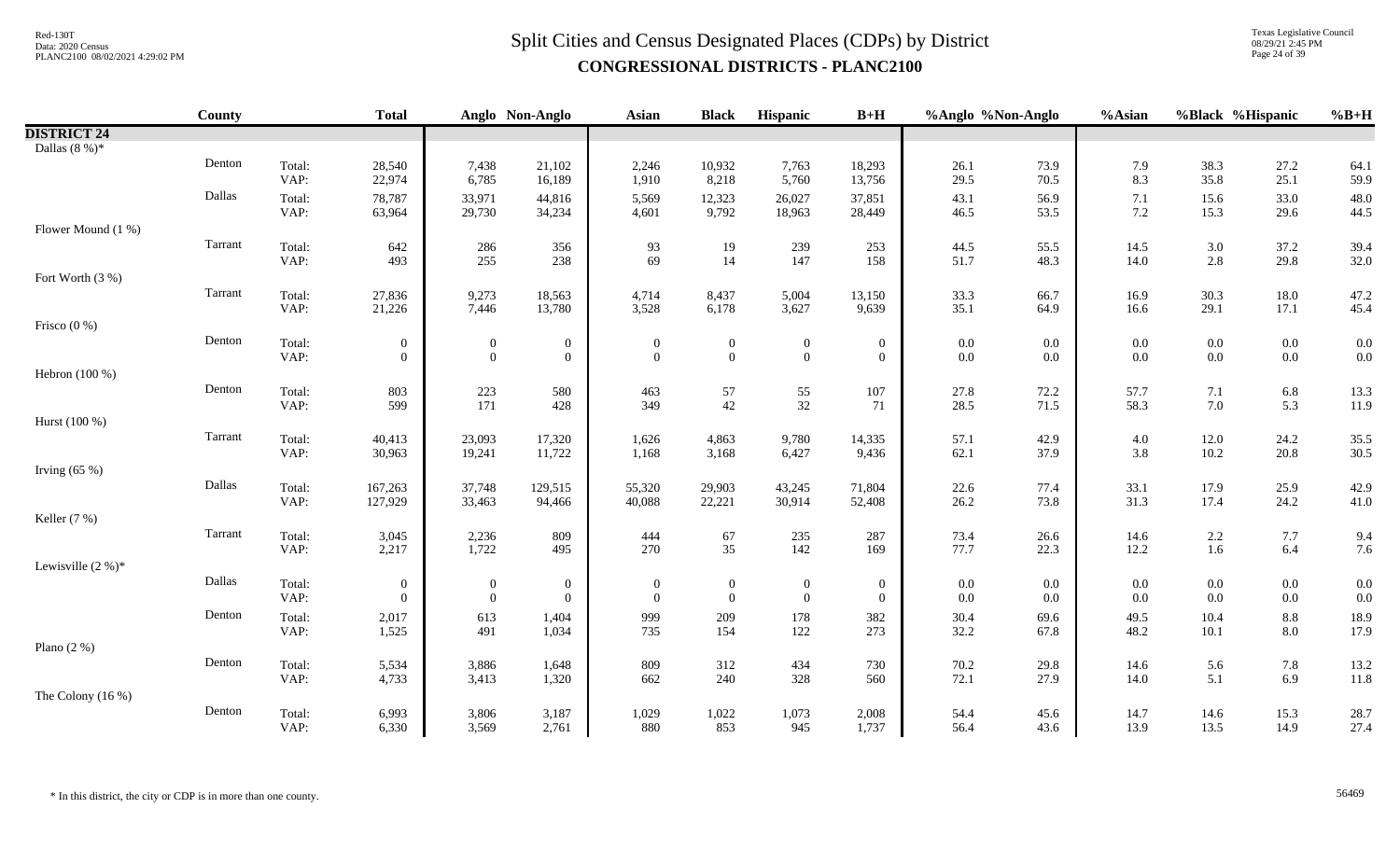# $Split$  Cities and Census Designated Places (CDPs) by District Data: 2020 Census **CONGRESSIONAL DISTRICTS - PLANC2100**

Texas Legislative Council 08/29/21 2:45 PM Page 25 of 39

|                        | County   |                | <b>Total</b>     |                  | Anglo Non-Anglo  | <b>Asian</b>                     | <b>Black</b>                     | Hispanic                                | $B+H$                 | %Anglo %Non-Anglo |              | %Asian         | %Black %Hispanic |              | $%B+H$       |
|------------------------|----------|----------------|------------------|------------------|------------------|----------------------------------|----------------------------------|-----------------------------------------|-----------------------|-------------------|--------------|----------------|------------------|--------------|--------------|
| <b>DISTRICT 24</b>     |          |                |                  |                  |                  |                                  |                                  |                                         |                       |                   |              |                |                  |              |              |
| Trophy Club (5 %)      |          |                |                  |                  |                  |                                  |                                  |                                         |                       |                   |              |                |                  |              |              |
|                        | Tarrant  | Total:         | 688              | 524              | 164              | 31                               | $\frac{38}{24}$                  | $\begin{array}{c} 84 \\ 55 \end{array}$ | 122                   | 76.2              | 23.8         | 4.5            | 5.5              | 12.2         | 17.7         |
|                        |          | VAP:           | 548              | 436              | 112              | 20                               |                                  |                                         | 79                    | 79.6              | 20.4         | 3.6            | 4.4              | 10.0         | 14.4         |
| Westlake $(0\%)$       |          |                |                  |                  |                  |                                  |                                  |                                         |                       |                   |              |                |                  |              |              |
|                        | Tarrant  | Total:         | $\boldsymbol{0}$ | $\boldsymbol{0}$ | $\overline{0}$   | $\mathbf{0}$                     | $\overline{0}$                   | $\boldsymbol{0}$                        | $\overline{0}$        | $0.0\,$           | $0.0\,$      | $0.0\,$        | $0.0\,$          | $0.0\,$      | 0.0          |
|                        |          | VAP:           | $\Omega$         | $\overline{0}$   | $\overline{0}$   | $\overline{0}$                   | $\mathbf{0}$                     | $\overline{0}$                          | $\overline{0}$        | $0.0\,$           | $0.0\,$      | $0.0\,$        | $0.0\,$          | $0.0\,$      | 0.0          |
| <b>DISTRICT 25</b>     |          |                |                  |                  |                  |                                  |                                  |                                         |                       |                   |              |                |                  |              |              |
|                        |          |                |                  |                  |                  |                                  |                                  |                                         |                       |                   |              |                |                  |              |              |
|                        |          | Total:         | 846,452          | 540,910          | 305,542          | 45,484                           | 72,511                           | 167,208                                 | 233,324               | 63.9              | 36.1         | 5.4            | 8.6              | 19.8         | 27.6         |
|                        |          | VAP:           | 645,260          | 432,605          | 212,655          | 32,491                           | 50,047                           | 112,490                                 | 159,525               | 67.0              | 33.0         | 5.0            | 7.8              | 17.4         | 24.7         |
| Austin $(18%)^*$       |          |                |                  |                  |                  |                                  |                                  |                                         |                       |                   |              |                |                  |              |              |
|                        | Hays     | Total:         | 777              | 474              | 303              | 178                              | 6                                | 105                                     | 110                   | 61.0              | 39.0         | 22.9           | $0.8\,$          | 13.5         | 14.2         |
|                        |          | VAP:           | 470              | 286              | 184              | 110                              | 5                                | 62                                      | 66                    | 60.9              | 39.1         | 23.4           | 1.1              | 13.2         | 14.0         |
|                        | Travis   | Total:         | 173,094          | 102,275          | 70,819           | 18,826                           | 15,212                           | 34,478                                  | 48,585                | 59.1              | 40.9         | 10.9           | 8.8              | 19.9         | 28.1         |
|                        |          | VAP:           | 139,005          | 84,064           | 54,941           | 14,633                           | 12,236                           | 25,957                                  | 37,553                | 60.5              | 39.5         | 10.5           | $8.8\,$          | 18.7         | 27.0         |
| Bee Cave (93 %)        |          |                |                  |                  |                  |                                  |                                  |                                         |                       |                   |              |                |                  |              |              |
|                        | Travis   | Total:         | 8,530            | 5,539            | 2,991            | 1,358                            | 346                              | 1,122                                   | 1,435                 | 64.9              | 35.1<br>32.3 | 15.9           | 4.1              | 13.2         | 16.8         |
|                        |          | VAP:           | 6,507            | 4,405            | 2,102            | 907                              | 267                              | 804                                     | 1,046                 | 67.7              |              | 13.9           | 4.1              | 12.4         | 16.1         |
| Burleson (99 %)*       | Tarrant  |                |                  |                  |                  |                                  |                                  |                                         |                       |                   |              |                |                  |              |              |
|                        |          | Total:         | 8,648            | 5,753            | 2,895            | 291                              | 802                              | 1,559                                   | 2,303                 | 66.5              | 33.5<br>29.9 | 3.4            | 9.3              | 18.0         | 26.6         |
|                        |          | VAP:           | 6,127            | 4,297            | 1,830            | 193                              | 484                              | 958                                     | 1,418                 | 70.1              |              | 3.1            | 7.9              | 15.6         | 23.1         |
|                        | Johnson  | Total:         | 38,467           | 28,285           | 10,182           | 867                              | 1,991                            | 6,080                                   | 7,890                 | 73.5              | 26.5         | 2.3            | 5.2              | 15.8         | 20.5         |
|                        |          | VAP:           | 27,943           | 21,370           | 6,573            | 555                              | 1,190                            | 3,790                                   | 4,922                 | 76.5              | 23.5         | 2.0            | 4.3              | 13.6         | 17.6         |
| Cedar Park (0 %)       | Travis   |                |                  |                  |                  |                                  |                                  |                                         |                       |                   |              |                |                  |              |              |
|                        |          | Total:<br>VAP: | 225<br>155       | 133<br>88        | 92<br>67         | $43\,$<br>35                     | $10\,$<br>5                      | 29<br>21                                | 39<br>26              | 59.1<br>56.8      | 40.9<br>43.2 | 19.1<br>22.6   | 4.4<br>3.2       | 12.9<br>13.5 | 17.3<br>16.8 |
|                        |          |                |                  |                  |                  |                                  |                                  |                                         |                       |                   |              |                |                  |              |              |
| Copperas Cove (100 %)* | Lampasas |                |                  |                  |                  |                                  |                                  |                                         |                       |                   |              |                |                  |              |              |
|                        |          | Total:<br>VAP: | 898<br>668       | 506<br>405       | 392<br>263       | 47<br>29                         | 143<br>113                       | 161<br>97                               | 290<br>196            | 56.3<br>60.6      | 43.7<br>39.4 | 5.2<br>4.3     | 15.9<br>16.9     | 17.9<br>14.5 | 32.3<br>29.3 |
|                        | Coryell  |                |                  |                  |                  |                                  |                                  |                                         |                       |                   |              |                |                  |              |              |
|                        |          | Total:<br>VAP: | 35,772<br>25,825 | 17,366<br>13,505 | 18,406<br>12,320 | 1,919<br>1,334                   | 8,521<br>5,625                   | 7,123<br>4,435                          | 14,812<br>9,704       | 48.5<br>52.3      | 51.5<br>47.7 | 5.4<br>5.2     | 23.8<br>21.8     | 19.9<br>17.2 | 41.4<br>37.6 |
| Cresson $(8\%)$        |          |                |                  |                  |                  |                                  |                                  |                                         |                       |                   |              |                |                  |              |              |
|                        | Johnson  |                |                  |                  |                  |                                  |                                  |                                         |                       |                   |              |                |                  |              |              |
|                        |          | Total:<br>VAP: | 114<br>90        | 87<br>75         | $27\,$<br>15     | $\mathbf{0}$                     | $\mathfrak{Z}$<br>2              | 15<br>6                                 | 16<br>$7\phantom{.0}$ | 76.3<br>83.3      | 23.7<br>16.7 | 0.9<br>0.0     | $2.6\,$<br>2.2   | 13.2<br>6.7  | 14.0<br>7.8  |
| Crowley $(0\%)$        |          |                |                  |                  |                  |                                  |                                  |                                         |                       |                   |              |                |                  |              |              |
|                        | Johnson  |                |                  |                  |                  |                                  |                                  |                                         |                       |                   |              |                |                  |              |              |
|                        |          | Total:<br>VAP: | $32\,$<br>27     | 26<br>22         | 6<br>5           | $\boldsymbol{0}$<br>$\mathbf{0}$ | $\overline{0}$<br>$\overline{0}$ | $\overline{4}$<br>$\overline{3}$        | 4<br>3                | 81.3<br>81.5      | 18.8<br>18.5 | 0.0<br>$0.0\,$ | $0.0\,$<br>0.0   | 12.5<br>11.1 | 12.5<br>11.1 |
|                        |          |                |                  |                  |                  |                                  |                                  |                                         |                       |                   |              |                |                  |              |              |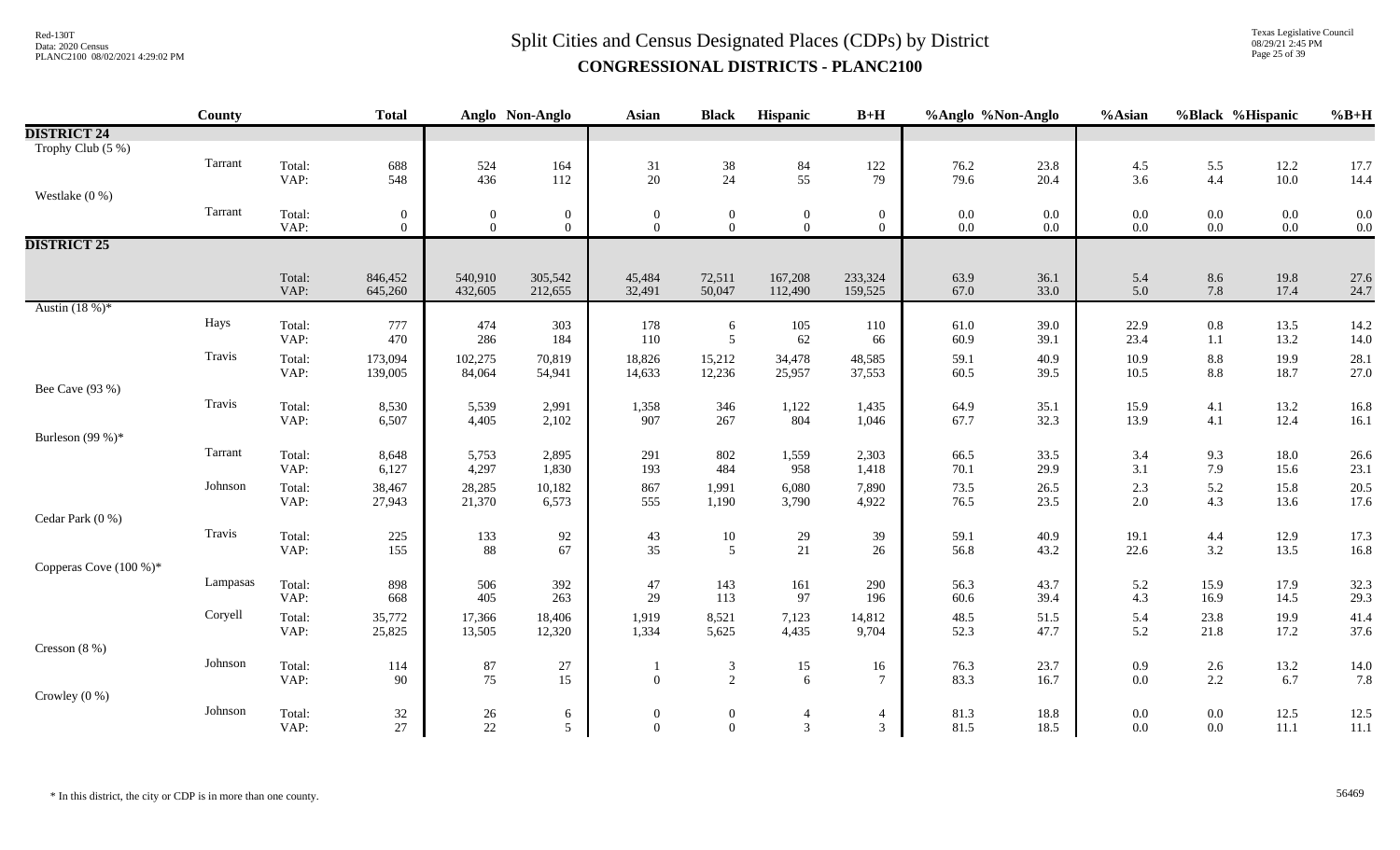Texas Legislative Council 08/29/21 2:45 PM Page 26 of 39

|                              | County        |                | <b>Total</b>                     |                                  | Anglo Non-Anglo                    | <b>Asian</b>                 | <b>Black</b>                     | Hispanic                           | $B+H$                            | %Anglo %Non-Anglo  |              | %Asian         | %Black %Hispanic   |                    | $%B+H$       |
|------------------------------|---------------|----------------|----------------------------------|----------------------------------|------------------------------------|------------------------------|----------------------------------|------------------------------------|----------------------------------|--------------------|--------------|----------------|--------------------|--------------------|--------------|
| <b>DISTRICT 25</b>           |               |                |                                  |                                  |                                    |                              |                                  |                                    |                                  |                    |              |                |                    |                    |              |
| Fort Hood (CDP) $(65\%)^*$   |               |                |                                  |                                  |                                    |                              |                                  |                                    |                                  |                    |              |                |                    |                    |              |
|                              | Bell          | Total:         | 3,018                            | 1,293                            | 1,725                              | 95                           | 901                              | 712                                | 1,533                            | 42.8               | 57.2         | 3.1            | 29.9               | 23.6               | 50.8         |
|                              |               | VAP:           | 1,648                            | 744                              | 904                                | 53                           | 455                              | 366                                | 791                              | 45.1               | 54.9         | $3.2\,$        | 27.6               | 22.2               | 48.0         |
|                              | Coryell       | Total:<br>VAP: | 15,333<br>10,636                 | 7,223<br>5,304                   | 8,110<br>5,332                     | 902<br>637                   | 3,256<br>2,003                   | 3,711<br>2,467                     | 6,635<br>4,295                   | 47.1<br>49.9       | 52.9<br>50.1 | 5.9<br>6.0     | 21.2<br>18.8       | 24.2<br>23.2       | 43.3<br>40.4 |
| Fort Worth (0 %)             |               |                |                                  |                                  |                                    |                              |                                  |                                    |                                  |                    |              |                |                    |                    |              |
|                              | Johnson       | Total:         | $\boldsymbol{0}$                 | $\boldsymbol{0}$                 | $\boldsymbol{0}$                   | $\boldsymbol{0}$             | $\boldsymbol{0}$                 | $\boldsymbol{0}$                   | $\boldsymbol{0}$                 | $0.0\,$            | 0.0          | $0.0\,$        | $0.0\,$            | $0.0\,$            | 0.0          |
|                              |               | VAP:           | $\boldsymbol{0}$                 | $\mathbf{0}$                     | $\boldsymbol{0}$                   | $\Omega$                     | $\mathbf{0}$                     | $\mathbf{0}$                       | $\boldsymbol{0}$                 | $0.0\,$            | 0.0          | $0.0\,$        | $0.0\,$            | $0.0\,$            | 0.0          |
| Horseshoe Bay (19 %)         |               |                |                                  |                                  |                                    |                              |                                  |                                    |                                  |                    |              |                |                    |                    |              |
|                              | <b>Burnet</b> | Total:         | 829                              | 547                              | 282                                | 12                           | 16                               | 239                                | 251                              | 66.0               | 34.0         | 1.4            | 1.9                | 28.8               | 30.3         |
|                              |               | VAP:           | 638                              | 457                              | 181                                | 6                            | 12                               | 147                                | 159                              | 71.6               | 28.4         | 0.9            | 1.9                | 23.0               | 24.9         |
| Jonestown (100 %)            | Travis        |                |                                  |                                  |                                    |                              |                                  |                                    |                                  |                    |              |                |                    |                    |              |
|                              |               | Total:<br>VAP: | 2,365<br>1,959                   | 1,859<br>1,567                   | 506<br>392                         | 93<br>69                     | 61<br>45                         | 286<br>208                         | 332<br>243                       | 78.6<br>80.0       | 21.4<br>20.0 | 3.9<br>3.5     | 2.6<br>2.3         | 12.1<br>10.6       | 14.0<br>12.4 |
| Killeen (28 %)               |               |                |                                  |                                  |                                    |                              |                                  |                                    |                                  |                    |              |                |                    |                    |              |
|                              | Bell          | Total:         | 42,864                           | 8,787                            | 34,077                             | 2,832                        | 20,384                           | 11,491                             | 29,975                           | 20.5               | 79.5         | 6.6            | 47.6               | 26.8               | 69.9         |
|                              |               | VAP:           | 28,700                           | 6,706                            | 21,994                             | 1,886                        | 12,902                           | 7,127                              | 19,152                           | 23.4               | 76.6         | 6.6            | 45.0               | 24.8               | 66.7         |
| Leander $(15\%)$             |               |                |                                  |                                  |                                    |                              |                                  |                                    |                                  |                    |              |                |                    |                    |              |
|                              | Travis        | Total:         | 9,159                            | 5,319                            | 3,840                              | 1,934                        | 500                              | 1,209                              | 1,657                            | 58.1               | 41.9         | 21.1           | 5.5                | 13.2               | $18.1\,$     |
|                              |               | VAP:           | 6,521                            | 3,927                            | 2,594                              | 1,406                        | 296                              | 730                                | 1,014                            | 60.2               | 39.8         | 21.6           | 4.5                | $11.2\,$           | 15.5         |
| Mansfield (7 %)              |               |                |                                  |                                  |                                    |                              |                                  |                                    |                                  |                    |              |                |                    |                    |              |
|                              | Johnson       | Total:         | 4,737                            | 1,736                            | 3,001                              | 395                          | 1,462                            | 1,125                              | 2,525                            | 36.6               | 63.4         | 8.3            | 30.9               | 23.7               | 53.3         |
|                              |               | VAP:           | 3,215                            | 1,282                            | 1,933                              | 267                          | 921                              | 701                                | 1,599                            | 39.9               | 60.1         | 8.3            | 28.6               | $21.8\,$           | 49.7         |
| McGregor (0 %)               | Coryell       |                |                                  |                                  |                                    |                              |                                  |                                    |                                  |                    |              |                |                    |                    |              |
|                              |               | Total:<br>VAP: | $\overline{0}$<br>$\overline{0}$ | $\overline{0}$<br>$\overline{0}$ | $\boldsymbol{0}$<br>$\overline{0}$ | $\boldsymbol{0}$<br>$\Omega$ | $\overline{0}$<br>$\overline{0}$ | $\boldsymbol{0}$<br>$\overline{0}$ | $\overline{0}$<br>$\overline{0}$ | $0.0\,$<br>$0.0\,$ | 0.0<br>0.0   | $0.0\,$<br>0.0 | $0.0\,$<br>$0.0\,$ | $0.0\,$<br>$0.0\,$ | 0.0<br>0.0   |
| Pecan Plantation (CDP) (4 %) |               |                |                                  |                                  |                                    |                              |                                  |                                    |                                  |                    |              |                |                    |                    |              |
|                              | Johnson       | Total:         | 246                              | 230                              | 16                                 |                              | $\mathfrak{Z}$                   | 13                                 | 14                               | 93.5               | 6.5          | 0.4            | $1.2\,$            | 5.3                | 5.7          |
|                              |               | VAP:           | 223                              | 210                              | 13                                 |                              | 2                                | 11                                 | 11                               | 94.2               | 5.8          | 0.4            | 0.9                | 4.9                | 4.9          |
| Shady Hollow (CDP) (57 %)    |               |                |                                  |                                  |                                    |                              |                                  |                                    |                                  |                    |              |                |                    |                    |              |
|                              | Travis        | Total:         | 2,769                            | 1,979                            | 790                                | 117                          | 86                               | 514                                | 580                              | 71.5               | 28.5         | $4.2\,$        | 3.1                | 18.6               | 20.9         |
|                              |               | VAP:           | 2,115                            | 1,576                            | 539                                | 86                           | 50                               | 344                                | 384                              | 74.5               | 25.5         | 4.1            | 2.4                | 16.3               | 18.2         |
| Stephenville (67 %)          |               |                |                                  |                                  |                                    |                              |                                  |                                    |                                  |                    |              |                |                    |                    |              |
|                              | Erath         | Total:         | 14,095                           | 9,890                            | 4,205                              | 264<br>197                   | 1,182                            | 2,515                              | 3,657                            | 70.2               | 29.8         | 1.9<br>1.6     | 8.4<br>9.0         | 17.8               | 25.9         |
| Valley Mills (99 %)          |               | VAP:           | 11,976                           | 8,501                            | 3,475                              |                              | 1,073                            | 1,989                              | 3,039                            | 71.0               | 29.0         |                |                    | 16.6               | 25.4         |
|                              | <b>Bosque</b> | Total:         | 1,216                            | 867                              | 349                                | 14                           | 57                               | 233                                | 284                              | 71.3               | 28.7         | $1.2\,$        | 4.7                | 19.2               | 23.4         |
|                              |               | VAP:           | 867                              | 639                              | 228                                | 9                            | 42                               | 143                                | 182                              | 73.7               | 26.3         | 1.0            | 4.8                | 16.5               | 21.0         |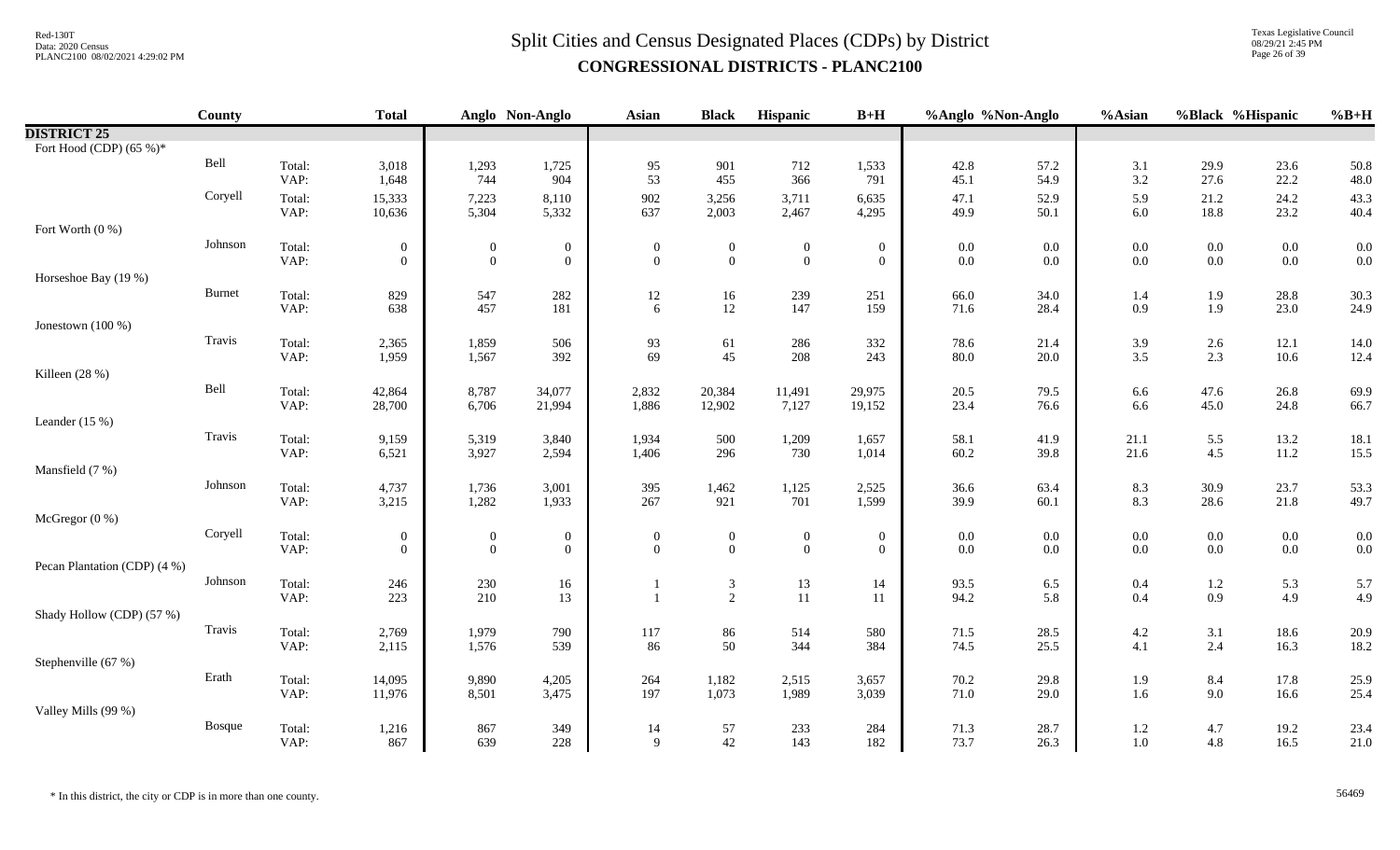# $Split$  Cities and Census Designated Places (CDPs) by District Data: 2020 Census **CONGRESSIONAL DISTRICTS - PLANC2100**

Texas Legislative Council 08/29/21 2:45 PM Page 27 of 39

| Venus $(91\%)$<br>Johnson<br>Total:<br>3,955<br>1,763<br>2,192<br>97<br>19.4<br>32.1<br>769<br>1,270<br>2,011<br>44.6<br>55.4<br>2.5<br>50.8<br>64<br>VAP:<br>3,040<br>1,658<br>619<br>1,534<br>54.5<br>2.1<br>20.4<br>30.6<br>50.5<br>1,382<br>930<br>45.5<br>Wimberley (98 %)<br>Hays<br>Total:<br>2,777<br>2,260<br>517<br>$20\,$<br>40<br>381<br>404<br>18.6<br>0.7<br>13.7<br>14.5<br>81.4<br>1.4<br>VAP:<br>2,309<br>1,957<br>352<br>14<br>21<br>247<br>255<br>84.8<br>15.2<br>0.6<br>0.9<br>10.7<br>11.0<br><b>DISTRICT 26</b><br>943,106<br>540,222<br>402,884<br>Total:<br>92,586<br>104,108<br>185,387<br>283,558<br>57.3<br>42.7<br>9.8<br>$11.0\,$<br>19.7<br>30.1<br>VAP:<br>421,936<br>273,802<br>10.2<br>695,738<br>63,077<br>70,777<br>122,491<br>190,380<br>60.6<br>39.4<br>9.1<br>17.6<br>27.4<br>Carrollton $(0\%)$<br>Denton<br>Total:<br>$0.0\,$<br>$\boldsymbol{0}$<br>$\boldsymbol{0}$<br>$0.0\,$<br>$0.0\,$<br>$0.0\,$<br>0.0<br>$\overline{0}$<br>$\boldsymbol{0}$<br>$\boldsymbol{0}$<br>$\boldsymbol{0}$<br>$0.0\,$<br>$\mathbf{0}$<br>0.0<br>$\mathbf{0}$<br>$0.0\,$<br>VAP:<br>$\overline{0}$<br>$\boldsymbol{0}$<br>$\mathbf{0}$<br>$\overline{0}$<br>$\overline{0}$<br>$\overline{0}$<br>$0.0\,$<br>0.0<br>0.0<br>$0.0\,$<br>Celina $(8\%)$<br>Denton<br>Total:<br>52.5<br>1,343<br>638<br>705<br>74<br>332<br>292<br>600<br>47.5<br>5.5<br>24.7<br>21.7<br>44.7<br>47<br>VAP:<br>432<br>208<br>173<br>50.5<br>5.4<br>42.0<br>873<br>441<br>367<br>49.5<br>23.8<br>19.8<br>Coppell $(0\%)^*$<br>Denton<br>Total:<br>$\boldsymbol{0}$<br>$\boldsymbol{0}$<br>0.0<br>0.0<br>$0.0\,$<br>$0.0\,$<br>0.0<br>$\boldsymbol{0}$<br>$\boldsymbol{0}$<br>$\boldsymbol{0}$<br>$\overline{0}$<br>$\boldsymbol{0}$<br>$0.0\,$<br>0.0<br>VAP:<br>$\overline{0}$<br>$\boldsymbol{0}$<br>$\boldsymbol{0}$<br>$\overline{0}$<br>$\overline{0}$<br>$\overline{0}$<br>$0.0\,$<br>0.0<br>0.0<br>$0.0\,$<br>$0.0\,$<br>$\overline{0}$<br>Dallas<br>Total:<br>$\boldsymbol{0}$<br>$\mathbf{0}$<br>$\boldsymbol{0}$<br>$\boldsymbol{0}$<br>$\boldsymbol{0}$<br>$\mathbf{0}$<br>$0.0\,$<br>0.0<br>$0.0\,$<br>$0.0\,$<br>$0.0\,$<br>0.0<br>$\boldsymbol{0}$<br>0.0<br>VAP:<br>$\mathbf{0}$<br>$\mathbf{0}$<br>$\theta$<br>$\mathbf{0}$<br>$\mathbf{0}$<br>$0.0\,$<br>$\theta$<br>$\overline{0}$<br>$0.0\,$<br>0.0<br>$0.0\,$<br>$0.0\,$<br>Flower Mound (99 %)<br>Denton<br>Total:<br>11,979<br>8,202<br>11,377<br>33.8<br>15.9<br>$4.5\,$<br>75,314<br>49,861<br>25,453<br>3,396<br>66.2<br>10.9<br>15.1<br>30.5<br>4.3<br>VAP:<br>55,326<br>38,430<br>16,896<br>7,760<br>2,394<br>5,365<br>7,652<br>69.5<br>14.0<br>9.7<br>13.8<br>Fort Worth $(10\%)^*$<br>Denton<br>Total:<br>16,998<br>10,666<br>6,332<br>1,087<br>1,915<br>2,862<br>4,668<br>62.7<br>37.3<br>11.3<br>16.8<br>27.5<br>6.4<br>VAP:<br>7,601<br>3,959<br>712<br>1,745<br>2,847<br>34.2<br>6.2<br>9.9<br>11,560<br>1,142<br>65.8<br>15.1<br>24.6<br>Tarrant<br>76,957<br>44,135<br>32,822<br>7,886<br>8,822<br>57.4<br>42.6<br>10.2<br>11.5<br>18.8<br>29.5<br>Total:<br>14,491<br>22,712<br>10.0<br>VAP:<br>31,830<br>14,489<br>59.7<br>10.4<br>17.3<br>27.2<br>53,285<br>21,455<br>5,354<br>5,567<br>9,199<br>40.3<br>Frisco $(41%)$<br>Denton<br>Total:<br>24.1<br>9.7<br>45,292<br>36,182<br>7,211<br>7,923<br>14,719<br>55.6<br>44.4<br>8.9<br>81,474<br>19,674<br>18.1<br>VAP:<br>8.7<br>56,081<br>33,241<br>4,835<br>4,868<br>9,503<br>40.7<br>21.7<br>8.6<br>16.9<br>22,840<br>12,143<br>59.3<br>Haltom City (13 %)<br>Tarrant<br>Total:<br>5,950<br>2,325<br>3,625<br>447<br>356<br>2,734<br>39.1<br>60.9<br>7.5<br>$6.0\,$<br>45.9<br>3,045<br>51.2<br>8.0<br>44.5<br>345<br>VAP:<br>4,325<br>1,950<br>2,375<br>197<br>1,740<br>1,925<br>54.9<br>4.6<br>40.2<br>45.1<br>Haslet $(4\%)^*$<br>Tarrant<br>Total:<br>28.2<br>8.5<br>71<br>51<br>20<br>$\mathfrak{Z}$<br>11<br>71.8<br>4.2<br>15.5<br>19.7<br>6<br>14<br>39<br>2<br>3<br>$7\phantom{.0}$<br>5.8<br>19.2<br>VAP:<br>52<br>13<br>10<br>75.0<br>25.0<br>3.8<br>13.5 |                    | County | <b>Total</b> | Anglo Non-Anglo | Asian | <b>Black</b> | Hispanic | $B+H$ | %Anglo %Non-Anglo | %Asian | %Black %Hispanic | $%B+H$ |
|---------------------------------------------------------------------------------------------------------------------------------------------------------------------------------------------------------------------------------------------------------------------------------------------------------------------------------------------------------------------------------------------------------------------------------------------------------------------------------------------------------------------------------------------------------------------------------------------------------------------------------------------------------------------------------------------------------------------------------------------------------------------------------------------------------------------------------------------------------------------------------------------------------------------------------------------------------------------------------------------------------------------------------------------------------------------------------------------------------------------------------------------------------------------------------------------------------------------------------------------------------------------------------------------------------------------------------------------------------------------------------------------------------------------------------------------------------------------------------------------------------------------------------------------------------------------------------------------------------------------------------------------------------------------------------------------------------------------------------------------------------------------------------------------------------------------------------------------------------------------------------------------------------------------------------------------------------------------------------------------------------------------------------------------------------------------------------------------------------------------------------------------------------------------------------------------------------------------------------------------------------------------------------------------------------------------------------------------------------------------------------------------------------------------------------------------------------------------------------------------------------------------------------------------------------------------------------------------------------------------------------------------------------------------------------------------------------------------------------------------------------------------------------------------------------------------------------------------------------------------------------------------------------------------------------------------------------------------------------------------------------------------------------------------------------------------------------------------------------------------------------------------------------------------------------------------------------------------------------------------------------------------------------------------------------------------------------------------------------------------------------------------------------------------------------------------------------------------------------------------------------------------------------------------------------------------------------------------------------------------------------------------------------------------------------------------------------------------------------------------------------------------------------------------------------------------------------------------------------------------------------------------------------------------------------------------------------------------------------------------------------------|--------------------|--------|--------------|-----------------|-------|--------------|----------|-------|-------------------|--------|------------------|--------|
|                                                                                                                                                                                                                                                                                                                                                                                                                                                                                                                                                                                                                                                                                                                                                                                                                                                                                                                                                                                                                                                                                                                                                                                                                                                                                                                                                                                                                                                                                                                                                                                                                                                                                                                                                                                                                                                                                                                                                                                                                                                                                                                                                                                                                                                                                                                                                                                                                                                                                                                                                                                                                                                                                                                                                                                                                                                                                                                                                                                                                                                                                                                                                                                                                                                                                                                                                                                                                                                                                                                                                                                                                                                                                                                                                                                                                                                                                                                                                                                                               | <b>DISTRICT 25</b> |        |              |                 |       |              |          |       |                   |        |                  |        |
|                                                                                                                                                                                                                                                                                                                                                                                                                                                                                                                                                                                                                                                                                                                                                                                                                                                                                                                                                                                                                                                                                                                                                                                                                                                                                                                                                                                                                                                                                                                                                                                                                                                                                                                                                                                                                                                                                                                                                                                                                                                                                                                                                                                                                                                                                                                                                                                                                                                                                                                                                                                                                                                                                                                                                                                                                                                                                                                                                                                                                                                                                                                                                                                                                                                                                                                                                                                                                                                                                                                                                                                                                                                                                                                                                                                                                                                                                                                                                                                                               |                    |        |              |                 |       |              |          |       |                   |        |                  |        |
|                                                                                                                                                                                                                                                                                                                                                                                                                                                                                                                                                                                                                                                                                                                                                                                                                                                                                                                                                                                                                                                                                                                                                                                                                                                                                                                                                                                                                                                                                                                                                                                                                                                                                                                                                                                                                                                                                                                                                                                                                                                                                                                                                                                                                                                                                                                                                                                                                                                                                                                                                                                                                                                                                                                                                                                                                                                                                                                                                                                                                                                                                                                                                                                                                                                                                                                                                                                                                                                                                                                                                                                                                                                                                                                                                                                                                                                                                                                                                                                                               |                    |        |              |                 |       |              |          |       |                   |        |                  |        |
|                                                                                                                                                                                                                                                                                                                                                                                                                                                                                                                                                                                                                                                                                                                                                                                                                                                                                                                                                                                                                                                                                                                                                                                                                                                                                                                                                                                                                                                                                                                                                                                                                                                                                                                                                                                                                                                                                                                                                                                                                                                                                                                                                                                                                                                                                                                                                                                                                                                                                                                                                                                                                                                                                                                                                                                                                                                                                                                                                                                                                                                                                                                                                                                                                                                                                                                                                                                                                                                                                                                                                                                                                                                                                                                                                                                                                                                                                                                                                                                                               |                    |        |              |                 |       |              |          |       |                   |        |                  |        |
|                                                                                                                                                                                                                                                                                                                                                                                                                                                                                                                                                                                                                                                                                                                                                                                                                                                                                                                                                                                                                                                                                                                                                                                                                                                                                                                                                                                                                                                                                                                                                                                                                                                                                                                                                                                                                                                                                                                                                                                                                                                                                                                                                                                                                                                                                                                                                                                                                                                                                                                                                                                                                                                                                                                                                                                                                                                                                                                                                                                                                                                                                                                                                                                                                                                                                                                                                                                                                                                                                                                                                                                                                                                                                                                                                                                                                                                                                                                                                                                                               |                    |        |              |                 |       |              |          |       |                   |        |                  |        |
|                                                                                                                                                                                                                                                                                                                                                                                                                                                                                                                                                                                                                                                                                                                                                                                                                                                                                                                                                                                                                                                                                                                                                                                                                                                                                                                                                                                                                                                                                                                                                                                                                                                                                                                                                                                                                                                                                                                                                                                                                                                                                                                                                                                                                                                                                                                                                                                                                                                                                                                                                                                                                                                                                                                                                                                                                                                                                                                                                                                                                                                                                                                                                                                                                                                                                                                                                                                                                                                                                                                                                                                                                                                                                                                                                                                                                                                                                                                                                                                                               |                    |        |              |                 |       |              |          |       |                   |        |                  |        |
|                                                                                                                                                                                                                                                                                                                                                                                                                                                                                                                                                                                                                                                                                                                                                                                                                                                                                                                                                                                                                                                                                                                                                                                                                                                                                                                                                                                                                                                                                                                                                                                                                                                                                                                                                                                                                                                                                                                                                                                                                                                                                                                                                                                                                                                                                                                                                                                                                                                                                                                                                                                                                                                                                                                                                                                                                                                                                                                                                                                                                                                                                                                                                                                                                                                                                                                                                                                                                                                                                                                                                                                                                                                                                                                                                                                                                                                                                                                                                                                                               |                    |        |              |                 |       |              |          |       |                   |        |                  |        |
|                                                                                                                                                                                                                                                                                                                                                                                                                                                                                                                                                                                                                                                                                                                                                                                                                                                                                                                                                                                                                                                                                                                                                                                                                                                                                                                                                                                                                                                                                                                                                                                                                                                                                                                                                                                                                                                                                                                                                                                                                                                                                                                                                                                                                                                                                                                                                                                                                                                                                                                                                                                                                                                                                                                                                                                                                                                                                                                                                                                                                                                                                                                                                                                                                                                                                                                                                                                                                                                                                                                                                                                                                                                                                                                                                                                                                                                                                                                                                                                                               |                    |        |              |                 |       |              |          |       |                   |        |                  |        |
|                                                                                                                                                                                                                                                                                                                                                                                                                                                                                                                                                                                                                                                                                                                                                                                                                                                                                                                                                                                                                                                                                                                                                                                                                                                                                                                                                                                                                                                                                                                                                                                                                                                                                                                                                                                                                                                                                                                                                                                                                                                                                                                                                                                                                                                                                                                                                                                                                                                                                                                                                                                                                                                                                                                                                                                                                                                                                                                                                                                                                                                                                                                                                                                                                                                                                                                                                                                                                                                                                                                                                                                                                                                                                                                                                                                                                                                                                                                                                                                                               |                    |        |              |                 |       |              |          |       |                   |        |                  |        |
|                                                                                                                                                                                                                                                                                                                                                                                                                                                                                                                                                                                                                                                                                                                                                                                                                                                                                                                                                                                                                                                                                                                                                                                                                                                                                                                                                                                                                                                                                                                                                                                                                                                                                                                                                                                                                                                                                                                                                                                                                                                                                                                                                                                                                                                                                                                                                                                                                                                                                                                                                                                                                                                                                                                                                                                                                                                                                                                                                                                                                                                                                                                                                                                                                                                                                                                                                                                                                                                                                                                                                                                                                                                                                                                                                                                                                                                                                                                                                                                                               |                    |        |              |                 |       |              |          |       |                   |        |                  |        |
|                                                                                                                                                                                                                                                                                                                                                                                                                                                                                                                                                                                                                                                                                                                                                                                                                                                                                                                                                                                                                                                                                                                                                                                                                                                                                                                                                                                                                                                                                                                                                                                                                                                                                                                                                                                                                                                                                                                                                                                                                                                                                                                                                                                                                                                                                                                                                                                                                                                                                                                                                                                                                                                                                                                                                                                                                                                                                                                                                                                                                                                                                                                                                                                                                                                                                                                                                                                                                                                                                                                                                                                                                                                                                                                                                                                                                                                                                                                                                                                                               |                    |        |              |                 |       |              |          |       |                   |        |                  |        |
|                                                                                                                                                                                                                                                                                                                                                                                                                                                                                                                                                                                                                                                                                                                                                                                                                                                                                                                                                                                                                                                                                                                                                                                                                                                                                                                                                                                                                                                                                                                                                                                                                                                                                                                                                                                                                                                                                                                                                                                                                                                                                                                                                                                                                                                                                                                                                                                                                                                                                                                                                                                                                                                                                                                                                                                                                                                                                                                                                                                                                                                                                                                                                                                                                                                                                                                                                                                                                                                                                                                                                                                                                                                                                                                                                                                                                                                                                                                                                                                                               |                    |        |              |                 |       |              |          |       |                   |        |                  |        |
|                                                                                                                                                                                                                                                                                                                                                                                                                                                                                                                                                                                                                                                                                                                                                                                                                                                                                                                                                                                                                                                                                                                                                                                                                                                                                                                                                                                                                                                                                                                                                                                                                                                                                                                                                                                                                                                                                                                                                                                                                                                                                                                                                                                                                                                                                                                                                                                                                                                                                                                                                                                                                                                                                                                                                                                                                                                                                                                                                                                                                                                                                                                                                                                                                                                                                                                                                                                                                                                                                                                                                                                                                                                                                                                                                                                                                                                                                                                                                                                                               |                    |        |              |                 |       |              |          |       |                   |        |                  |        |
|                                                                                                                                                                                                                                                                                                                                                                                                                                                                                                                                                                                                                                                                                                                                                                                                                                                                                                                                                                                                                                                                                                                                                                                                                                                                                                                                                                                                                                                                                                                                                                                                                                                                                                                                                                                                                                                                                                                                                                                                                                                                                                                                                                                                                                                                                                                                                                                                                                                                                                                                                                                                                                                                                                                                                                                                                                                                                                                                                                                                                                                                                                                                                                                                                                                                                                                                                                                                                                                                                                                                                                                                                                                                                                                                                                                                                                                                                                                                                                                                               |                    |        |              |                 |       |              |          |       |                   |        |                  |        |
|                                                                                                                                                                                                                                                                                                                                                                                                                                                                                                                                                                                                                                                                                                                                                                                                                                                                                                                                                                                                                                                                                                                                                                                                                                                                                                                                                                                                                                                                                                                                                                                                                                                                                                                                                                                                                                                                                                                                                                                                                                                                                                                                                                                                                                                                                                                                                                                                                                                                                                                                                                                                                                                                                                                                                                                                                                                                                                                                                                                                                                                                                                                                                                                                                                                                                                                                                                                                                                                                                                                                                                                                                                                                                                                                                                                                                                                                                                                                                                                                               |                    |        |              |                 |       |              |          |       |                   |        |                  |        |
|                                                                                                                                                                                                                                                                                                                                                                                                                                                                                                                                                                                                                                                                                                                                                                                                                                                                                                                                                                                                                                                                                                                                                                                                                                                                                                                                                                                                                                                                                                                                                                                                                                                                                                                                                                                                                                                                                                                                                                                                                                                                                                                                                                                                                                                                                                                                                                                                                                                                                                                                                                                                                                                                                                                                                                                                                                                                                                                                                                                                                                                                                                                                                                                                                                                                                                                                                                                                                                                                                                                                                                                                                                                                                                                                                                                                                                                                                                                                                                                                               |                    |        |              |                 |       |              |          |       |                   |        |                  |        |
|                                                                                                                                                                                                                                                                                                                                                                                                                                                                                                                                                                                                                                                                                                                                                                                                                                                                                                                                                                                                                                                                                                                                                                                                                                                                                                                                                                                                                                                                                                                                                                                                                                                                                                                                                                                                                                                                                                                                                                                                                                                                                                                                                                                                                                                                                                                                                                                                                                                                                                                                                                                                                                                                                                                                                                                                                                                                                                                                                                                                                                                                                                                                                                                                                                                                                                                                                                                                                                                                                                                                                                                                                                                                                                                                                                                                                                                                                                                                                                                                               |                    |        |              |                 |       |              |          |       |                   |        |                  |        |
|                                                                                                                                                                                                                                                                                                                                                                                                                                                                                                                                                                                                                                                                                                                                                                                                                                                                                                                                                                                                                                                                                                                                                                                                                                                                                                                                                                                                                                                                                                                                                                                                                                                                                                                                                                                                                                                                                                                                                                                                                                                                                                                                                                                                                                                                                                                                                                                                                                                                                                                                                                                                                                                                                                                                                                                                                                                                                                                                                                                                                                                                                                                                                                                                                                                                                                                                                                                                                                                                                                                                                                                                                                                                                                                                                                                                                                                                                                                                                                                                               |                    |        |              |                 |       |              |          |       |                   |        |                  |        |
|                                                                                                                                                                                                                                                                                                                                                                                                                                                                                                                                                                                                                                                                                                                                                                                                                                                                                                                                                                                                                                                                                                                                                                                                                                                                                                                                                                                                                                                                                                                                                                                                                                                                                                                                                                                                                                                                                                                                                                                                                                                                                                                                                                                                                                                                                                                                                                                                                                                                                                                                                                                                                                                                                                                                                                                                                                                                                                                                                                                                                                                                                                                                                                                                                                                                                                                                                                                                                                                                                                                                                                                                                                                                                                                                                                                                                                                                                                                                                                                                               |                    |        |              |                 |       |              |          |       |                   |        |                  |        |
|                                                                                                                                                                                                                                                                                                                                                                                                                                                                                                                                                                                                                                                                                                                                                                                                                                                                                                                                                                                                                                                                                                                                                                                                                                                                                                                                                                                                                                                                                                                                                                                                                                                                                                                                                                                                                                                                                                                                                                                                                                                                                                                                                                                                                                                                                                                                                                                                                                                                                                                                                                                                                                                                                                                                                                                                                                                                                                                                                                                                                                                                                                                                                                                                                                                                                                                                                                                                                                                                                                                                                                                                                                                                                                                                                                                                                                                                                                                                                                                                               |                    |        |              |                 |       |              |          |       |                   |        |                  |        |
|                                                                                                                                                                                                                                                                                                                                                                                                                                                                                                                                                                                                                                                                                                                                                                                                                                                                                                                                                                                                                                                                                                                                                                                                                                                                                                                                                                                                                                                                                                                                                                                                                                                                                                                                                                                                                                                                                                                                                                                                                                                                                                                                                                                                                                                                                                                                                                                                                                                                                                                                                                                                                                                                                                                                                                                                                                                                                                                                                                                                                                                                                                                                                                                                                                                                                                                                                                                                                                                                                                                                                                                                                                                                                                                                                                                                                                                                                                                                                                                                               |                    |        |              |                 |       |              |          |       |                   |        |                  |        |
|                                                                                                                                                                                                                                                                                                                                                                                                                                                                                                                                                                                                                                                                                                                                                                                                                                                                                                                                                                                                                                                                                                                                                                                                                                                                                                                                                                                                                                                                                                                                                                                                                                                                                                                                                                                                                                                                                                                                                                                                                                                                                                                                                                                                                                                                                                                                                                                                                                                                                                                                                                                                                                                                                                                                                                                                                                                                                                                                                                                                                                                                                                                                                                                                                                                                                                                                                                                                                                                                                                                                                                                                                                                                                                                                                                                                                                                                                                                                                                                                               |                    |        |              |                 |       |              |          |       |                   |        |                  |        |
|                                                                                                                                                                                                                                                                                                                                                                                                                                                                                                                                                                                                                                                                                                                                                                                                                                                                                                                                                                                                                                                                                                                                                                                                                                                                                                                                                                                                                                                                                                                                                                                                                                                                                                                                                                                                                                                                                                                                                                                                                                                                                                                                                                                                                                                                                                                                                                                                                                                                                                                                                                                                                                                                                                                                                                                                                                                                                                                                                                                                                                                                                                                                                                                                                                                                                                                                                                                                                                                                                                                                                                                                                                                                                                                                                                                                                                                                                                                                                                                                               |                    |        |              |                 |       |              |          |       |                   |        |                  |        |
|                                                                                                                                                                                                                                                                                                                                                                                                                                                                                                                                                                                                                                                                                                                                                                                                                                                                                                                                                                                                                                                                                                                                                                                                                                                                                                                                                                                                                                                                                                                                                                                                                                                                                                                                                                                                                                                                                                                                                                                                                                                                                                                                                                                                                                                                                                                                                                                                                                                                                                                                                                                                                                                                                                                                                                                                                                                                                                                                                                                                                                                                                                                                                                                                                                                                                                                                                                                                                                                                                                                                                                                                                                                                                                                                                                                                                                                                                                                                                                                                               |                    |        |              |                 |       |              |          |       |                   |        |                  |        |
|                                                                                                                                                                                                                                                                                                                                                                                                                                                                                                                                                                                                                                                                                                                                                                                                                                                                                                                                                                                                                                                                                                                                                                                                                                                                                                                                                                                                                                                                                                                                                                                                                                                                                                                                                                                                                                                                                                                                                                                                                                                                                                                                                                                                                                                                                                                                                                                                                                                                                                                                                                                                                                                                                                                                                                                                                                                                                                                                                                                                                                                                                                                                                                                                                                                                                                                                                                                                                                                                                                                                                                                                                                                                                                                                                                                                                                                                                                                                                                                                               |                    |        |              |                 |       |              |          |       |                   |        |                  |        |
|                                                                                                                                                                                                                                                                                                                                                                                                                                                                                                                                                                                                                                                                                                                                                                                                                                                                                                                                                                                                                                                                                                                                                                                                                                                                                                                                                                                                                                                                                                                                                                                                                                                                                                                                                                                                                                                                                                                                                                                                                                                                                                                                                                                                                                                                                                                                                                                                                                                                                                                                                                                                                                                                                                                                                                                                                                                                                                                                                                                                                                                                                                                                                                                                                                                                                                                                                                                                                                                                                                                                                                                                                                                                                                                                                                                                                                                                                                                                                                                                               |                    |        |              |                 |       |              |          |       |                   |        |                  |        |
|                                                                                                                                                                                                                                                                                                                                                                                                                                                                                                                                                                                                                                                                                                                                                                                                                                                                                                                                                                                                                                                                                                                                                                                                                                                                                                                                                                                                                                                                                                                                                                                                                                                                                                                                                                                                                                                                                                                                                                                                                                                                                                                                                                                                                                                                                                                                                                                                                                                                                                                                                                                                                                                                                                                                                                                                                                                                                                                                                                                                                                                                                                                                                                                                                                                                                                                                                                                                                                                                                                                                                                                                                                                                                                                                                                                                                                                                                                                                                                                                               |                    |        |              |                 |       |              |          |       |                   |        |                  |        |
|                                                                                                                                                                                                                                                                                                                                                                                                                                                                                                                                                                                                                                                                                                                                                                                                                                                                                                                                                                                                                                                                                                                                                                                                                                                                                                                                                                                                                                                                                                                                                                                                                                                                                                                                                                                                                                                                                                                                                                                                                                                                                                                                                                                                                                                                                                                                                                                                                                                                                                                                                                                                                                                                                                                                                                                                                                                                                                                                                                                                                                                                                                                                                                                                                                                                                                                                                                                                                                                                                                                                                                                                                                                                                                                                                                                                                                                                                                                                                                                                               |                    |        |              |                 |       |              |          |       |                   |        |                  |        |
|                                                                                                                                                                                                                                                                                                                                                                                                                                                                                                                                                                                                                                                                                                                                                                                                                                                                                                                                                                                                                                                                                                                                                                                                                                                                                                                                                                                                                                                                                                                                                                                                                                                                                                                                                                                                                                                                                                                                                                                                                                                                                                                                                                                                                                                                                                                                                                                                                                                                                                                                                                                                                                                                                                                                                                                                                                                                                                                                                                                                                                                                                                                                                                                                                                                                                                                                                                                                                                                                                                                                                                                                                                                                                                                                                                                                                                                                                                                                                                                                               |                    |        |              |                 |       |              |          |       |                   |        |                  |        |
|                                                                                                                                                                                                                                                                                                                                                                                                                                                                                                                                                                                                                                                                                                                                                                                                                                                                                                                                                                                                                                                                                                                                                                                                                                                                                                                                                                                                                                                                                                                                                                                                                                                                                                                                                                                                                                                                                                                                                                                                                                                                                                                                                                                                                                                                                                                                                                                                                                                                                                                                                                                                                                                                                                                                                                                                                                                                                                                                                                                                                                                                                                                                                                                                                                                                                                                                                                                                                                                                                                                                                                                                                                                                                                                                                                                                                                                                                                                                                                                                               |                    |        |              |                 |       |              |          |       |                   |        |                  |        |
|                                                                                                                                                                                                                                                                                                                                                                                                                                                                                                                                                                                                                                                                                                                                                                                                                                                                                                                                                                                                                                                                                                                                                                                                                                                                                                                                                                                                                                                                                                                                                                                                                                                                                                                                                                                                                                                                                                                                                                                                                                                                                                                                                                                                                                                                                                                                                                                                                                                                                                                                                                                                                                                                                                                                                                                                                                                                                                                                                                                                                                                                                                                                                                                                                                                                                                                                                                                                                                                                                                                                                                                                                                                                                                                                                                                                                                                                                                                                                                                                               |                    |        |              |                 |       |              |          |       |                   |        |                  |        |
|                                                                                                                                                                                                                                                                                                                                                                                                                                                                                                                                                                                                                                                                                                                                                                                                                                                                                                                                                                                                                                                                                                                                                                                                                                                                                                                                                                                                                                                                                                                                                                                                                                                                                                                                                                                                                                                                                                                                                                                                                                                                                                                                                                                                                                                                                                                                                                                                                                                                                                                                                                                                                                                                                                                                                                                                                                                                                                                                                                                                                                                                                                                                                                                                                                                                                                                                                                                                                                                                                                                                                                                                                                                                                                                                                                                                                                                                                                                                                                                                               |                    |        |              |                 |       |              |          |       |                   |        |                  |        |
|                                                                                                                                                                                                                                                                                                                                                                                                                                                                                                                                                                                                                                                                                                                                                                                                                                                                                                                                                                                                                                                                                                                                                                                                                                                                                                                                                                                                                                                                                                                                                                                                                                                                                                                                                                                                                                                                                                                                                                                                                                                                                                                                                                                                                                                                                                                                                                                                                                                                                                                                                                                                                                                                                                                                                                                                                                                                                                                                                                                                                                                                                                                                                                                                                                                                                                                                                                                                                                                                                                                                                                                                                                                                                                                                                                                                                                                                                                                                                                                                               |                    |        |              |                 |       |              |          |       |                   |        |                  |        |
|                                                                                                                                                                                                                                                                                                                                                                                                                                                                                                                                                                                                                                                                                                                                                                                                                                                                                                                                                                                                                                                                                                                                                                                                                                                                                                                                                                                                                                                                                                                                                                                                                                                                                                                                                                                                                                                                                                                                                                                                                                                                                                                                                                                                                                                                                                                                                                                                                                                                                                                                                                                                                                                                                                                                                                                                                                                                                                                                                                                                                                                                                                                                                                                                                                                                                                                                                                                                                                                                                                                                                                                                                                                                                                                                                                                                                                                                                                                                                                                                               |                    |        |              |                 |       |              |          |       |                   |        |                  |        |
|                                                                                                                                                                                                                                                                                                                                                                                                                                                                                                                                                                                                                                                                                                                                                                                                                                                                                                                                                                                                                                                                                                                                                                                                                                                                                                                                                                                                                                                                                                                                                                                                                                                                                                                                                                                                                                                                                                                                                                                                                                                                                                                                                                                                                                                                                                                                                                                                                                                                                                                                                                                                                                                                                                                                                                                                                                                                                                                                                                                                                                                                                                                                                                                                                                                                                                                                                                                                                                                                                                                                                                                                                                                                                                                                                                                                                                                                                                                                                                                                               |                    |        |              |                 |       |              |          |       |                   |        |                  |        |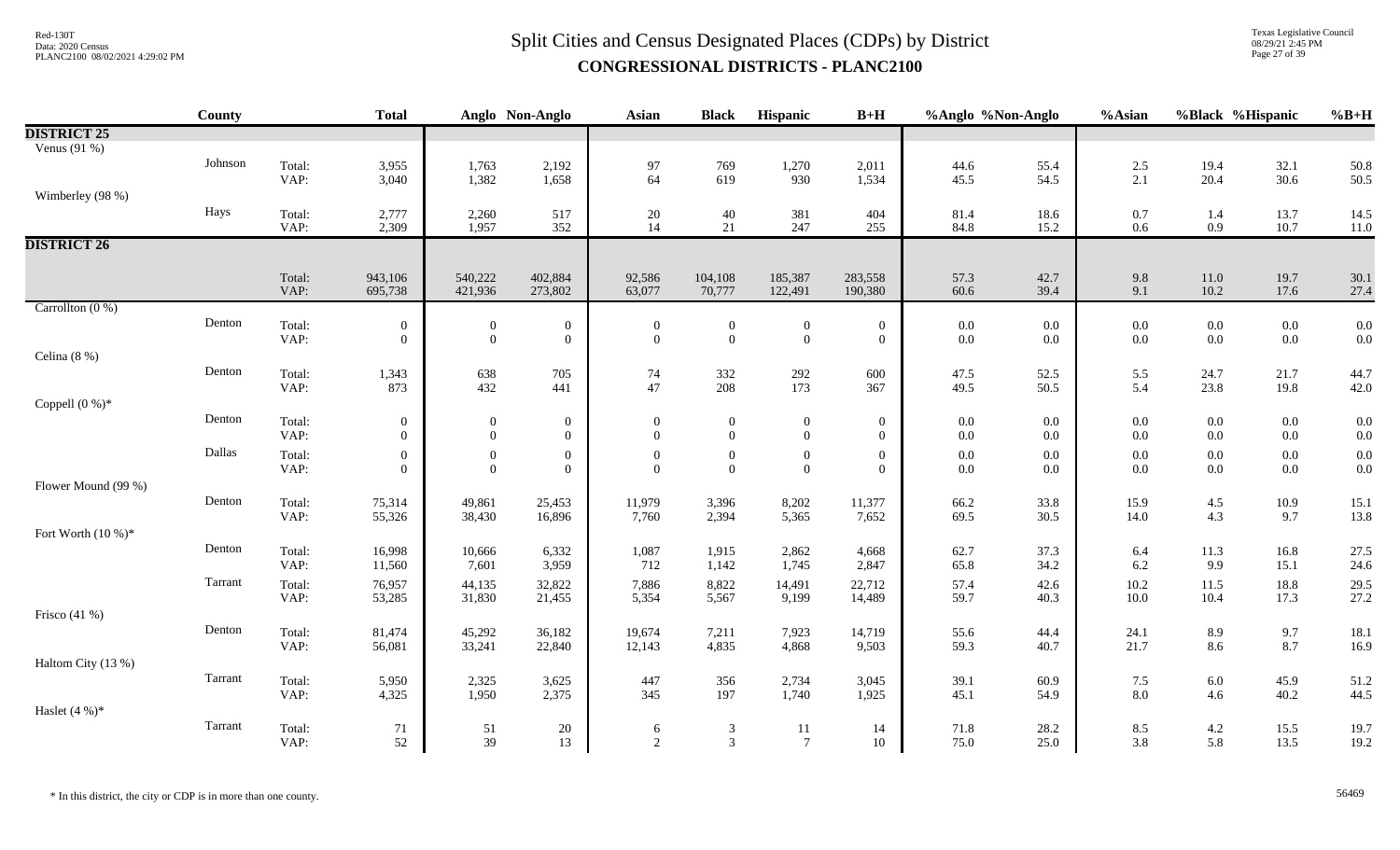# $Split$  Cities and Census Designated Places (CDPs) by District Data: 2020 Census **CONGRESSIONAL DISTRICTS - PLANC2100**

Texas Legislative Council 08/29/21 2:45 PM Page 28 of 39

|                             | <b>County</b> |                | <b>Total</b>     |                  | Anglo Non-Anglo  | Asian            | <b>Black</b>     | Hispanic         | $B+H$            | %Anglo %Non-Anglo |              | %Asian         |                | %Black %Hispanic | $%B+H$       |
|-----------------------------|---------------|----------------|------------------|------------------|------------------|------------------|------------------|------------------|------------------|-------------------|--------------|----------------|----------------|------------------|--------------|
| <b>DISTRICT 26</b>          |               |                |                  |                  |                  |                  |                  |                  |                  |                   |              |                |                |                  |              |
| Haslet $(4\%)^*$            |               |                |                  |                  |                  |                  |                  |                  |                  |                   |              |                |                |                  |              |
|                             | Denton        | Total:         | $\boldsymbol{0}$ | $\boldsymbol{0}$ | $\boldsymbol{0}$ | $\boldsymbol{0}$ | $\boldsymbol{0}$ | $\boldsymbol{0}$ | $\mathbf{0}$     | $0.0\,$           | 0.0          | $0.0\,$        | $0.0\,$        | $0.0\,$          | 0.0          |
|                             |               | VAP:           | $\overline{0}$   | $\boldsymbol{0}$ | $\mathbf{0}$     | $\Omega$         | $\theta$         | $\mathbf{0}$     | $\overline{0}$   | $0.0\,$           | 0.0          | 0.0            | $0.0\,$        | $0.0\,$          | 0.0          |
| Hebron $(0\%)$              |               |                |                  |                  |                  |                  |                  |                  |                  |                   |              |                |                |                  |              |
|                             | Denton        | Total:         | $\overline{0}$   | $\overline{0}$   | $\boldsymbol{0}$ | $\theta$         | $\boldsymbol{0}$ | $\mathbf{0}$     | $\boldsymbol{0}$ | $0.0\,$           | 0.0          | 0.0            | $0.0\,$        | $0.0\,$          | 0.0          |
|                             |               | VAP:           | $\overline{0}$   | $\overline{0}$   | $\mathbf{0}$     | $\theta$         | $\mathbf{0}$     | $\boldsymbol{0}$ | $\overline{0}$   | $0.0\,$           | 0.0          | 0.0            | $0.0\,$        | $0.0\,$          | 0.0          |
| Keller (93 %)               |               |                |                  |                  |                  |                  |                  |                  |                  |                   |              |                |                |                  |              |
|                             | Tarrant       | Total:         | 42,731           | 31,845           | 10,886           | 3,423            | 1,800            | 4,461            | 6,129            | 74.5              | 25.5         | 8.0            | $4.2\,$        | 10.4             | 14.3         |
|                             |               | VAP:           | 31,767           | 24,580           | 7,187            | 2,239            | 1,184            | 2,851            | 3,987            | 77.4              | 22.6         | 7.0            | 3.7            | 9.0              | 12.6         |
| Lewisville $(98%)$ *        |               |                |                  |                  |                  |                  |                  |                  |                  |                   |              |                |                |                  |              |
|                             | Denton        | Total:         | 108,496          | 39,779           | 68,717           | 12,428           | 19,768           | 35,317           | 54,114           | 36.7              | 63.3         | 11.5           | 18.2           | 32.6             | 49.9         |
|                             |               | VAP:           | 82,844           | 34,008           | 48,836           | 9,233            | 14,421           | 23,851           | 37,775           | 41.1              | 58.9         | 11.1           | 17.4           | 28.8             | 45.6         |
|                             | Dallas        | Total:         | 1,309            | 283              | 1,026            | 555              | 95               | 358              | 450              | 21.6              | 78.4         | 42.4           | $7.3\,$        | 27.3             | 34.4         |
|                             |               | VAP:           | 901              | 233              | 668              | 348              | 73               | 234              | 307              | 25.9              | 74.1         | 38.6           | 8.1            | 26.0             | 34.1         |
| New Fairview (1 %)          |               |                |                  |                  |                  |                  |                  |                  |                  |                   |              |                |                |                  |              |
|                             | Denton        | Total:         | 15               | 11               | $\overline{4}$   | $\boldsymbol{0}$ |                  | $\overline{4}$   | $\overline{4}$   | 73.3              | 26.7         | 0.0            | $6.7\,$        | 26.7             | 26.7         |
|                             |               | VAP:           | 9                | $\, 8$           |                  | $\Omega$         | $\mathbf{0}$     |                  |                  | 88.9              | 11.1         | 0.0            | $0.0\,$        | $11.1\,$         | 11.1         |
| North Richland Hills (34 %) |               |                |                  |                  |                  |                  |                  |                  |                  |                   |              |                |                |                  |              |
|                             | Tarrant       | Total:         | 23,887           | 17,778           | 6,109            | 1,176            | 1,143            | 3,161            | 4,191            | 74.4              | 25.6         | 4.9            | $4.8\,$        | 13.2             | 17.5         |
|                             |               | VAP:           | 18,567           | 14,345           | 4,222            | 846              | 770              | 2,049            | 2,770            | 77.3              | 22.7         | 4.6            | 4.1            | 11.0             | 14.9         |
| Pilot Point (100 %)         |               |                |                  |                  |                  |                  |                  |                  |                  |                   |              |                |                |                  |              |
|                             | Denton        | Total:<br>VAP: | 4,381            | 2,396<br>1,965   | 1,985<br>1,307   | 35<br>$22\,$     | 250<br>153       | 1,497<br>971     | 1,729<br>1,118   | 54.7<br>60.1      | 45.3<br>39.9 | $0.8\,$<br>0.7 | 5.7<br>$4.7\,$ | 34.2<br>29.7     | 39.5         |
|                             |               |                | 3,272            |                  |                  |                  |                  |                  |                  |                   |              |                |                |                  | 34.2         |
| Prosper (21 %)              | Denton        |                |                  |                  |                  |                  |                  |                  |                  |                   |              |                |                |                  |              |
|                             |               | Total:<br>VAP: | 6,216<br>4,051   | 3,482<br>2,394   | 2,734<br>1,657   | 834<br>500       | 960<br>608       | 800<br>446       | 1,720<br>1,032   | 56.0<br>59.1      | 44.0<br>40.9 | 13.4<br>12.3   | 15.4<br>15.0   | 12.9<br>11.0     | 27.7<br>25.5 |
| Sanger (100 %)              |               |                |                  |                  |                  |                  |                  |                  |                  |                   |              |                |                |                  |              |
|                             | Denton        | Total:         | 8,839            | 6,029            | 2,810            | 129              | 482              | 1,849            | 2,289            | 68.2              | 31.8         | 1.5            | $5.5\,$        | 20.9             | 25.9         |
|                             |               | VAP:           | 6,377            | 4,579            | 1,798            | 80               | 285              | 1,155            | 1,426            | 71.8              | 28.2         | 1.3            | 4.5            | 18.1             | 22.4         |
| The Colony (84 %)           |               |                |                  |                  |                  |                  |                  |                  |                  |                   |              |                |                |                  |              |
|                             | Denton        | Total:         | 37,541           | 19,885           | 17,656           | 3,609            | 4,286            | 8,955            | 13,016           | 53.0              | 47.0         | 9.6            | 11.4           | 23.9             | 34.7         |
|                             |               | VAP:           | 28,933           | 16,300           | 12,633           | 2,696            | 2,933            | 6,272            | 9,075            | 56.3              | 43.7         | 9.3            | 10.1           | 21.7             | 31.4         |
| Trophy Club (95 %)          |               |                |                  |                  |                  |                  |                  |                  |                  |                   |              |                |                |                  |              |
|                             | Denton        | Total:         | 13,000           | 10,077           | 2,923            | 966              | 433              | 1,143            | 1,545            | 77.5              | 22.5         | 7.4            | $3.3\,$        | $8.8\,$          | 11.9         |
|                             |               | VAP:           | 9,294            | 7,437            | 1,857            | 602              | 286              | 699              | 969              | 80.0              | 20.0         | 6.5            | 3.1            | 7.5              | 10.4         |
| Watauga (99 %)              |               |                |                  |                  |                  |                  |                  |                  |                  |                   |              |                |                |                  |              |
|                             | Tarrant       | Total:         | 23,470           | 13,212           | 10,258           | 1,709            | 1,918            | 5,963            | 7,726            | 56.3              | 43.7         | 7.3            | $8.2\,$        | 25.4             | 32.9         |
|                             |               | VAP:           | 17,487           | 10,545           | 6,942            | 1,298            | 1,128            | 3,954            | 4,999            | 60.3              | 39.7         | 7.4            | 6.5            | 22.6             | 28.6         |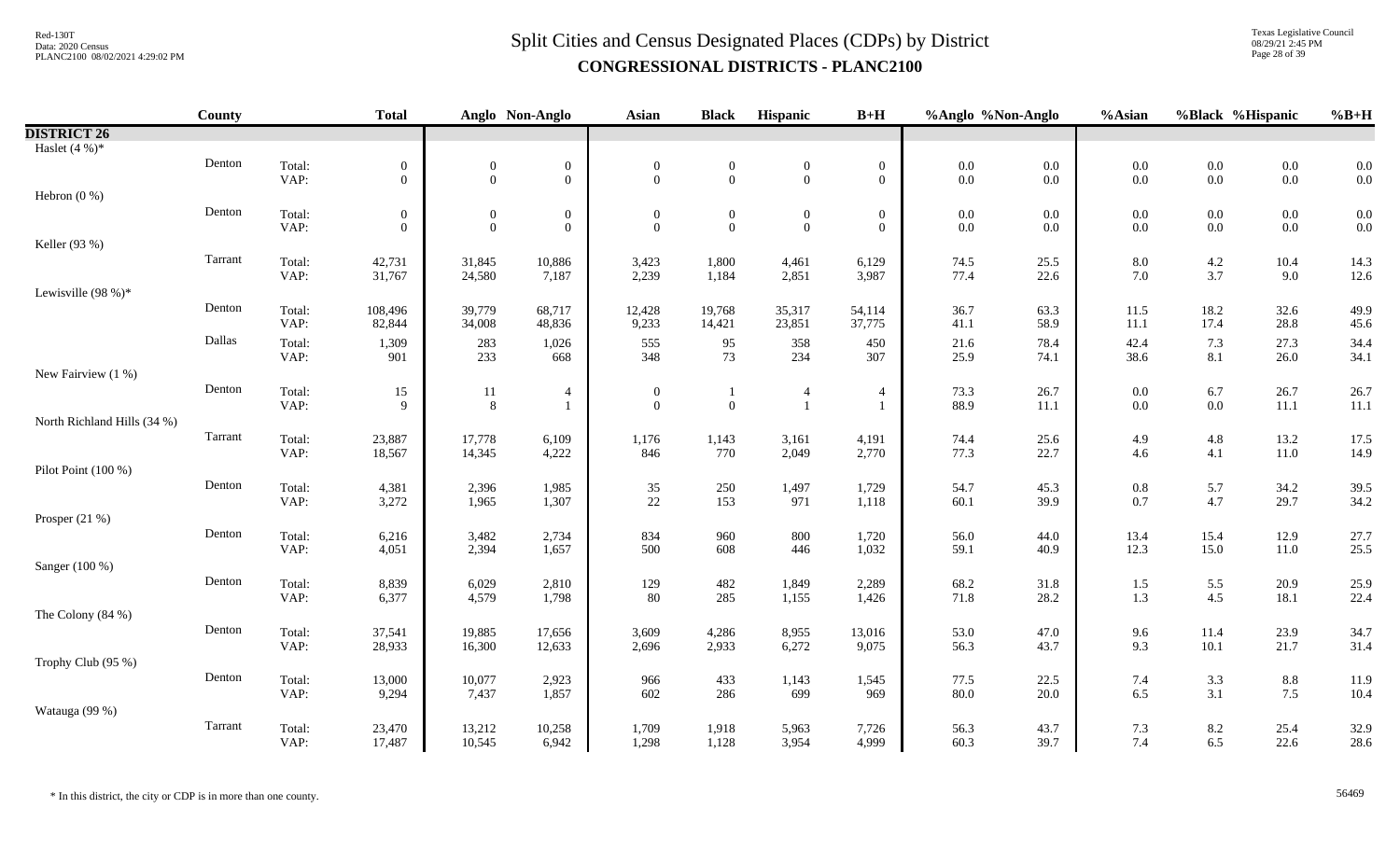Texas Legislative Council 08/29/21 2:45 PM Page 29 of 39

|                         | County       |                | <b>Total</b>                 |                                    | Anglo Non-Anglo                    | Asian                                | <b>Black</b>                     | Hispanic                         | $B+H$                        | %Anglo %Non-Anglo  |                    | %Asian         | %Black %Hispanic   |                    | $%B+H$       |
|-------------------------|--------------|----------------|------------------------------|------------------------------------|------------------------------------|--------------------------------------|----------------------------------|----------------------------------|------------------------------|--------------------|--------------------|----------------|--------------------|--------------------|--------------|
| <b>DISTRICT 26</b>      |              |                |                              |                                    |                                    |                                      |                                  |                                  |                              |                    |                    |                |                    |                    |              |
| Westlake $(100\%)$ *    |              |                |                              |                                    |                                    |                                      |                                  |                                  |                              |                    |                    |                |                    |                    |              |
|                         | Denton       | Total:         | $\mathfrak{Z}$               | $\overline{0}$                     | $\mathbf{3}$                       | $\mathbf{1}$                         | $\boldsymbol{0}$                 | -1                               |                              | $0.0\,$            | 100.0              | 33.3           | $0.0\,$            | 33.3               | 33.3         |
|                         |              | VAP:           | $\overline{2}$               | $\overline{0}$                     | $\overline{2}$                     | $\mathbf{0}$                         | $\overline{0}$                   | $\mathbf{1}$                     |                              | $0.0\,$            | 100.0              | 0.0            | $0.0\,$            | 50.0               | 50.0         |
|                         | Tarrant      | Total:         | 1,620                        | 1,134                              | 486                                | 291                                  | 67                               | 85                               | 141                          | $70.0\,$           | 30.0               | 18.0           | 4.1                | 5.2                | 8.7          |
|                         |              | VAP:           | 1,124                        | 846                                | 278                                | 160                                  | 33                               | 47                               | 77                           | 75.3               | 24.7               | 14.2           | 2.9                | 4.2                | 6.9          |
| <b>DISTRICT 27</b>      |              |                |                              |                                    |                                    |                                      |                                  |                                  |                              |                    |                    |                |                    |                    |              |
|                         |              |                |                              |                                    |                                    |                                      |                                  |                                  |                              |                    |                    |                |                    |                    |              |
|                         |              | Total:<br>VAP: | 739,697<br>562,326           | 285,352<br>237,695                 | 454,345<br>324,631                 | 17,860<br>13,056                     | 45,395<br>31,817                 | 385,306<br>271,911               | 424,239<br>301,178           | 38.6<br>42.3       | 61.4<br>57.7       | 2.4<br>2.3     | 6.1<br>5.7         | 52.1<br>48.4       | 57.4<br>53.6 |
| Austin $(0\%)$          |              |                |                              |                                    |                                    |                                      |                                  |                                  |                              |                    |                    |                |                    |                    |              |
|                         | Bastrop      | Total:         | $\boldsymbol{0}$             | $\boldsymbol{0}$                   | $\boldsymbol{0}$                   | $\boldsymbol{0}$                     | $\mathbf{0}$                     | $\boldsymbol{0}$                 | $\boldsymbol{0}$             | $0.0\,$            | 0.0                | $0.0\,$        | $0.0\,$            | $0.0\,$            | 0.0          |
|                         |              | VAP:           | $\theta$                     | $\mathbf{0}$                       | $\overline{0}$                     | $\mathbf{0}$                         | $\overline{0}$                   | $\overline{0}$                   | $\overline{0}$               | $0.0\,$            | $0.0\,$            | 0.0            | $0.0\,$            | $0.0\,$            | 0.0          |
| Bastrop (46 %)          |              |                |                              |                                    |                                    |                                      |                                  |                                  |                              |                    |                    |                |                    |                    |              |
|                         | Bastrop      | Total:         | 4,461                        | 2,626                              | 1,835                              | 203                                  | 413                              | 1,137                            | 1,527                        | 58.9               | 41.1               | 4.6            | 9.3                | 25.5               | 34.2         |
|                         |              | VAP:           | 3,319                        | 2,101                              | 1,218                              | 139                                  | 281                              | 727                              | 997                          | 63.3               | 36.7               | 4.2            | 8.5                | 21.9               | 30.0         |
| Corpus Christi (100 %)* |              |                |                              |                                    |                                    |                                      |                                  |                                  |                              |                    |                    |                |                    |                    |              |
|                         | San Patricio | Total:         | $\boldsymbol{0}$<br>$\theta$ | $\mathbf{0}$<br>$\mathbf{0}$       | $\overline{0}$                     | $\boldsymbol{0}$<br>$\boldsymbol{0}$ | $\boldsymbol{0}$<br>$\mathbf{0}$ | $\bf{0}$<br>$\overline{0}$       | $\boldsymbol{0}$<br>$\theta$ | $0.0\,$<br>$0.0\,$ | $0.0\,$<br>0.0     | 0.0            | $0.0\,$<br>$0.0\,$ | $0.0\,$            | 0.0<br>0.0   |
|                         | Nueces       | VAP:           |                              |                                    | $\overline{0}$                     |                                      |                                  |                                  |                              |                    |                    | $0.0\,$        |                    | $0.0\,$            |              |
|                         |              | Total:<br>VAP: | 317,863<br>243,246           | 96,019<br>80,368                   | 221,844<br>162,878                 | 10,268<br>7,624                      | 17,175<br>12,263                 | 192,990<br>140,303               | 207,097<br>151,256           | 30.2<br>33.0       | 69.8<br>67.0       | 3.2<br>3.1     | 5.4<br>5.0         | 60.7<br>57.7       | 65.2<br>62.2 |
|                         | Aransas      |                |                              |                                    |                                    |                                      |                                  |                                  |                              |                    |                    |                |                    |                    |              |
|                         |              | Total:<br>VAP: | $\boldsymbol{0}$<br>$\theta$ | $\boldsymbol{0}$<br>$\overline{0}$ | $\boldsymbol{0}$<br>$\overline{0}$ | $\boldsymbol{0}$<br>$\overline{0}$   | $\boldsymbol{0}$<br>$\theta$     | $\boldsymbol{0}$<br>$\mathbf{0}$ | $\boldsymbol{0}$<br>$\theta$ | $0.0\,$<br>$0.0\,$ | $0.0\,$<br>$0.0\,$ | $0.0\,$<br>0.0 | $0.0\,$<br>$0.0\,$ | $0.0\,$<br>$0.0\,$ | 0.0<br>0.0   |
| Lockhart (22 %)         |              |                |                              |                                    |                                    |                                      |                                  |                                  |                              |                    |                    |                |                    |                    |              |
|                         | Caldwell     | Total:         | 3,134                        | 1,387                              | 1,747                              | $26\,$                               | 406                              | 1,315                            | 1,697                        | 44.3               | 55.7               | $0.8\,$        | 13.0               | 42.0               | 54.1         |
|                         |              | VAP:           | 2,602                        | 1,256                              | 1,346                              | 16                                   | 328                              | 983                              | 1,303                        | 48.3               | 51.7               | 0.6            | 12.6               | 37.8               | 50.1         |
| Luling (98 %)           |              |                |                              |                                    |                                    |                                      |                                  |                                  |                              |                    |                    |                |                    |                    |              |
|                         | Caldwell     | Total:         | 5,464                        | 1,931                              | 3,533                              | 53                                   | 504                              | 2,964                            | 3,375                        | 35.3               | 64.7               | $1.0\,$        | 9.2                | 54.2               | 61.8         |
|                         |              | VAP:           | 4,002                        | 1,643                              | 2,359                              | 32                                   | 343                              | 1,926                            | 2,248                        | 41.1               | 58.9               | 0.8            | 8.6                | 48.1               | 56.2         |
| Mustang Ridge (48 %)*   |              |                |                              |                                    |                                    |                                      |                                  |                                  |                              |                    |                    |                |                    |                    |              |
|                         | Bastrop      | Total:         | $\mathbf{0}$                 | $\boldsymbol{0}$                   | $\bf{0}$                           | $\boldsymbol{0}$                     | $\boldsymbol{0}$                 | $\bf{0}$                         | $\boldsymbol{0}$             | $0.0\,$            | 0.0                | $0.0\,$        | $0.0\,$            | $0.0\,$            | 0.0          |
|                         |              | VAP:           | $\theta$                     | $\overline{0}$                     | $\overline{0}$                     | $\overline{0}$                       | $\overline{0}$                   | $\overline{0}$                   | $\overline{0}$               | $0.0\,$            | 0.0                | $0.0\,$        | $0.0\,$            | $0.0\,$            | 0.0          |
|                         | Caldwell     | Total:         | 449                          | $122\,$                            | 327                                | $\,8\,$                              | $\tau$                           | 307                              | 312                          | 27.2               | 72.8               | 1.8            | $1.6\,$            | 68.4               | 69.5         |
|                         |              | VAP:           | 333                          | 95                                 | 238                                | $7\overline{ }$                      | $\overline{\mathcal{A}}$         | 224                              | 228                          | 28.5               | 71.5               | 2.1            | 1.2                | 67.3               | 68.5         |
| Smithville (10 %)       |              |                |                              |                                    |                                    |                                      |                                  |                                  |                              |                    |                    |                |                    |                    |              |
|                         | Bastrop      | Total:         | 398                          | 286                                | 112                                | $\mathfrak{Z}$<br>$\boldsymbol{0}$   | 21                               | 85<br>50                         | 103                          | 71.9               | 28.1               | $0.8\,$        | 5.3                | 21.4               | 25.9         |
|                         |              | VAP:           | 287                          | 226                                | 61                                 |                                      | 14                               |                                  | 61                           | 78.7               | 21.3               | $0.0\,$        | 4.9                | 17.4               | 21.3         |
| Yoakum (65 %)           | Lavaca       |                |                              |                                    |                                    |                                      | 440                              |                                  |                              | 37.0               |                    |                |                    |                    |              |
|                         |              | Total:<br>VAP: | 3,845<br>2,780               | 1,421<br>1,226                     | 2,424<br>1,554                     | $25\,$<br>22                         | 278                              | 1,957<br>1,227                   | 2,333<br>1,485               | 44.1               | 63.0<br>55.9       | 0.7<br>0.8     | 11.4<br>$10.0\,$   | 50.9<br>44.1       | 60.7<br>53.4 |
|                         |              |                |                              |                                    |                                    |                                      |                                  |                                  |                              |                    |                    |                |                    |                    |              |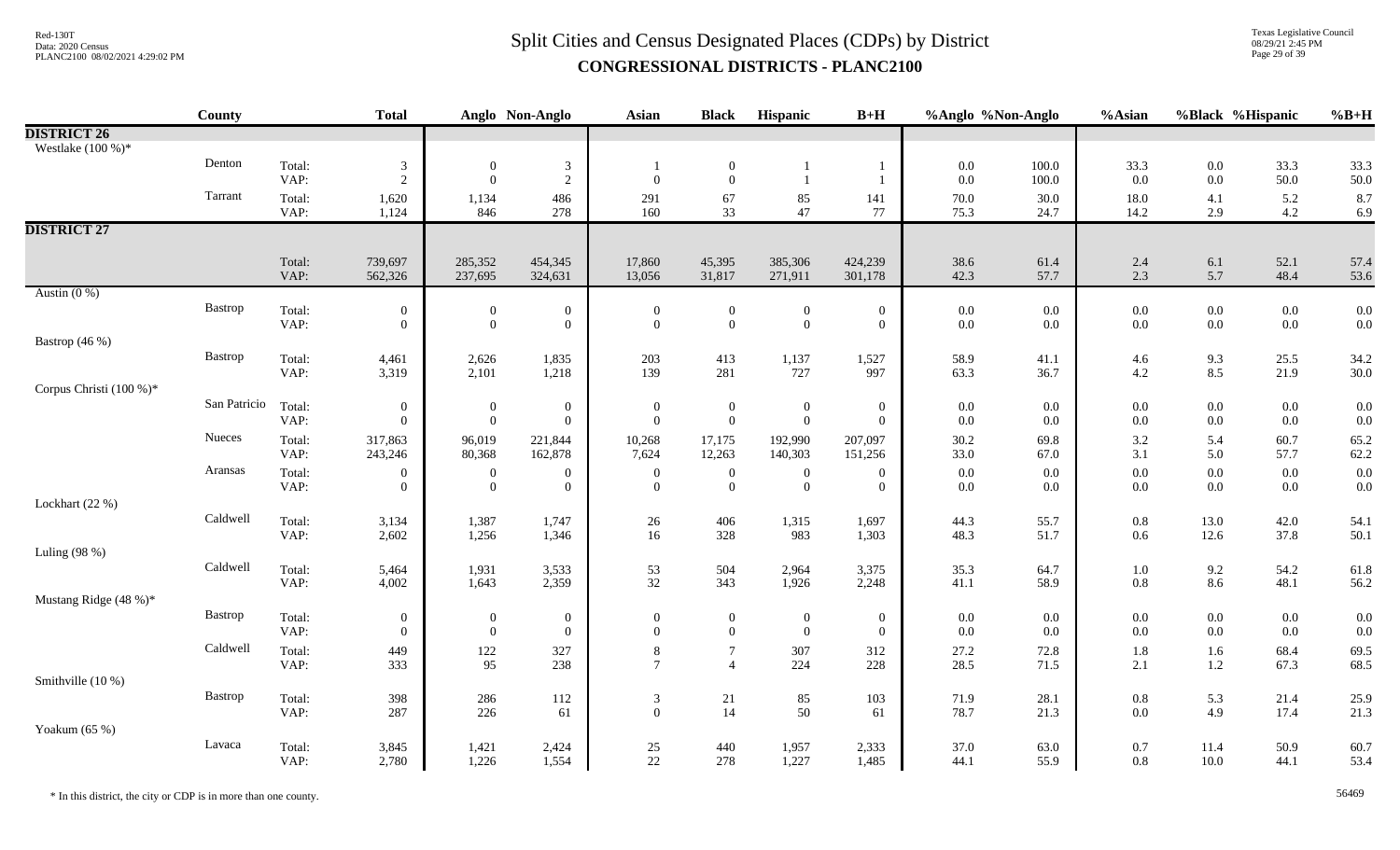Texas Legislative Council 08/29/21 2:45 PM Page 30 of 39

|                      | County   |                | <b>Total</b>                       |                                    | Anglo Non-Anglo                    | <b>Asian</b>                         | <b>Black</b>                       | Hispanic                           | $B+H$                          | %Anglo %Non-Anglo  |                    | %Asian             | %Black %Hispanic   |                    | $%B+H$       |
|----------------------|----------|----------------|------------------------------------|------------------------------------|------------------------------------|--------------------------------------|------------------------------------|------------------------------------|--------------------------------|--------------------|--------------------|--------------------|--------------------|--------------------|--------------|
| <b>DISTRICT 28</b>   |          |                |                                    |                                    |                                    |                                      |                                    |                                    |                                |                    |                    |                    |                    |                    |              |
|                      |          | Total:<br>VAP: | 781,276<br>559,578                 | 122,844<br>100,991                 | 658,432<br>458,587                 | 13,006<br>9,461                      | 44,857<br>31,410                   | 600,725<br>415,548                 | 639,439<br>444,061             | 15.7<br>18.0       | 84.3<br>82.0       | 1.7<br>1.7         | 5.7<br>5.6         | 76.9<br>74.3       | 81.8<br>79.4 |
| Cibolo $(0\%)$       |          |                |                                    |                                    |                                    |                                      |                                    |                                    |                                |                    |                    |                    |                    |                    |              |
|                      | Bexar    | Total:<br>VAP: | $\boldsymbol{0}$<br>$\overline{0}$ | $\overline{0}$<br>$\boldsymbol{0}$ | $\boldsymbol{0}$<br>$\overline{0}$ | $\boldsymbol{0}$<br>$\boldsymbol{0}$ | $\boldsymbol{0}$<br>$\mathbf{0}$   | $\boldsymbol{0}$<br>$\mathbf{0}$   | $\mathbf{0}$<br>$\overline{0}$ | $0.0\,$<br>$0.0\,$ | $0.0\,$<br>0.0     | $0.0\,$<br>$0.0\,$ | $0.0\,$<br>$0.0\,$ | $0.0\,$<br>$0.0\,$ | 0.0<br>0.0   |
| Doffing (CDP) (78 %) |          |                |                                    |                                    |                                    |                                      |                                    |                                    |                                |                    |                    |                    |                    |                    |              |
|                      | Hidalgo  | Total:<br>VAP: | 4,383<br>2,891                     | 36<br>29                           | 4,347<br>2,862                     | $\overline{c}$<br>$\overline{2}$     | 18<br>12                           | 4,322<br>2,846                     | 4,330<br>2,853                 | $0.8\,$<br>$1.0\,$ | 99.2<br>99.0       | $0.0\,$<br>0.1     | $0.4\,$<br>0.4     | 98.6<br>98.4       | 98.8<br>98.7 |
| Kirby $(1\%)$        |          |                |                                    |                                    |                                    |                                      |                                    |                                    |                                |                    |                    |                    |                    |                    |              |
|                      | Bexar    | Total:<br>VAP: | 106<br>86                          | $31\,$<br>30                       | 75<br>56                           | $\tau$<br>$\tau$                     | $\frac{21}{14}$                    | $48\,$<br>32                       | 65<br>46                       | 29.2<br>34.9       | 70.8<br>65.1       | 6.6<br>8.1         | 19.8<br>16.3       | 45.3<br>37.2       | 61.3<br>53.5 |
| Live Oak (100 %)     |          |                |                                    |                                    |                                    |                                      |                                    |                                    |                                |                    |                    |                    |                    |                    |              |
|                      | Bexar    | Total:<br>VAP: | 15,773<br>12,412                   | 5,696<br>4,886                     | 10,077<br>7,526                    | 1,012<br>747                         | 2,619<br>1,960                     | 6,464<br>4,679                     | 8,790<br>6,484                 | 36.1<br>39.4       | 63.9<br>60.6       | 6.4<br>6.0         | 16.6<br>15.8       | $41.0\,$<br>37.7   | 55.7<br>52.2 |
| Lytle (72 %)         |          |                |                                    |                                    |                                    |                                      |                                    |                                    |                                |                    |                    |                    |                    |                    |              |
|                      | Atascosa | Total:<br>VAP: | 2,101<br>1,572                     | 566<br>476                         | 1,535<br>1,096                     | 26<br>18                             | 33<br>18                           | 1,472<br>1,056                     | 1,488<br>1,066                 | 26.9<br>30.3       | 73.1<br>69.7       | $1.2\,$<br>$1.1\,$ | 1.6<br>$1.1\,$     | 70.1<br>67.2       | 70.8<br>67.8 |
| McAllen (0 %)        |          |                |                                    |                                    |                                    |                                      |                                    |                                    |                                |                    |                    |                    |                    |                    |              |
|                      | Hidalgo  | Total:<br>VAP: | $\overline{0}$<br>$\overline{0}$   | $\boldsymbol{0}$<br>$\overline{0}$ | $\boldsymbol{0}$<br>$\mathbf{0}$   | $\boldsymbol{0}$<br>$\overline{0}$   | $\boldsymbol{0}$<br>$\overline{0}$ | $\boldsymbol{0}$<br>$\overline{0}$ | $\mathbf{0}$<br>$\overline{0}$ | $0.0\,$<br>$0.0\,$ | $0.0\,$<br>$0.0\,$ | $0.0\,$<br>$0.0\,$ | $0.0\,$<br>$0.0\,$ | $0.0\,$<br>$0.0\,$ | 0.0<br>0.0   |
| Mission $(82%)$      |          |                |                                    |                                    |                                    |                                      |                                    |                                    |                                |                    |                    |                    |                    |                    |              |
|                      | Hidalgo  | Total:<br>VAP: | 70,052<br>50,400                   | 6,402<br>5,675                     | 63,650<br>44,725                   | 1,017<br>758                         | 625<br>372                         | 62,058<br>43,553                   | 62,377<br>43,790               | 9.1<br>11.3        | 90.9<br>88.7       | $1.5$<br>$1.5$     | $0.9\,$<br>$0.7\,$ | 88.6<br>86.4       | 89.0<br>86.9 |
| Palmhurst (95 %)     |          |                |                                    |                                    |                                    |                                      |                                    |                                    |                                |                    |                    |                    |                    |                    |              |
|                      | Hidalgo  | Total:<br>VAP: | 2,477<br>1,894                     | 389<br>329                         | 2,088<br>1,565                     | 53<br>45                             | 21<br>11                           | 2,026<br>1,513                     | 2,040<br>1,522                 | 15.7<br>17.4       | 84.3<br>82.6       | 2.1<br>2.4         | $0.8\,$<br>0.6     | 81.8<br>79.9       | 82.4<br>80.4 |
| San Antonio (2 %)    |          |                |                                    |                                    |                                    |                                      |                                    |                                    |                                |                    |                    |                    |                    |                    |              |
|                      | Bexar    | Total:<br>VAP: | 30,388<br>22,749                   | 7,026<br>5,868                     | 23,362<br>16,881                   | 1,564<br>1,203                       | 7,494<br>5,411                     | 14,608<br>10,257                   | 21,432<br>15,349               | 23.1<br>25.8       | 76.9<br>74.2       | 5.1<br>5.3         | 24.7<br>23.8       | 48.1<br>45.1       | 70.5<br>67.5 |
| Schertz (14 %)       |          |                |                                    |                                    |                                    |                                      |                                    |                                    |                                |                    |                    |                    |                    |                    |              |
|                      | Bexar    | Total:<br>VAP: | 5,757<br>4,181                     | 1,971<br>1,514                     | 3,786<br>2,667                     | 324<br>229                           | 1,805<br>1,348                     | 1,715<br>1,087                     | 3,355<br>2,354                 | 34.2<br>36.2       | 65.8<br>63.8       | 5.6<br>5.5         | 31.4<br>32.2       | 29.8<br>26.0       | 58.3<br>56.3 |
| Selma (26 %)         |          |                |                                    |                                    |                                    |                                      |                                    |                                    |                                |                    |                    |                    |                    |                    |              |
|                      | Bexar    | Total:<br>VAP: | 2,896<br>2,197                     | 1,166<br>967                       | 1,730<br>1,230                     | 179<br>127                           | 331<br>219                         | 1,246<br>890                       | 1,508<br>1,077                 | 40.3<br>44.0       | 59.7<br>56.0       | 6.2<br>5.8         | 11.4<br>$10.0\,$   | 43.0<br>40.5       | 52.1<br>49.0 |
| Windcrest (100 %)    |          |                |                                    |                                    |                                    |                                      |                                    |                                    |                                |                    |                    |                    |                    |                    |              |
|                      | Bexar    | Total:<br>VAP: | 5,858<br>4,927                     | 2,677<br>2,450                     | 3,181<br>2,477                     | 321<br>267                           | 822<br>635                         | 2,035<br>1,521                     | 2,772<br>2,116                 | 45.7<br>49.7       | 54.3<br>50.3       | 5.5<br>5.4         | 14.0<br>12.9       | 34.7<br>30.9       | 47.3<br>42.9 |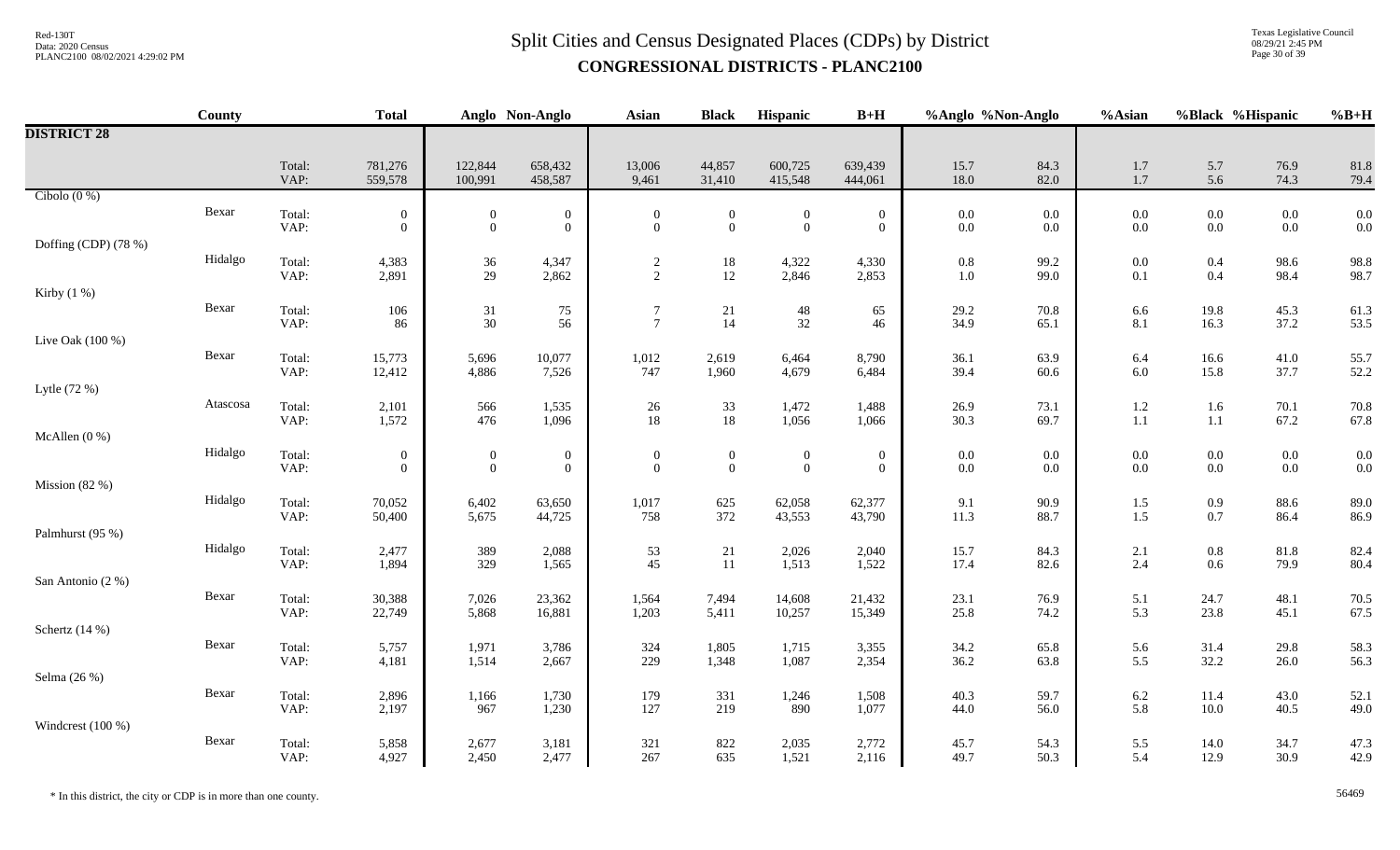Texas Legislative Council 08/29/21 2:45 PM Page 31 of 39

|                          | County |                | <b>Total</b>                   |                                      | Anglo Non-Anglo              | Asian                              | <b>Black</b>                     | Hispanic                             | $B+H$                              | %Anglo %Non-Anglo  |                    | %Asian                                    | %Black %Hispanic   |                    | $%B+H$       |
|--------------------------|--------|----------------|--------------------------------|--------------------------------------|------------------------------|------------------------------------|----------------------------------|--------------------------------------|------------------------------------|--------------------|--------------------|-------------------------------------------|--------------------|--------------------|--------------|
| <b>DISTRICT 29</b>       |        |                |                                |                                      |                              |                                    |                                  |                                      |                                    |                    |                    |                                           |                    |                    |              |
|                          |        | Total:<br>VAP: | 717,255<br>512,721             | 63,547<br>54,059                     | 653,708<br>458,662           | 16,912<br>13,042                   | 91,546<br>64,570                 | 547,760<br>381,075                   | 632,502<br>442,179                 | $8.9\,$<br>10.5    | 91.1<br>89.5       | 2.4<br>2.5                                | 12.8<br>12.6       | 76.4<br>74.3       | 88.2<br>86.2 |
| Aldine (CDP) (99 %)      |        |                |                                |                                      |                              |                                    |                                  |                                      |                                    |                    |                    |                                           |                    |                    |              |
|                          | Harris | Total:<br>VAP: | 15,855<br>10,896               | 1,277<br>1,081                       | 14,578<br>9,815              | 248<br>217                         | 456<br>329                       | 13,865<br>9,257                      | 14,243<br>9,539                    | 8.1<br>9.9         | 91.9<br>90.1       | 1.6<br>$2.0\,$                            | $2.9\,$<br>3.0     | 87.4<br>85.0       | 89.8<br>87.5 |
| Atascocita (CDP) (0 %)   |        |                |                                |                                      |                              |                                    |                                  |                                      |                                    |                    |                    |                                           |                    |                    |              |
|                          | Harris | Total:<br>VAP: | $\mathbf{0}$<br>$\overline{0}$ | $\boldsymbol{0}$<br>$\boldsymbol{0}$ | $\mathbf{0}$<br>$\mathbf{0}$ | $\boldsymbol{0}$<br>$\mathbf{0}$   | $\boldsymbol{0}$<br>$\mathbf{0}$ | $\boldsymbol{0}$<br>$\boldsymbol{0}$ | $\boldsymbol{0}$<br>$\overline{0}$ | $0.0\,$<br>$0.0\,$ | $0.0\,$<br>$0.0\,$ | $0.0\,$<br>0.0                            | $0.0\,$<br>$0.0\,$ | $0.0\,$<br>$0.0\,$ | 0.0<br>0.0   |
| Channelview (CDP) (36 %) |        |                |                                |                                      |                              |                                    |                                  |                                      |                                    |                    |                    |                                           |                    |                    |              |
|                          | Harris | Total:<br>VAP: | 16,566<br>11,588               | 1,263<br>1,055                       | 15,303<br>10,533             | 426<br>350                         | 4,218<br>2,974                   | 10,795<br>7,270                      | 14,782<br>10,119                   | 7.6<br>9.1         | 92.4<br>90.9       | $2.6\,$<br>3.0                            | 25.5<br>25.7       | 65.2<br>62.7       | 89.2<br>87.3 |
| Cloverleaf (CDP) (100 %) |        |                |                                |                                      |                              |                                    |                                  |                                      |                                    |                    |                    |                                           |                    |                    |              |
|                          | Harris | Total:<br>VAP: | 24,100<br>16,728               | 2,829<br>2,418                       | 21,271<br>14,310             | 312<br>243                         | 2,455<br>1,899                   | 18,604<br>12,172                     | 20,857<br>13,975                   | 11.7<br>14.5       | 88.3<br>85.5       | 1.3<br>1.5                                | $10.2\,$<br>11.4   | 77.2<br>72.8       | 86.5<br>83.5 |
| Deer Park (0 %)          |        |                |                                |                                      |                              |                                    |                                  |                                      |                                    |                    |                    |                                           |                    |                    |              |
|                          | Harris | Total:<br>VAP: | $\mathbf{0}$<br>$\theta$       | $\boldsymbol{0}$<br>$\overline{0}$   | $\bf{0}$<br>$\overline{0}$   | $\boldsymbol{0}$<br>$\overline{0}$ | $\overline{0}$<br>$\mathbf{0}$   | $\boldsymbol{0}$<br>$\mathbf{0}$     | $\overline{0}$<br>$\overline{0}$   | $0.0\,$<br>$0.0\,$ | $0.0\,$<br>0.0     | $0.0\,$<br>$0.0\,$                        | $0.0\,$<br>$0.0\,$ | $0.0\,$<br>$0.0\,$ | 0.0<br>0.0   |
| Galena Park (100 %)      |        |                |                                |                                      |                              |                                    |                                  |                                      |                                    |                    |                    |                                           |                    |                    |              |
|                          | Harris | Total:<br>VAP: | 10,740<br>7,559                | 856<br>731                           | 9,884<br>6,828               | $\frac{33}{17}$                    | 683<br>512                       | 9,137<br>6,256                       | 9,778<br>6,752                     | $8.0\,$<br>9.7     | 92.0<br>90.3       | $\begin{array}{c} 0.3 \\ 0.2 \end{array}$ | 6.4<br>6.8         | 85.1<br>82.8       | 91.0<br>89.3 |
| Houston $(16\%)$         |        |                |                                |                                      |                              |                                    |                                  |                                      |                                    |                    |                    |                                           |                    |                    |              |
|                          | Harris | Total:<br>VAP: | 378,084<br>276,440             | 28,460<br>24,825                     | 349,624<br>251,615           | 11,029<br>8,572                    | 42,100<br>30,303                 | 298,350<br>213,175                   | 336,626<br>241,426                 | 7.5<br>9.0         | 92.5<br>91.0       | 2.9<br>3.1                                | 11.1<br>11.0       | 78.9<br>77.1       | 89.0<br>87.3 |
| Jacinto City (75 %)      |        |                |                                |                                      |                              |                                    |                                  |                                      |                                    |                    |                    |                                           |                    |                    |              |
|                          | Harris | Total:<br>VAP: | 7,172<br>5,256                 | 648<br>562                           | 6,524<br>4,694               | $40\,$<br>37                       | 146<br>111                       | 6,349<br>4,540                       | 6,439<br>4,617                     | 9.0<br>10.7        | 91.0<br>89.3       | $\begin{array}{c} 0.6 \\ 0.7 \end{array}$ | $2.0\,$<br>2.1     | 88.5<br>86.4       | 89.8<br>87.8 |
| Pasadena (63 %)          |        |                |                                |                                      |                              |                                    |                                  |                                      |                                    |                    |                    |                                           |                    |                    |              |
|                          | Harris | Total:<br>VAP: | 95,953<br>67,701               | 13,571<br>11,514                     | 82,382<br>56,187             | 805<br>576                         | 4,115<br>2,530                   | 77,417<br>52,762                     | 80,874<br>55,008                   | 14.1<br>17.0       | 85.9<br>83.0       | $0.8\,$<br>0.9                            | 4.3<br>3.7         | 80.7<br>77.9       | 84.3<br>81.3 |
| South Houston (100 %)    |        |                |                                |                                      |                              |                                    |                                  |                                      |                                    |                    |                    |                                           |                    |                    |              |
|                          | Harris | Total:<br>VAP: | 16,153<br>11,463               | 1,128<br>989                         | 15,025<br>10,474             | 148<br>113                         | 440<br>258                       | 14,451<br>10,085                     | 14,805<br>10,306                   | 7.0<br>8.6         | 93.0<br>91.4       | 0.9<br>$1.0\,$                            | 2.7<br>2.3         | 89.5<br>88.0       | 91.7<br>89.9 |
| <b>DISTRICT 30</b>       |        |                |                                |                                      |                              |                                    |                                  |                                      |                                    |                    |                    |                                           |                    |                    |              |
|                          |        | Total:<br>VAP: | 782,976<br>581,745             | 112,103<br>100,978                   | 670,873<br>480,767           | 20,457<br>16,510                   | 331,970<br>248,690               | 318,581<br>212,988                   | 643,025<br>458,049                 | 14.3<br>17.4       | 85.7<br>82.6       | $2.6\,$<br>2.8                            | 42.4<br>42.7       | 40.7<br>36.6       | 82.1<br>78.7 |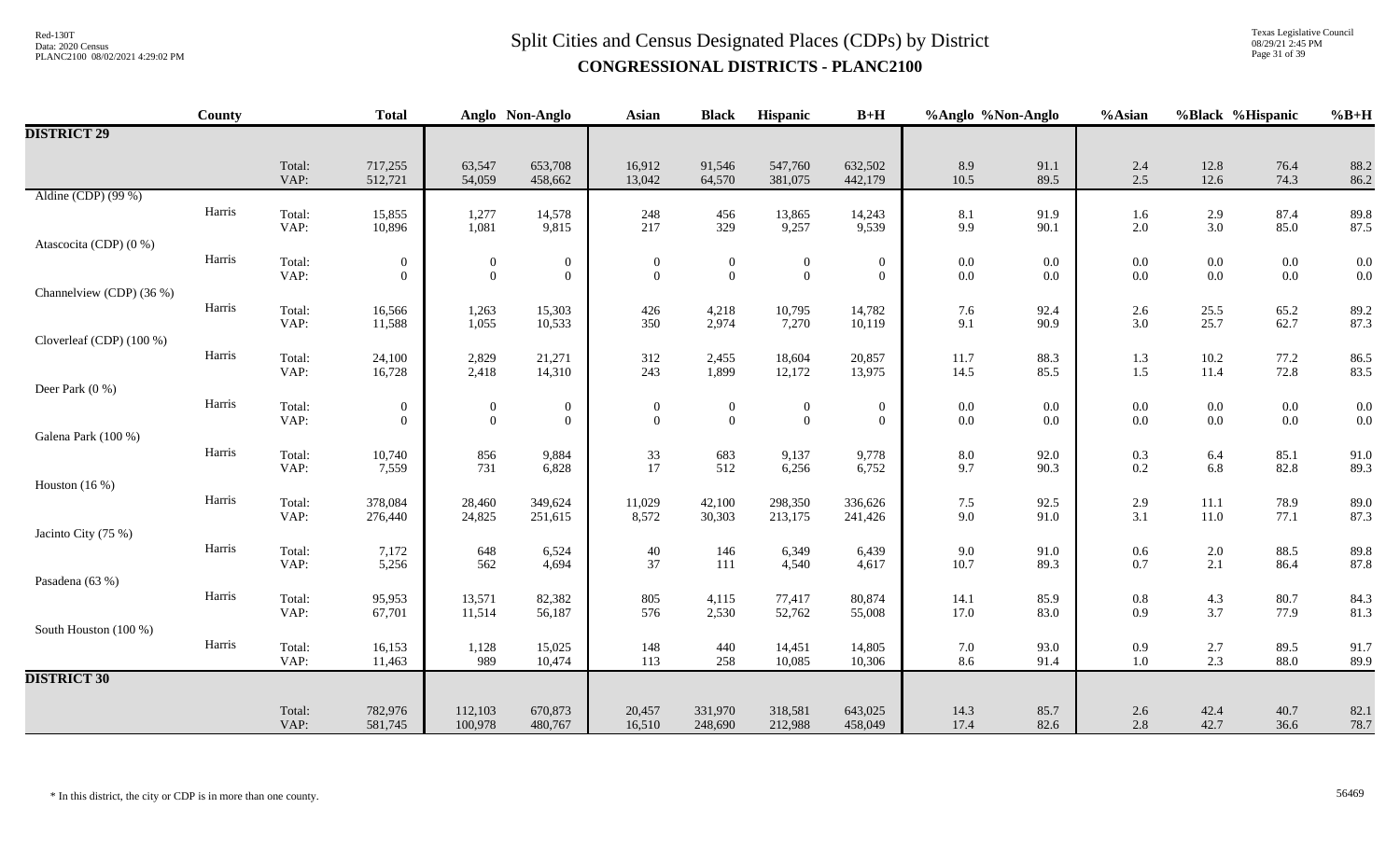Texas Legislative Council 08/29/21 2:45 PM Page 32 of 39

|                      | County     |                | <b>Total</b>                       |                     | Anglo Non-Anglo                  | <b>Asian</b>                     | <b>Black</b>                       | Hispanic                         | $B+H$                            | %Anglo %Non-Anglo  |                | %Asian     |                    | %Black %Hispanic                          | $%B+H$                                    |
|----------------------|------------|----------------|------------------------------------|---------------------|----------------------------------|----------------------------------|------------------------------------|----------------------------------|----------------------------------|--------------------|----------------|------------|--------------------|-------------------------------------------|-------------------------------------------|
| <b>DISTRICT 30</b>   |            |                |                                    |                     |                                  |                                  |                                    |                                  |                                  |                    |                |            |                    |                                           |                                           |
| Balch Springs (0 %)  |            |                |                                    |                     |                                  |                                  |                                    |                                  |                                  |                    |                |            |                    |                                           |                                           |
|                      | Dallas     | Total:         | 85                                 | $\overline{7}$      | 78                               |                                  | 11                                 | 67                               | 76                               | 8.2                | 91.8           | 1.2        | 12.9               | 78.8                                      | 89.4                                      |
|                      |            | VAP:           | 49                                 | $\overline{7}$      | 42                               |                                  | $\overline{5}$                     | 38                               | 41                               | 14.3               | 85.7           | 2.0        | 10.2               | 77.6                                      | 83.7                                      |
| Cedar Hill (99 %)    |            |                |                                    |                     |                                  |                                  |                                    |                                  |                                  |                    |                |            |                    |                                           |                                           |
|                      | Dallas     | Total:<br>VAP: | 48,519<br>35,907                   | 8,405<br>7,308      | 40,114<br>28,599                 | 1,297<br>1,004                   | 27,127<br>19,641                   | 11,793<br>7,833                  | 38,277<br>27,166                 | 17.3               | 82.7<br>79.6   | 2.7<br>2.8 | 55.9<br>54.7       | 24.3<br>21.8                              | 78.9<br>75.7                              |
| Dallas (39 %)        |            |                |                                    |                     |                                  |                                  |                                    |                                  |                                  | 20.4               |                |            |                    |                                           |                                           |
|                      | Dallas     | Total:         | 502,923                            | 67,912              | 435,011                          | 11,436                           | 195,271                            | 228,270                          | 419,180                          | 13.5               | 86.5           | 2.3        | 38.8               | 45.4                                      | 83.3                                      |
|                      |            | VAP:           | 374,403                            | 62,165              | 312,238                          | 9,678                            | 148,057                            | 153,076                          | 298,902                          | 16.6               | 83.4           | 2.6        | 39.5               | 40.9                                      | 79.8                                      |
| Ferris $(0\%)$       |            |                |                                    |                     |                                  |                                  |                                    |                                  |                                  |                    |                |            |                    |                                           |                                           |
|                      | Dallas     | Total:         |                                    | $\overline{0}$      |                                  | $\boldsymbol{0}$                 |                                    | $\boldsymbol{0}$                 | -1                               | $0.0\,$            | 100.0          | 0.0        | 100.0              | $0.0\,$                                   | 100.0                                     |
|                      |            | VAP:           |                                    | $\overline{0}$      | $\mathbf{1}$                     | $\mathbf{0}$                     |                                    | $\mathbf{0}$                     | $\mathbf{1}$                     | $0.0\,$            | 100.0          | 0.0        | 100.0              | $0.0\,$                                   | 100.0                                     |
| Glenn Heights (71 %) |            |                |                                    |                     |                                  |                                  |                                    |                                  |                                  |                    |                |            |                    |                                           |                                           |
|                      | Dallas     | Total:         | 11,216                             | 1,344               | 9,872                            | 97                               | 6,656                              | 3,147                            | 9,682                            | 12.0               | 88.0           | 0.9        | 59.3               | 28.1                                      | 86.3                                      |
|                      |            | VAP:           | 7,864                              | 1,099               | 6,765                            | 72                               | 4,668                              | 1,989                            | 6,614                            | 14.0               | 86.0           | 0.9        | 59.4               | 25.3                                      | 84.1                                      |
| Grand Prairie (32 %) |            |                |                                    |                     |                                  |                                  |                                    |                                  |                                  |                    |                |            |                    |                                           |                                           |
|                      | Dallas     | Total:         | 63,609                             | 13,734              | 49,875                           | 5,662                            | 14,593                             | 29,351                           | 43,225                           | 21.6               | 78.4           | 8.9        | 22.9               | 46.1                                      | 68.0                                      |
|                      |            | VAP:           | 46,962                             | 11,815              | 35,147                           | 4,243                            | 10,382                             | 19,977                           | 30,046                           | 25.2               | 74.8           | 9.0        | 22.1               | 42.5                                      | 64.0                                      |
| Mesquite $(0 %)$     | Dallas     |                |                                    |                     |                                  |                                  |                                    |                                  |                                  |                    |                |            |                    |                                           |                                           |
|                      |            | Total:<br>VAP: | $\boldsymbol{0}$<br>$\overline{0}$ | 0<br>$\overline{0}$ | $\boldsymbol{0}$<br>$\mathbf{0}$ | $\boldsymbol{0}$<br>$\mathbf{0}$ | $\boldsymbol{0}$<br>$\overline{0}$ | $\boldsymbol{0}$<br>$\mathbf{0}$ | $\overline{0}$<br>$\overline{0}$ | $0.0\,$<br>$0.0\,$ | 0.0<br>$0.0\,$ | 0.0<br>0.0 | $0.0\,$<br>$0.0\,$ | $\begin{array}{c} 0.0 \\ 0.0 \end{array}$ | $\begin{array}{c} 0.0 \\ 0.0 \end{array}$ |
| Ovilla (7 %)         |            |                |                                    |                     |                                  |                                  |                                    |                                  |                                  |                    |                |            |                    |                                           |                                           |
|                      | Dallas     | Total:         | 299                                | 124                 | 175                              | 5                                | $70\,$                             | 97                               | 161                              | 41.5               | 58.5           | 1.7        | 23.4               | 32.4                                      | 53.8                                      |
|                      |            | VAP:           | 244                                | 117                 | 127                              | 2                                | 53                                 | 62                               | 114                              | 48.0               | 52.0           | $0.8\,$    | 21.7               | 25.4                                      | 46.7                                      |
| Seagoville (1 %)     |            |                |                                    |                     |                                  |                                  |                                    |                                  |                                  |                    |                |            |                    |                                           |                                           |
|                      | Dallas     | Total:         | 151                                | $\sqrt{2}$          | 149                              | $\mathfrak{Z}$                   | 57                                 | 84                               | 141                              | 1.3                | 98.7           | 2.0        | 37.7               | 55.6                                      | 93.4                                      |
|                      |            | VAP:           | 105                                | $\overline{0}$      | 105                              | 3                                | 48                                 | 50                               | 98                               | $0.0\,$            | 100.0          | 2.9        | 45.7               | 47.6                                      | 93.3                                      |
| Wilmer (100 %)       |            |                |                                    |                     |                                  |                                  |                                    |                                  |                                  |                    |                |            |                    |                                           |                                           |
|                      | Dallas     | Total:         | 4,974                              | 765                 | 4,209                            | $\frac{24}{16}$                  | 1,476                              | 2,691                            | 4,119                            | 15.4               | 84.6           | $0.5\,$    | 29.7               | 54.1                                      | 82.8                                      |
|                      |            | VAP:           | 3,492                              | 669                 | 2,823                            |                                  | 1,079                              | 1,687                            | 2,751                            | 19.2               | 80.8           | 0.5        | 30.9               | 48.3                                      | 78.8                                      |
| <b>DISTRICT 31</b>   |            |                |                                    |                     |                                  |                                  |                                    |                                  |                                  |                    |                |            |                    |                                           |                                           |
|                      |            | Total:         | 933,772                            | 483,107             | 450,665                          | 80,139                           | 130,533                            | 228,349                          | 346,532                          | 51.7               | 48.3           | 8.6        | 14.0               | 24.5                                      | 37.1                                      |
|                      |            | VAP:           | 694,856                            | 386,003             | 308,853                          | 54,424                           | 88,710                             | 152,101                          | 235,094                          | 55.6               | 44.4           | 7.8        | 12.8               | 21.9                                      | 33.8                                      |
| Austin $(6\%)$       |            |                |                                    |                     |                                  |                                  |                                    |                                  |                                  |                    |                |            |                    |                                           |                                           |
|                      | Williamson | Total:         | 60,280                             | 27,914              | 32,366                           | 15,134                           | 5,014                              | 11,445                           | 15,959                           | 46.3               | 53.7           | 25.1       | 8.3                | 19.0                                      | 26.5                                      |
|                      |            | VAP:           | 46,226                             | 23,236              | 22,990                           | 10,400                           | 3,637                              | 8,212                            | 11,572                           | 50.3               | 49.7           | 22.5       | 7.9                | 17.8                                      | 25.0                                      |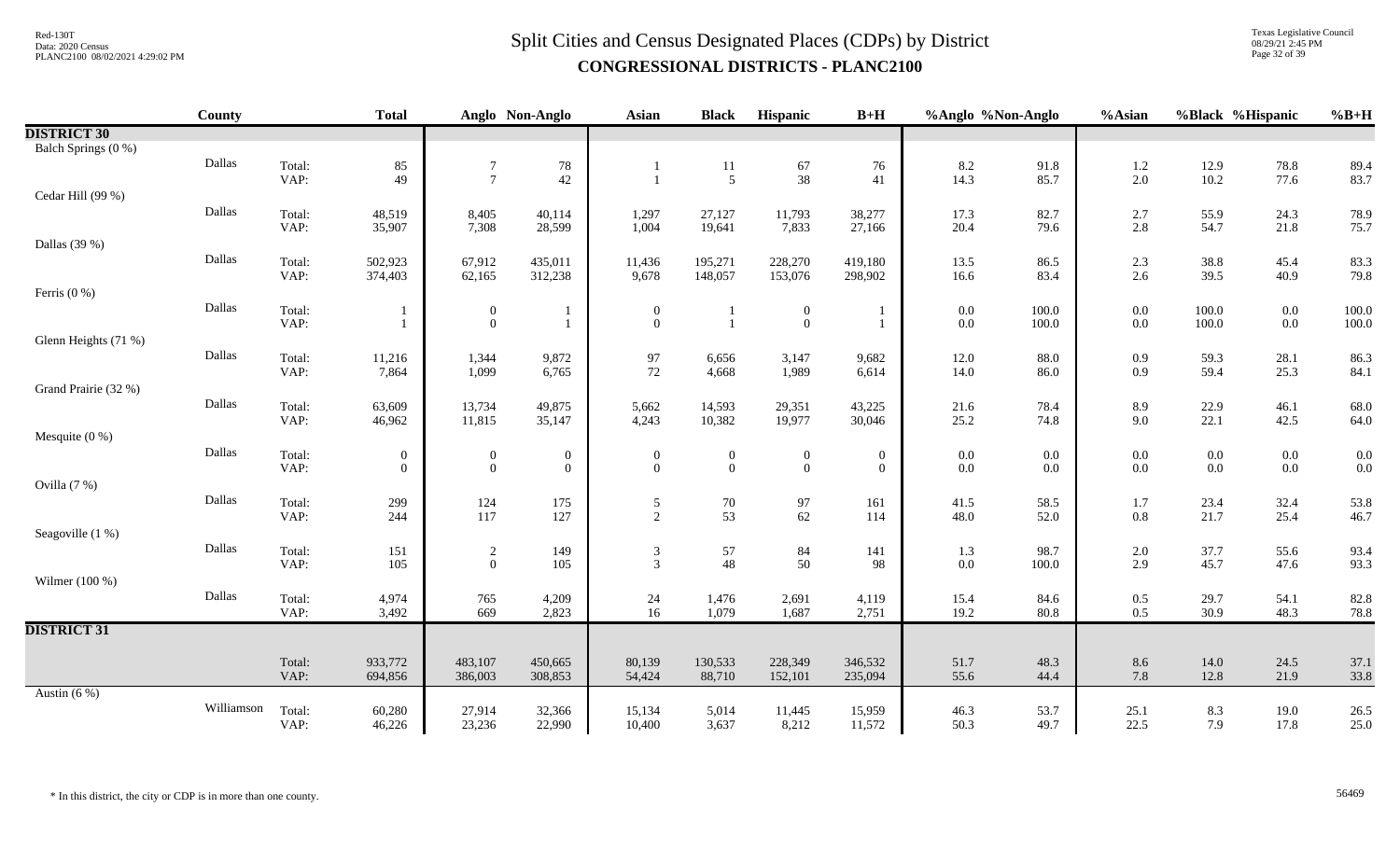# $Split$  Cities and Census Designated Places (CDPs) by District Data: 2020 Census **CONGRESSIONAL DISTRICTS - PLANC2100**

Texas Legislative Council 08/29/21 2:45 PM Page 33 of 39

|                        | <b>County</b> |                | <b>Total</b>     |                                  | Anglo Non-Anglo                      | <b>Asian</b>                     | <b>Black</b>                     | Hispanic                         | $B+H$            | %Anglo %Non-Anglo |                | %Asian                                     | %Black %Hispanic   |               | $%B+H$        |
|------------------------|---------------|----------------|------------------|----------------------------------|--------------------------------------|----------------------------------|----------------------------------|----------------------------------|------------------|-------------------|----------------|--------------------------------------------|--------------------|---------------|---------------|
| <b>DISTRICT 31</b>     |               |                |                  |                                  |                                      |                                  |                                  |                                  |                  |                   |                |                                            |                    |               |               |
| Cedar Park (90 %)      |               |                |                  |                                  |                                      |                                  |                                  |                                  |                  |                   |                |                                            |                    |               |               |
|                        | Williamson    | Total:         | 70,101           | 39,483                           | 30,618                               | 11,530                           | 4,341                            | 13,474                           | 17,363           | 56.3              | 43.7           | 16.4                                       | 6.2                | 19.2          | 24.8          |
|                        |               | VAP:           | 51,059           | 30,620                           | 20,439                               | 7,506                            | 2,871                            | 8,972                            | 11,638           | 60.0              | 40.0           | 14.7                                       | 5.6                | 17.6          | 22.8          |
| Copperas Cove (0 %)    |               |                |                  |                                  |                                      |                                  |                                  |                                  |                  |                   |                |                                            |                    |               |               |
|                        | Bell          | Total:<br>VAP: | $\boldsymbol{0}$ | $\boldsymbol{0}$                 | $\boldsymbol{0}$<br>$\boldsymbol{0}$ | $\boldsymbol{0}$<br>$\mathbf{0}$ | $\boldsymbol{0}$<br>$\mathbf{0}$ | $\boldsymbol{0}$<br>$\mathbf{0}$ | $\boldsymbol{0}$ | $0.0\,$           | $0.0\,$        | 0.0                                        | $0.0\,$            | $0.0\,$       | 0.0           |
| Fort Hood (CDP) (35 %) |               |                | $\overline{0}$   | $\overline{0}$                   |                                      |                                  |                                  |                                  | $\overline{0}$   | $0.0\,$           | $0.0\,$        | 0.0                                        | $0.0\,$            | $0.0\,$       | 0.0           |
|                        | Bell          | Total:         | 9,944            | 4,993                            | 4,951                                | 535                              | 1,815                            | 2,421                            |                  | 50.2              | 49.8           |                                            | 18.3               | 24.3          | 40.6          |
|                        |               | VAP:           | 8,008            | 4,153                            | 3,855                                | 435                              | 1,355                            | 1,881                            | 4,041<br>3,123   | 51.9              | 48.1           | 5.4<br>5.4                                 | 16.9               | 23.5          | 39.0          |
| Killeen (72 %)         |               |                |                  |                                  |                                      |                                  |                                  |                                  |                  |                   |                |                                            |                    |               |               |
|                        | Bell          | Total:         | 110,231          | 28,168                           | 82,063                               | 6,961                            | 46,173                           | 29,934                           | 72,090           | 25.6              | 74.4           | 6.3                                        | 41.9               | 27.2          | 65.4          |
|                        |               | VAP:           | 79,986           | 23,140                           | 56,846                               | 5,118                            | 31,219                           | 19,827                           | 49,118           | 28.9              | 71.1           | 6.4                                        | 39.0               | 24.8          | 61.4          |
| Leander $(85\%)$       |               |                |                  |                                  |                                      |                                  |                                  |                                  |                  |                   |                |                                            |                    |               |               |
|                        | Williamson    | Total:         | 50,043           | 28,586                           | 21,457                               | 5,182                            | 3,477                            | 11,878                           | 14,938           | 57.1              | 42.9           | 10.4                                       | 6.9                | 23.7          | 29.9          |
|                        |               | VAP:           | 35,515           | 21,478                           | 14,037                               | 3,314                            | 2,221                            | 7,603                            | 9,634            | 60.5              | 39.5           | 9.3                                        | 6.3                | 21.4          | 27.1          |
| Pflugerville (0 %)     |               |                |                  |                                  |                                      |                                  |                                  |                                  |                  |                   |                |                                            |                    |               |               |
|                        | Williamson    | Total:         | 164              | 70                               | 94                                   | 8                                | 16                               | 65                               | 79               | 42.7              | 57.3           | 4.9                                        | $9.8\,$            | 39.6          | 48.2          |
|                        |               | VAP:           | 115              | 51                               | 64                                   | $\Delta$                         | 6                                | 47                               | 53               | 44.3              | 55.7           | 3.5                                        | 5.2                | 40.9          | 46.1          |
| Round Rock (98 %)      |               |                |                  |                                  |                                      |                                  |                                  |                                  |                  |                   |                |                                            |                    |               |               |
|                        | Williamson    | Total:         | 117,553          | 55,477                           | 62,076                               | 11,464                           | 14,192                           | 35,097                           | 48,021           | 47.2              | 52.8           | 9.8                                        | 12.1               | 29.9          | 40.9          |
|                        |               | VAP:           | 86,751           | 43,919                           | 42,832                               | 7,827                            | 9,586                            | 23,926                           | 32,951           | 50.6              | 49.4           | 9.0                                        | 11.1               | 27.6          | 38.0          |
| Thorndale $(0\%)$      | Williamson    |                |                  |                                  |                                      |                                  |                                  |                                  |                  |                   |                |                                            |                    |               |               |
|                        |               | Total:<br>VAP: | 4                | $\overline{0}$<br>$\overline{0}$ | $\overline{4}$<br>$\mathbf{1}$       | $\theta$                         | $\overline{0}$<br>$\mathbf{0}$   | 3                                | 3                | $0.0\,$<br>0.0    | 100.0<br>100.0 | $\begin{array}{c} 25.0 \\ 0.0 \end{array}$ | $0.0\,$<br>$0.0\,$ | 75.0<br>100.0 | 75.0<br>100.0 |
| <b>DISTRICT 32</b>     |               |                |                  |                                  |                                      |                                  |                                  |                                  |                  |                   |                |                                            |                    |               |               |
|                        |               |                |                  |                                  |                                      |                                  |                                  |                                  |                  |                   |                |                                            |                    |               |               |
|                        |               | Total:         | 789,666          | 370,429                          | 419,237                              | 82,993                           | 119,306                          | 206,662                          | 321,130          | 46.9              | 53.1           | 10.5                                       | 15.1               | 26.2          | 40.7          |
|                        |               | VAP:           | 612,612          | 309,242                          | 303,370                              | 63,633                           | 86,304                           | 143,313                          | 227,221          | 50.5              | 49.5           | 10.4                                       | 14.1               | 23.4          | 37.1          |
| Dallas $(23%)^*$       |               |                |                  |                                  |                                      |                                  |                                  |                                  |                  |                   |                |                                            |                    |               |               |
|                        | Collin        | Total:         | 10               | $\mathfrak{Z}$                   | $\overline{7}$                       | $\overline{2}$                   | $\overline{c}$                   | $\overline{4}$                   | 6                | 30.0              | 70.0           | 20.0                                       | 20.0               | 40.0          | 60.0          |
|                        |               | VAP:           | 8                | $\mathfrak{Z}$                   | 5                                    | $\overline{1}$                   | 2                                | $\overline{3}$                   | 5                | 37.5              | 62.5           | 12.5                                       | 25.0               | 37.5          | 62.5          |
|                        | Dallas        | Total:         | 301,140          | 165,264                          | 135,876                              | 21,841                           | 46,106                           | 64,152                           | 108,433          | 54.9              | 45.1           | 7.3                                        | 15.3               | 21.3          | 36.0          |
|                        |               | VAP:           | 246,082          | 142,897                          | 103,185                              | 17,343                           | 35,108                           | 46,971                           | 81,069           | 58.1              | 41.9           | 7.0                                        | 14.3               | 19.1          | 32.9          |
| Garland (92 %)         |               |                |                  |                                  |                                      |                                  |                                  |                                  |                  |                   |                |                                            |                    |               |               |
|                        | Dallas        | Total:         | 226,055          | 63,117                           | 162,938                              | 30,633                           | 37,547                           | 93,101                           | 129,013          | 27.9              | 72.1           | 13.6                                       | 16.6               | 41.2          | 57.1          |
|                        |               | VAP:           | 170,441          | 54,635                           | 115,806                              | 23,743                           | 26,777                           | 63,168                           | 89,207           | 32.1              | 67.9           | 13.9                                       | 15.7               | 37.1          | 52.3          |
| Mesquite $(6\%)$       | Dallas        |                |                  |                                  |                                      |                                  |                                  |                                  |                  |                   |                |                                            |                    |               |               |
|                        |               | Total:<br>VAP: | 9,230<br>7,139   | 3,656<br>3,165                   | 5,574<br>3,974                       | 626<br>505                       | 1,783<br>1,271                   | 3,118<br>2,105                   | 4,797<br>3,324   | 39.6<br>44.3      | 60.4<br>55.7   | 6.8<br>7.1                                 | 19.3<br>17.8       | 33.8<br>29.5  | 52.0<br>46.6  |
|                        |               |                |                  |                                  |                                      |                                  |                                  |                                  |                  |                   |                |                                            |                    |               |               |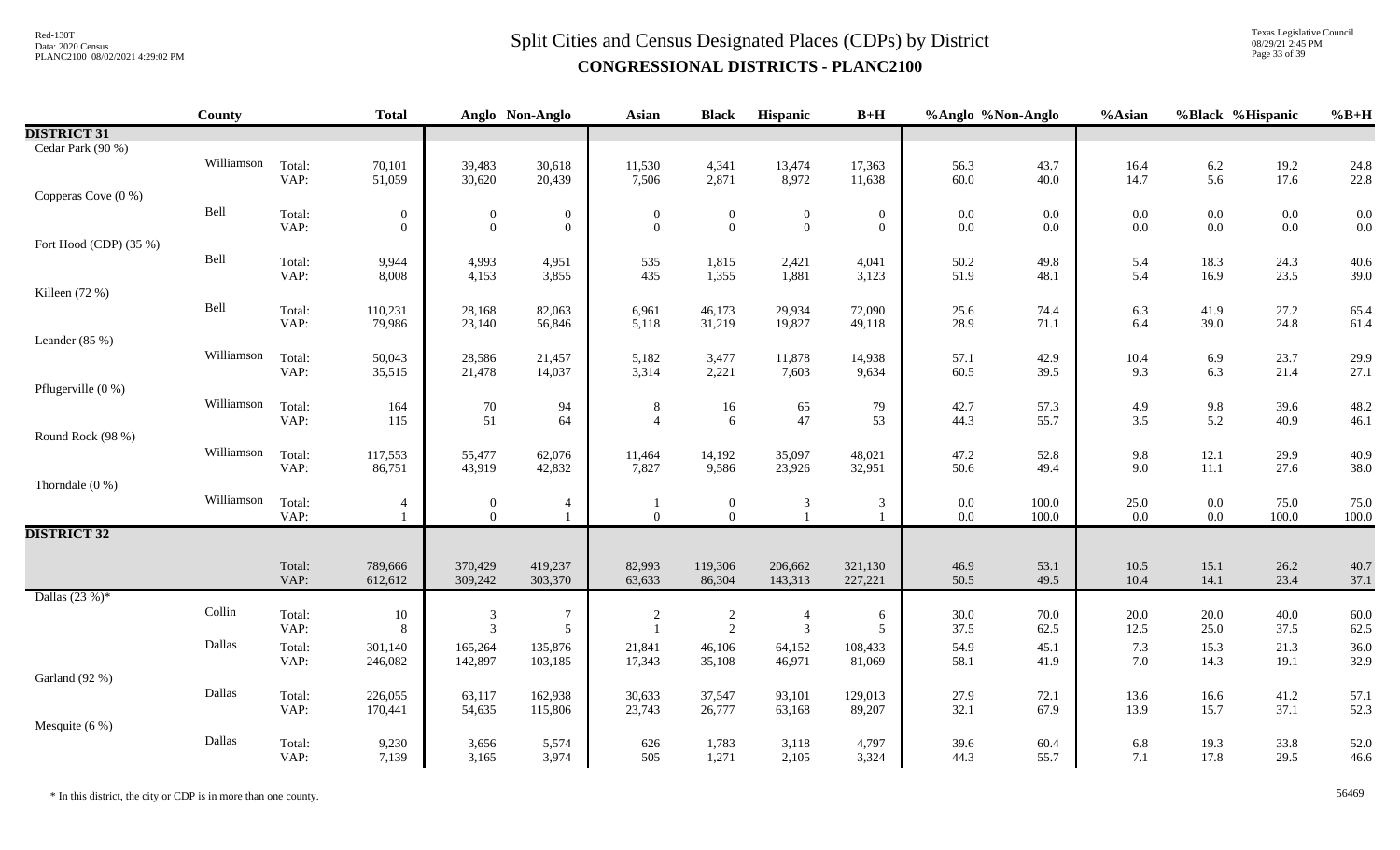Texas Legislative Council 08/29/21 2:45 PM Page 34 of 39

|                    | County  |                | <b>Total</b>     |                  | Anglo Non-Anglo  | <b>Asian</b>    | <b>Black</b>     | Hispanic                                | $B+H$            | %Anglo %Non-Anglo |              | %Asian       |              | %Black %Hispanic | $%B+H$       |
|--------------------|---------|----------------|------------------|------------------|------------------|-----------------|------------------|-----------------------------------------|------------------|-------------------|--------------|--------------|--------------|------------------|--------------|
| <b>DISTRICT 32</b> |         |                |                  |                  |                  |                 |                  |                                         |                  |                   |              |              |              |                  |              |
| Murphy $(1\%)$     |         |                |                  |                  |                  |                 |                  |                                         |                  |                   |              |              |              |                  |              |
|                    | Collin  | Total:         | 296              | 160              | 136              | 41              | $\frac{68}{56}$  | $\begin{array}{c} 15 \\ 12 \end{array}$ | 82               | 54.1              | 45.9         | 13.9         | 23.0         | 5.1              | 27.7         |
|                    |         | VAP:           | 230              | 119              | 111              | 31              |                  |                                         | 67               | 51.7              | 48.3         | 13.5         | 24.3         | 5.2              | 29.1         |
| Parker $(1\%)$     |         |                |                  |                  |                  |                 |                  |                                         |                  |                   |              |              |              |                  |              |
|                    | Collin  | Total:         | 67               | 19               | 48               | 29              | 8                | 13                                      | 19               | 28.4              | 71.6         | 43.3         | 11.9         | 19.4             | 28.4         |
|                    |         | VAP:           | 36               | 6                | 30               | 20              | $\overline{4}$   | $\overline{5}$                          | 9                | 16.7              | 83.3         | 55.6         | $11.1\,$     | 13.9             | 25.0         |
| Richardson (66 %)  | Dallas  |                |                  |                  |                  |                 |                  |                                         |                  |                   |              |              |              |                  |              |
|                    |         | Total:<br>VAP: | 78,997<br>61,733 | 40,871<br>33,764 | 38,126<br>27,969 | 10,314<br>8,145 | 10,047<br>7,238  | 16,546<br>11,402                        | 26,216<br>18,434 | 51.7<br>54.7      | 48.3<br>45.3 | 13.1<br>13.2 | 12.7<br>11.7 | 20.9<br>18.5     | 33.2<br>29.9 |
| Rowlett (88 %)     |         |                |                  |                  |                  |                 |                  |                                         |                  |                   |              |              |              |                  |              |
|                    | Dallas  | Total:         | 55,017           | 25,679           | 29,338           | 5,306           | 11,220           | 11,938                                  | 22,736           | 46.7              | 53.3         | 9.6          | 20.4         | 21.7             | 41.3         |
|                    |         | VAP:           | 41,909           | 21,179           | 20,730           | 3,990           | 7,699            | 8,153                                   | 15,653           | 50.5              | 49.5         | 9.5          | 18.4         | 19.5             | 37.3         |
| Sachse (100 %)*    |         |                |                  |                  |                  |                 |                  |                                         |                  |                   |              |              |              |                  |              |
|                    | Dallas  | Total:         | 17,200           | 8,470            | 8,730            | 3,210           | 2,030            | 3,034                                   | 4,997            | 49.2              | 50.8         | 18.7         | 11.8         | 17.6             | 29.1         |
|                    |         | VAP:           | 12,804           | 6,717            | 6,087            | 2,291           | 1,336            | 2,081                                   | 3,397            | 52.5              | 47.5         | 17.9         | 10.4         | 16.3             | 26.5         |
|                    | Collin  | Total:         | 9,903            | 5,165            | 4,738            | 2,013           | 1,341            | 1,211                                   | 2,507            | 52.2              | 47.8         | 20.3         | 13.5         | 12.2             | 25.3         |
|                    |         | VAP:           | 6,900            | 3,742            | 3,158            | 1,340           | 886              | 817                                     | 1,686            | 54.2              | 45.8         | 19.4         | 12.8         | 11.8             | 24.4         |
| St. Paul (0 %)     |         |                |                  |                  |                  |                 |                  |                                         |                  |                   |              |              |              |                  |              |
|                    | Collin  | Total:         | $\overline{0}$   | $\mathbf{0}$     | $\overline{0}$   | $\overline{0}$  | $\boldsymbol{0}$ | $\boldsymbol{0}$                        | $\mathbf{0}$     | $0.0\,$           | 0.0          | $0.0\,$      | $0.0\,$      | $0.0\,$          | 0.0          |
|                    |         | VAP:           | $\overline{0}$   | $\mathbf{0}$     | $\overline{0}$   | $\mathbf{0}$    | $\overline{0}$   | $\mathbf{0}$                            | $\overline{0}$   | 0.0               | 0.0          | 0.0          | $0.0\,$      | $0.0\,$          | 0.0          |
| Sunnyvale (0 %)    |         |                |                  |                  |                  |                 |                  |                                         |                  |                   |              |              |              |                  |              |
|                    | Dallas  | Total:         | 14               | $\overline{c}$   | 12               | $\,8$           | $\overline{0}$   | $\overline{4}$                          | $\overline{4}$   | 14.3              | 85.7         | 57.1         | $0.0\,$      | 28.6             | 28.6         |
|                    |         | VAP:           | 9                | $\overline{2}$   | $\overline{7}$   | 5               | $\overline{0}$   | $\sqrt{2}$                              | $\sqrt{2}$       | 22.2              | 77.8         | 55.6         | $0.0\,$      | 22.2             | 22.2         |
| Wylie $(93%)$ *    |         |                |                  |                  |                  |                 |                  |                                         |                  |                   |              |              |              |                  |              |
|                    | Dallas  | Total:         | 1,426            | 627              | 799              | 176             | 197              | 382                                     | 574              | 44.0              | 56.0         | 12.3         | 13.8         | 26.8             | 40.3         |
|                    |         | VAP:           | 953              | 455              | 498              | 124             | 116              | 221                                     | 336              | 47.7              | 52.3         | 13.0         | 12.2         | 23.2             | 35.3         |
|                    | Collin  | Total:         | 52,268           | 27,007           | 25,261           | 5,852           | 8,155            | 10,182                                  | 18,049           | 51.7              | 48.3         | 11.2         | 15.6         | 19.5             | 34.5         |
|                    |         | VAP:           | 36,317           | 19,840           | 16,477           | 4,067           | 5,191            | 6,358                                   | 11,427           | 54.6              | 45.4         | 11.2         | 14.3         | 17.5             | 31.5         |
| <b>DISTRICT 33</b> |         |                |                  |                  |                  |                 |                  |                                         |                  |                   |              |              |              |                  |              |
|                    |         | Total:         | 720,644          | 86,495           | 634,149          | 21,702          | 128,381          | 483,195                                 | 606,109          | 12.0              | $88.0\,$     | 3.0          | 17.8         | 67.1             | 84.1         |
|                    |         | VAP:           | 514,162          | 74,816           | 439,346          | 16,278          | 92,593           | 327,768                                 | 417,728          | 14.6              | 85.4         | 3.2          | 18.0         | 63.7             | 81.2         |
| Arlington $(20\%)$ |         |                |                  |                  |                  |                 |                  |                                         |                  |                   |              |              |              |                  |              |
|                    | Tarrant | Total:         | 77,452           | 11,935           | 65,517           | 5,280           | 15,902           | 44,192                                  | 59,354           | 15.4              | 84.6         | 6.8          | 20.5         | 57.1             | 76.6         |
|                    |         | VAP:           | 54,574           | 10,115           | 44,459           | 4,196           | 10,887           | 29,039                                  | 39,583           | 18.5              | 81.5         | 7.7          | 19.9         | 53.2             | 72.5         |
| Dallas $(15%)$     |         |                |                  |                  |                  |                 |                  |                                         |                  |                   |              |              |              |                  |              |
|                    | Dallas  | Total:         | 198,934          | 15,756           | 183,178          | 2,413           | 21,858           | 158,871                                 | 179,399          | 7.9               | 92.1         | 1.2          | 11.0         | 79.9             | 90.2         |
|                    |         | VAP:           | 144,078          | 13,996           | 130,082          | 1,876           | 16,583           | 111,120                                 | 127,011          | 9.7               | 90.3         | 1.3          | 11.5         | 77.1             | 88.2         |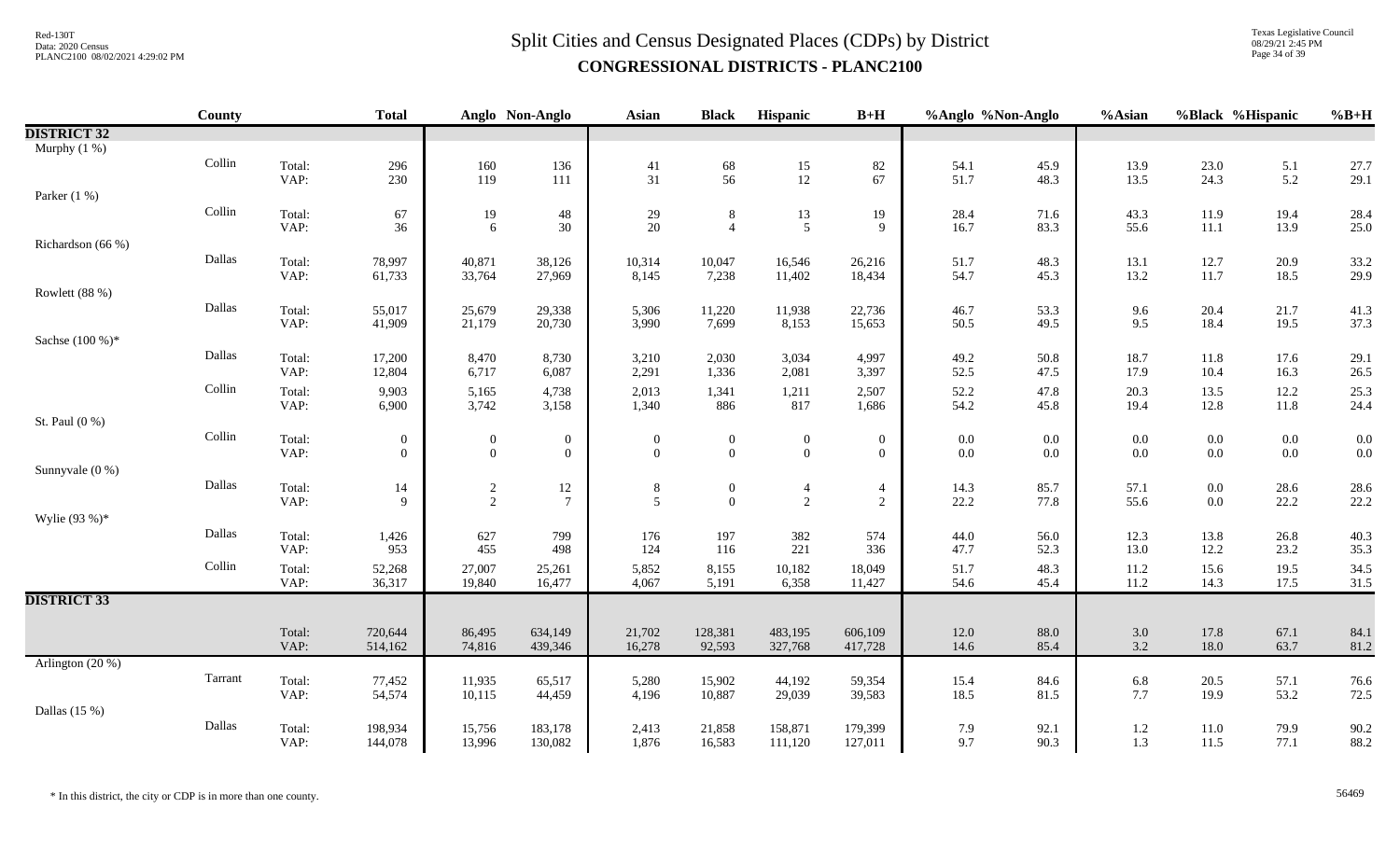Texas Legislative Council 08/29/21 2:45 PM Page 35 of 39

|                       | County  |                | <b>Total</b>               |                                           | Anglo Non-Anglo                      | <b>Asian</b>                   | <b>Black</b>                     | Hispanic                         | $B+H$                          | %Anglo %Non-Anglo  |              | %Asian     | %Black %Hispanic   |                    | $%B+H$       |
|-----------------------|---------|----------------|----------------------------|-------------------------------------------|--------------------------------------|--------------------------------|----------------------------------|----------------------------------|--------------------------------|--------------------|--------------|------------|--------------------|--------------------|--------------|
| <b>DISTRICT 33</b>    |         |                |                            |                                           |                                      |                                |                                  |                                  |                                |                    |              |            |                    |                    |              |
| Forest Hill (100 %)   |         |                |                            |                                           |                                      |                                |                                  |                                  |                                |                    |              |            |                    |                    |              |
|                       | Tarrant | Total:         | 13,935                     | 1,211                                     | 12,724                               | 189                            | 5,745                            | 6,850                            | 12,472                         | 8.7                | 91.3         | 1.4        | $41.2$<br>$43.8$   | 49.2               | 89.5         |
|                       |         | VAP:           | 10,032                     | 1,065                                     | 8,967                                | 147                            | 4,391                            | 4,427                            | 8,760                          | 10.6               | 89.4         | 1.5        |                    | 44.1               | 87.3         |
| Fort Worth (28 %)     | Tarrant |                | 257,171                    |                                           |                                      | 7,362                          |                                  |                                  | 220,032                        | 10.8               | 89.2         |            | 25.7               | 60.6               | 85.6         |
|                       |         | Total:<br>VAP: | 181,025                    | 27,852<br>23,743                          | 229,319<br>157,282                   | 4,995                          | 66,218<br>47,511                 | 155,888<br>104,067               | 150,626                        | 13.1               | 86.9         | 2.9<br>2.8 | 26.2               | 57.5               | 83.2         |
| Grand Prairie (36 %)* |         |                |                            |                                           |                                      |                                |                                  |                                  |                                |                    |              |            |                    |                    |              |
|                       | Tarrant | Total:         | 8,902                      | 1,043                                     | 7,859                                | 473                            | 3,306                            | 4,117                            | 7,285                          | 11.7               | 88.3         | 5.3        | 37.1               | 46.2               | 81.8         |
|                       |         | VAP:           | 6,287                      | 856                                       | 5,431                                | 357                            | 2,323                            | 2,763                            | 4,997                          | 13.6               | 86.4         | 5.7        | 36.9               | 43.9               | 79.5         |
|                       | Dallas  | Total:         | 61,303                     | 10,466                                    | 50,837                               | 1,387                          | 7,760                            | 41,362                           | 48,645                         | 17.1               | 82.9         | $2.3\,$    | 12.7               | 67.5               | 79.4         |
|                       |         | VAP:           | 43,732                     | 9,151                                     | 34,581                               | 1,086                          | 5,342                            | 27,711                           | 32,832                         | 20.9               | 79.1         | 2.5        | 12.2               | 63.4               | 75.1         |
| Haltom City (4 %)     |         |                |                            |                                           |                                      |                                |                                  |                                  |                                |                    |              |            |                    |                    |              |
|                       | Tarrant | Total:<br>VAP: | 1,788<br>1,215             | $\begin{array}{c} 285 \\ 253 \end{array}$ | 1,503<br>962                         | 60<br>39                       | 25<br>16                         | 1,393<br>882                     | 1,414<br>898                   | 15.9<br>20.8       | 84.1<br>79.2 | 3.4<br>3.2 | $1.4\,$<br>1.3     | 77.9<br>72.6       | 79.1<br>73.9 |
| Irving $(35%)$        |         |                |                            |                                           |                                      |                                |                                  |                                  |                                |                    |              |            |                    |                    |              |
|                       | Dallas  | Total:         | 89,421                     | 16,234                                    | 73,187                               | 4,419                          | 5,965                            | 62,224                           | 67,695                         | 18.2               | 81.8         | 4.9        | 6.7                | 69.6               | 75.7         |
|                       |         | VAP:           | 64,906                     | 14,129                                    | 50,777                               | 3,499                          | 4,369                            | 42,254                           | 46,390                         | 21.8               | 78.2         | 5.4        | 6.7                | 65.1               | 71.5         |
| River Oaks (0 %)      |         |                |                            |                                           |                                      |                                |                                  |                                  |                                |                    |              |            |                    |                    |              |
|                       | Tarrant | Total:         | $\overline{0}$             | $\overline{0}$                            | $\boldsymbol{0}$                     | $\mathbf{0}$                   | $\boldsymbol{0}$                 | $\boldsymbol{0}$                 | $\boldsymbol{0}$               | $0.0\,$            | $0.0\,$      | $0.0\,$    | $0.0\,$            | $0.0\,$            | 0.0          |
|                       |         | VAP:           | $\Omega$                   | $\overline{0}$                            | $\overline{0}$                       | $\Omega$                       | $\overline{0}$                   | $\mathbf{0}$                     | $\overline{0}$                 | $0.0\,$            | $0.0\,$      | $0.0\,$    | $0.0\,$            | $0.0\,$            | 0.0          |
| Saginaw $(0\%)$       |         |                |                            |                                           |                                      |                                |                                  |                                  |                                |                    |              |            |                    |                    |              |
|                       | Tarrant | Total:<br>VAP: | $\overline{0}$<br>$\Omega$ | $\boldsymbol{0}$<br>$\overline{0}$        | $\boldsymbol{0}$<br>$\boldsymbol{0}$ | $\mathbf{0}$<br>$\overline{0}$ | $\overline{0}$<br>$\overline{0}$ | $\boldsymbol{0}$<br>$\mathbf{0}$ | $\mathbf{0}$<br>$\overline{0}$ | $0.0\,$<br>$0.0\,$ | $0.0\,$      | $0.0\,$    | $0.0\,$<br>$0.0\,$ | $0.0\,$<br>$0.0\,$ | 0.0<br>0.0   |
| Sansom Park (32 %)    |         |                |                            |                                           |                                      |                                |                                  |                                  |                                |                    | $0.0\,$      | $0.0\,$    |                    |                    |              |
|                       | Tarrant | Total:         | 1,769                      | 394                                       | 1,375                                | 29                             | 205                              | 1,130                            | 1,327                          | 22.3               | 77.7         | 1.6        | 11.6               | 63.9               | 75.0         |
|                       |         | VAP:           | 1,244                      | 336                                       | 908                                  | 22                             | 154                              | 723                              | 870                            | 27.0               | 73.0         | 1.8        | 12.4               | 58.1               | 69.9         |
| <b>DISTRICT 34</b>    |         |                |                            |                                           |                                      |                                |                                  |                                  |                                |                    |              |            |                    |                    |              |
|                       |         |                |                            |                                           |                                      |                                |                                  |                                  |                                |                    |              |            |                    |                    |              |
|                       |         | Total:         | 711,851                    | 91,164                                    | 620,687                              | 6,268                          | 11,724                           | 601,512                          | 610,095                        | 12.8               | 87.2         | 0.9        | $1.6\,$            | 84.5               | 85.7         |
| Alamo (74 %)          |         | VAP:           | 516,624                    | 77,315                                    | 439,309                              | 4,868                          | 8,497                            | 423,961                          | 430,977                        | 15.0               | 85.0         | 0.9        | 1.6                | 82.1               | 83.4         |
|                       | Hidalgo | Total:         | 14,330                     | 976                                       | 13,354                               | $37\,$                         | 56                               | 13,228                           | 13,252                         | 6.8                | 93.2         | 0.3        | $0.4\,$            | 92.3               | 92.5         |
|                       |         | VAP:           | 9,867                      | 873                                       | 8,994                                | 27                             | 32                               | 8,918                            | 8,931                          | $8.8\,$            | 91.2         | 0.3        | 0.3                | 90.4               | 90.5         |
| Corpus Christi (0 %)  |         |                |                            |                                           |                                      |                                |                                  |                                  |                                |                    |              |            |                    |                    |              |
|                       | Kleberg | Total:         | $\boldsymbol{0}$           | $\mathbf{0}$                              | $\boldsymbol{0}$                     | $\boldsymbol{0}$               | $\mathbf{0}$                     | $\boldsymbol{0}$                 | $\boldsymbol{0}$               | $0.0\,$            | $0.0\,$      | $0.0\,$    | $0.0\,$            | $0.0\,$            | 0.0          |
|                       |         | VAP:           | $\overline{0}$             | $\overline{0}$                            | $\boldsymbol{0}$                     | $\mathbf{0}$                   | $\overline{0}$                   | $\overline{0}$                   | $\overline{0}$                 | $0.0\,$            | $0.0\,$      | $0.0\,$    | $0.0\,$            | $0.0\,$            | 0.0          |
| Donna (97 %)          |         |                |                            |                                           |                                      |                                |                                  |                                  |                                |                    |              |            |                    |                    |              |
|                       | Hidalgo | Total:         | 16,220                     | 1,037                                     | 15,183                               | 46                             | 88                               | 15,051                           | 15,078                         | 6.4                | 93.6         | 0.3        | $0.5\,$            | 92.8               | 93.0         |
|                       |         | VAP:           | 11,244                     | 905                                       | 10,339                               | 26                             | 42                               | 10,255                           | 10,271                         | 8.0                | 92.0         | $0.2\,$    | $0.4\,$            | 91.2               | 91.3         |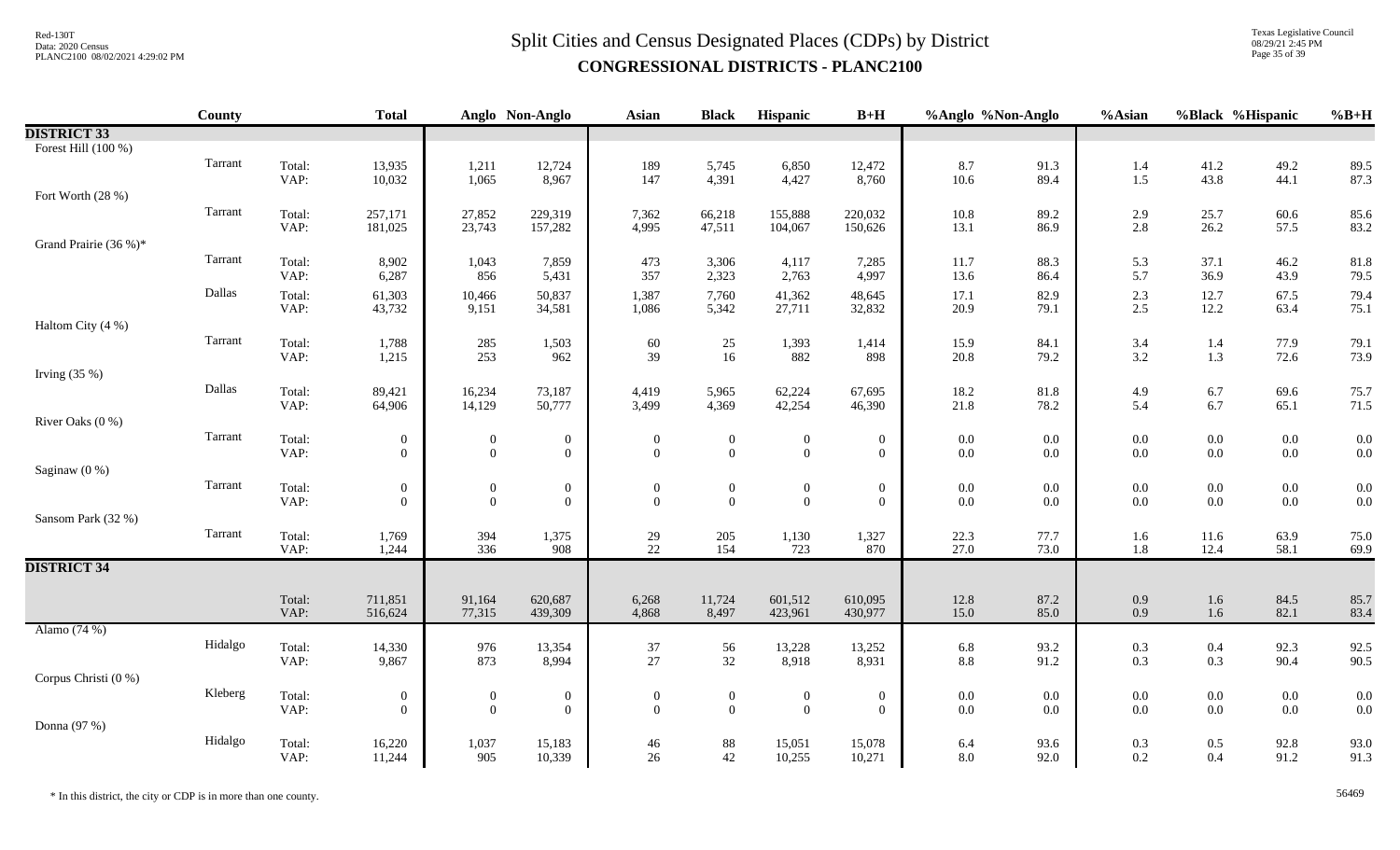Texas Legislative Council 08/29/21 2:45 PM Page 36 of 39

|                          | <b>County</b> |                | <b>Total</b>                       |                                    | Anglo Non-Anglo                  | <b>Asian</b>                            | <b>Black</b>                       | Hispanic                         | $B+H$                            | %Anglo %Non-Anglo  |                    | %Asian            | %Black %Hispanic   |                    | $%B+H$       |
|--------------------------|---------------|----------------|------------------------------------|------------------------------------|----------------------------------|-----------------------------------------|------------------------------------|----------------------------------|----------------------------------|--------------------|--------------------|-------------------|--------------------|--------------------|--------------|
| <b>DISTRICT 34</b>       |               |                |                                    |                                    |                                  |                                         |                                    |                                  |                                  |                    |                    |                   |                    |                    |              |
| Nixon (100 %)            |               |                |                                    |                                    |                                  |                                         |                                    |                                  |                                  |                    |                    |                   |                    |                    |              |
|                          | Gonzales      | Total:         | 2,341                              | 326                                | 2,015                            | $\begin{array}{c} 18 \\ 15 \end{array}$ | $\frac{79}{57}$                    | 1,914                            | 1,981                            | 13.9               | 86.1               | $0.8\,$           | $3.4$<br>$3.6$     | $81.8\,$           | 84.6         |
|                          |               | VAP:           | 1,602                              | 269                                | 1,333                            |                                         |                                    | 1,251                            | 1,305                            | 16.8               | 83.2               | 0.9               |                    | 78.1               | 81.5         |
| North Alamo (CDP) (14 %) |               |                |                                    |                                    |                                  |                                         |                                    |                                  |                                  |                    |                    |                   |                    |                    |              |
|                          | Hidalgo       | Total:         | 535                                | 6                                  | 529                              | $\boldsymbol{0}$                        | $\overline{4}$                     | 526                              | 526                              | $1.1\,$            | 98.9               | $0.0\,$           | $0.7\,$            | 98.3               | 98.3         |
|                          |               | VAP:           | 390                                | 5                                  | 385                              | $\theta$                                | 2                                  | 383                              | 383                              | 1.3                | 98.7               | 0.0               | $0.5\,$            | 98.2               | 98.2         |
| Pharr $(0\%)$            |               |                |                                    |                                    |                                  |                                         |                                    |                                  |                                  |                    |                    |                   |                    |                    |              |
|                          | Hidalgo       | Total:         | 11                                 | $\boldsymbol{0}$                   | 11                               | $\boldsymbol{0}$<br>$\mathbf{0}$        | -1<br>$\mathbf{1}$                 | 11                               | 11                               | $0.0\,$            | 100.0              | 0.0               | 9.1                | 100.0              | 100.0        |
|                          |               | VAP:           | 11                                 | $\boldsymbol{0}$                   | $11\,$                           |                                         |                                    | $11\,$                           | 11                               | $0.0\,$            | 100.0              | $0.0\,$           | 9.1                | 100.0              | 100.0        |
| San Diego (20 %)         | Jim Wells     |                |                                    |                                    |                                  |                                         |                                    |                                  |                                  |                    |                    |                   |                    |                    |              |
|                          |               | Total:<br>VAP: | 753<br>537                         | 69<br>49                           | 684<br>488                       | $\mathbf{0}$                            | $\mathfrak{S}$<br>$\overline{4}$   | 538<br>385                       | 540<br>387                       | 9.2<br>9.1         | 90.8<br>90.9       | 0.1<br>0.0        | $0.7\,$<br>$0.7\,$ | 71.4<br>71.7       | 71.7<br>72.1 |
| San Juan (100 %)         |               |                |                                    |                                    |                                  |                                         |                                    |                                  |                                  |                    |                    |                   |                    |                    |              |
|                          | Hidalgo       |                |                                    |                                    |                                  |                                         |                                    |                                  |                                  |                    |                    |                   |                    |                    |              |
|                          |               | Total:<br>VAP: | 35,225<br>24,769                   | 993<br>748                         | 34,232<br>24,021                 | 112<br>72                               | 198<br>97                          | 33,945<br>23,823                 | 34,012<br>23,861                 | $2.8\,$<br>$3.0\,$ | 97.2<br>97.0       | 0.3<br>0.3        | $0.6\,$<br>0.4     | 96.4<br>96.2       | 96.6<br>96.3 |
| Weslaco (47 %)           |               |                |                                    |                                    |                                  |                                         |                                    |                                  |                                  |                    |                    |                   |                    |                    |              |
|                          | Hidalgo       | Total:         | 18,963                             | 2,785                              | 16,178                           | 318                                     | 183                                | 15,735                           | 15,803                           | 14.7               | 85.3               | 1.7               | $1.0\,$            | 83.0               | 83.3         |
|                          |               | VAP:           | 14,159                             | 2,584                              | 11,575                           | 269                                     | 134                                | 11,191                           | 11,253                           | 18.2               | 81.8               | 1.9               | 0.9                | 79.0               | 79.5         |
| Yoakum (35 %)            |               |                |                                    |                                    |                                  |                                         |                                    |                                  |                                  |                    |                    |                   |                    |                    |              |
|                          | De Witt       | Total:         | 2,063                              |                                    | 1,388                            | 24                                      | 234                                | 1,140                            | 1,340                            | 32.7               | 67.3               |                   | 11.3               | 55.3               | 65.0         |
|                          |               | VAP:           | 1,506                              | 675<br>554                         | 952                              | 24                                      | 170                                | 744                              | 906                              | 36.8               | 63.2               | $\frac{1.2}{1.6}$ | 11.3               | 49.4               | 60.2         |
| <b>DISTRICT 35</b>       |               |                |                                    |                                    |                                  |                                         |                                    |                                  |                                  |                    |                    |                   |                    |                    |              |
|                          |               |                |                                    |                                    |                                  |                                         |                                    |                                  |                                  |                    |                    |                   |                    |                    |              |
|                          |               | Total:         | 832,396                            | 215,729                            | 616,667                          | 28,355                                  | 88,017                             | 501,131                          | 578,020                          | 25.9               | 74.1               | 3.4               | $10.6\,$           | 60.2               | 69.4         |
|                          |               | VAP:           | 632,892                            | 184,995                            | 447,897                          | 22,240                                  | 64,297                             | 357,725                          | 416,493                          | 29.2               | 70.8               | 3.5               | 10.2               | 56.5               | 65.8         |
| Austin $(23%)^*$         |               |                |                                    |                                    |                                  |                                         |                                    |                                  |                                  |                    |                    |                   |                    |                    |              |
|                          | Travis        | Total:         | 223,507                            | 59,298                             | 164,209                          | 9,682                                   | 23,976                             | 130,340                          | 151,614                          | 26.5               | 73.5               | 4.3               | 10.7               | 58.3               | 67.8         |
|                          |               | VAP:           | 173,512                            | 53,502                             | 120,010                          | 7,817                                   | 18,206                             | 92,998                           | 109,622                          | 30.8               | 69.2               | 4.5               | 10.5               | 53.6               | 63.2         |
|                          | Hays          | Total:         | 156                                | 56                                 | 100                              | 13                                      | 14                                 | 76                               | 87                               | 35.9               | 64.1               | 8.3               | 9.0                | 48.7               | 55.8         |
|                          |               | VAP:           | 107                                | 48                                 | 59                               | $8\,$                                   | 10                                 | 43                               | 51                               | 44.9               | 55.1               | 7.5               | 9.3                | 40.2               | 47.7         |
| Buda (20 %)              |               |                |                                    |                                    |                                  |                                         |                                    |                                  |                                  |                    |                    |                   |                    |                    |              |
|                          | Hays          | Total:<br>VAP: | 3,032                              | 1,145<br>932                       | 1,887                            | 115                                     | 221<br>156                         | 1,540<br>1,097                   | 1,734<br>1,244                   | 37.8               | 62.2<br>59.3       | 3.8<br>3.3        | $7.3\,$<br>6.8     | 50.8               | 57.2         |
|                          |               |                | 2,292                              |                                    | 1,360                            | 76                                      |                                    |                                  |                                  | 40.7               |                    |                   |                    | 47.9               | 54.3         |
| Cibolo $(0\%)$           | Guadalupe     |                |                                    |                                    |                                  |                                         |                                    |                                  |                                  |                    |                    |                   |                    |                    |              |
|                          |               | Total:<br>VAP: | $\boldsymbol{0}$<br>$\overline{0}$ | $\boldsymbol{0}$<br>$\overline{0}$ | $\bf{0}$<br>$\theta$             | $\boldsymbol{0}$<br>$\theta$            | $\boldsymbol{0}$<br>$\overline{0}$ | $\boldsymbol{0}$<br>$\theta$     | $\boldsymbol{0}$<br>$\mathbf{0}$ | $0.0\,$<br>$0.0\,$ | 0.0<br>$0.0\,$     | 0.0<br>0.0        | $0.0\,$<br>$0.0\,$ | $0.0\,$<br>$0.0\,$ | 0.0<br>0.0   |
| Garden Ridge (0 %)       |               |                |                                    |                                    |                                  |                                         |                                    |                                  |                                  |                    |                    |                   |                    |                    |              |
|                          | Comal         | Total:         |                                    |                                    |                                  | $\boldsymbol{0}$                        |                                    |                                  |                                  | $0.0\,$            |                    | 0.0               |                    |                    | 0.0          |
|                          |               | VAP:           | $\boldsymbol{0}$<br>$\overline{0}$ | $\boldsymbol{0}$<br>$\overline{0}$ | $\boldsymbol{0}$<br>$\mathbf{0}$ | $\mathbf{0}$                            | $\overline{0}$<br>$\boldsymbol{0}$ | $\boldsymbol{0}$<br>$\mathbf{0}$ | $\overline{0}$<br>$\mathbf{0}$   | $0.0\,$            | $0.0\,$<br>$0.0\,$ | 0.0               | $0.0\,$<br>$0.0\,$ | $0.0\,$<br>$0.0\,$ | 0.0          |
|                          |               |                |                                    |                                    |                                  |                                         |                                    |                                  |                                  |                    |                    |                   |                    |                    |              |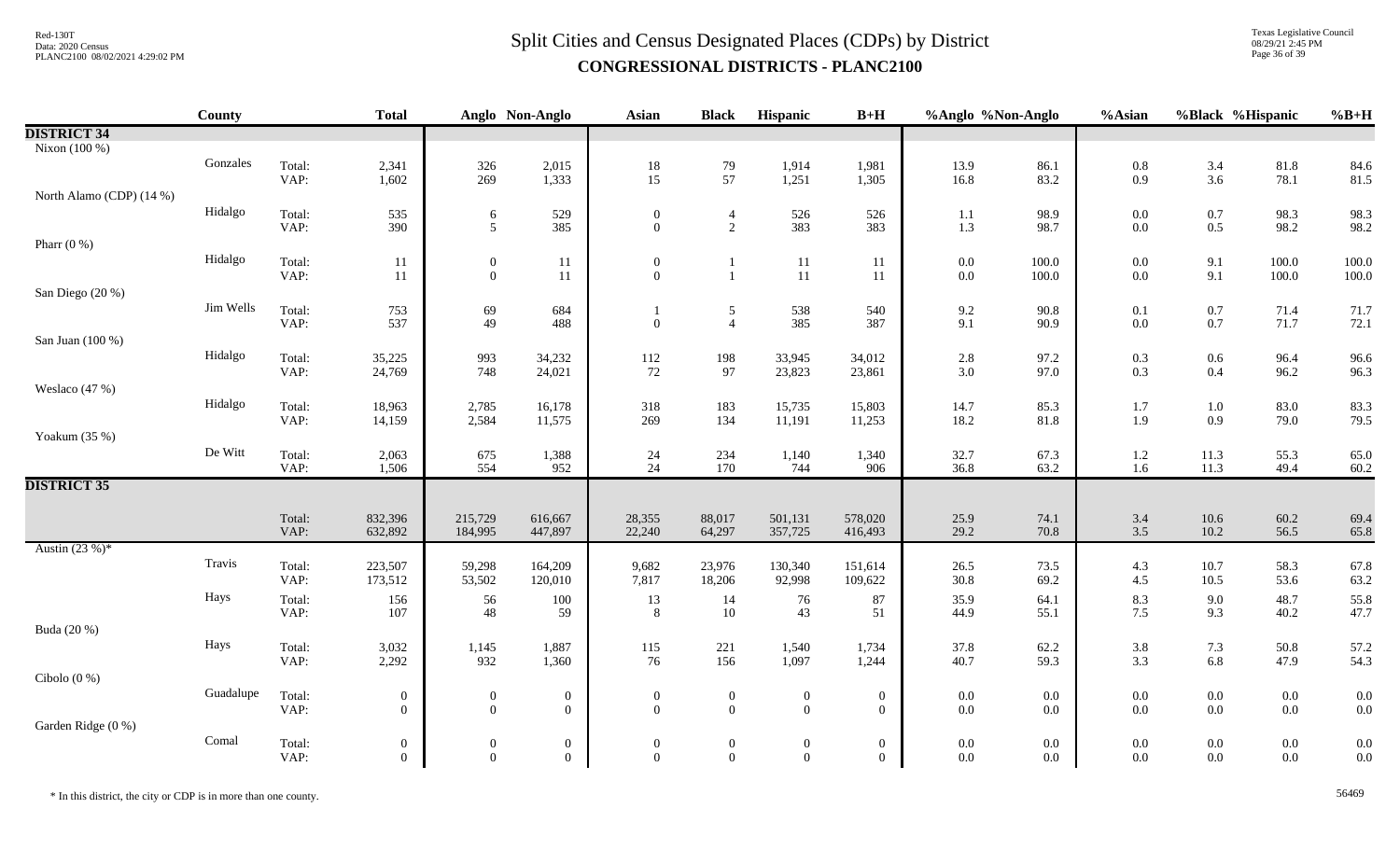Texas Legislative Council 08/29/21 2:45 PM Page 37 of 39

|                       | County    |                | <b>Total</b>                       |                                  | Anglo Non-Anglo                  | <b>Asian</b>                     | <b>Black</b>                     | Hispanic                         | $B+H$                              | %Anglo %Non-Anglo  |              | %Asian             |                    | %Black %Hispanic   | $%B+H$       |
|-----------------------|-----------|----------------|------------------------------------|----------------------------------|----------------------------------|----------------------------------|----------------------------------|----------------------------------|------------------------------------|--------------------|--------------|--------------------|--------------------|--------------------|--------------|
| <b>DISTRICT 35</b>    |           |                |                                    |                                  |                                  |                                  |                                  |                                  |                                    |                    |              |                    |                    |                    |              |
| Kirby (99 %)          |           |                |                                    |                                  |                                  |                                  |                                  |                                  |                                    |                    |              |                    |                    |                    |              |
|                       | Bexar     | Total:         | 8,036                              | 1,858                            | 6,178                            | $207\,$                          | 1,342                            | 4,712                            | 5,897                              | 23.1               | 76.9         | $2.6\,$            | 16.7               | 58.6               | 73.4         |
|                       |           | VAP:           | 5,997                              | 1,612                            | 4,385                            | 163                              | 933                              | 3,273                            | 4,154                              | 26.9               | 73.1         | 2.7                | 15.6               | 54.6               | 69.3         |
| Kyle (98 %)           |           |                |                                    |                                  |                                  |                                  |                                  |                                  |                                    |                    |              |                    |                    |                    |              |
|                       | Hays      | Total:         | 44,716                             | 17,962                           | 26,754                           | 1,299                            | 3,139                            | 21,884                           | 24,561                             | 40.2               | 59.8         | $2.9\,$            | $7.0\,$            | 48.9               | 54.9         |
|                       |           | VAP:           | 32,632                             | 14,099                           | 18,533                           | 876                              | 2,177                            | 14,965                           | 16,934                             | 43.2               | 56.8         | 2.7                | 6.7                | 45.9               | 51.9         |
| Live Oak $(0\%)$      |           |                |                                    |                                  |                                  |                                  |                                  |                                  |                                    |                    |              |                    |                    |                    |              |
|                       | Bexar     | Total:         | 8                                  | $\boldsymbol{0}$                 | $8\,$                            | $\mathbf{0}$                     | $\frac{2}{2}$                    | 6                                | $8\,$                              | $0.0\,$            | 100.0        | $0.0\,$            | 25.0               | 75.0               | 100.0        |
|                       |           | VAP:           | $\mathfrak{Z}$                     | $\overline{0}$                   | $\overline{3}$                   | $\overline{0}$                   |                                  |                                  | $\mathfrak{Z}$                     | $0.0\,$            | 100.0        | $0.0\,$            | 66.7               | 33.3               | 100.0        |
| Lockhart (78 %)       |           |                |                                    |                                  |                                  |                                  |                                  |                                  |                                    |                    |              |                    |                    |                    |              |
|                       | Caldwell  | Total:         | 11,245                             | 3,927                            | 7,318                            | 156                              | 791                              | 6,286                            | 6,960                              | 34.9               | 65.1         | 1.4                | $7.0\,$            | 55.9               | 61.9         |
|                       |           | VAP:           | 8,498                              | 3,286                            | 5,212                            | 106                              | 563                              | 4,425                            | 4,942                              | 38.7               | 61.3         | $1.2\,$            | 6.6                | 52.1               | 58.2         |
| Manor $(0\%)$         |           |                |                                    |                                  |                                  |                                  |                                  |                                  |                                    |                    |              |                    |                    |                    |              |
|                       | Travis    | Total:         | $\overline{0}$                     | $\boldsymbol{0}$                 | $\boldsymbol{0}$                 | $\mathbf{0}$                     | $\boldsymbol{0}$                 | $\boldsymbol{0}$                 | $\mathbf{0}$                       | $0.0\,$            | 0.0          | 0.0                | $0.0\,$            | $0.0\,$            | 0.0          |
|                       |           | VAP:           | $\overline{0}$                     | $\overline{0}$                   | $\overline{0}$                   | $\overline{0}$                   | $\overline{0}$                   | $\overline{0}$                   | $\overline{0}$                     | $0.0\,$            | 0.0          | $0.0\,$            | $0.0\,$            | $0.0\,$            | 0.0          |
| Mountain City (0 %)   |           |                |                                    |                                  |                                  |                                  |                                  |                                  |                                    |                    |              |                    |                    |                    |              |
|                       | Hays      | Total:<br>VAP: | $\boldsymbol{0}$<br>$\overline{0}$ | $\boldsymbol{0}$<br>$\mathbf{0}$ | $\boldsymbol{0}$<br>$\mathbf{0}$ | $\boldsymbol{0}$<br>$\mathbf{0}$ | $\boldsymbol{0}$<br>$\mathbf{0}$ | $\boldsymbol{0}$<br>$\mathbf{0}$ | $\boldsymbol{0}$<br>$\overline{0}$ | $0.0\,$<br>$0.0\,$ | 0.0<br>0.0   | $0.0\,$<br>$0.0\,$ | $0.0\,$<br>$0.0\,$ | $0.0\,$<br>$0.0\,$ | 0.0<br>0.0   |
| Mustang Ridge (52 %)  |           |                |                                    |                                  |                                  |                                  |                                  |                                  |                                    |                    |              |                    |                    |                    |              |
|                       | Travis    |                |                                    |                                  |                                  |                                  |                                  |                                  |                                    |                    |              |                    |                    |                    |              |
|                       |           | Total:<br>VAP: | 495<br>347                         | 111<br>89                        | 384<br>258                       | 7<br>$\mathfrak{Z}$              | $\frac{13}{7}$                   | 361<br>239                       | 368<br>246                         | 22.4<br>25.6       | 77.6<br>74.4 | 1.4<br>0.9         | $2.6\,$<br>2.0     | 72.9<br>68.9       | 74.3<br>70.9 |
| New Braunfels (45 %)  |           |                |                                    |                                  |                                  |                                  |                                  |                                  |                                    |                    |              |                    |                    |                    |              |
|                       | Comal     | Total:         | 40,345                             | 19,606                           | 20,739                           | 902                              | 1,781                            | 17,524                           | 19,011                             | 48.6               | 51.4         | $2.2\,$            | 4.4                | 43.4               | 47.1         |
|                       |           | VAP:           | 30,523                             | 15,940                           | 14,583                           | 634                              | 1,245                            | 12,183                           | 13,288                             | 52.2               | 47.8         | 2.1                | 4.1                | 39.9               | 43.5         |
| San Antonio (23 %)    |           |                |                                    |                                  |                                  |                                  |                                  |                                  |                                    |                    |              |                    |                    |                    |              |
|                       | Bexar     | Total:         | 327,049                            | 58,053                           | 268,996                          | 7,738                            | 38,159                           | 225,463                          | 258,409                            | 17.8               | 82.2         | 2.4                | 11.7               | 68.9               | 79.0         |
|                       |           | VAP:           | 247,893                            | 50,420                           | 197,473                          | 5,809                            | 27,375                           | 163,955                          | 188,923                            | 20.3               | 79.7         | 2.3                | $11.0\,$           | 66.1               | 76.2         |
| San Leanna (0 %)      |           |                |                                    |                                  |                                  |                                  |                                  |                                  |                                    |                    |              |                    |                    |                    |              |
|                       | Travis    | Total:         | $\overline{0}$                     | $\boldsymbol{0}$                 | $\overline{0}$                   | $\boldsymbol{0}$                 | $\boldsymbol{0}$                 | $\mathbf{0}$                     | $\overline{0}$                     | $0.0\,$            | $0.0\,$      | $0.0\,$            | $0.0\,$            | $0.0\,$            | 0.0          |
|                       |           | VAP:           | $\overline{0}$                     | $\overline{0}$                   | $\overline{0}$                   | $\overline{0}$                   | $\mathbf{0}$                     | $\mathbf{0}$                     | $\overline{0}$                     | $0.0\,$            | 0.0          | 0.0                | 0.0                | $0.0\,$            | 0.0          |
| San Marcos $(66\%)^*$ |           |                |                                    |                                  |                                  |                                  |                                  |                                  |                                    |                    |              |                    |                    |                    |              |
|                       | Hays      | Total:         | 44,792                             | 15,394                           | 29,398                           | 4,180                            | 4,658                            | 20,430                           | 24,530                             | 34.4               | 65.6         | 9.3                | 10.4               | 45.6               | 54.8         |
|                       |           | VAP:           | 38,028                             | 13,929                           | 24,099                           | 3,901                            | 3,816                            | 16,133                           | 19,611                             | 36.6               | 63.4         | 10.3               | $10.0\,$           | 42.4               | 51.6         |
|                       | Caldwell  | Total:         | $\overline{4}$                     | $\boldsymbol{0}$                 | $\overline{4}$                   |                                  | 3                                | $\sqrt{2}$                       | $\overline{4}$                     | $0.0\,$            | 100.0        | $25.0\,$           | 75.0               | 50.0               | 100.0        |
|                       |           | VAP:           | $\sqrt{2}$                         | $\mathbf{0}$                     | 2                                | $\overline{0}$                   | $\overline{2}$                   | $\mathbf{0}$                     | $\overline{c}$                     | $0.0\,$            | 100.0        | $0.0\,$            | 100.0              | $0.0\,$            | 100.0        |
| Schertz $(67%)$ *     |           |                |                                    |                                  |                                  |                                  |                                  |                                  |                                    |                    |              |                    |                    |                    |              |
|                       | Guadalupe | Total:         | 26,348                             | 13,141                           | 13,207                           | 1,350                            | 3,504                            | 8,214                            | 11,289                             | 49.9               | 50.1         | 5.1                | 13.3               | 31.2               | 42.8         |
|                       |           | VAP:           | 19,326                             | 10,288                           | 9,038                            | 909                              | 2,408                            | 5,412                            | 7,631                              | 53.2               | 46.8         | 4.7                | 12.5               | 28.0               | 39.5         |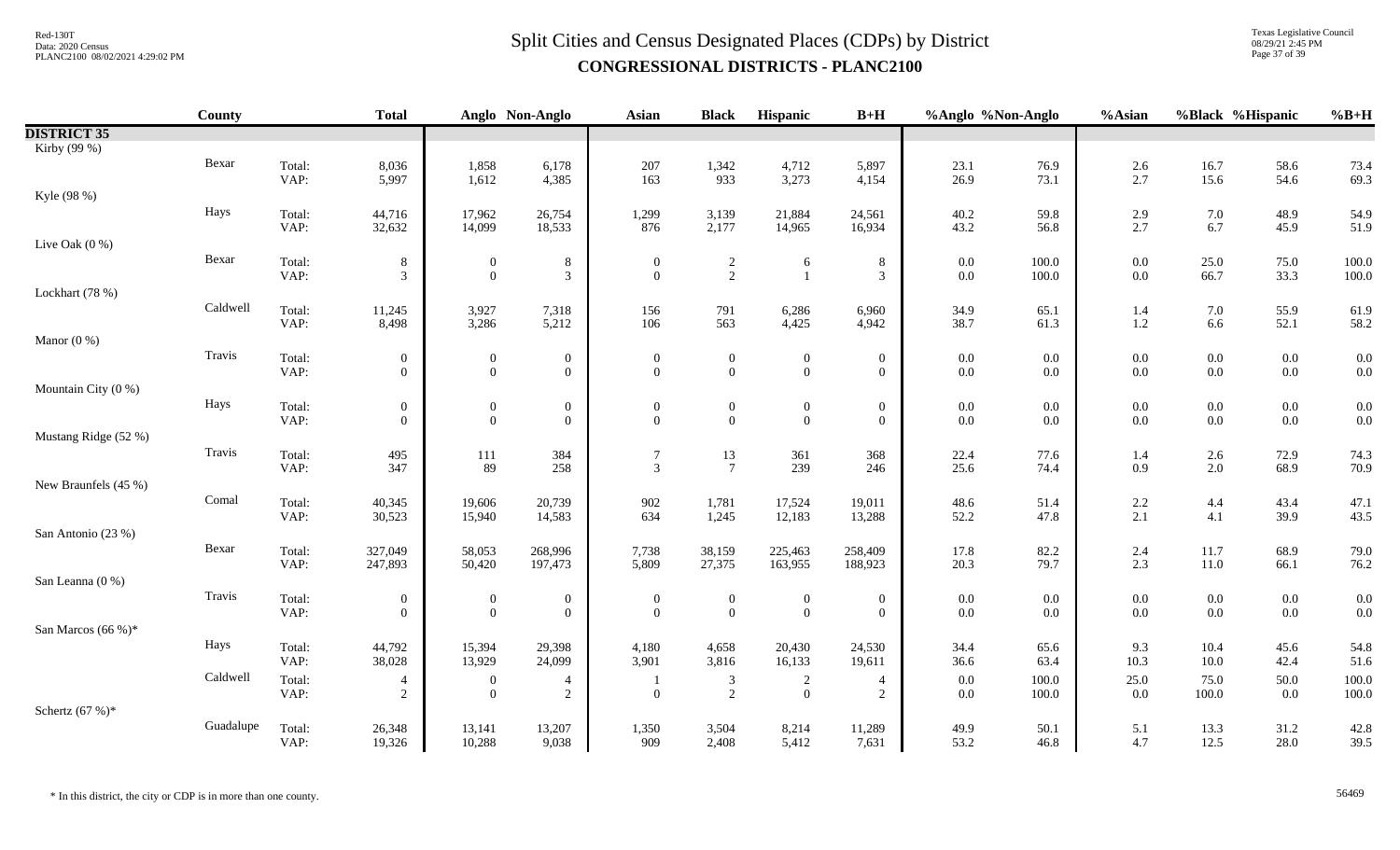# $Split$  Cities and Census Designated Places (CDPs) by District Data: 2020 Census **CONGRESSIONAL DISTRICTS - PLANC2100**

Texas Legislative Council 08/29/21 2:45 PM Page 38 of 39

|                          | <b>County</b> |                | <b>Total</b>                     |                  | Anglo Non-Anglo                  | <b>Asian</b>             | <b>Black</b>                     | Hispanic         | $B+H$               | %Anglo %Non-Anglo |              | %Asian     |                    | %Black %Hispanic | $%B+H$       |
|--------------------------|---------------|----------------|----------------------------------|------------------|----------------------------------|--------------------------|----------------------------------|------------------|---------------------|-------------------|--------------|------------|--------------------|------------------|--------------|
| <b>DISTRICT 35</b>       |               |                |                                  |                  |                                  |                          |                                  |                  |                     |                   |              |            |                    |                  |              |
| Schertz $(67%)$ *        |               |                |                                  |                  |                                  |                          |                                  |                  |                     |                   |              |            |                    |                  |              |
|                          | Comal         | Total:         | 1,633                            | 823<br>649       | 810                              | 79                       | 172                              | 528<br>366       | 685                 | 50.4              | 49.6         | 4.8        | $\frac{10.5}{9.8}$ | 32.3             | 41.9         |
|                          |               | VAP:           | 1,226                            |                  | 577                              | 61                       | 120                              |                  | 475                 | 52.9              | 47.1         | 5.0        |                    | 29.9             | 38.7         |
| Selma (74 %)*            |               |                |                                  |                  |                                  |                          |                                  |                  |                     |                   |              |            |                    |                  |              |
|                          | Guadalupe     | Total:         | 3,515                            | 1,493            | 2,022                            | 291                      | 500                              | 1,264            | 1,705               | 42.5              | 57.5         | 8.3        | 14.2               | 36.0             | 48.5         |
|                          |               | VAP:           | 2,503                            | 1,132            | 1,371                            | 196                      | 333                              | 819              | 1,128               | 45.2              | 54.8         | 7.8        | 13.3               | 32.7             | 45.1         |
|                          | Comal         | Total:         | 290                              | 87               | 203                              | $\overline{2}$           | 71                               | 128              | 196                 | 30.0              | 70.0         | 0.7        | 24.5               | 44.1             | 67.6         |
|                          |               | VAP:           | 167                              | 60               | 107                              | $\mathbf{1}$             | 42                               | 61               | 103                 | 35.9              | 64.1         | 0.6        | 25.1               | 36.5             | 61.7         |
|                          | Bexar         | Total:         | 4,251                            | 1,536            | 2,715                            | 292                      | 685                              | 1,788            | 2,395               | 36.1              | 63.9         | 6.9        | 16.1               | 42.1             | 56.3         |
|                          |               | VAP:           | 3,068                            | 1,215            | 1,853                            | 215                      | 462                              | 1,179            | 1,601               | 39.6              | 60.4         | 7.0        | 15.1               | 38.4             | 52.2         |
| Windcrest $(0 %)$        | Bexar         |                |                                  |                  |                                  |                          |                                  |                  |                     |                   |              |            |                    |                  |              |
|                          |               | Total:<br>VAP: | $\overline{7}$<br>$\overline{7}$ |                  | $\mathfrak{Z}$<br>$\mathfrak{Z}$ | $\mathbf{0}$<br>$\theta$ | $\overline{c}$<br>$\overline{2}$ |                  | $\mathfrak{Z}$<br>3 | 57.1<br>57.1      | 42.9<br>42.9 | 0.0<br>0.0 | 28.6<br>28.6       | 14.3<br>14.3     | 42.9<br>42.9 |
| <b>DISTRICT 36</b>       |               |                |                                  |                  |                                  |                          |                                  |                  |                     |                   |              |            |                    |                  |              |
|                          |               |                |                                  |                  |                                  |                          |                                  |                  |                     |                   |              |            |                    |                  |              |
|                          |               | Total:         | 779,699                          | 435,742          | 343,957                          | 21,411                   | 81,261                           | 226,090          | 303,008             | 55.9              | 44.1         | 2.7        | $10.4\,$           | 29.0             | 38.9         |
|                          |               | VAP:           | 586,811                          | 349,779          | 237,032                          | 15,967                   | 58,065                           | 149,270          | 205,284             | 59.6              | 40.4         | 2.7        | 9.9                | 25.4             | 35.0         |
| Channelview (CDP) (64 %) |               |                |                                  |                  |                                  |                          |                                  |                  |                     |                   |              |            |                    |                  |              |
|                          | Harris        | Total:         | 29,122                           | 4,857            | 24,265                           | 358                      | 2,067                            | 21,847           | 23,646              | 16.7              | 83.3         | $1.2\,$    | 7.1                | 75.0             | 81.2         |
|                          |               | VAP:           | 19,763                           | 4,065            | 15,698                           | 263                      | 1,396                            | 13,912           | 15,191              | 20.6              | 79.4         | 1.3        | 7.1                | 70.4             | 76.9         |
| Cleveland (99 %)         |               |                |                                  |                  |                                  |                          |                                  |                  |                     |                   |              |            |                    |                  |              |
|                          | Liberty       | Total:         | 7,424                            | 3,078            | 4,346                            | 102                      | 1,748                            | 2,393            | 4,100               | 41.5              | 58.5         | 1.4        | 23.5               | 32.2             | 55.2         |
|                          |               | VAP:           | 5,649                            | 2,515            | 3,134                            | 79                       | 1,317                            | 1,640            | 2,937               | 44.5              | 55.5         | 1.4        | 23.3               | 29.0             | 52.0         |
| Cloverleaf (CDP) (0 %)   |               |                |                                  |                  |                                  |                          |                                  |                  |                     |                   |              |            |                    |                  |              |
|                          | Harris        | Total:         | $\boldsymbol{0}$                 | $\mathbf{0}$     | $\boldsymbol{0}$                 | $\boldsymbol{0}$         | $\overline{0}$                   | $\boldsymbol{0}$ | $\boldsymbol{0}$    | $0.0\,$           | $0.0\,$      | 0.0        | $0.0\,$            | $0.0\,$          | 0.0          |
|                          |               | VAP:           | $\overline{0}$                   | $\overline{0}$   | $\boldsymbol{0}$                 | $\mathbf{0}$             | $\overline{0}$                   | $\boldsymbol{0}$ | $\overline{0}$      | $0.0\,$           | 0.0          | 0.0        | $0.0\,$            | 0.0              | 0.0          |
| Deer Park (100 %)        | Harris        |                |                                  |                  |                                  |                          |                                  |                  |                     |                   |              |            |                    |                  |              |
|                          |               | Total:<br>VAP: | 34,495<br>25,668                 | 19,238<br>15,530 | 15,257<br>10,138                 | 725<br>511               | 1,109<br>688                     | 12,714<br>8,280  | 13,668<br>8,907     | 55.8<br>60.5      | 44.2<br>39.5 | 2.1<br>2.0 | $\frac{3.2}{2.7}$  | 36.9<br>32.3     | 39.6<br>34.7 |
| Houston $(2\%)$          |               |                |                                  |                  |                                  |                          |                                  |                  |                     |                   |              |            |                    |                  |              |
|                          | Harris        | Total:         | 44,928                           | 22,965           | 21,963                           | 6,357                    | 3,155                            | 11,769           | 14,645              | 51.1              | 48.9         | 14.1       | $7.0\,$            | 26.2             | 32.6         |
|                          |               | VAP:           | 34,868                           | 19,104           | 15,764                           | 4,904                    | 2,237                            | 7,928            | 10,037              | 54.8              | 45.2         | 14.1       | 6.4                | 22.7             | 28.8         |
| Pasadena (37 %)          |               |                |                                  |                  |                                  |                          |                                  |                  |                     |                   |              |            |                    |                  |              |
|                          | Harris        | Total:         | 55,997                           | 23,770           | 32,227                           | 3,363                    | 2,664                            | 25,620           | 27,885              | 42.4              | 57.6         | 6.0        | $4.8\,$            | 45.8             | 49.8         |
|                          |               | VAP:           | 43,387                           | 20,392           | 22,995                           | 2,603                    | 1,909                            | 17,855           | 19,545              | 47.0              | 53.0         | 6.0        | 4.4                | 41.2             | 45.0         |
| Port Arthur (0 %)        |               |                |                                  |                  |                                  |                          |                                  |                  |                     |                   |              |            |                    |                  |              |
|                          | Orange        | Total:         | 81                               | 73               | $\,8\,$                          | $\overline{4}$           | $\sqrt{2}$                       | $\mathfrak{Z}$   | $\overline{4}$      | 90.1              | 9.9          | 4.9        | $2.5\,$            | $3.7$            | 4.9          |
|                          |               | VAP:           | 51                               | 46               | $\mathfrak{F}$                   | $\overline{3}$           | $\mathbf{1}$                     | $\overline{2}$   | 2                   | 90.2              | 9.8          | 5.9        | 2.0                | 3.9              | 3.9          |